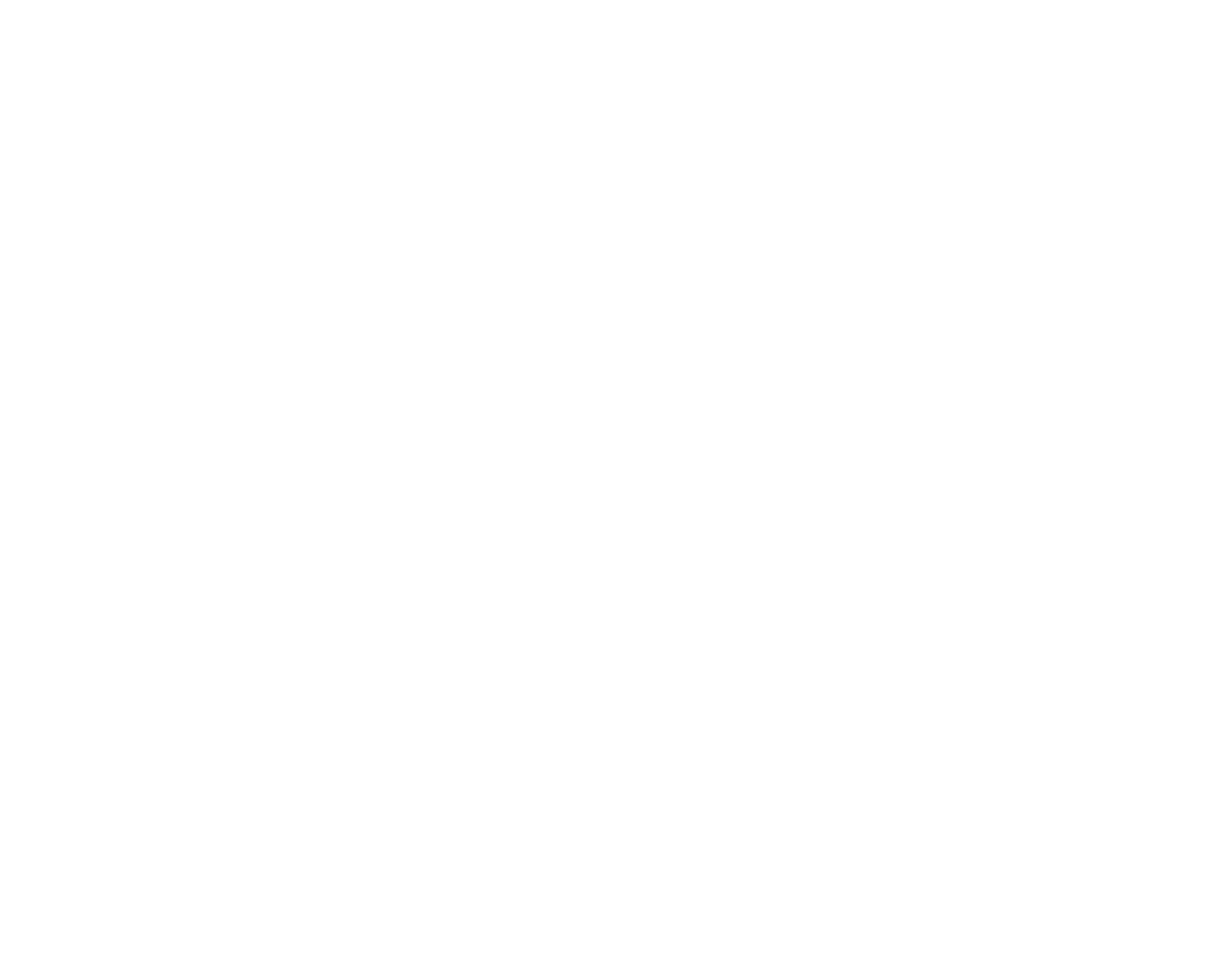|                    | Licence Business Name                               | <b>Address</b>                                                         | <b>Licence Type/Sub</b> |                               | <b>Phone</b>     |      | Fax                     |     |
|--------------------|-----------------------------------------------------|------------------------------------------------------------------------|-------------------------|-------------------------------|------------------|------|-------------------------|-----|
| 12 627172          | Isaac Freight Ltd                                   | 2659 No 5 Rd Richmond BC V6X 2S8                                       | Service Use             | <b>Delivery Services</b>      | (604) 270-6322   |      | Work (604) 270-9255 Fax |     |
| 13 647841          | <b>ATL Electronics Ltd</b>                          | 11511 Bridgeport Rd Unit 106 Richmond BC V6X 1T4                       | Mercantile Use          | <b>Wholesale Trading</b>      | (604) 370-6211   | Work |                         | Hom |
| 13 650041          | <b>Education 4U Consulting</b>                      | 4400 Hazelbridge Way Unit 230 Richmond BC V6X 3R8                      | Service Use             |                               | (604) 998-4949   | Work |                         | Hom |
| 13 648061          | Vansky Travel Ltd                                   | 9260 Bridgeport Rd Richmond BC V6X 1S1                                 | Service Use             | <b>Travel Agency</b>          | (604) 288-1033   |      | Work (604) 288-1031 Fax |     |
| <b>Issue Date:</b> |                                                     | Monday, 13 January 2014                                                |                         |                               |                  |      |                         |     |
| 13 652161          | Dormeo Furniture                                    | 8200 St Albans Rd Richmond BC V6Y 2K9                                  | Service Use             | Home Occupation               | $(604)$ 265-0177 | Work |                         | Hom |
| 14 653292          | Sherwood Projects Ltd                               | 3368 RED ALDER PL COQUITLAM BC V3E 0C3                                 | Service Use             | <b>General Contractor</b>     | (604) 942-4506   |      | Work (604) 942-4506 Fax |     |
| 14 653290          | <b>Sureflow Plumbing Services Ltd</b>               | 20761 DUNCAN WAY UNIT 57 LANGLEY BC V3A 9L4                            | Service Use             | <b>Plumbing Contractor</b>    | (604) 530-6716   |      | Work (604) 530-6716 Fax |     |
| 14 653284          | Maya Homes Ltd                                      | 5907 146TH ST SURREY BC V3S 2Z8                                        | Service Use             | <b>General Contractor</b>     | (778) 998-7612   | Work |                         | Hom |
| 14 653261          | Tekka Drywall Ltd                                   | 15044 96 AVE SURREY BC V3R 1E9                                         | Service Use             | <b>General Contractor</b>     | (604) 582-9958   |      | Work (604) 582-9959 Fax |     |
| 14 653104          | <b>BL Construction</b>                              | 6291 Maple Rd Richmond BC V7E 1G4                                      | Service Use             | <b>General Contractor</b>     | $(604)$ 618-3618 | Work |                         | Hom |
| 13 652163          | Dormeo Furniture                                    | 11980 Hammersmith Way Unit 1115 Richmond BC V7A<br>0A4                 | Service Use             |                               | (604) 265-0177   | Work |                         | Hom |
| 13 647021          | Luxury Life Limousine Inc                           | 2391 McLennan Ave Richmond BC V6X 2N6                                  | Vehicle for Hire        | Class B - Limousine           | (604) 312-8536   | Work |                         | Hom |
| 13 647020          | Luxury Life Limousine Inc                           | 2391 McLennan Ave Richmond BC V6X 2N6                                  | Vehicle for Hire        | Vehicle For Hire<br>Office    | (604) 312-8536   | Work |                         | Hom |
|                    | 13 652182 Sun Music Center Ltd                      | 4400 Hazelbridge Way Unit 570 Richmond BC V6X 3R8                      | Assembly Use Group 3    | <b>Education Institution</b>  | (778) 872-6888   | Work |                         | Hom |
| <b>Issue Date:</b> |                                                     | Tuesday, 14 January 2014                                               |                         |                               |                  |      |                         |     |
| 13 647023          | <b>Drench Holistic Consultants</b>                  | 4351 No 3 Rd Unit 230 Richmond BC V6X 3A7                              | Service Use             |                               | (604) 999-6436   | Work |                         | Hom |
| 13 650829          | Canada Resources Development<br>Inc                 | 10451 Shellbridge Way Unit 150 Richmond BC V6X 2W8                     | Service Use             |                               | 8613790139966    | Work |                         | Hom |
| 13 651528          | Wealth Ventures Group Inc                           | 10451 Shellbridge Way Unit 150 Richmond BC V6X 2W8                     | Service Use             |                               | (778) 929-3818   | Work |                         | Hom |
| 13 650158          | Jingpezhen Lesheng Imp & Emp<br>Trade Co Ltd        | 8091 Westminster Hwy Richmond BC V6X 1A7                               | Mercantile Use          | <b>Retail Trading</b>         | (604) 617-7099   | Work |                         | Hom |
| 13 640885          | <b>BBG Buffetbill Global Education</b><br>Group Inc | 4351 No 3 Rd Unit 280 Richmond BC V6X 3A7                              | Service Use             |                               | (778) 239-5219   | Work |                         | Hom |
| 13 650659          |                                                     | New Profession SVA Collision Ltd 12331 Vickers Way Richmond BC V6V 1J2 | Service Use             |                               | (604) 366-2828   |      | Work (604) 370-6565 Fax |     |
| <b>Issue Date:</b> |                                                     | <b>Wednesday, 15 January 2014</b>                                      |                         |                               |                  |      |                         |     |
| 14 653512          | Ginde Canada Inc                                    | 10451 Shellbridge Way Unit 150 Richmond BC V6X 2W8                     | Service Use             |                               | (778) 986-7037   | Work |                         | Hom |
| 14 653790          | SJY International Enterprises Ltd                   | 7555 Alderbridge Way Unit 1503 Richmond BC V6X 4L3                     | Service Use             | Home Occupation               | (604) 998-1885   |      | Work (604) 988-1585 Fax |     |
| 14 653781          | Rostrum Developments 2005 Ltd                       | 761 BURLEY PL WEST VANCOUVER BC V7T 2A2                                | Service Use             | <b>General Contractor</b>     | (604) 925-6644   | Work |                         | Hom |
| 14 653766          | Canada Post - Pacific Processing<br>Centre #63312   | 5940 Ferguson Rd Richmond BC V7B 0B5                                   | Assembly Use Group 1    | Food Service<br>Establishment | (604) 637-5948   | Work |                         | Hom |
| 14 653703          | <b>GWI Development Ltd</b>                          | 9733 No 2 Rd Unit 5 Richmond BC V7E 2E2                                | Service Use             | <b>General Contractor</b>     | (778) 319-5558   | Work |                         | Hom |
| 14 653697          | lota Construction Ltd                               | 8190 AITKEN RD CHILLIWACK BC V2R 4H5                                   | Service Use             | <b>General Contractor</b>     | (604) 702-0610   |      | Work (604) 702-0620 Fax |     |
| 14 653634          | North America Ego Technology &<br>Trade Inc         | 7280 Lindsay Rd Unit 308 Richmond BC V7C 3M6                           | Service Use             | Home Occupation               | (778) 588-1331   | Work |                         | Hom |
| 14 653600          | Crystal Refrigeration & Air<br>Conditioning Ltd     | 3571 PRICE ST VANCOUVER BC V5R 5R4                                     | Service Use             | Refrigeration<br>Contractor   | (604) 432-7575   |      | Work (604) 433-8636 Fax |     |
| 14 653811          | <b>Ohmtown Electric</b>                             | 10200 4th Ave Unit 46 Richmond BC V7E 1V3                              | Service Use             | <b>Electrical Contractor</b>  | (604) 833-1815   | Work |                         | Hom |
| 13 652008          | <b>Heels Corner Collections</b>                     | 4000 No 3 Rd Unit 2270 Richmond BC V6X 0J8                             | Mercantile Use          | <b>Retail Trading</b>         | (604) 505-4321   | Work |                         | Hom |
| 13 638833          | Flying Dance Studios Inc                            | 4351 No 3 Rd Unit 260 Richmond BC V6X 3A7                              | Assembly Use Group 3    |                               | (778) 863-0815   | Work |                         | Hom |
| 14 653614          | She Lee Music                                       | 5811 No 3 Rd Unit 509 Richmond BC V6X 4L7                              | Service Use             | Home Occupation               | (778) 960-1196   | Work |                         | Hom |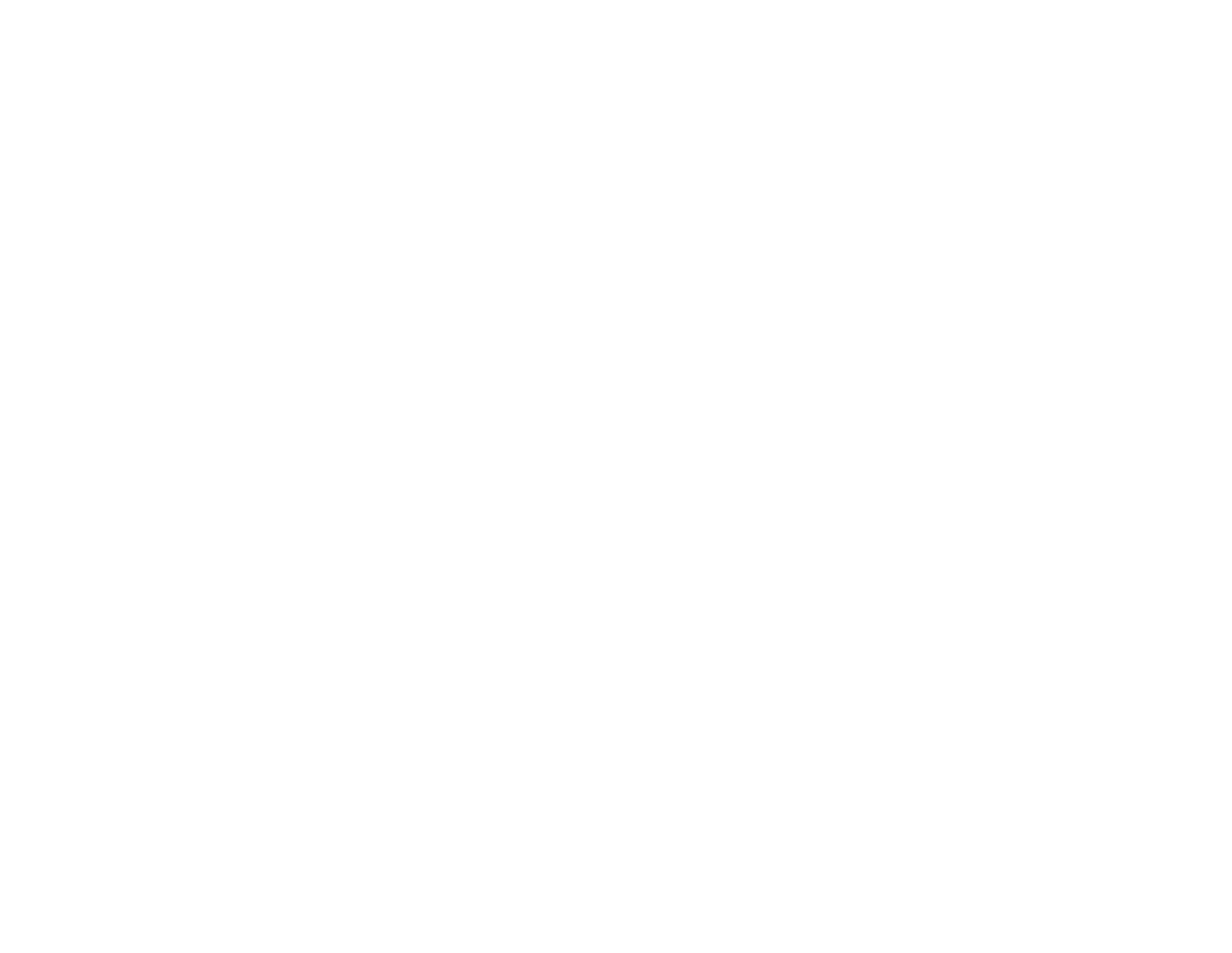|                    | Licence Business Name                            | <b>Address</b>                                                      | <b>Licence Type/Sub</b> |                                                    | <b>Phone</b>       |      | Fax                      |     |
|--------------------|--------------------------------------------------|---------------------------------------------------------------------|-------------------------|----------------------------------------------------|--------------------|------|--------------------------|-----|
| 13 650830          | Sea Island Wellness Clinic                       | 4000 No 3 Rd Unit 6240 Richmond BC V6X 0J8                          | Service Use             | Therapeutic Touch<br>Treatments                    | (604) 244-1070     | Work |                          | Hom |
| 14 653509          | National Health Products Ltd                     | 10451 Shellbridge Way Unit 150 Richmond BC V6X 2W8                  | Service Use             |                                                    | (604) 278-5720     |      | Work (604) 278-5760 Fax  |     |
| 14 653394          | <b>SM Electric</b>                               | 21661 88TH AVE Unit 28 LANGLEY BC V1M 4E6                           | Service Use             | <b>Electrical Contractor</b>                       | (778) 882-4137     | Work |                          | Hom |
| 14 653404          | Joincan Information Services                     | 8291 Lunen Rd Richmond BC V6Y 2X1                                   | Service Use             | Home Occupation                                    | (778) 558-0304     | Work |                          | Hom |
| 14 653466          | A Sunny Professional Janitorial<br>Services      | 2320 No 4 Rd Richmond BC V6X 2L5                                    | Service Use             | Home Occupation                                    | (604) 441-9858     | Work |                          | Hom |
| 14 653485          | Lammas                                           | 7117 Elmbridge Way Unit 810 Richmond BC V6X 2A2                     | Service Use             | Home Occupation                                    | (604) 725-8628     | Work |                          | Hom |
| 14 653498          | Lendmark Capital Corporation                     | 8120 Jones Rd Unit 401 Richmond BC V6Y 4K7                          | Service Use             | Home Occupation                                    | (604) 241-8658     |      | Work (888) 981-9611 Fax  |     |
| 13 648239          | L.YZ                                             | 4151 Hazelbridge Way Unit 2130 Richmond BC V6X 4J7                  | Mercantile Use          | <b>Retail Trading</b>                              | $(604)$ 366-4633   | Work |                          | Hom |
| <b>Issue Date:</b> |                                                  | Thursday, 16 January 2014                                           |                         |                                                    |                    |      |                          |     |
|                    | 14 653420 Xin Xin Chestnut                       | 5900 No 3 Rd Richmond BC V6X 3P7                                    | Assembly Use Group 1    | <b>Food Service</b><br>Establishment, Take-<br>Out | (778) 863-8889     |      | Work (604) 436-6292 Fax  |     |
| 14 653881          | Floor Tech Systems Inc                           | 2656 DEACON ST ABBOTSFORD BC V2T 6L4                                | Service Use             | <b>General Contractor</b>                          | (604) 589-7154     |      | Work (604) 855-6168 Hom  |     |
| 14 653798          | Jiu Xin Financial Ltd                            | 3700 No 3 Rd Unit 2415 Richmond BC V6X 3X2                          | Service Use             |                                                    | $(604)$ 303-6563   |      | Work (604) 303-6563 Fax  |     |
| 14 653705          | <b>Olive Tree Travel</b>                         | 5811 Cooney Rd Unit 305 Richmond BC V6X 3M1                         | Service Use             | <b>Travel Agency</b>                               | (778) 328-2803     |      | Work (604) 288-4575 Fax  |     |
| 14 653525          | <b>MPGrowth Consultant Inc.</b>                  | 8788 McKim Way Unit 3200 Richmond BC V6X 4E2                        | Service Use             |                                                    | (604) 227-9195     |      | Work (604) 232-1110 Fax  |     |
| 13 650599          | <b>Toto List</b>                                 | 8700 McKim Way Unit 1078 Richmond BC V6X 4A5                        | Service Use             |                                                    | (604) 726-2909     | Work |                          | Hom |
| 13 650598          | Wonderful House Repair Centre<br>Ltd             | 8700 McKim Way Unit 1078 Richmond BC V6X 4A5                        | Service Use             | <b>General Contractor</b>                          | (604) 726-2909     | Work |                          | Hom |
| 13 650535          | Discount Car and Truck Rentals                   | 8971 Bridgeport Rd Richmond BC V6X 1R9                              | Vehicle for Hire        | Vehicle For Hire<br>Office                         | (604) 310-2277     |      | Work (604) 679-0540 Cell |     |
| 13 651361          | C C International Yacht<br><b>Consulting Ltd</b> | 8331 River Rd Richmond BC V6X 1Y1                                   | Mercantile Use          | Retail Trading                                     | (604) 303-7774     |      | Work (604) 303-0915 Fax  |     |
| 13 650538          | Discount Car and Truck Rentals                   | 8971 Bridgeport Rd Richmond BC V6X 1R9                              | Vehicle for Hire        | Class J - Rental<br>Vehicle Group 2                | (604) 310-2277     |      | Work (604) 679-0540 Cell |     |
| <b>Issue Date:</b> |                                                  | Friday, 17 January 2014                                             |                         |                                                    |                    |      |                          |     |
| 14 653960          | Alphasafe Deposit Box Inc                        | 4151 Hazelbridge Way Richmond BC V6X 4J7                            | Service Use             |                                                    | (888) 505-1930     | Work |                          | Hom |
| 14 653899          | Wong's Greenhouse & Nursery                      | 4151 Hazelbridge Way Richmond BC V6X 4J7                            | Mercantile Use          | <b>Retail Trading</b>                              | (604) 278-1028     |      | Work (604) 278-1268      | Fax |
| 14 653907          | <b>Chart Air Construction</b>                    | 7631 Cheviot PI Richmond BC V7C 4A6                                 | Service Use             | <b>General Contractor</b>                          | (778) 869-1911     | Work |                          | Hom |
| 14 653911          | Coconama Chocolate Co Ltd                        | 4151 Hazelbridge Way Richmond BC V6X 4J7                            | Mercantile Use          | <b>Retail Trading</b>                              | (604) 839-7897     | Work |                          | Hom |
| 14 653925          | Damien's Belgian Waffles<br><b>Factory Ltd</b>   | 4151 Hazelbridge Way Richmond BC V6X 4J7                            | Mercantile Use          | <b>Retail Trading</b>                              | (604) 304-2884     |      | Work (604) 304-2884 Fax  |     |
| 14 653929          | CloudBridge Software Corp                        | 8060 Jones Rd Unit 308 Richmond BC V6Y 4K5                          | Service Use             | Home Occupation                                    | (778) 838-4079     | Work |                          | Hom |
|                    | 14 653933 A-Team Gas Fitting                     | 8911 GLOVER RD LANGLEY BC V1M 2R9                                   | Service Use             | Gas Contractor                                     | (604) 354-3117     | Work |                          | Hom |
| 14 653940          | Gary-Mary College Inc                            | 6111 Tiffany Blvd Unit 15 Richmond BC V7C 4Y7                       | Service Use             | Home Occupation                                    | (604) 678-9237     | Work |                          | Hom |
| 14 653983          |                                                  | Coastway System Technology Ltd 11080 Swallow Dr Richmond BC V7E 5C2 | Service Use             | Home Occupation                                    | $(604) 659 - 5050$ | Work |                          | Hom |
| 14 654000          | <b>WOW Properties Inc</b>                        | 2586 EAST 4TH AVE VANCOUVER BC V5M 1K3                              | Service Use             | <b>General Contractor</b>                          | $(604)$ 716-5688   |      | Work (604) 648-9152 Fax  |     |
| 14 653871          | Tommy Le Gardening &<br>Landscaping              | 4958 RUPERT ST VANCOUVER BC V5R 2J8                                 | Service Use             | <b>General Contractor</b>                          | $(604)$ 438-4900   | Work |                          | Hom |
| 14 653887          | UCan2 Canada Consulting Ltd                      | 8751 Bennett Rd Unit 19 Richmond BC V6Y 3N6                         | Service Use             | Home Occupation                                    | (604) 282-1673     |      | Work (604) 282-1673 Fax  |     |
| 14 653938          | Jessi Lore Management Ltd                        | 4037 W 33RD AVE VANCOUVER BC V6N 2H9                                | Service Use             | <b>General Contractor</b>                          | (604) 564-2858     | Work |                          | Hom |
| 14 653313          | Green and Pure Organic Beauty                    | 4151 Hazelbridge Way Richmond BC V6X 4J7                            | Mercantile Use          | <b>Retail Trading</b>                              | (604) 273-8988     | Work |                          | Hom |
| 14 653895          | Tenda Development Group Ltd                      | 7380 Petts Rd Richmond BC V7A 1J7                                   | Service Use             | <b>General Contractor</b>                          | (778) 960-3892     | Work |                          | Hom |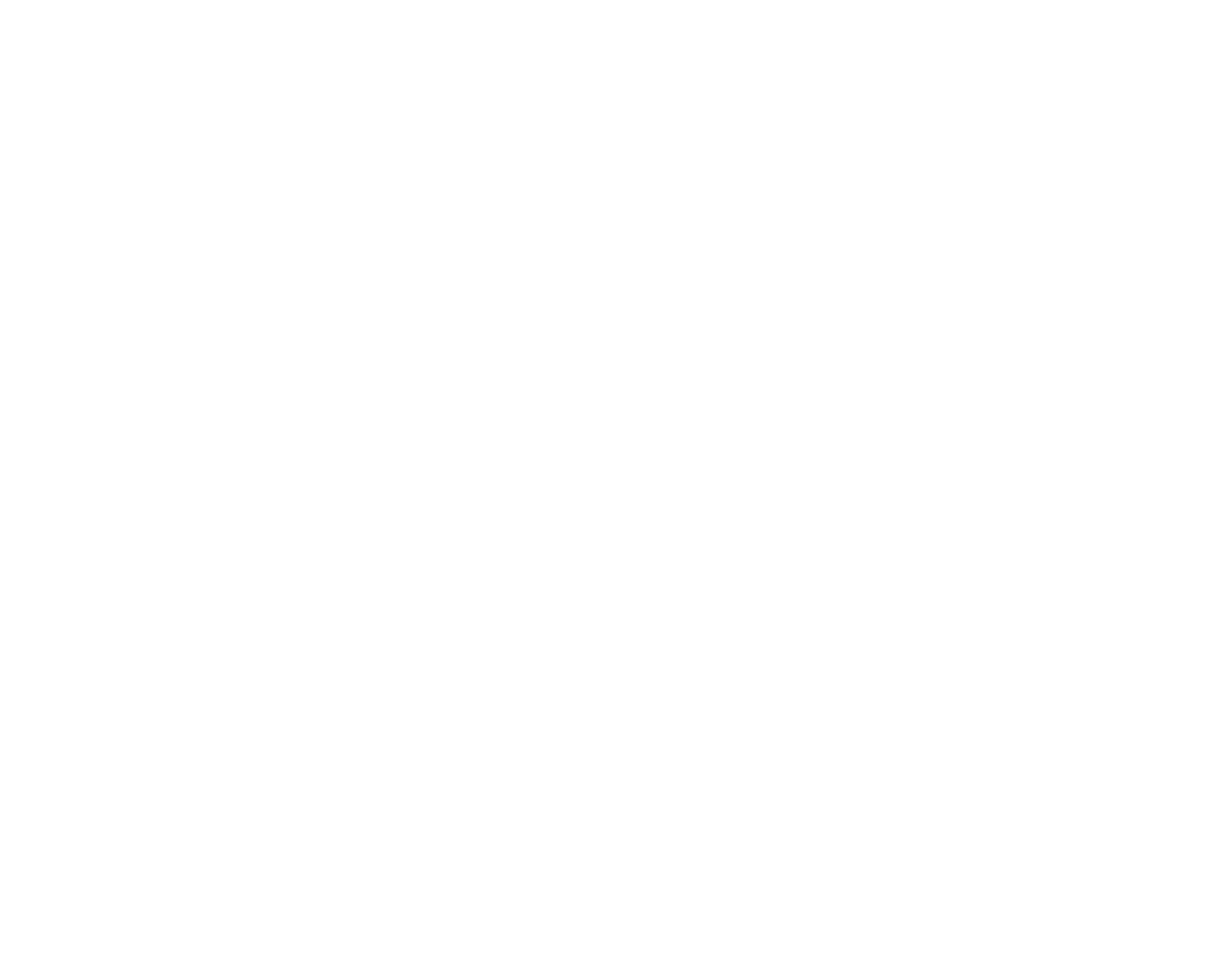|                    | Licence Business Name                                       | <b>Address</b>                                         | <b>Licence Type/Sub</b>                    |                              | <b>Phone</b>       |      | Fax                      |            |
|--------------------|-------------------------------------------------------------|--------------------------------------------------------|--------------------------------------------|------------------------------|--------------------|------|--------------------------|------------|
| 13 652201          | Sun Music Center Ltd                                        | 4400 Hazelbridge Way Unit 570 Richmond BC V6X 3R8      | Assembly Use Group 3                       | <b>Education Institution</b> | (778) 872-6888     | Work |                          | Hom        |
| 14 653412          | Globe Healthcare Corporation                                | 4151 Hazelbridge Way Richmond BC V6X 4J7               | Mercantile Use                             | <b>Retail Trading</b>        | (604) 757-0216     | Work |                          | Hom        |
| 14 653414          | Western Rice Mills Ltd                                      | 4151 Hazelbridge Way Richmond BC V6X 4J7               | Mercantile Use                             | Retail Trading               | (604) 318-2019     | Work |                          | Hom        |
| 14 653518          | <b>Breadcrumbs</b>                                          | 10051 Addison St Richmond BC V7E 4G2                   | Service Use                                | Home Occupation              | (778) 228-4422     | Work |                          | Hom        |
| 14 653524          | Lee Kum Kee                                                 | 4151 Hazelbridge Way Richmond BC V6X 4J7               | Mercantile Use                             | <b>Retail Trading</b>        | (604) 369-6883     | Work |                          | Hom        |
| 13 651075          | Straight-Up Fabrication                                     | 2088 No 5 Rd Unit 280 Richmond BC V6X 2T1              | Industrial/Manufacturing<br>Use            |                              | (604) 232-1154     | Work |                          | Hom        |
| 14 653585          | Ifortune Accounting & Tax<br>Servies Inc.                   | 5900 No 3 Rd Unit 800 Richmond BC V6X 3P7              | Service Use                                |                              | (604) 284-5238     |      | Work (604) 284-5237 Fax  |            |
| 14 653617          | Conny's Dreamy Art                                          | 4151 Hazelbridge Way Richmond BC V6X 4J7               | Mercantile Use                             | <b>Retail Trading</b>        | (604) 505-0352     | Work |                          | Hom        |
| 14 653787          | <b>Champlain Florits</b>                                    | 4151 Hazelbridge Way Richmond BC V6X 4J7               | Mercantile Use                             | <b>Retail Trading</b>        | (604) 688-6355     | Work |                          | Hom        |
| 14 653852          | Zinovia Construction Ltd                                    | 8731 Dorval Rd Richmond BC V7C 3J3                     | <b>Inter-Municipal Business</b><br>Licence | <b>General Contractor</b>    | (604) 275-8707     | Work |                          | Hom        |
| 14 653851          | Zinovia Construction Ltd                                    | 8731 Dorval Rd Richmond BC V7C 3J3                     | Service Use                                | <b>General Contractor</b>    | (604) 275-8707     | Work |                          | <b>Hom</b> |
| 14 653540          | Icyca.com                                                   | 4000 No 3 Rd Unit 2240 Richmond BC V6X 0J8             | Mercantile Use                             | <b>Retail Trading</b>        | (778) 288-8918     | Work |                          | Hom        |
| 13 651155          | Pi Pharma Inventor Inc                                      | 5600 Parkwood Way Unit 425 Richmond BC V6V 2M2         | Service Use                                |                              | (778) 994-6048     | Work |                          | Hom        |
| <b>Issue Date:</b> |                                                             | Tuesday, 21 January 2014                               |                                            |                              |                    |      |                          |            |
| 14 654055          | MotherNature Health Food                                    | 8480 Granville Ave Unit 110 Richmond BC V6Y 4E8        | Service Use                                | Home Occupation              | (604) 817-2061     | Work |                          | Hom        |
| 14 654078          | Hub Recycling Ltd                                           | 9530 Capstan Way Richmond BC V6X 3N1                   | Service Use                                | Home Occupation              | (604) 282-4884     | Work |                          | Hom        |
| 14 654079          | Flying Star Home Product 's                                 | 11888 Mellis Dr Unit 2 Richmond BC V6X 1M1             | Service Use                                | Home Occupation              | (604) 760-3688     |      | Work (604) 821-0992 Fax  |            |
| 14 654100          | <b>BGS Management Inc</b>                                   | 15528 109 A AVE SURREY BC V3R 0Y2                      | Service Use                                | <b>General Contractor</b>    | (778) 322-1957     | Work |                          | Hom        |
| 14 654102          | Plaka Construction Ltd                                      | 3278 MATAPAN CR VANCOUVER BC V5M 4B1                   | Service Use                                | <b>General Contractor</b>    | (604) 319-1555     | Work |                          | Hom        |
| 14 654103          | Rainbow Culture Communication<br><b>Group Corporation</b>   | 5751 Musgrave Cr Richmond BC V7C 5N3                   | Service Use                                | Home Occupation              | (604) 900-2441     | Work |                          | Hom        |
| 14 654105          | Jenncent Space Gallery                                      | 5751 Musgrave Cr Richmond BC V7C 5N3                   | Service Use                                | Home Occupation              | (604) 900-2441     | Work |                          | Hom        |
| 14 654117          | Jack of All Trades Inc                                      | 11300 Blundell Rd Richmond BC V6Y 1L3                  | <b>Inter-Municipal Business</b><br>Licence | <b>General Contractor</b>    | (778) 882-9574     |      | Work (604) 285-5512 Fax  |            |
| 14 654051          | Ray Sun Construction Ltd                                    | 995 W 58TH AVE VANCOUVER BC V6P 1V7                    | Service Use                                | <b>General Contractor</b>    | (604) 715-0859     | Work |                          | Hom        |
| 13 651722          | Symax Stairlift Co Ltd                                      | 11980 Hammersmith Way Unit 2150 Richmond BC V7A<br>0A4 | Industrial/Manufacturing<br>Use            |                              | (604) 277-6678     | Work | (604) 277-6659 Fax       |            |
| 14 654116          | Jack of All Trades Inc                                      | 11300 Blundell Rd Richmond BC V6Y 1L3                  | Service Use                                | <b>General Contractor</b>    | (778) 882-9574     |      | Work (604) 285-5512 Fax  |            |
| 13 646997          | Canada Electric Field Purification<br><b>Technology Ltd</b> | 15100 Knox Way Unit 105 Richmond BC V6V 3A6            | Mercantile Use                             | <b>Wholesale Trading</b>     | (604) 278-8989     |      | Work (604) 278-8982 Fax  |            |
| 13 634902          | Pioneer Security and<br><b>Communications Ltd</b>           | 12500 Horseshoe Way Unit 120 Richmond BC V7A 5K2       | Service Use                                | <b>General Contractor</b>    | (604) 724-7690     | Work |                          | Hom        |
| 14 653299          | Green Chair Recycling Inc                                   | 12240 Horseshoe Way Unit 3 Richmond BC V7A 4X9         | Service Use                                |                              | (604) 806-0680     | Work |                          | Hom        |
| 13 644763          | <b>MG Innovations Ltd</b>                                   | 11951 Hammersmith Way Unit 128 Richmond BC V7A 5H9     | Mercantile Use                             | <b>Wholesale Trading</b>     | $(604) 540 - 9099$ | Work |                          | Hom        |
| 14 654049          | <b>PSL Construction Ltd</b>                                 | 6362 FRASER ST UNIT 456 VANCOUVER BC V5W 0A1           | Service Use                                | <b>Plumbing Contractor</b>   | (604) 559-7878     | Work |                          | Hom        |
| 13 650996          | Flourish Building Products Inc                              | 8471 Garden City Rd Richmond BC V6Y 2P1                | Service Use                                | Home Occupation              | (604) 757-9978     |      | Work (604) 277-3799 Fax  |            |
| 13 651450          | Miola Kids International                                    | 11860 Hammersmith Way Unit 163 Richmond BC V7A 5G1     | Mercantile Use                             | <b>Wholesale Trading</b>     | (778) 242-5258     | Work |                          | Hom        |
| 14 653179          | Joystone                                                    | 5300 No 3 Rd Space 14 Richmond BC V6X 2X9              | Mercantile Use                             | <b>Retail Trading</b>        | (604) 998-8433     |      | Work (778) 881-9322 Cell |            |
| 14 654020          | Harry Lai                                                   | 6080 Richards Dr Richmond BC V7C 5P8                   | Service Use                                | <b>General Contractor</b>    | (604) 721-8191     |      | Work (604) 721-8191 Cell |            |
| 14 654040          | <b>Lumentek Solutions Inc</b>                               | 3799 Granville Ave Unit 3 Richmond BC V7C 1C8          | Service Use                                | Home Occupation              | (604) 653-9878     | Work |                          | Hom        |
|                    | 13 637352 Well Environment Enterprises Inc                  | 12500 Horseshoe Way Unit 120 Richmond BC V7A 5K2       | Service Use                                |                              | (604) 636-8375     |      | Work (604) 636-8376 Fax  |            |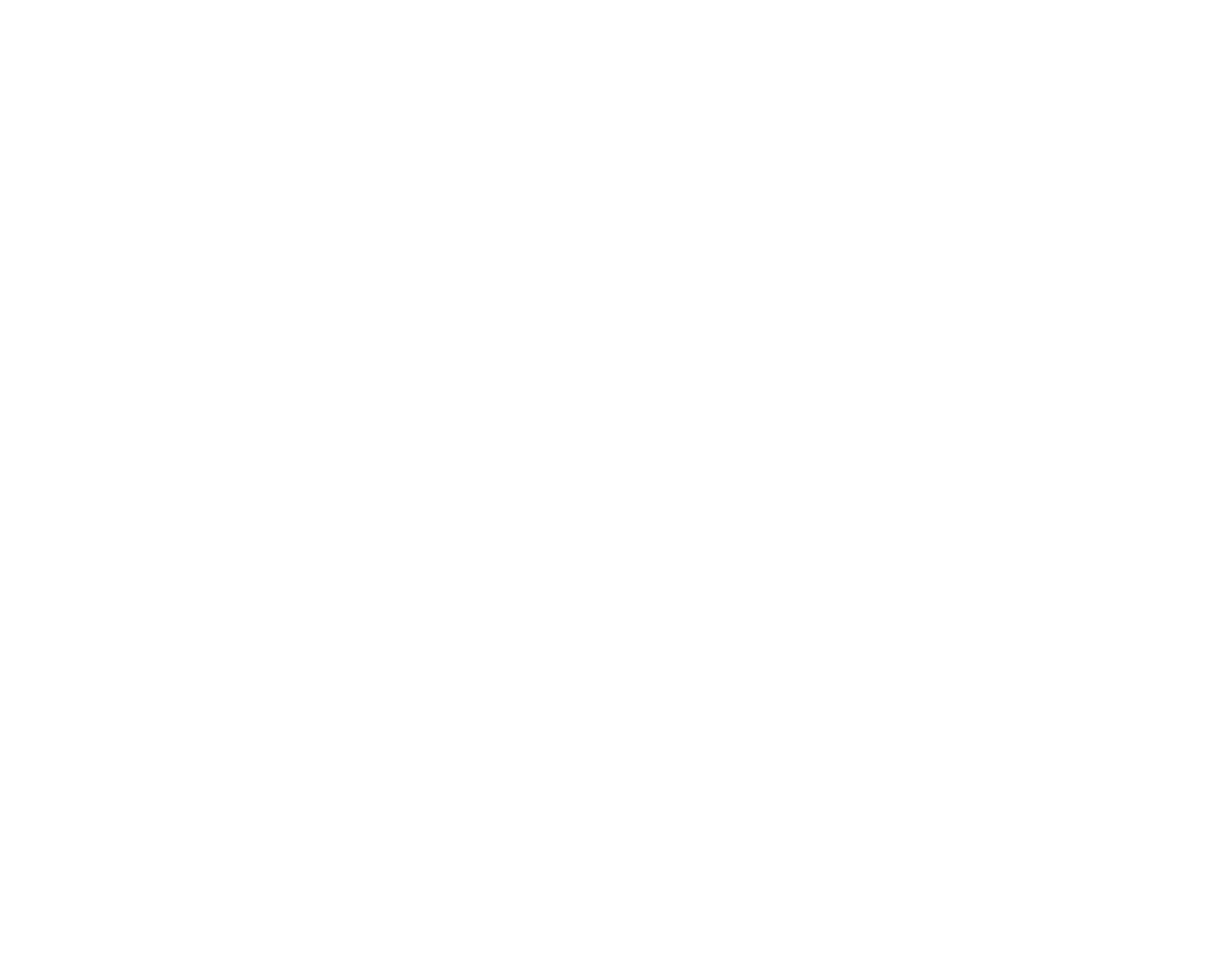|                    | Licence Business Name                                     | <b>Address</b>                                             | <b>Licence Type/Sub</b>                    |                                      | <b>Phone</b>     |      | Fax                     |     |
|--------------------|-----------------------------------------------------------|------------------------------------------------------------|--------------------------------------------|--------------------------------------|------------------|------|-------------------------|-----|
| <b>Issue Date:</b> |                                                           | Thursday, 23 January 2014                                  |                                            |                                      |                  |      |                         |     |
| 14 654186          | Jacinta Meehan                                            | 11291 7th Ave Unit 51 Richmond BC V7E 4J3                  | Service Use                                | <b>General Contractor</b>            | $(60)$ 274-1406  | Work |                         | Hom |
| 14 653626          | Blue Vest Pest & Wildlife Control                         | 3384 COAST MERIDIAN RD UNIT 4 PORT COQUITLAM<br>BC V3B 3N5 | Service Use                                |                                      | (778) 549-3673   | Work |                         | Hom |
| 14 654203          | Dueckman Electric                                         | 12360 Woodhead Rd Richmond BC V6V 1G3                      | Service Use                                | <b>Electrical Contractor</b>         | (778) 998-7783   | Work |                         | Hom |
| 14 654265          | Shangri-La Hotel                                          | 4151 Hazelbridge Way Richmond BC V6X 4J7                   | Mercantile Use                             | <b>Retail Trading</b>                | (604) 689-1120   |      | Work (604) 662-2804 Hom |     |
| 14 654185          | Western Iron Works Ltd                                    | 2794 ABERDEEN AVE UNIT 1 COQUITLAM BC V3B 1B9              | Service Use                                | <b>General Contractor</b>            | (604) 552-2984   |      | Work (604) 552-2985 Fax |     |
| 14 654179          | <b>MA EngTech Construction</b>                            | 12091 Bath Rd Unit 18 Richmond BC V6V 2B5                  | Service Use                                | <b>General Contractor</b>            | (778) 883-3542   |      | Work (604) 285-6003 Fax |     |
| 14 653636          | <b>Christine Jewellers Ltd</b>                            | 4151 Hazelbridge Way Unit 1280 Richmond BC V6X 4J7         | Mercantile Use                             | <b>Retail Trading</b>                | (604) 285-6380   |      | Work (604) 285-6360 Fax |     |
| 14 653010          | <b>OMS Oral And Maxillofacial</b><br><b>Surgery Group</b> | 4000 No 3 Rd Unit 4010 Richmond BC V6X 0J8                 | Service Use                                |                                      | (604) 270-1700   |      | Work (604) 303-0077 Hom |     |
| 13 650623          | Global DT Consulting Inc                                  | 4000 No 3 Rd Unit 4095 Richmond BC V6X 0J8                 | Service Use                                |                                      | (778) 384-7414   | Work |                         | Hom |
| 13 650051          | Charmily                                                  | 5300 No 3 Rd Space 2 Richmond BC V6X 2X9                   | Mercantile Use                             | <b>Retail Trading</b>                | (604) 277-7758   | Work |                         | Hom |
| 13 649869          | Volution Interior Design &<br>Construction Inc.           | 4099 Stolberg St Unit 572 Richmond BC V6X 0J4              | <b>Inter-Municipal Business</b><br>Licence | <b>General Contractor</b>            | (778) 668-5777   | Work |                         | Hom |
| 13 649867          | Volution Interior Design &<br>Construction Inc.           | 4099 Stolberg St Unit 572 Richmond BC V6X 0J4              | Service Use                                | <b>General Contractor</b>            | (778) 668-5777   | Work |                         | Hom |
| 13 649256          | <b>Dinesty Dumpling House</b><br>(Aberdeen)               | 4151 Hazelbridge Way Unit 2788 Richmond BC V6X 4J7         | Assembly Use Group 1                       | <b>Food Service</b><br>Establishment | (604) 303-9998   | Work |                         | Hom |
| 14 654214          | Daniel F Hebert Consulting                                | 12891 Jack Bell Dr Unit 43 Richmond BC V6V 2T7             | Service Use                                | Home Occupation                      | (604) 328-0525   | Work |                         | Hom |
| 14 653106          | <b>Impulse Sports</b>                                     | 4151 Hazelbridge Way Unit 3380 Richmond BC V6X 4J7         | Mercantile Use                             | <b>Retail Trading</b>                | $(604)$ 295-6606 |      | Work (604) 295-8171 Fax |     |
| <b>Issue Date:</b> |                                                           | Friday, 24 January 2014                                    |                                            |                                      |                  |      |                         |     |
| 13 647101          | Max Power Performance Ltd                                 | 1999 Savage Rd Unit 131 Richmond BC V6V 0A5                | Service Use                                |                                      | (604) 270-2891   | Work |                         | Hom |
| 14 654264          | <b>Dyversity Communications Inc.</b>                      | 4151 Hazelbridge Way Richmond BC V6X 4J7                   | Mercantile Use                             | <b>Retail Trading</b>                | 9059076911259    | Work |                         | Hom |
| <b>Issue Date:</b> |                                                           | Monday, 27 January 2014                                    |                                            |                                      |                  |      |                         |     |
| 13 650593          | The True's                                                | 4151 Hazelbridge Way Unit 2420 Richmond BC V6X 4J7         | Mercantile Use                             | <b>Retail Trading</b>                | (778) 998-9532   | Work |                         | Hom |
| 14 654346          | <b>Global Gutters Ltd</b>                                 | 3151 KINGFISHER DR ABBOTSFORD BC V2T 5K5                   | Service Use                                | <b>General Contractor</b>            | $(604)$ 825-1590 | Work |                         | Hom |
| 14 654342          | Cathy Kam Photography                                     | 7571 Langton Rd Richmond BC V7C 4B4                        | Service Use                                | Home Occupation                      | (778) 862-7256   | Work |                         | Hom |
| 14 654292          | High End Resale Inc                                       | 4151 Hazelbridge Way Unit 2330 Richmond BC V6X 4J7         | Mercantile Use                             | <b>Retail Trading</b>                | (604) 946-2550   | Work |                         |     |
| 14 654288          | Art At Home                                               | 3556 LAKEDALE AVE BURNABY BC V5A 3E3                       | Service Use                                | <b>Peddlers</b>                      | (416) 838-8004   |      | Work (88) 881-6724      | Fax |
| 14 654284          | <b>Excellent Commercial Cleaning</b><br>Inc               | 7711 Williams Rd Unit 4 Richmond BC V7A 1G2                | Service Use                                | Home Occupation                      | (604) 447-2605   |      | Work (604) 447-2605 Fax |     |
| 13 650906          | <b>Trapped Canada Holding Ltd</b>                         | 8351 Alexandra Rd Unit 160 Richmond BC V6X 3P3             | Assembly Use Group 3                       | Commercial<br>Entertainment          | (604) 285-6558   | Work |                         | Hom |
| 13 650031          | Elite Premium Home Design Ltd                             | 4000 No 3 Rd Unit 5045 Richmond BC V6X 0J8                 | Service Use                                |                                      | (604) 998-4932   | Work |                         | Hom |
|                    | 14 654004 A-Nail Services                                 | 3880 Westminster Hwy Unit 201 Richmond BC V7C 5S1          | Service Use                                | <b>General Contractor</b>            | (778) 986-7138   | Work |                         | Hom |
| <b>Issue Date:</b> |                                                           | Tuesday, 28 January 2014                                   |                                            |                                      |                  |      |                         |     |
|                    | 14 654381 Zenok Leather                                   | 8711 Bennett Rd Unit 5 Richmond BC V6Y 3L1                 | Service Use                                | Home Occupation                      | (604) 821-9907   | Work |                         | Hom |
| 14 655134          | <b>JDJM Caretaking</b>                                    | 9300 Glenacres Dr Unit 323 Richmond BC V7A 1Y8             | Service Use                                | Home Occupation                      | (604) 202-8452   | Work |                         | Hom |
| <b>Issue Date:</b> |                                                           | <b>Wednesday, 29 January 2014</b>                          |                                            |                                      |                  |      |                         |     |
|                    | 14 655164 Wallenius Wilhelmsen Logistics                  | 13800 Steveston Hwy Richmond BC V6W 1A8                    | Service Use                                |                                      | (604) 528-8210   |      | Work (604) 522-7783 Fax |     |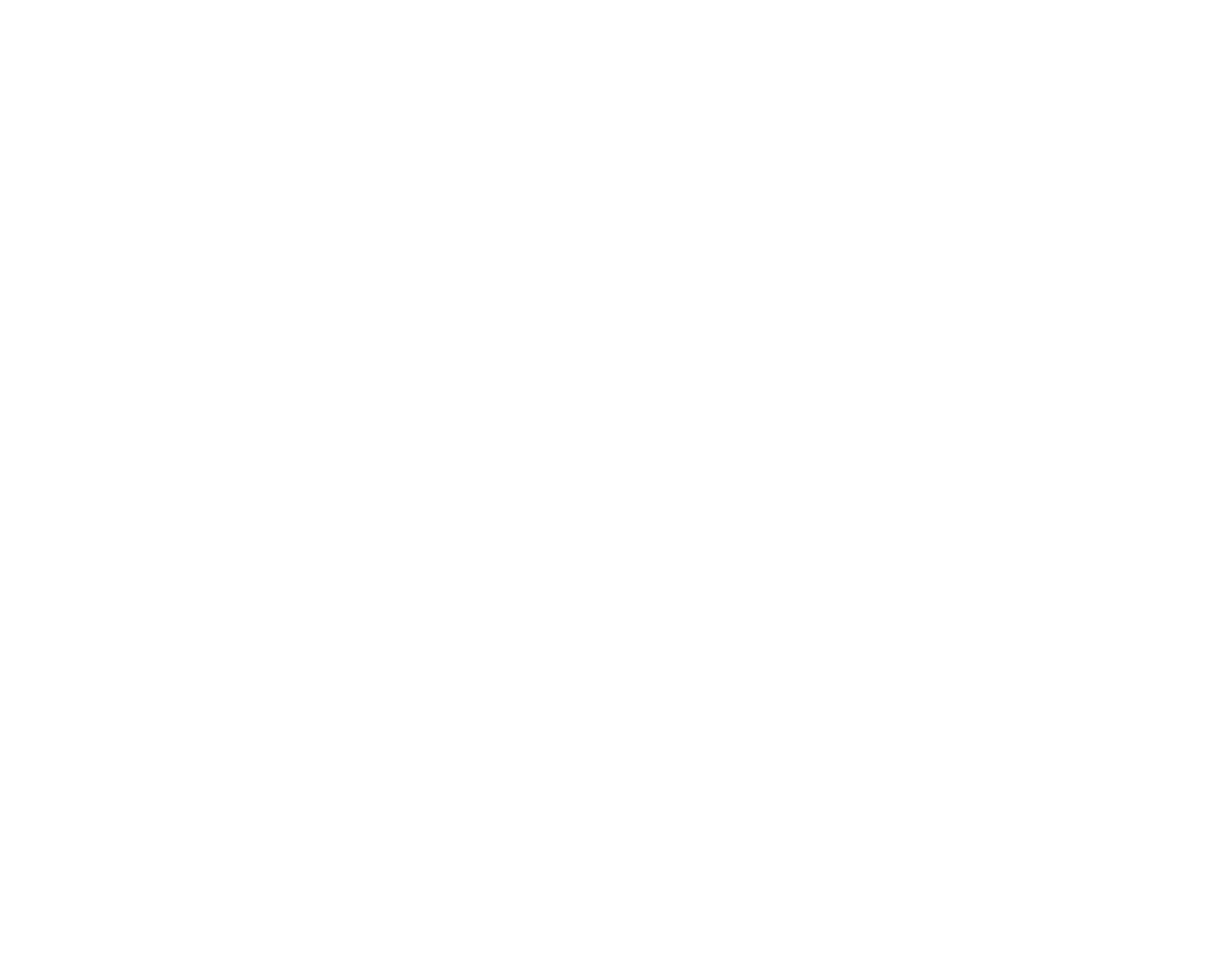|                    | <b>Licence Business Name</b>                                 | <b>Address</b>                                              | <b>Licence Type/Sub</b>                    |                                             | <b>Phone</b>   |      | Fax                      |     |
|--------------------|--------------------------------------------------------------|-------------------------------------------------------------|--------------------------------------------|---------------------------------------------|----------------|------|--------------------------|-----|
| 14 655165          | <b>Wallenius Wilhelmsen Logistics</b>                        | 13800 Steveston Hwy Richmond BC V6W 1A8                     | Service Use                                |                                             | (604) 528-8210 |      | Work (604) 522-7783 Fax  |     |
| 14 655223          | DHL International Express Ltd                                | 4840 Miller Rd Unit 120 Richmond BC V7B 1K7                 | Service Use                                |                                             | (604) 665-7721 |      | Work (604) 665-7738 Fax  |     |
| 13 647584          | George Lee Law Office                                        | 4000 No 3 Rd Unit 1025 Richmond BC V6X 0J8                  | Service Use                                |                                             | (604) 681-1611 |      | Work (604) 681-1606 Fax  |     |
| 13 641866          | Chef Tony                                                    | 4600 No 3 Rd Unit 101 Richmond BC V6X 2C2                   | Assembly Use Group 1                       | <b>Food Service</b><br>Establishment        | (604) 279-0083 |      | Work (604) 279-0082 Fax  |     |
| 13 627942          | <b>Fresh Slice</b>                                           | 8900 No 1 Rd Unit 130 Richmond BC V7C 4C1                   | Assembly Use Group 1                       | Food Service<br>Establishment, Take-<br>Out | (778) 227-9865 | Work |                          | Hom |
| 13 649308          | Harmonic Spa & Beauty Inc                                    | 4311 Hazelbridge Way Unit 1845 Richmond BC V6X 3L7          | Service Use                                |                                             | (604) 276-8889 |      | Work (604) 276-8889 Fax  |     |
| <b>Issue Date:</b> |                                                              | Thursday, 30 January 2014                                   |                                            |                                             |                |      |                          |     |
| 14 654379          | Chic In A Truck Disposal                                     | 11560 Granville Ave Richmond BC V6Y 1R6                     | Service Use                                | Home Occupation                             | (604) 339-3067 | Work |                          | Hom |
| 14 655150          | <b>Greenshore Contracting Ltd</b>                            | 4185 GLENHAVEN CR NORTH VANCOUVER BC V7G<br>1 <sub>B8</sub> | Service Use                                | <b>General Contractor</b>                   | (604) 987-6207 |      | Work (604) 987-6207 Fax  |     |
| 14 655152          | <b>Four Corners Framers</b>                                  | 10500 Anahim Dr Richmond BC V7A 3C5                         | Service Use                                | Home Occupation                             | (604) 725-9904 | Work |                          | Hom |
| 14 655182          | Fred Choi                                                    | 8791 Cullen Cr Richmond BC V6Y 2X3                          | Service Use                                | <b>General Contractor</b>                   | (778) 869-2318 | Work |                          | Hom |
| <b>Issue Date:</b> |                                                              | Friday, 31 January 2014                                     |                                            |                                             |                |      |                          |     |
| 14 655403          | <b>RWH Enterprises Incorporated</b>                          | 4391 Dallyn Rd Richmond BC V6X 2S5                          | Service Use                                | Home Occupation                             | (778) 708-2570 | Work |                          | Hom |
| 14 655304          | Off the Ground Services                                      | PO BOX #1406 ALDERGROVE BC V4W 2V1                          | Service Use                                | <b>General Contractor</b>                   | $(6)$ 048-0222 | Work |                          | Hom |
| 14 655308          | Done Right Painting &<br>Sandblasting Ltd                    | 1500 PINETREE WAY COQUITLAM BC V3E 2Z6                      | Service Use                                | <b>General Contractor</b>                   | (604) 944-2622 |      | Work (604) 944-2627 Fax  |     |
| 14 655318          | Sohi Contracting Inc                                         | 4491 Danforth Dr Richmond BC V6X 2X5                        | Service Use                                | <b>General Contractor</b>                   | (604) 273-8201 | Work |                          | Hom |
| 14 655319          | Sohi Contracting Inc                                         | 4491 Danforth Dr Richmond BC V6X 2X5                        | <b>Inter-Municipal Business</b><br>Licence | <b>General Contractor</b>                   | (604) 273-8201 | Work |                          | Hom |
| 14 655288          | <b>Enrich Developments Ltd</b>                               | 6180 Alder St Unit 14 Richmond BC V6Y 0C9                   | Service Use                                | <b>General Contractor</b>                   | (604) 779-8436 | Work |                          | Hom |
| 14 655371          | All Nippon Airways Co Ltd                                    | 4840 Miller Rd Unit 219 Richmond BC V7B 1K7                 | Service Use                                |                                             | (604) 821-0041 |      | Work (604) 821-0041 Fax  |     |
| 14 655224          | <b>Pinnacle Contracting Ltd</b>                              | 2121 EVERETT ST ABBOTSFORD BC V2S 7R9                       | Service Use                                | <b>General Contractor</b>                   | (604) 852-1106 |      | Work (604) 854-5900 Fax  |     |
| 14 655411          | Arco/Murray International<br><b>Construction Company ULC</b> | 900 N ROCK HILL RD ST LOUIS MO 63119 USA                    | Service Use                                | <b>General Contractor</b>                   | (314) 963-0715 |      | Work (314) 963-0714 Fax  |     |
| 14 655326          | OmegAurora Management Group<br>Inc                           | 35369 MCKEE RD ABBOTSFORD BC V2S 8M1                        | Service Use                                | <b>General Contractor</b>                   | (778) 241-7118 |      | Work (604) 746-9497 Fax  |     |
| 14 655284          | Cascadia Design Products                                     | 1614 W 5TH AVE UNIT 100 VANCOUVER BC V6J 1N8                | Service Use                                | <b>General Contractor</b>                   | (604) 739-0966 |      | Work (604) 739-0966 Fax  |     |
| 14 655249          | Shangren Vancouver Settlement<br>Services Ltd                | 5900 No 3 Rd Unit 415 Richmond BC V6X 3P7                   | Service Use                                |                                             | (778) 588-1456 |      | Work (604) 270-1023 Fax  |     |
| 14 655229          | V N Collectibles                                             | 7297 Moffatt Rd Unit 309 Richmond BC V6Y 3E6                | Service Use                                | Home Occupation                             | (604) 273-8507 | Work |                          | Hom |
| 14 655217          | <b>Central Trans Ltd</b>                                     | 9405 121ST ST UNIT 23 SURREY BC V3V 0A9                     | Service Use                                |                                             | (778) 926-5853 | Work |                          | Hom |
|                    | 14 654289 Coast SeismicSafe Inc                              | 11121 Horseshoe Way Unit 223 Richmond BC V7A 5G7            | Service Use                                |                                             | (604) 241-4115 |      | Work (604) 271-0224 Fax  |     |
|                    | 14 653797 Canada Cartage                                     | 18371 McCartney Way Richmond BC V6W 0A1                     | Service Use                                |                                             | (604) 314-7945 | Work |                          | Hom |
|                    | 14 653493 Cotton On Imports Limited                          | 6660 Graybar Rd Unit 115 Richmond BC V6W 1H9                | Mercantile Use                             | <b>Wholesale Trading</b>                    | (604) 700-4983 |      | Work (604) 700-4958 Cell |     |
|                    | 13 651122 Made In Print                                      | 13988 Maycrest Way Unit 130 Richmond BC V6V 3C3             | Industrial/Manufacturing<br>Use            |                                             | (604) 370-5855 | Work |                          | Hom |
| 13 650503          | Robson Crushing & Demolition<br>Inc                          | 20800 Westminster Hwy Unit 1203 Richmond BC V6V 2W3         | Service Use                                | <b>General Contractor</b>                   | (604) 288-8478 | Work |                          | Hom |
| 14 655230          | Muse 7 Marketing Inc                                         | 7611 Moffatt Rd Unit 18 Richmond BC V6Y 1X9                 | Service Use                                | Home Occupation                             | (604) 210-2881 |      | Work (604) 278-5768 Fax  |     |
| <b>Issue Date:</b> |                                                              | Monday, 03 February 2014                                    |                                            |                                             |                |      |                          |     |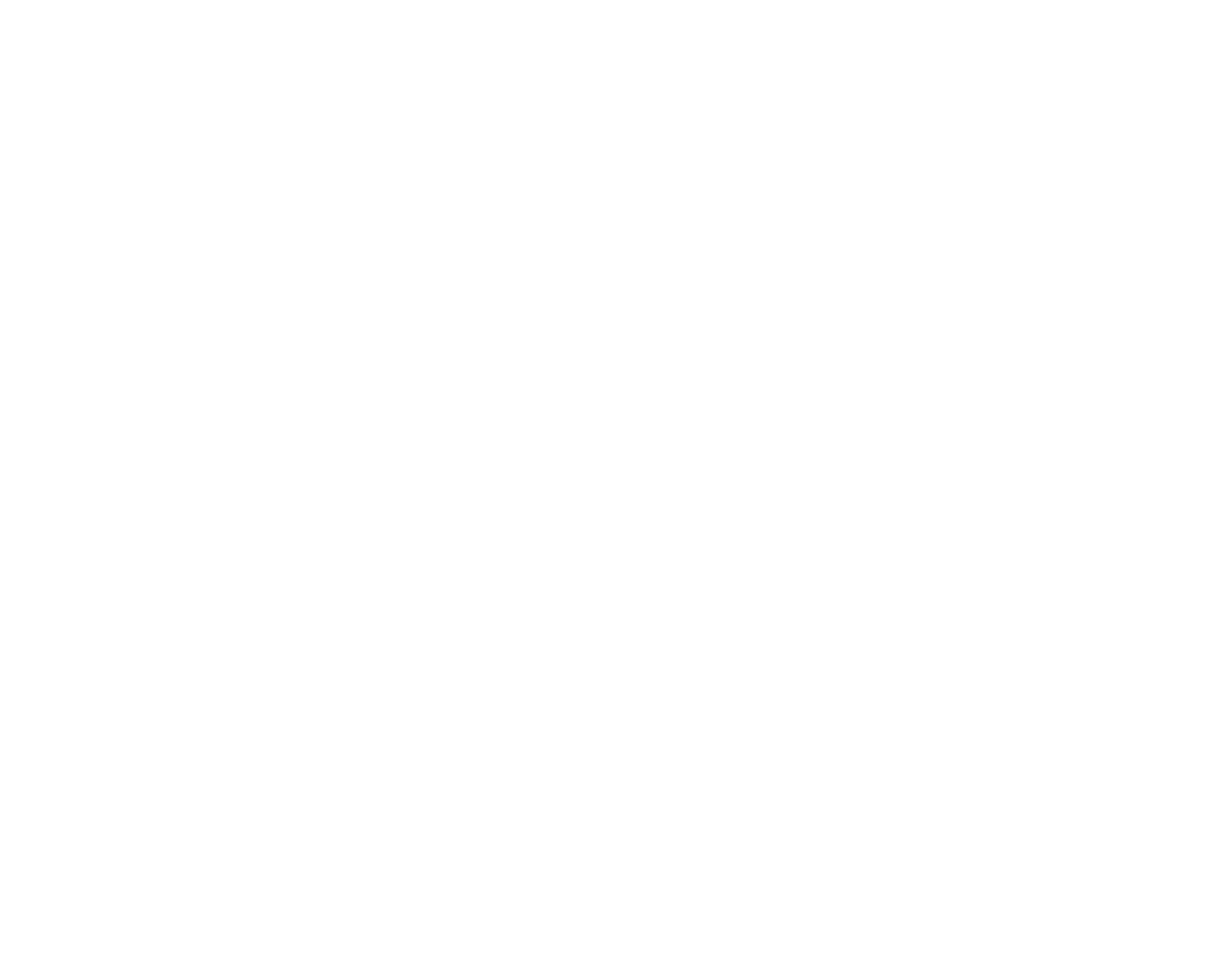|                    | <b>Licence Business Name</b>          | <b>Address</b>                                                 | <b>Licence Type/Sub</b>                    |                                                    | <b>Phone</b>   |      | Fax                     |     |
|--------------------|---------------------------------------|----------------------------------------------------------------|--------------------------------------------|----------------------------------------------------|----------------|------|-------------------------|-----|
| 14 655386          | DaTong Financial Ltd                  | 8160 Lansdowne Rd Unit 4 Richmond BC V6X 0A1                   | Service Use                                | Home Occupation                                    | (778) 712-8111 | Work |                         | Hom |
| 14 655412          | Golden Purse Enterprises Inc          | 8711 Jones Rd Unit 17 Richmond BC V6Y 1L7                      | Service Use                                | <b>General Contractor</b>                          | (604) 530-0978 | Work |                         | Hom |
| 14 655443          | <b>CFS West Installations Ltd</b>     | 1952 KINGSWAY AVE UNIT 505 PORT COQUITLAM BC<br>V3C 6C2        | Service Use                                | <b>General Contractor</b>                          | (604) 464-8085 | Work |                         | Hom |
| 14 655384          | Richmond Appliance Repair             | 5180 McColl Cr Richmond BC V6V 2L6                             | Service Use                                | Home Occupation                                    | (778) 883-0411 | Work |                         | Hom |
| 14 653645          | It's Skin Enterprises Ltd             | 6888 Cooney Rd Unit 506 Richmond BC V6Y 2J8                    | Service Use                                | Home Occupation                                    | (604) 889-8284 | Work |                         | Hom |
| 14 655383          | M & T Communication Canada<br>Ltd     | 4000 No 3 Rd Unit 5180 Richmond BC V6X 0J8                     | Service Use                                |                                                    | (604) 303-7085 | Work |                         | Hom |
| 14 655448          | Sensormatic                           | 7 PAGET RD BRAMPTON ON L4W 5G3                                 | Service Use                                | <b>General Contractor</b>                          | (905) 792-2858 | Work |                         | Hom |
| <b>Issue Date:</b> |                                       | Tuesday, 04 February 2014                                      |                                            |                                                    |                |      |                         |     |
| 14 655492          | Snaidero Vancouver                    | 1575 GEORGIA ST UNIT 110 VANCOUVER BC V6G 2V3                  | Service Use                                | <b>General Contractor</b>                          | (604) 669-4565 |      | Work (604) 699-4330 Fax |     |
| 14 655518          | Cozzi Investments Ltd                 | 6491 Livingstone PI Richmond BC V7C 5N1                        | Service Use                                | <b>General Contractor</b>                          | (778) 862-2078 | Work |                         | Hom |
| <b>Issue Date:</b> | Wednesday, 05 February 2014           |                                                                |                                            |                                                    |                |      |                         |     |
| 14 654223          | Luv Your Baby Products                | 12240 Horseshoe Way Unit 11 Richmond BC V7A 4X9                | Mercantile Use                             | <b>Wholesale Trading</b>                           | (778) 929-9238 | Work |                         | Hom |
| 14 654162          | Royal Sound and Security Ltd          | 12051 Horseshoe Way Unit 125 Richmond BC V7A 4V4               | Service Use                                |                                                    | (604) 644-2413 | Work |                         | Hom |
| <b>Issue Date:</b> |                                       | Thursday, 06 February 2014                                     |                                            |                                                    |                |      |                         |     |
| 14 655667          | <b>Finlink Construction Ltd</b>       | 2067 RIVER GROVE PL NORTH VANCOUVER BC V7H<br>1C7              | Service Use                                | <b>General Contractor</b>                          | (604) 355-6288 | Work |                         | Hom |
| 14 655683          | Metro Van Civil Services Inc          | 22091 Fraserwood Way Unit 1205 Richmond BC V6W 1J5             | Service Use                                | <b>General Contractor</b>                          | (604) 270-8855 | Work |                         | Hom |
| 14 655742          | Oki Doki Plumbing                     | 3280 PLATEAU BLVD UNIT 215 COQUITLAM BC V3E<br>3J <sub>5</sub> | Service Use                                | <b>Plumbing Contractor</b>                         | (604) 475-0435 | Work |                         | Hom |
| 14 655735          | <b>MSIS Services Ltd</b>              | 3051 Airey Dr Unit 207 Richmond BC V6X 3X6                     | Service Use                                | Home Occupation                                    | (604) 290-8508 | Work |                         | Hom |
| 14 655727          | <b>Truthly Lifestyle</b>              | 4000 No 3 Rd Unit 3215 Richmond BC V6X 0J8                     | Mercantile Use                             | <b>Retail Trading</b>                              | (604) 619-8799 | Work |                         | Hom |
| 14 655703          | West Star Design & Contracting        | 16890 78 B AVE SURREY BC V4N 0J4                               | Service Use                                | <b>General Contractor</b>                          | (778) 571-4042 |      | Work (604) 584-0985     | Fax |
| 14 655684          | Metro Van Civil Services Inc          | 22091 Fraserwood Way Unit 1205 Richmond BC V6W 1J5             | <b>Inter-Municipal Business</b><br>Licence | <b>General Contractor</b>                          | (604) 270-8855 | Work |                         | Hom |
| 14 655751          | Lightening Maintenance Corp           | PO BOX 184 8840 210TH ST UNIT 505 LANGLEY BC<br>V1M 2Y2        | Service Use                                |                                                    | (604) 818-7314 |      | Work (604) 513-3928 Fax |     |
| 14 655678          | <b>Bestu Financial Services Ltd</b>   | 7060 Ash St Unit 9 Richmond BC V6Y 2S1                         | Service Use                                | Home Occupation                                    | (604) 447-1196 |      | Work (604) 447-1196 Fax |     |
| 14 655669          | Corex Home Design Inc                 | 7599 118 ST DELTA BC V4C 6G9                                   | Service Use                                | <b>General Contractor</b>                          | (604) 353-1919 | Work |                         | Hom |
| 14 655537          | A - Plus Building Maintenance         | 14430 GLADSTONE DR SURREY BC V3R 5R9                           | Service Use                                |                                                    | (604) 537-3943 |      | Work (604) 588-9901     | Fax |
| 14 655526          | Carol-Ann Photography                 | 11160 Kingsgrove Ave Unit 4 Richmond BC V7A 3A9                | Service Use                                | Home Occupation                                    | (604) 644-1360 | Work |                         | Hom |
| 14 655491          | Valerie Villeneuve Massage<br>Therapy | 5763 BRYANT ST BURNABY BC V5H 1X4                              | Service Use                                | Therapeutic Touch<br>Treatments                    | (604) 446-2869 | Work |                         | Hom |
| 14 653821          | <b>Bubble Waffle Cafe Express</b>     | 4151 Hazelbridge Way Unit 3000 Richmond BC V6X 4J7             | Assembly Use Group 1                       | <b>Food Service</b><br>Establishment, Take-<br>Out | (604) 537-0005 | Work |                         | Hom |
| 13 650805          | TV Pad Store                          | 8700 McKim Way Unit 1091 Richmond BC V6X 4A5                   | Mercantile Use                             | <b>Retail Trading</b>                              | (604) 279-0851 | Work |                         | Hom |
| 14 655671          | <b>Urban Maids</b>                    | 5489 BYRNE RD UNIT 172 BURNABY BC V5J 3J1                      | Service Use                                |                                                    | (604) 558-3358 |      | Work (604) 558-3359 Fax |     |
| <b>Issue Date:</b> |                                       | Tuesday, 11 February 2014                                      |                                            |                                                    |                |      |                         |     |
| 14 655767          | AppBridge Software Inc                | 8060 Jones Rd Unit 308 Richmond BC V6Y 4K5                     | Service Use                                | Home Occupation                                    | (778) 838-4079 | Work |                         | Hom |
| 14 655743          | <b>SIRLtd</b>                         | 3960 Blundell Rd Richmond BC V7C 1G4                           | Service Use                                | <b>General Contractor</b>                          | (778) 552-1453 | Work |                         | Hom |
| 14 655823          | Sunny                                 | 6651 Minoru Blvd Unit 508 Richmond BC V6Y 1Z2                  | Service Use                                | Home Occupation                                    | (778) 968-8817 | Work |                         | Hom |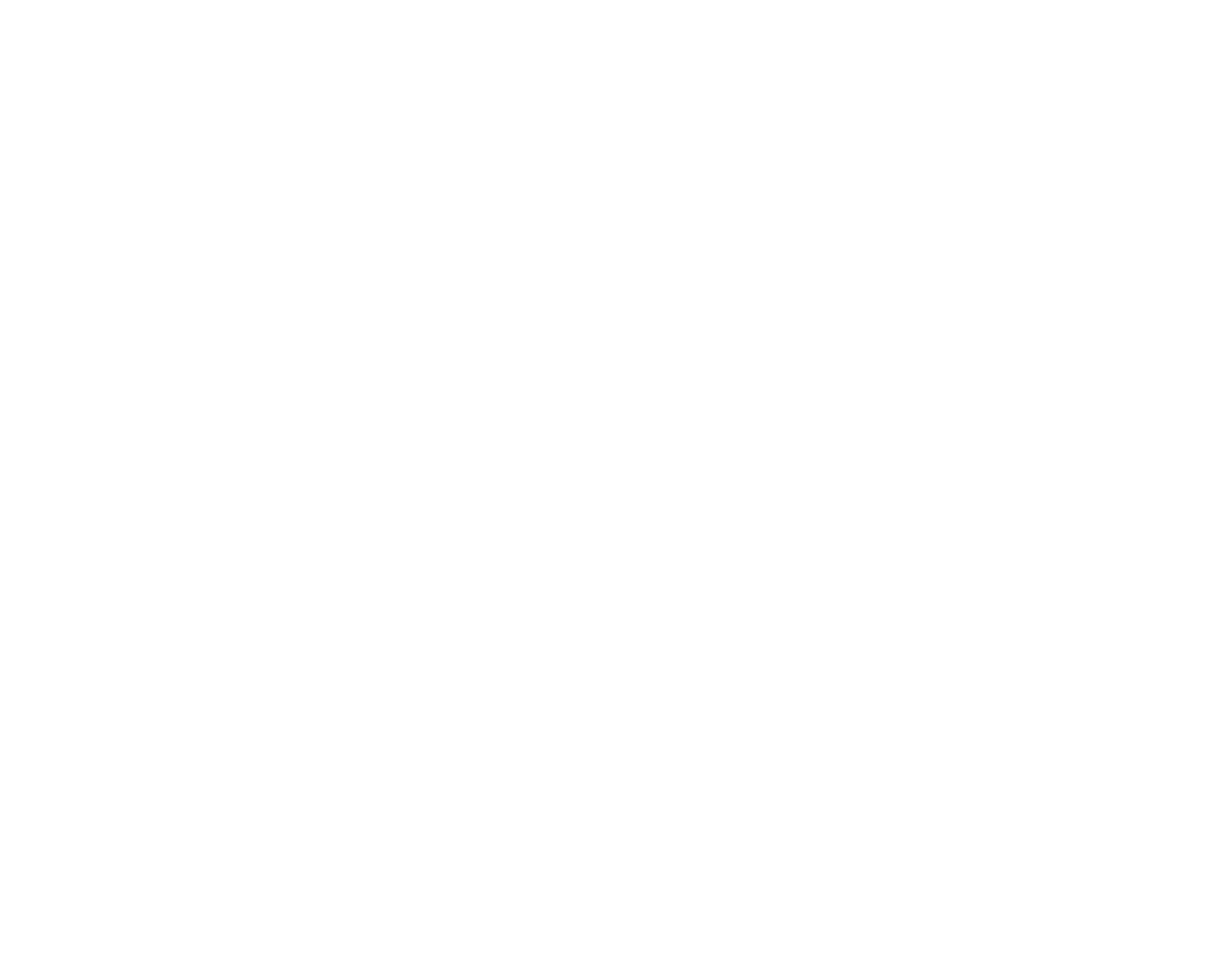|                    | <b>Licence Business Name</b>                                   | <b>Address</b>                                                               | <b>Licence Type/Sub</b>                    |                                                    | <b>Phone</b>   |      | Fax                      |
|--------------------|----------------------------------------------------------------|------------------------------------------------------------------------------|--------------------------------------------|----------------------------------------------------|----------------|------|--------------------------|
| 14 655804          | <b>First International Courier</b><br>Systems Inc              | 33 INTERNATIONAL BLVD TORONTO ON                                             | Service Use                                | <b>Delivery Services</b>                           | (416) 968-2000 |      | Work (416) 674-5382 Fax  |
| 14 655744          | SIRLtd                                                         | 3960 Blundell Rd Richmond BC V7C 1G4                                         | <b>Inter-Municipal Business</b><br>Licence | <b>General Contractor</b>                          | (778) 552-1453 | Work | Hom                      |
| 14 655762          | Western Winds Publishing Inc                                   | 5551 Forsyth Cr Richmond BC V7C 2C2                                          | Service Use                                | Home Occupation                                    | (604) 276-9468 |      | Work (778) 899-9468 Cell |
| 14 655764          | AstroTurf West Distributors Ltd                                | 838 W 27TH AVE VANCOUVER BC V5Z 2G7                                          | Service Use                                | <b>General Contractor</b>                          | (604) 277-0900 |      | Work (604) 277-4934 Fax  |
| <b>Issue Date:</b> | <b>Wednesday, 12 February 2014</b>                             |                                                                              |                                            |                                                    |                |      |                          |
| 14 655851          | <b>YZ Electric</b>                                             | 6351 Nanika Cr Richmond BC V7C 2W6                                           | Service Use                                | <b>Electrical Contractor</b>                       | (604) 725-9719 | Work | Hom                      |
| 14 655927          | <b>Flipbook Entertainment</b>                                  | 6840 Donald Rd Richmond BC V7C 2Y9                                           | Service Use                                | Home Occupation                                    | (778) 688-7218 | Work | Hom                      |
| 14 655921          | Canada Runge Enterprises Co<br>Ltd                             | 7540 Abercrombie Dr Unit 47 Richmond BC V6Y 3J8                              | Service Use                                | Home Occupation                                    | (604) 210-5152 | Work | Hom                      |
| 14 655920          | Canada Runge Enterprises Co<br>Ltd                             | 7540 Abercrombie Dr Unit 47 Richmond BC V6Y 3J8                              | Service Use                                | Home Occupation                                    | (604) 210-5152 | Work | Hom                      |
| 14 655852          | <b>YZ Electric</b>                                             | 6351 Nanika Cr Richmond BC V7C 2W6                                           | <b>Inter-Municipal Business</b><br>Licence | <b>Electrical Contractor</b>                       | (604) 725-9719 | Work | Hom                      |
| 14 655847          | Pauley Construction &<br>Development Ltd                       | 5411 Arcadia Rd Unit 106 Richmond BC V6X 2H1                                 | Service Use                                | <b>General Contractor</b>                          | (604) 362-0208 | Work | Hom                      |
| 14 655842          | <b>RSMC Design</b>                                             | 5988 Lancing Rd Unit 24 Richmond BC V7C 3A8                                  | Service Use                                | Home Occupation                                    | (604) 277-1757 | Work | Hom                      |
| 14 655740          | <b>Richmond Star Child Care</b>                                | 8851 Heather St Richmond BC V6Y 2R7                                          | Assembly Use Group 3                       |                                                    | (604) 271-3558 | Work | Hom                      |
| 14 653248          | Atelier Craft Artisan                                          | 12860 Clarke PI Unit 160 Richmond BC V6V 2H1                                 | Assembly Use Group 3                       | <b>Education Institution</b>                       | (604) 341-5572 | Work | Hom                      |
| 14 653039          | Vape Up Solutions Ltd                                          | 8531 Alexandra Rd Unit 118 Richmond BC V6X 1C3                               | Mercantile Use                             | <b>Retail Trading</b>                              | (778) 863-7522 | Work | Hom                      |
| 13 649802          |                                                                | Dr Tigerson M Young R Psych Inc 8700 McKim Way Unit 3018 Richmond BC V6X 4A5 | Service Use                                |                                                    | (604) 961-2347 |      | Work (604) 288-5168 Fax  |
| 13 644 693         | Carboy Motors Ltd                                              | 8100 Capstan Way Unit 2 Richmond BC V6X 1R5                                  | Mercantile Use                             | Automobile Dealer                                  | (778) 991-8388 | Work | Hom                      |
| 14 655918          | <b>Devastate Demolition</b>                                    | 10553 120TH ST SURREY BC V3V 4G4                                             | Service Use                                | <b>General Contractor</b>                          | (604) 589-4663 |      | Work (604) 589-9675 Fax  |
| <b>Issue Date:</b> |                                                                | Thursday, 13 February 2014                                                   |                                            |                                                    |                |      |                          |
| 14 653409          | Wu Han Spicy Duck Ltd                                          | 8260 Westminster Hwy Unit 1670 Richmond BC V6X 3Y2                           | Assembly Use Group 1                       | <b>Food Service</b><br>Establishment, Take-<br>Out | (604) 447-8686 | Work | Hom                      |
| 14 655969          | Ty Works Construction                                          | 3518 MOSCROP ST VANCOUVER BC V5R 5N8                                         | Service Use                                | <b>General Contractor</b>                          | (604) 600-5594 | Work | Hom                      |
| 14 656008          | <b>United Power Ltd</b>                                        | 198 PEMBERTON AVE NORTH VANCOUVER BC V7P<br>2R <sub>5</sub>                  | Service Use                                | <b>Electrical Contractor</b>                       | (604) 983-2819 |      | Work (604) 983-2869 Fax  |
| <b>Issue Date:</b> |                                                                | Friday, 14 February 2014                                                     |                                            |                                                    |                |      |                          |
| 14 656040          | LilyWu Accounting and Financial<br>Services Inc                | 10231 Bissett Dr Richmond BC V7A 4K8                                         | Service Use                                | Home Occupation                                    | (778) 998-6165 |      | Work (604) 277-9894 Fax  |
| 14 656001          | Crown Roofing And Drainage<br><b>Commerical Division Ltd</b>   | 11655 Eburne Way Unit 201 Richmond BC V6V 2M1                                | <b>Inter-Municipal Business</b><br>Licence | <b>General Contractor</b>                          | (604) 327-3086 |      | Work (604) 327-3074 Hom  |
| 14 656068          | Ooh La Cherie                                                  | 5280 Brunswick Dr Richmond BC V7E 6J3                                        | Service Use                                | Home Occupation                                    | (604) 781-2020 | Work | Hom                      |
| 14 655993          | Crown Roofing And Drainage<br><b>Commerical Division Ltd</b>   | 11655 Eburne Way Unit 201 Richmond BC V6V 2M1                                | Service Use                                | <b>General Contractor</b>                          | (604) 327-3086 |      | Work (604) 327-3074 Hom  |
|                    | 13 651782 West Coast Canada Biomedical<br><b>Equipment Ltd</b> | 13986 Cambie Rd Unit 263 Richmond BC V6V 2K3                                 | Service Use                                |                                                    | (778) 317-2293 | Work | Hom                      |
| 14 655765          | <b>Grace Accupuncture</b>                                      | 8400 Anderson Rd Unit 111 Richmond BC V6Y 1S6                                | Service Use                                | Home Occupation                                    | (778) 829-9384 | Work | Hom                      |
| 14 656058          | <b>MBA Electrical Ltd</b>                                      | 24926 SMITH AVE MAPLE RIDGE BC V4R 2A8                                       | Service Use                                | <b>Electrical Contractor</b>                       | (604) 354-4815 | Work | Hom                      |
| <b>Issue Date:</b> |                                                                | Monday, 17 February 2014                                                     |                                            |                                                    |                |      |                          |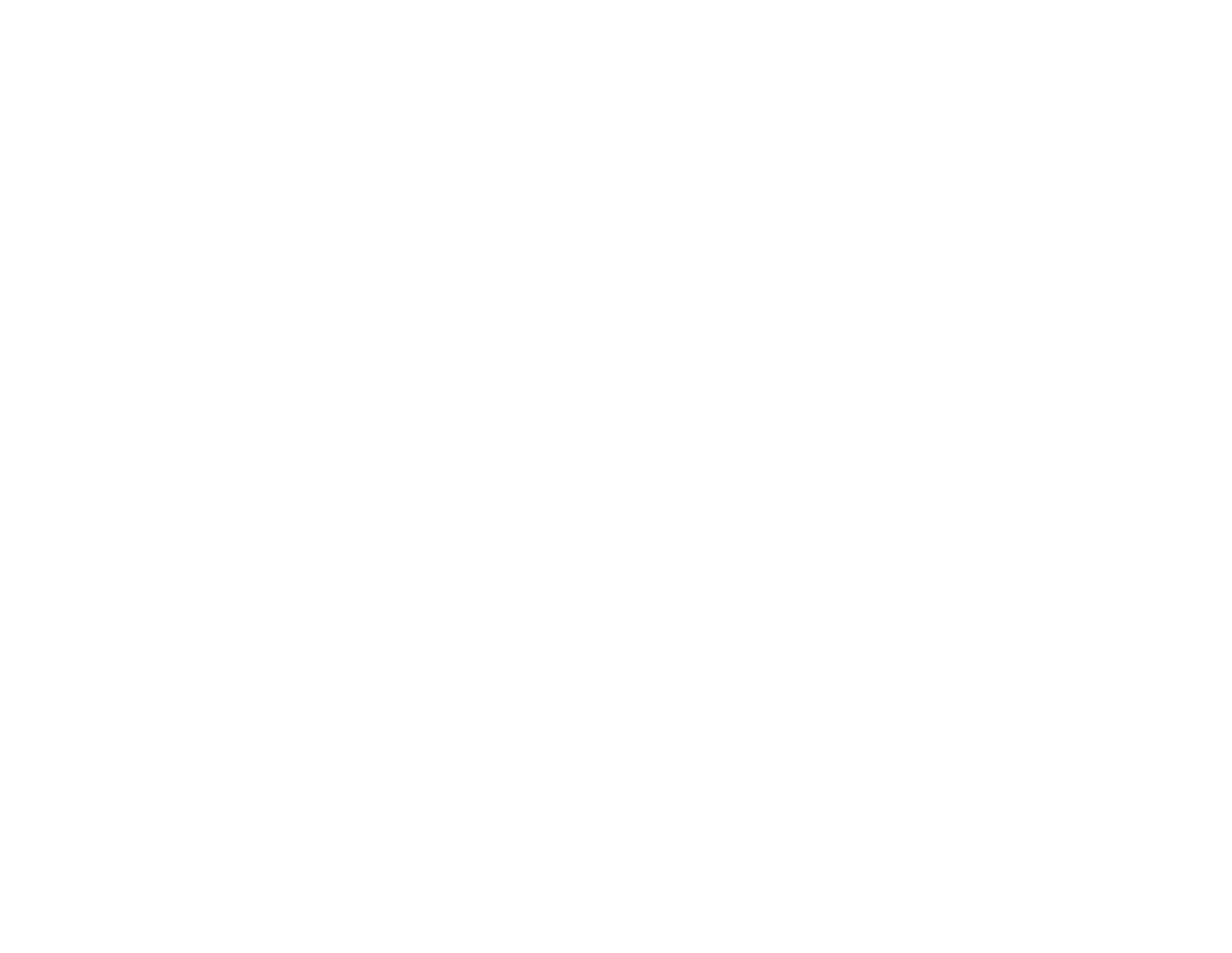|                    | <b>Licence Business Name</b>                 | <b>Address</b>                                      | <b>Licence Type/Sub</b>                    |                                            | <b>Phone</b>     |      | Fax                      |     |
|--------------------|----------------------------------------------|-----------------------------------------------------|--------------------------------------------|--------------------------------------------|------------------|------|--------------------------|-----|
| 13 652062          | Peaks Coffee Roast House Ltd                 | 3866 Bayview St Unit 110 Richmond BC V7E 4R7        | Assembly Use Group 1                       | Food Service<br>Establishment              | (604) 370-0189   |      | Work (604) 370-0186 Fax  |     |
| 14 654113          | Complete Health Acupuncture<br>Clinic        | 9040 Blundell Rd Unit 165 Richmond BC V6Y 1K3       | Service Use                                |                                            | (604) 329-0383   | Work |                          | Hom |
| 14 656123          | Tim Hortons                                  | 5000 Miller Rd Unit 109 Richmond BC V7B 1K6         | Assembly Use Group 1                       | <b>Food Service</b><br>Establishment       | (604) 278-1214   |      | Work (604) 278-1215 Hom  |     |
| <b>Issue Date:</b> |                                              | Tuesday, 18 February 2014                           |                                            |                                            |                  |      |                          |     |
|                    | 14 656152 The Southside Cafe                 | 5360 Airport Rd Unit 100 Richmond BC V7B 1B4        | Assembly Use Group 1                       | <b>Food Service</b><br>Establishment       | (416) 931-7782   |      | Work (604) 272-9915 Wor  |     |
| 14 656154          | Lead The Way Marketing<br>Services           | 6780 Chatterton Rd Richmond BC V7C 2Y7              | Service Use                                | Home Occupation                            | (604) 716-3366   | Work |                          | Hom |
| 14 65 6200         | Growth by Design Inc                         | 5191 Turquoise Dr Richmond BC V7C 4Z6               | Service Use                                | Home Occupation                            | (604) 304-8021   |      | Work (604) 608-3811 Fax  |     |
| <b>Issue Date:</b> | <b>Wednesday, 19 February 2014</b>           |                                                     |                                            |                                            |                  |      |                          |     |
| 14 656218          | M's Interiors                                | 3031 Williams Rd Unit 48 Richmond BC V7E 1H9        | Service Use                                | Home Occupation                            | (604) 767-0833   | Work |                          | Hom |
| 14 656312          | Rapid Fire Protection Ltd                    | 45836 VERBENA DR CHILLIWACK BC V2R 0H5              | Service Use                                | Sprinkler Contractor                       | (604) 858-6942   |      | Work (604) 858-6943 Fax  |     |
| 14 656301          | Licon Construction Ltd                       | 8420 Pigott Rd Richmond BC V7A 2C4                  | Service Use                                | <b>General Contractor</b>                  | (604) 271-3771   |      | Work (604) 304-1089 Hom  |     |
| 14 656213          | 0923205 BC Ltd                               | 1283 E 54TH AVE VANCOUVER BC V5X 1M1                | Service Use                                | <b>General Contractor</b>                  | (604) 808-1401   | Work |                          | Hom |
| 13 652027          | Julong Financial Equipment<br>America Co Ltd | 8200 Saba Rd Unit 108 Richmond BC V6Y 4C6           | Service Use                                |                                            | (604) 720-8085   | Work |                          | Hom |
| 13 650441          | Canada Potash Corp                           | 6081 No 3 Rd Unit 911 Richmond BC V6Y 2B2           | Service Use                                |                                            | (604) 569-3122   |      | Work (604) 781-2787 Cell |     |
| 14 656302          | <b>Licon Construction Ltd</b>                | 8420 Pigott Rd Richmond BC V7A 2C4                  | <b>Inter-Municipal Business</b><br>Licence | <b>General Contractor</b>                  | (604) 271-3771   |      | Work (604) 304-1089 Hom  |     |
| <b>Issue Date:</b> |                                              | Thursday, 20 February 2014                          |                                            |                                            |                  |      |                          |     |
| 13 649282          | Canada International Education<br>Alliance   | 5900 No 3 Rd Unit 800 Richmond BC V6X 3P7           | Service Use                                |                                            | (604) 284-5238   |      | Work (604) 284-5237 Fax  |     |
| 13 650286          | <b>Brightway Financial Group Inc</b>         | 5900 No 3 Rd Unit 880 Richmond BC V6X 3P7           | Service Use                                |                                            | (604) 330-9993   |      | Work (604) 330-9980 Fax  |     |
| 14 653321          | <b>ITPlay Computer Supplies</b>              | 8888 Odlin Cr Unit 1195 Richmond BC V6X 3Z8         | Mercantile Use                             | <b>Retail Trading</b>                      | (604) 442-8823   | Work |                          | Hom |
| 14 653324          | <b>ITPlay Computer Supplies</b>              | 8888 Odlin Cr Unit 1195 Richmond BC V6X 3Z8         | Service Use                                |                                            | (604) 442-8823   | Work |                          | Hom |
| 14 655160          | St Geneve Fine Bedlinens Ltd                 | 11151 Horseshoe Way Unit 22 Richmond BC V7A 4S5     | Service Use                                |                                            | (604) 272-3004   | Work | (604) 272-0552 Fax       |     |
| 14 656378          | Melbourne School of Motoring                 | 9399 Tomicki Ave Unit 416 Richmond BC V6X 0H6       | Service Use                                | <b>Driver Training</b><br>School           | (604) 833-9090   | Work |                          | Hom |
| 14 65 6379         | Melbourne School of Motoring                 | 9399 Tomicki Ave Unit 416 Richmond BC V6X 0H6       | Vehicle for Hire                           | Class K -<br><b>DriverTraining Vehicle</b> | (604) 833-9090   | Work |                          | Hom |
| 14 65 6381         | <b>Rainbow Painting</b>                      | 10571 Bridgeport Rd Richmond BC V6X 1S9             | Service Use                                | <b>General Contractor</b>                  | (778) 861-7119   | Work |                          | Hom |
| <b>Issue Date:</b> |                                              | Monday, 24 February 2014                            |                                            |                                            |                  |      |                          |     |
| 13 651365          | Talmera Inc                                  | 5760 Minoru Blvd Unit 211 Richmond BC V6X 2A9       | Service Use                                |                                            | $(604)$ 370-5080 |      | Work (604) 370-5085 Fax  |     |
| 14 65 6523         | Ai Jia Enterprises Ltd                       | 8751 General Currie Rd Unit 214 Richmond BC V6Y 1M3 | Service Use                                | <b>General Contractor</b>                  | (604) 339-7955   | Work |                          | Hom |
| 14 65 6497         | Radeco Hardwood Flooring<br>Vancouver Ltd    | 8860 No 1 Rd Unit 204 Richmond BC V7C 4C2           | <b>Inter-Municipal Business</b><br>Licence | <b>General Contractor</b>                  | (778) 995-4074   | Work |                          | Hom |
| 14 65 6440         | <b>Houghton United Global</b><br>Education   | 7288 Heather St Unit 10 Richmond BC V6Y 4L4         | Service Use                                | Home Occupation                            | (604) 210-4959   | Work |                          |     |
| 14 656495          | Radeco Hardwood Flooring<br>Vancouver Ltd    | 8860 No 1 Rd Unit 204 Richmond BC V7C 4C2           | Service Use                                | <b>General Contractor</b>                  | (778) 995-4074   | Work |                          | Hom |
| 14 656462          | Jerome Irrigation Services Ltd               | 17351 Fedoruk Rd Richmond BC V6V 1C6                | <b>Inter-Municipal Business</b><br>Licence | <b>General Contractor</b>                  | $(604)$ 828-6955 |      | Work (778) 297-9975 Fax  |     |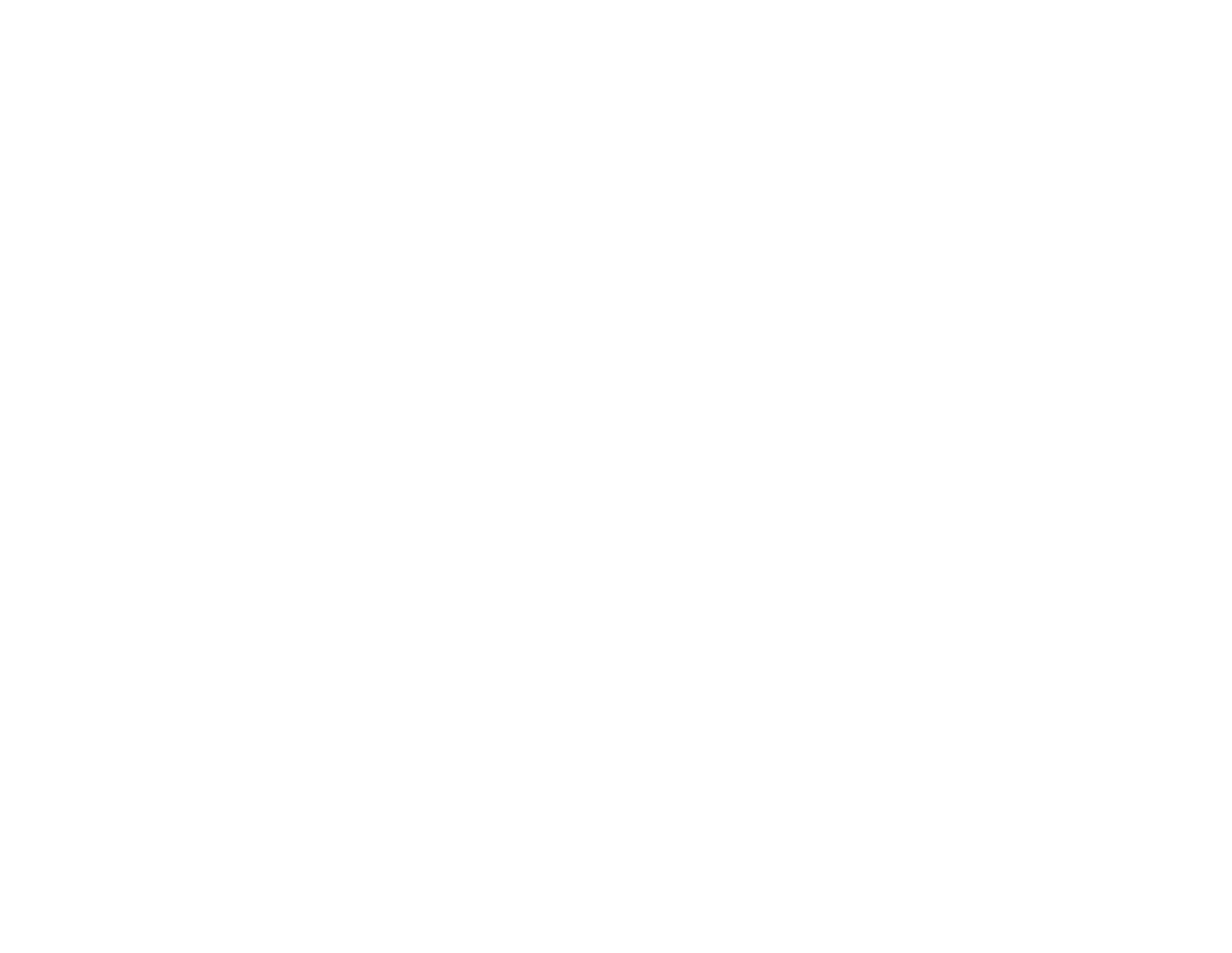|                    | <b>Licence Business Name</b>         | <b>Address</b>                                                  | <b>Licence Type/Sub</b>                    |                              | <b>Phone</b>       |      | Fax                      |     |
|--------------------|--------------------------------------|-----------------------------------------------------------------|--------------------------------------------|------------------------------|--------------------|------|--------------------------|-----|
| <b>Issue Date:</b> | Wednesday, 26 February 2014          |                                                                 |                                            |                              |                    |      |                          |     |
| 14 657382          | AB Quest Glass Inc                   | 19695 116B AVE PITT MEADOWS BC V3Y 1P5                          | Service Use                                | <b>General Contractor</b>    | (604) 616-2318     |      | Work (604) 457-0057 Fax  |     |
| 13 644925          | Renuit Kitchen & Bath                | 11600 Bridgeport Rd Unit 1 Richmond BC V6X 1T2                  | Mercantile Use                             | <b>Retail Trading</b>        | (604) 375-5568     | Work |                          | Hom |
| 13 651909          | S2U Enterprises Inc.                 | 20800 Westminster Hwy Unit 3263 Richmond BC V6V 2W3             | Service Use                                |                              | $(604) 566 - 0206$ |      | Work (778) 858-0557 Cell |     |
| 13 651911          | S2U Enterprises Inc                  | 20800 Westminster Hwy Unit 3263 Richmond BC V6V 2W3             | Mercantile Use                             | <b>Wholesale Trading</b>     | (604) 566-0206     |      | Work (778) 858-0557 Cell |     |
| 14 653028          | <b>Legend Canada Services</b>        | 5177 Brighouse Way Unit 1006 Richmond V7C 0A2                   | Service Use                                | Home Occupation              | (778) 881-0033     |      | Work (604) 566-5888 Fax  |     |
| 14 65 6505         | Woodland Architectural Millwork      | 11566 Eburne Way Unit 136 Richmond BC V6V 2G7                   | Industrial/Manufacturing<br>Use            |                              | (778) 968-4461     | Work |                          | Hom |
| 14 657263          | <b>Marcial Diaz</b>                  | 6160 Riverdale Dr Richmond BC V7C 2E9                           | Service Use                                | <b>General Contractor</b>    | (604) 505-2476     | Work |                          | Hom |
| 14 657291          | <b>Gestec Electric Ltd</b>           | 19685 73B AVE LANGLEY BC V2Y 3L4                                | Service Use                                | <b>Electrical Contractor</b> | (604) 530-0450     |      | Work (604) 530-0449 Fax  |     |
| 14 657305          | Luminari Events & Promotions         | 9211 Williams Rd Richmond BC V7A 1G8                            | Service Use                                | Home Occupation              | (778) 960-5282     | Work |                          | Hom |
| <b>Issue Date:</b> |                                      | Thursday, 27 February 2014                                      |                                            |                              |                    |      |                          |     |
| 14 657381          | Forever H Trading Inc                | 7080 No 3 Rd Unit 706 Richmond BC V6Y 0B5                       | Service Use                                | Home Occupation              | (778) 829-0979     | Work |                          | Hom |
| 14 657377          | <b>Complete Restoration Services</b> | STN A PO BOX 2639 ABBOTSFORD BC V2T 3T7                         | Service Use                                | <b>General Contractor</b>    | (604) 832-4075     | Work |                          | Hom |
| 14 653861          | True U Fitness                       | 1033 MARINASIDE CR UNIT 305 VANCOUVER BC V6Z<br>3A <sub>3</sub> | Service Use                                |                              | (778) 846-3480     | Work |                          | Hom |
| 13 650997          | Darren Lee & Associates Inc          | 8877 Odlin Cr Unit 220 Richmond BC V6X 3Z7                      | Service Use                                |                              | (604) 244-2207     |      | Work (604) 244-1922 Fax  |     |
| 13 645866          | Vancouver Home Park Realty Ltd       | 5900 No 3 Rd Unit 710 Richmond BC V6X 3P7                       | Service Use                                |                              | (778) 858-6008     | Work |                          | Hom |
| 13 649540          | (Kar + Ma) Nail Service              | 6133 Buswell St Unit 100 Richmond BC V6Y 0B2                    | Service Use                                |                              | (604) 303-0385     |      | Work (604) 303-0385 Fax  |     |
| <b>Issue Date:</b> |                                      | Tuesday, 04 March 2014                                          |                                            |                              |                    |      |                          |     |
| 14 657454          | Canada Guo Developments Ltd          | 7611 Malahat Ave Richmond BC V7A 4H1                            | <b>Inter-Municipal Business</b><br>Licence | <b>General Contractor</b>    | (778) 800-0918     | Work |                          | Hom |
| 14 657600          | BS-1 Masonry Ltd                     | 4740 Deerfield Cr Richmond BC V6X 2Y6                           | Service Use                                | <b>General Contractor</b>    | (604) 754-8085     | Work |                          | Hom |
| 14 657595          | Momo Beauty Consulting               | 8071 Aspin Dr Richmond BC V6Y 3C8                               | Service Use                                | Home Occupation              | (778) 317-7079     | Work |                          | Hom |
| 14 657571          | Serendib Consultants                 | 8460 Francis Rd Richmond BC V6Y 1A6                             | Service Use                                | Home Occupation              | (604) 272-4556     | Work |                          | Hom |
| 14 657584          | <b>LCA Motion Pixels Productions</b> | 11751 Montego St Richmond BC V6X 1H6                            | Service Use                                | Home Occupation              | (778) 385-1869     | Work |                          | Hom |
| 14 657602          | <b>BS-1 Masonry Ltd</b>              | 4740 Deerfield Cr Richmond BC V6X 2Y6                           | <b>Inter-Municipal Business</b><br>Licence | <b>General Contractor</b>    | (604) 754-8085     | Work |                          | Hom |
| 14 657461          | <b>Richcity Plumbing</b>             | 12551 Cambie Rd Unit 52 Richmond BC V6V 2A4                     | <b>Inter-Municipal Business</b><br>Licence | <b>Plumbing Contractor</b>   | (778) 223-2423     | Work |                          | Hom |
| 14 657451          | Canada Guo Developments Ltd          | 7611 Malahat Ave Richmond BC V7A 4H1                            | Service Use                                | <b>General Contractor</b>    | (778) 800-0918     | Work |                          | Hom |
| 14 657384          | <b>Richcity Plumbing</b>             | 12551 Cambie Rd Unit 52 Richmond BC V6V 2A4                     | Service Use                                | <b>Plumbing Contractor</b>   | (778) 223-2423     | Work |                          | Hom |
| 14 657480          | BioSweep Western Canada Inc          | 5111 Brighouse Way Unit 606 Richmond V7C 0A2                    | Service Use                                | <b>General Contractor</b>    | 888426147034       |      | Work (888) 215-0737 Fax  |     |
|                    | 14 657498 Vancouver City Landscaping | 12311 Cambie Rd Unit 12 Richmond BC V6V 1G5                     | Service Use                                | <b>General Contractor</b>    | (604) 889-9558     | Work |                          | Hom |
| <b>Issue Date:</b> |                                      | Wednesday, 05 March 2014                                        |                                            |                              |                    |      |                          |     |
|                    | 14 657522 K Bros Holdings Ltd        | 22040 River Rd Richmond BC V6V 1M4                              | Service Use                                | Home Occupation              | (778) 896-3026     | Work |                          | Hom |
| 14 657577          | 0967743 BC Ltd                       | 11391 Trumpeter Dr Richmond BC V7E 3X2                          | Service Use                                | <b>General Contractor</b>    | (778) 861-8434     | Work |                          | Hom |
| 14 657668 5 Linx   |                                      | 3851 Francis Rd Unit 303 Richmond BC V7C 1J6                    | Service Use                                | Home Occupation              | (604) 227-3875     | Work |                          | Hom |
| <b>Issue Date:</b> |                                      | Thursday, 06 March 2014                                         |                                            |                              |                    |      |                          |     |
|                    | 14 657549 Action Towing              | 3651 No 3 Rd Richmond BC V6X 2B8                                | Vehicle for Hire                           | Vehicle For Hire<br>Office   | (604) 288-4451     | Work |                          | Hom |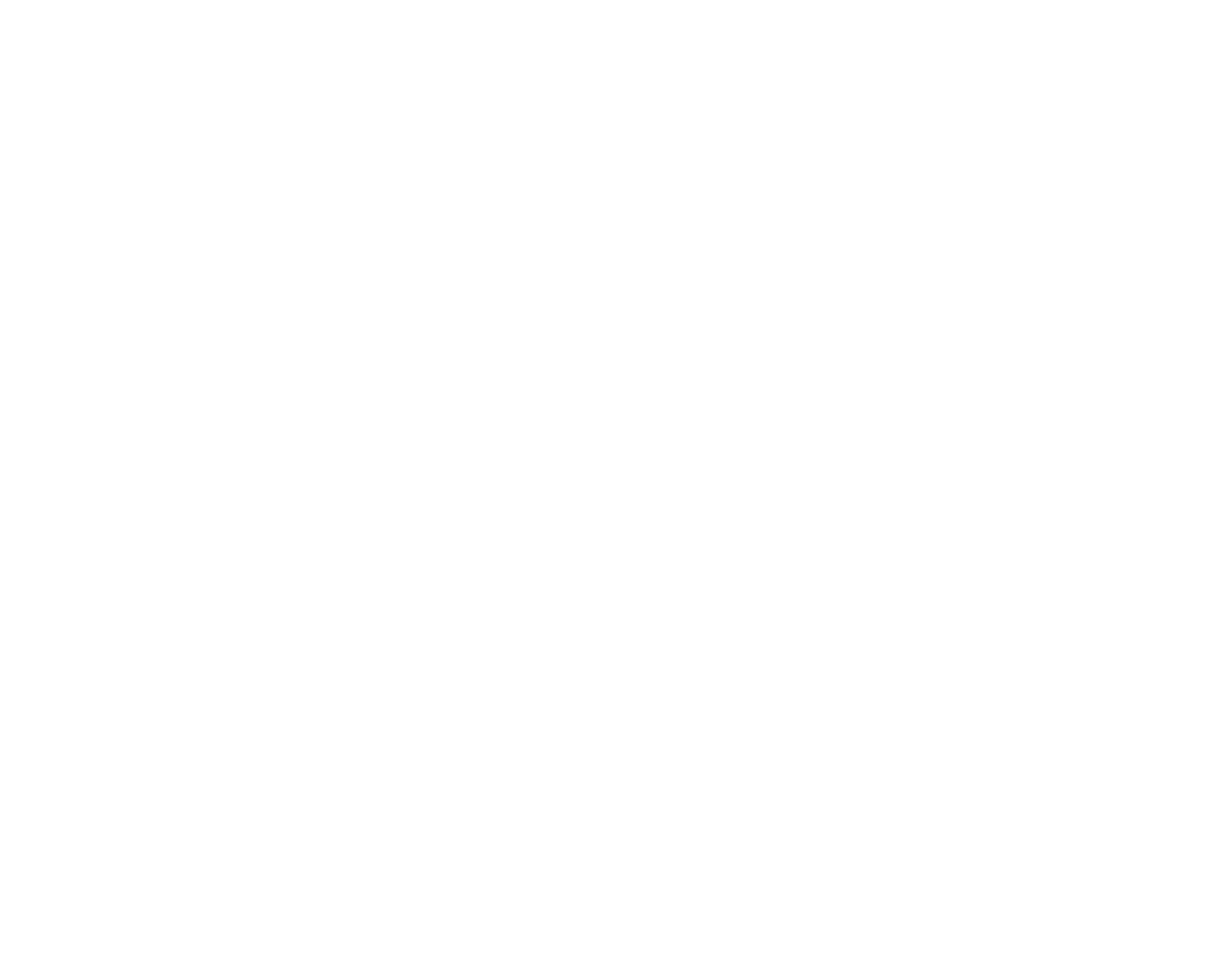|                    | Licence Business Name                                    | <b>Address</b>                                                           | <b>Licence Type/Sub</b>                    |                                                    | <b>Phone</b>     |      | Fax                      |            |
|--------------------|----------------------------------------------------------|--------------------------------------------------------------------------|--------------------------------------------|----------------------------------------------------|------------------|------|--------------------------|------------|
| 14 657768          | Sumitomo Homes Inc                                       | 10051 Hollycroft Gate Richmond BC V7E 4N5                                | Service Use                                | <b>General Contractor</b>                          | (778) 862-5225   | Work |                          | <b>Hom</b> |
| 14 657751          | Anna Wu & Company                                        | 5900 No 3 Rd Unit 710 Richmond BC V6X 3P7                                | Service Use                                |                                                    | (604) 317-9088   | Work |                          | Hom        |
| 14 657749          | Waca Consulting Group Inc                                | 5900 No 3 Rd Unit 710 Richmond BC V6X 3P7                                | Service Use                                |                                                    | (604) 317-9088   | Work |                          | Hom        |
| 14 657728          | Jacobs Naylor                                            | 1112 4TH AVE NEW WESTMINSTER BC V3M 1T5                                  | Service Use                                | <b>General Contractor</b>                          | (604) 807-3790   | Work |                          |            |
| 14 657713          | Eaton's Home Care                                        | 2466 FRISKIE AVE PORT COQUITLAM BC V3B 7P9                               | Service Use                                | <b>Gas Contractor</b>                              | (604) 535-8434   | Work |                          | Hom        |
| 14 657667          |                                                          | MacPhail Brothers Contracting Ltd 3300 Granville Ave Richmond BC V7C 1C9 | <b>Inter-Municipal Business</b><br>Licence | <b>General Contractor</b>                          | (604) 889-9795   |      | Work (778) 438-2096 Fax  |            |
| 14 657666          |                                                          | MacPhail Brothers Contracting Ltd 3300 Granville Ave Richmond BC V7C 1C9 | Service Use                                | <b>General Contractor</b>                          | (604) 889-9795   |      | Work (778) 438-2096 Fax  |            |
| 14 657650          | <b>Ankar Electronic Solutions Inc.</b>                   | 5431 Forsyth Cr Richmond BC V7C 2C2                                      | Service Use                                | Home Occupation                                    | (604) 204-0097   | Work | (604) 204-0097 Fax       |            |
| 14 657550          | <b>Action Towing</b>                                     | 3651 No 3 Rd Richmond BC V6X 2B8                                         | Vehicle for Hire                           | Class M - Tow-Truck                                | (604) 288-4451   | Work |                          | Hom        |
| 14 657769          | Sumitomo Homes Inc                                       | 10051 Hollycroft Gate Richmond BC V7E 4N5                                | <b>Inter-Municipal Business</b><br>Licence | <b>General Contractor</b>                          | (778) 862-5225   | Work |                          | Hom        |
| 14 654246          | Monitor King Computer Services<br><b>Inc</b>             | 2851 Simpson Rd Unit 250 Richmond BC V6X 2R2                             | Service Use                                |                                                    | (604) 270-2677   |      | Work (604) 270-2630 Fax  |            |
| 14 654054          | <b>Prosperity Collections</b>                            | 7984 Alderbridge Way Richmond BC V6X 2A6                                 | Mercantile Use                             | <b>Retail Trading</b>                              | (778) 297-7673   |      | Work (604) 318-0182 Cell |            |
| 13 649880          | Milltown Bar and Grill                                   | 9191 Bentley St Richmond BC V6P 0B9                                      | Assembly Use Group 1                       | <b>Food Service</b><br>Establishment               | (604) 313-4825   | Work |                          | Hom        |
| 14 657624          | Hironori Kato                                            | 6128 132 ST SURREY BC V3X 1M8                                            | Service Use                                | <b>General Contractor</b>                          | (604) 729-4548   | Work |                          | Hom        |
| <b>Issue Date:</b> |                                                          | Monday, 10 March 2014                                                    |                                            |                                                    |                  |      |                          |            |
| 14 657956          | <b>Entice Developments Ltd</b>                           | 4556 DAWSON ST BURNABY BC V5C 4C1                                        | Service Use                                | <b>General Contractor</b>                          | (604) 299-8889   |      | Work (604) 990-7180 Fax  |            |
| 14 657869          |                                                          | Rick Baldrey Home Improvements 10531 Leonard Rd Richmond BC V7A 2N7      | Service Use                                | <b>General Contractor</b>                          | (604) 809-6407   | Work |                          | Hom        |
| 13 651104          | 338 Kitchen Company                                      | 12160 1st Ave Richmond BC V7E 3M2                                        | Assembly Use Group 1                       | <b>Food Service</b><br>Establishment, Take-<br>Out | (604) 720-8780   |      | Work (604) 279-1382 Fax  |            |
| 14 657852          | Janisa Global Trading Ltd                                | 6733 Livingstone PI Unit 2 Richmond BC V7C 5V8                           | Service Use                                | Home Occupation                                    | (604) 370-3694   | Work |                          | Hom        |
| 14 657858          | <b>Fossil Project Services Ltd</b>                       | 1136 FRANKLIN ST VANCOUVER BC V6A 1J6                                    | Service Use                                | <b>General Contractor</b>                          | (604) 709-8426   |      | Work (604) 689-8426 Fax  |            |
| <b>Issue Date:</b> |                                                          | Tuesday, 11 March 2014                                                   |                                            |                                                    |                  |      |                          |            |
| 14 657658          | <b>Rainbow Fashion</b>                                   | 8260 Westminster Hwy Unit 1280 Richmond BC V6X 3Y2                       | Mercantile Use                             | <b>Retail Trading</b>                              | (778) 928-4757   | Work |                          | Hom        |
| 14 658031          | BeyondTech Solutions Inc                                 | 3665 KINGSWAY UNIT 300 VANCOUVER BC V5R 5W2                              | Service Use                                |                                                    | (604) 433-0617   | Work |                          | Hom        |
| 14 657991          | Can-Sail International Logistics<br>Ltd                  | 9420 Ferndale Rd Unit 20 Richmond BC V6Y 0A7                             | Service Use                                | Home Occupation                                    | (604) 295-1481   |      | Work (604) 243-7738 Fax  |            |
| 14 657868          | Vancouver Home Park<br>Investment Ltd                    | 5900 No 3 Rd Unit 710 Richmond BC V6X 3P7                                | Service Use                                |                                                    | (778) 858-6008   | Work |                          | Hom        |
| 14 657711          | Cathay Pacific Realty Ltd                                | 6081 No 3 Rd Unit 705 Richmond BC V6Y 2B2                                | Service Use                                |                                                    | $(604)$ 872-6681 |      | Work (604) 873-1155 Fax  |            |
| 14 657573          | Miyavi                                                   | 4151 Hazelbridge Way Unit 2770 Richmond BC V6X 4J7                       | Mercantile Use                             | <b>Retail Trading</b>                              | (778) 223-2315   | Work |                          | Hom        |
| 14 657421          | Mobiling                                                 | 6551 No 3 Rd Richmond BC V6Y 2B6                                         | Mercantile Use                             | Retail Trading                                     | (604) 537-4342   | Work |                          | Hom        |
| 14 656496          | CHN Fortune (Canada)<br><b>International Trading Ltd</b> | 8171 Ackroyd Rd Unit 6045 Richmond BC V6X 3K1                            | Service Use                                |                                                    | (778) 829-7900   | Work |                          | Hom        |
| 14 656300          | Maximize Wealth Group Ltd                                | 4671 No 3 Rd Unit 110 Richmond BC V6X 2C3                                | Service Use                                |                                                    | (604) 248-3772   |      | Work (604) 273-2858 Fax  |            |
| 14 656104          | Homecare Shop                                            | 5300 No 3 Rd Unit 950 Richmond BC V6X 2X9                                | Mercantile Use                             | <b>Retail Trading</b>                              | (778) 320-8655   |      | Work (855) 873-5166 Fax  |            |
| 14 653968          | Dr Carter K Ng Inc                                       | 6180 Blundell Rd Unit 230 Richmond BC V7C 4W7                            | Service Use                                |                                                    | (604) 271-4211   |      | Work (604) 271-8232 Fax  |            |
| 14 657792          | Organic Eco-Centre Corp                                  | 5900 No 3 Rd Unit 880 Richmond BC V6X 3P7                                | Service Use                                |                                                    | (604) 800-2288   |      | Work (604) 566-8251 Fax  |            |
| <b>Issue Date:</b> |                                                          | Wednesday, 12 March 2014                                                 |                                            |                                                    |                  |      |                          |            |
| 14 653627          | Urbanscape Aquaponics                                    | 10620 Sidaway Rd Richmond BC V6W 1C4                                     | Mercantile Use                             | Roadside Stand                                     | (778) 985-4576   | Work |                          | Hom        |
|                    | Wednesday, 14 January 2015                               |                                                                          | Page 11 of 54                              |                                                    |                  |      |                          |            |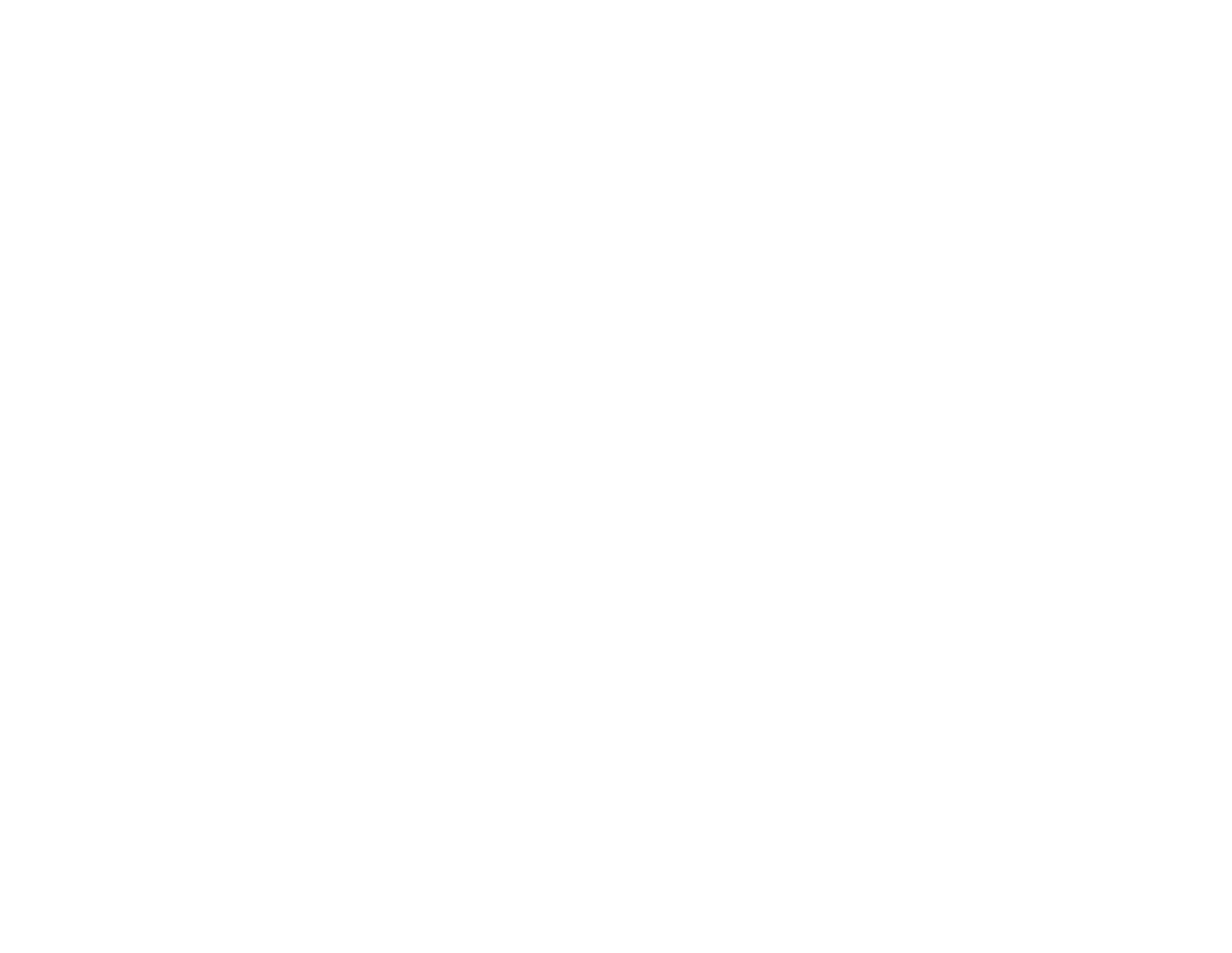|                    | Licence Business Name                            | <b>Address</b>                                     | <b>Licence Type/Sub</b>                    |                                               | <b>Phone</b>     |      | Fax                      |            |
|--------------------|--------------------------------------------------|----------------------------------------------------|--------------------------------------------|-----------------------------------------------|------------------|------|--------------------------|------------|
| 14 658060          | ATX Contracting Inc                              | 7295 Moffatt Rd Unit 309 Richmond BC V6Y 3E5       | Service Use                                | <b>General Contractor</b>                     | (778) 869-1072   | Work |                          | <b>Hom</b> |
| 14 658095          | Maderaworx                                       | 12333 English Ave Unit 32 Richmond BC V7E 6T2      | Service Use                                | <b>General Contractor</b>                     | (604) 315-1074   | Work |                          | Hom        |
| 14 658096          | Maderaworx                                       | 12333 English Ave Unit 32 Richmond BC V7E 6T2      | <b>Inter-Municipal Business</b><br>Licence | <b>General Contractor</b>                     | (604) 315-1074   | Work |                          | Hom        |
| <b>Issue Date:</b> |                                                  | Thursday, 13 March 2014                            |                                            |                                               |                  |      |                          |            |
| 14 653439          | Ceramark Technology Inc                          | 2633 Viking Way Unit 258 Richmond BC V6V 3B6       | Service Use                                |                                               | (604) 263-5872   |      | Work (604) 263-5873 Fax  |            |
| 14 657809          | Seven Apples Logistics Inc.                      | 2971 Viking Way Unit 105 Richmond BC V6V 1Y1       | Service Use                                |                                               | (604) 303-8783   |      | Work (604) 303-8738 Fax  |            |
| 13 630507          | <b>Assertive Driver Training</b>                 | 10120 Granville Ave Richmond BC V6Y 1R4            | Vehicle for Hire                           | Class K -<br><b>DriverTraining Vehicle</b>    | (855) 238-5558   | Work |                          | Hom        |
| 13 630506          | <b>Assertive Driver Training</b>                 | 10120 Granville Ave Richmond BC V6Y 1R4            | Vehicle for Hire                           | Vehicle For Hire<br>Office                    | (855) 238-5558   | Work |                          | Hom        |
| 14 657851          | Levico Lighting Ltd                              | 1751 Savage Rd Unit 115 Richmond BC V6V 1R1        | Mercantile Use                             | <b>Wholesale Trading</b>                      | (604) 821-1838   |      | Work (604) 821-1870 Fax  |            |
| 13 651930          | New Concept Automotive<br>Systems                | 2691 Viscount Way Unit 104 Richmond BC V6V 2R5     | Mercantile Use                             | <b>Wholesale Trading</b>                      | (604) 782-6918   | Work |                          | <b>Hom</b> |
| <b>Issue Date:</b> |                                                  | Friday, 14 March 2014                              |                                            |                                               |                  |      |                          |            |
| 14 658267          | U R Here Web Development                         | 8880 Jones Rd Unit 206 Richmond BC V6Y 3Z1         | Service Use                                | Home Occupation                               | (604) 612-6647   | Work |                          | Hom        |
| 14 658300          | Imperial Parking Canada<br>Corportion - Lot #964 | 5611 Cooney Rd Richmond BC V6X 3J6                 | Service Use                                | <b>Parking Enforcement</b><br><b>Business</b> | (604) 420-6446   |      | Work (604) 420-6620 Fax  |            |
| 14 658224          | Xaris Construction Inc                           | 9228 GLOVER RD UNIT 1 LANGLEY BC V1M 2R9           | Service Use                                | <b>General Contractor</b>                     | (604) 637-4672   |      | Work (604) 637-4675 Fax  |            |
| 14 658210          | Zeero Enterprise                                 | 9440 Kirkmond Cr Richmond BC V7E 1M8               | Service Use                                |                                               | (604) 783-7255   | Work |                          | Hom        |
| 14 658198          | <b>GV Social Club</b>                            | 7500 Abercrombie Dr Unit 202 Richmond BC V6Y 3J9   | Service Use                                | Home Occupation                               | (604) 868-4252   | Work |                          | Hom        |
| 14 658188          | James & Sons Mechanical Ltd                      | 1249 PLYMOUTH CR PORT COQUITLAM BC V3B 6G2         | Service Use                                | <b>Plumbing Contractor</b>                    | (778) 686-9261   | Work |                          | Hom        |
| 14 655747          | <b>IEH Services Canada Inc</b>                   | 3851 Jacombs Rd Unit 200 Richmond BC V6V 2H7       | Service Use                                |                                               | (206) 522-5432   | Work | (206) 306-8883 Fax       |            |
| 14 655133          | <b>Shair Associates</b>                          | 8120 No 2 Rd Unit 196 Richmond BC V7C 5J8          | Service Use                                |                                               | (604) 275-1615   | Work |                          | Hom        |
| 14 658199          | King Building Maintenance Ltd                    | 4420 No 5 Rd Richmond BC V6X 2V3                   | Service Use                                | Home Occupation                               | (604) 303-7366   | Work |                          | Hom        |
| <b>Issue Date:</b> |                                                  | Monday, 17 March 2014                              |                                            |                                               |                  |      |                          |            |
| 14 657596          | Awana Consulting Inc                             | 8888 Odlin Cr Unit 3260 Richmond BC V6X 3Z8        | Service Use                                |                                               | $(604)$ 278-1667 | Work |                          | Hom        |
| 14 658385          | Reach K27 Marketing                              | 6116 128TH ST UNIT 2 SURREY BC V3X 1T1             | Service Use                                |                                               | (604) 908-5504   | Work |                          | Hom        |
| 14 658376          | E Z Cargo                                        | 8160 Lansdowne Rd Unit 401 Richmond BC V6X 0A1     | Service Use                                | Home Occupation                               | (604) 999-7979   | Work |                          | Hom        |
| 13 64 1657         | Tak Heng Hot Pot Restaurant Ltd                  | 4260 No 3 Rd Unit 120 Richmond BC V6X 2C2          | Assembly Use Group 1                       | <b>Food Service</b><br>Establishment          | (604) 279-8298   | Work |                          | Hom        |
| 14 658369          | Eco Age Landscaping                              | 10417 Canso Cr Richmond BC V7E 5B6                 | Service Use                                | <b>General Contractor</b>                     | (604) 271-8902   | Work |                          | Hom        |
| 13 652035          | <b>BC Personal Training Institute</b>            | 10551 Shellbridge Way Unit 139 Richmond BC V6X 2W9 | Assembly Use Group 3                       |                                               | (604) 288-4128   | Work |                          | Hom        |
|                    | 14 658370 Eco Age Landscaping                    | 10417 Canso Cr Richmond BC V7E 5B6                 | Inter-Municipal Business<br>Licence        | <b>General Contractor</b>                     | (604) 271-8902   | Work |                          | Hom        |
| <b>Issue Date:</b> |                                                  | Tuesday, 18 March 2014                             |                                            |                                               |                  |      |                          |            |
| 14 658395          | Let You Succeed Staffing                         | 8288 Saba Rd Unit 607 Richmond BC V6Y 4C8          | Service Use                                | Home Occupation                               | (778) 371-1717   |      | Work (778) 887-6687 Cell |            |
| 14 658443          | <b>High-Integrity Construction Ltd</b>           | 7180 Lindsay Rd Unit 303 Richmond BC V7C 3M6       | Service Use                                | <b>General Contractor</b>                     | (778) 316-8861   | Work |                          | Hom        |
| 14 658441          | Alexis Home Renovations                          | 13028 No 2 Rd Unit 1 Richmond BC V7E 6S4           | Service Use                                | <b>General Contractor</b>                     | (604) 763-1270   | Work |                          | Hom        |
| 14 658425          | The Clutter Calmer                               | 4775 Dunfell Rd Richmond BC V7E 3M8                | Service Use                                | Home Occupation                               | (778) 230-2493   | Work |                          | Hom        |
| 14 658460          | Munsie Holdings Corp                             | 10380 Dennis Cr Richmond BC V7A 3R5                | Service Use                                | <b>General Contractor</b>                     | (604) 241-1308   | Work |                          | Hom        |
| 14 658394          | Oceanlink International<br>Commerce              | 9751 Williams Rd Richmond BC V7A 1H3               | Service Use                                | Home Occupation                               | (778) 388-8422   | Work |                          | Hom        |
|                    | Wednesday, 14 January 2015                       |                                                    | Page 12 of 54                              |                                               |                  |      |                          |            |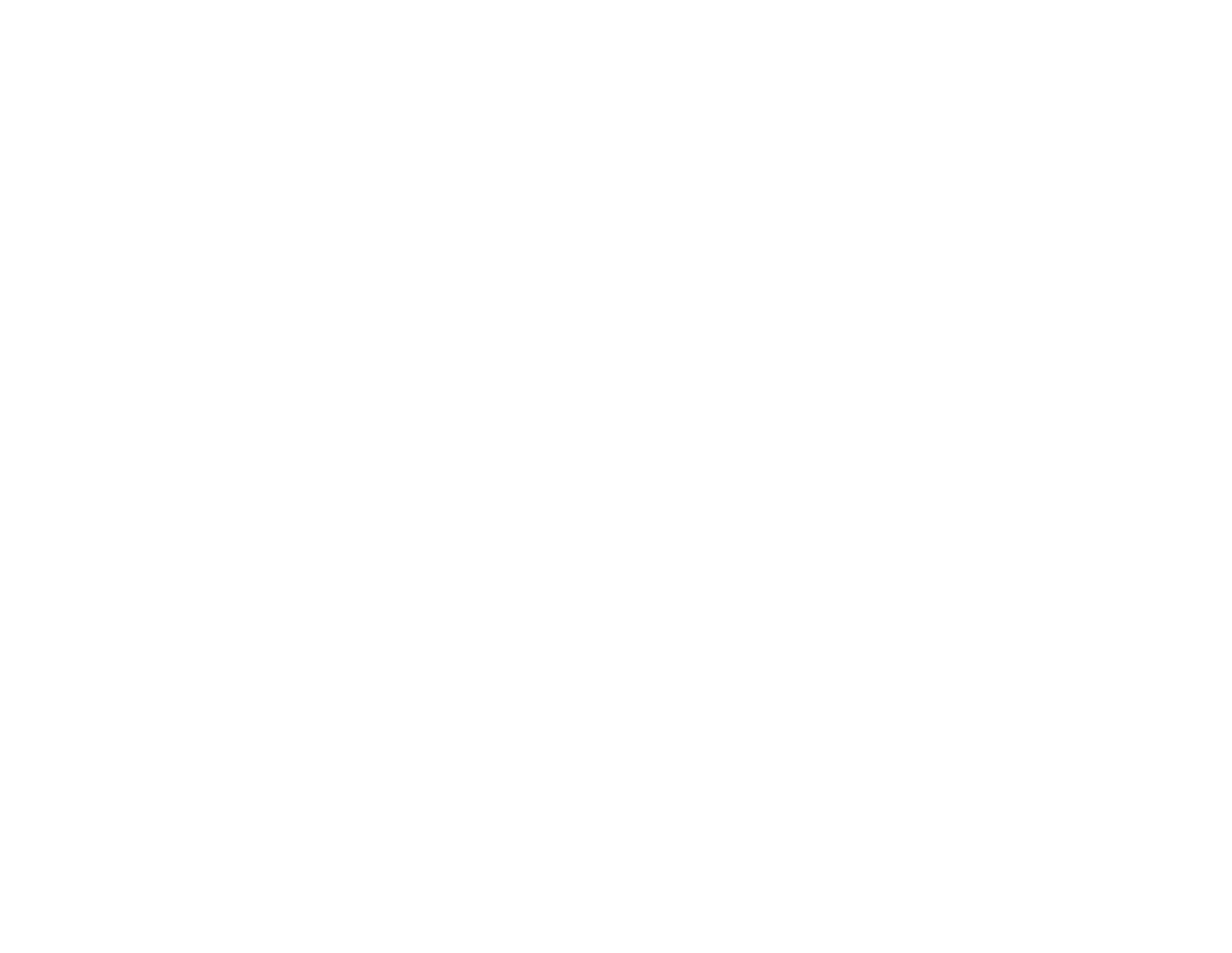|                    | <b>Licence Business Name</b>                            | <b>Address</b>                                    | <b>Licence Type/Sub</b>                    |                              | Phone          |      | Fax                     |      |
|--------------------|---------------------------------------------------------|---------------------------------------------------|--------------------------------------------|------------------------------|----------------|------|-------------------------|------|
| 14 658384          | <b>Riley Plumbing Ltd</b>                               | 9460 Glenallan Dr Unit 33 Richmond BC V7A 2S8     | <b>Inter-Municipal Business</b><br>Licence | <b>General Contractor</b>    | (778) 822-6541 | Work |                         | Hom  |
| 14 658383          | <b>Riley Plumbing Ltd</b>                               | 9460 Glenallan Dr Unit 33 Richmond BC V7A 2S8     | Service Use                                | <b>Gas Contractor</b>        | (778) 822-6541 | Work |                         | Hom  |
| 14 658382          | <b>Riley Plumbing Ltd</b>                               | 9460 Glenallan Dr Unit 33 Richmond BC V7A 2S8     | Service Use                                | <b>Plumbing Contractor</b>   | (778) 822-6541 | Work |                         | Hom  |
| 14 658400          | Century Evergreen Trading Ltd                           | 8033 Saba Rd Unit 808 Richmond BC V6Y 4M8         | Service Use                                | Home Occupation              | (604) 332-9070 | Work |                         | Hom  |
| 14 658423          | <b>Prodia Consulting</b>                                | 5511 Gibbons Dr Richmond BC V7C 2C2               | Service Use                                | Home Occupation              | (778) 868-1081 | Work |                         | Hom  |
| <b>Issue Date:</b> |                                                         | Wednesday, 19 March 2014                          |                                            |                              |                |      |                         |      |
| 14 657706          | Tian Di Framing & Construction<br>Co Ltd                | 11460 Voyageur Way Unit 1 Richmond BC V6X 3E1     | Service Use                                | <b>General Contractor</b>    | (604) 723-7907 | Work |                         | Hom  |
| 14 658456          | Starting Over BC Consultants Inc                        | 4000 No 3 Rd Unit 6065 Richmond BC V6X 0J8        | Service Use                                |                              | (604) 264-4474 | Work |                         | Hom  |
| 14 658457          | C A N Enterprises Corp                                  | 8620 Osgoode PI Richmond BC V7A 4M5               | Service Use                                | Home Occupation              | (604) 447-1517 |      | Work (778) 773-4755     | Cell |
| 14 658491          | E-Loyal Construction Ltd                                | 6140 Taseko Cr Richmond BC V7C 2N5                | Service Use                                | <b>General Contractor</b>    | (604) 889-2691 | Work |                         | Hom  |
| <b>Issue Date:</b> |                                                         | Thursday, 20 March 2014                           |                                            |                              |                |      |                         |      |
| 14 658545          | 6 Eyed Studio                                           | 9333 Alberta Rd Unit 410 Richmond BC V6Y 4E4      | Service Use                                | Home Occupation              | (604) 773-9103 | Work |                         | Hom  |
| 14 658627          | <b>Professional Care Pest Control</b>                   | 10000 Fisher Gate Unit 118 Richmond BC V6X 3W8    | Service Use                                | <b>General Contractor</b>    | (604) 307-8028 |      | Work (604) 214-9748 Fax |      |
|                    | <b>Inc</b>                                              |                                                   |                                            |                              |                |      |                         |      |
| 14 658620          | BioSweep Western Canada Inc                             | 5111 Brighouse Way Unit 606 Richmond V7C 0A2      | Inter-Municipal Business<br>Licence        | <b>General Contractor</b>    | 888426147034   |      | Work (888) 215-0737 Fax |      |
| 14 658615          | Milltown Marine Services Ltd                            | 9191 Bentley St Richmond BC V6P 0B9               | Mercantile Use                             | <b>Retail Trading</b>        | (604) 264-8020 | Work |                         | Hom  |
| 14 658585          | Maple Leaf Plumbing & Heating<br>Ltd                    | 775 E 57TH AVE VANCOUVER BC V5X 1T3               | Service Use                                | <b>Plumbing Contractor</b>   | (604) 322-6153 | Work |                         |      |
| 14 658565          | Chiara Salini Design                                    | 3500 Francis Rd Richmond BC V7C 1J4               | Service Use                                | Home Occupation              | (604) 721-1024 | Work |                         | Hom  |
| 14 658556          | Saiya Developments Ltd                                  | 12686 54TH AVE SURREY BC V3X 3C2                  | Service Use                                | <b>General Contractor</b>    | (604) 729-1264 | Work |                         | Hom  |
| 14 655803          | Vande Heating & Air Conditioning<br>Ltd                 | 12500 Horseshoe Way Unit 160 Richmond BC V7A 5K2  | Service Use                                |                              | (604) 272-2799 |      | Work (604) 272-2799     | Fax  |
| 14 658564          | Ventura                                                 | 5220 Colbeck Rd Richmond BC V7C 3E5               | Service Use                                | Home Occupation              | (604) 275-2698 | Work |                         | Hom  |
| <b>Issue Date:</b> |                                                         | Monday, 24 March 2014                             |                                            |                              |                |      |                         |      |
| 14 658646          | Variant Services Inc                                    | 2204 E 24TH AVE VANCOUVER BC V5N 2V2              | Service Use                                | <b>General Contractor</b>    | (604) 321-1057 | Work |                         | Hom  |
| 14 658682          | RNA Holdings Ltd                                        | 11120 King Rd Richmond BC V7A 3B4                 | Service Use                                | Home Occupation              | (604) 836-0435 | Work |                         | Hom  |
| 14 658684          | <b>Graphic FX Signworks</b>                             | 375 HILLSIDE AVE VICTORIA BC V8T 1Y4              | Service Use                                | <b>General Contractor</b>    | (250) 382-7446 |      | Work (250) 382-7448     | Fax  |
| 14 658681          | C U N Construction Co                                   | 9380 Algoma Dr Richmond BC V7A 3P7                | Service Use                                | <b>General Contractor</b>    | (604) 861-6208 | Work |                         | Hom  |
| 14 658669          | Metro Locksmiths Ltd                                    | 10999 Steveston Hwy Unit 25 Richmond BC V7A 1N4   | Service Use                                | <b>General Contractor</b>    | (778) 288-7841 | Work |                         | Hom  |
| 14 658663          | <b>Red Wrench Mechanical Ltd</b>                        | 9277 124TH ST SURREY BC V3V 4S2                   | Service Use                                | <b>Plumbing Contractor</b>   | (604) 721-1479 | Work |                         | Hom  |
| 14 655413          | J & W Jade and Garden Supplies<br>Co Ltd                | 4380 No 3 Rd Unit 1275 Richmond BC V6X 3V7        | Mercantile Use                             | <b>Retail Trading</b>        | (604) 275-3709 | Work |                         | Hom  |
| 14 654077          | 2% Westview Realty                                      | 7080 River Rd Unit 238 Richmond BC V6X 1X5        | Service Use                                |                              | (604) 671-9918 | Work |                         | Hom  |
| 14 653312          | Green and Pure Organic Beauty                           | 4000 No 3 Rd Unit 2165 Richmond BC V6X 0J8        | Mercantile Use                             | <b>Retail Trading</b>        | (604) 273-8988 | Work |                         | Hom  |
| 13 641609          | Vi Show Beauty Lounge Ltd                               | 4811 Hazelbridge Way Unit 160 Richmond BC V6X 3K7 | Service Use                                |                              | (778) 862-9800 | Work |                         | Hom  |
| 13 648329          | <b>Baby Square</b>                                      | 4800 No 3 Rd Unit 134 Richmond BC V6X 3A6         | Mercantile Use                             | <b>Retail Trading</b>        | (778) 885-0221 | Work |                         | Hom  |
| 14 65 6045         | Vick McPhee & Liu Immigration<br><b>Consultants ULC</b> | 8571 Alexandra Rd Unit 223 Richmond BC V6X 1C3    | Service Use                                |                              | (604) 682-0926 |      | Work (604) 688-8615 Fax |      |
| <b>Issue Date:</b> |                                                         | Tuesday, 25 March 2014                            |                                            |                              |                |      |                         |      |
| 14 655808          | Shinobi School of CG                                    | 4400 Hazelbridge Way Unit 350 Richmond BC V6X 3R8 | Assembly Use Group 3                       | <b>Education Institution</b> | (778) 229-1011 | Work |                         | Hom  |

Wednesday, 14 January 2015 **Page 13 of 54**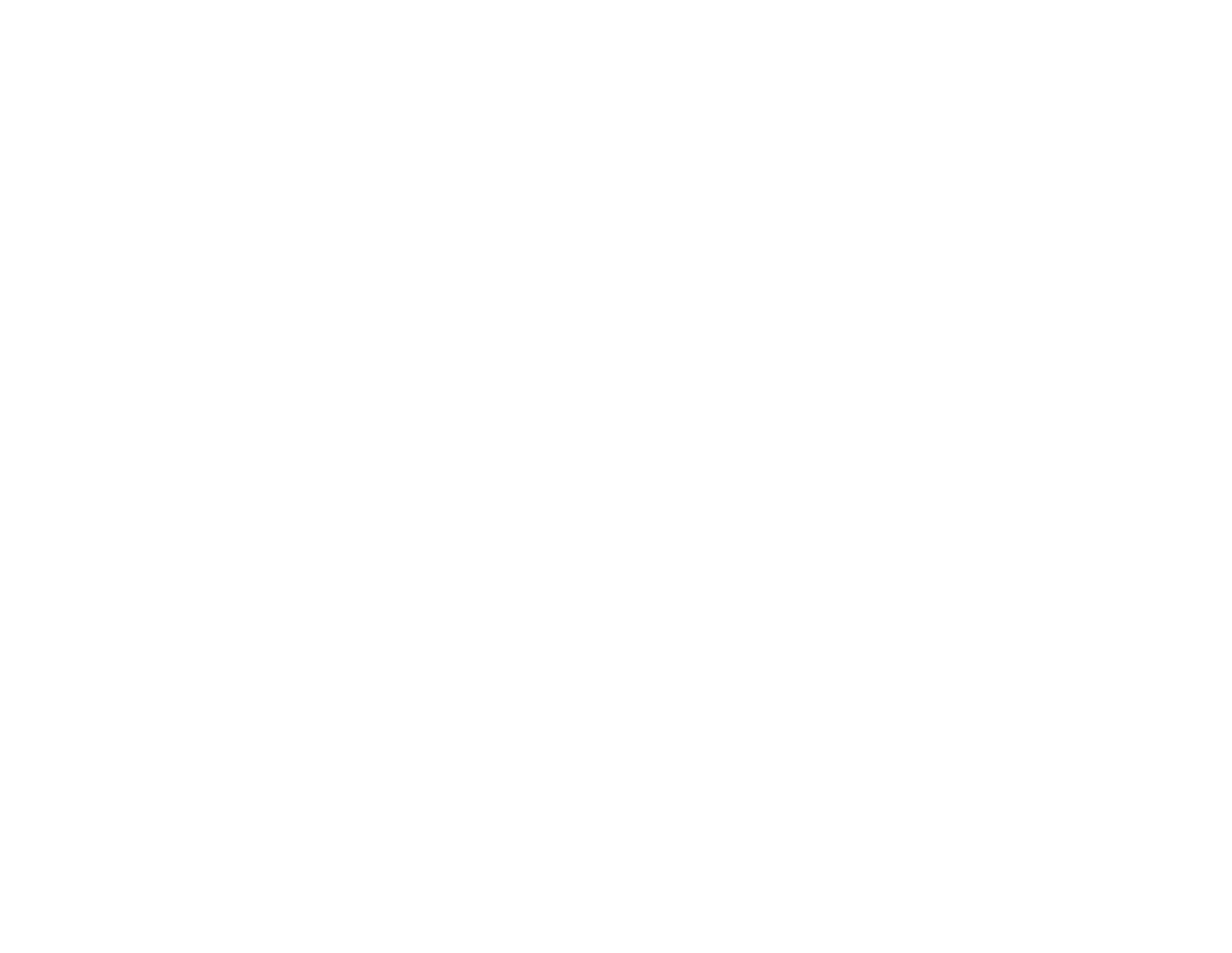|                    | Licence Business Name                               | <b>Address</b>                                    | <b>Licence Type/Sub</b>         |                             | <b>Phone</b>     |      | Fax                     |     |
|--------------------|-----------------------------------------------------|---------------------------------------------------|---------------------------------|-----------------------------|------------------|------|-------------------------|-----|
| 14 658809          | Ridge Refrigeration & Air<br>Conditioning Ltd       | BOX 21083 - RIDGE PO MAPLE RIDGE BC V2X 1P7       | Service Use                     | Refrigeration<br>Contractor | (604) 839-0389   | Work |                         | Hom |
| 14 656360          | Gran Turismo Auto Ltd                               | 4631 Shell Rd Unit 180 Richmond BC V6X 3M4        | Mercantile Use                  | <b>Wholesale Trading</b>    | (604) 270-2242   | Work |                         | Hom |
| 14 658827          | <b>Babel Painting &amp; Decoration</b>              | 5911 Lancing Rd Richmond BC V7C 3A7               | Service Use                     | <b>General Contractor</b>   | (604) 418-1037   | Work |                         | Hom |
| 13 643930          | Sun Light Family Inn                                | 8480 Railway Ave Richmond BC V7C 3K3              | <b>Residential Use</b>          | Bed & Breakfast             | (778) 888-0121   | Work |                         | Hom |
| 14 658672          | <b>Luxury Glass Solutions</b>                       | 8460 Granville Ave Unit 605 Richmond BC V6Y 4E7   | Service Use                     | <b>General Contractor</b>   | (604) 817-4359   | Work |                         | Hom |
| <b>Issue Date:</b> |                                                     | Wednesday, 26 March 2014                          |                                 |                             |                  |      |                         |     |
| 14 658861          | 50+ Inspiring Fitness                               | 9200 Ferndale Rd Unit 301 Richmond BC V6Y 4L1     | Service Use                     | Home Occupation             | $(604)$ 313-1806 | Work |                         | Hom |
| 14 658904          | New Mileage Construction<br>Company                 | 7035 VIVIAN DR VANCOUVER BC V5S 2V2               | Service Use                     | <b>General Contractor</b>   | (604) 614-8288   | Work |                         | Hom |
| 14 658900          | <b>National Service Professionals</b><br>Corp       | 2661 LILLOOET ST VANCOUVER BC V5M 4P7             | Service Use                     | <b>Plumbing Contractor</b>  | (807) 623-4000   |      | Work (807) 662-5817 Fax |     |
| 14 658883          | Piso Homes Ltd                                      | 9906 256 ST MAPLE RIDGE BC V2W 1K6                | Service Use                     | <b>General Contractor</b>   | (604) 961-5526   | Work |                         | Hom |
| 14 658859          | Kenny C Construction Co                             | 3172 E GEORGIA ST VANCOUVER BC V5K 2L1            | Service Use                     | <b>General Contractor</b>   | (604) 723-7098   | Work |                         | Hom |
| 14 658858          | Bargaino                                            | 5880 Dover Cr Unit 245 Richmond BC V7C 5P5        | Service Use                     | Home Occupation             | (604) 779-3892   | Work |                         | Hom |
| 13 632059          | Lexcan                                              | 4691 Vanguard Rd Richmond BC V6X 2P7              | Mercantile Use                  | <b>Wholesale Trading</b>    | (604) 396-2485   | Work |                         | Hom |
| 14 658856          | <b>Alency Holistic Supplements</b>                  | 12411 Jack Bell Dr Unit 34 Richmond BC V6V 2S5    | Service Use                     | Home Occupation             | (604) 244-0525   | Work |                         | Hom |
| <b>Issue Date:</b> |                                                     | Thursday, 27 March 2014                           |                                 |                             |                  |      |                         |     |
| 14 65 6207         | Mangala Foods                                       | 4160 Bonavista Dr Unit 8 Richmond BC V7E 5K1      | Service Use                     | Home Occupation             | (604) 370-3630   | Work |                         | Hom |
| 14 653153          | LUVO                                                | 13955 Bridgeport Rd Unit 200 Richmond BC V6V 1J6  | Service Use                     |                             | (604) 443-5011   |      | Work (604) 247-0611 Fax |     |
| 14 659750          | Angel's Secret Beauty Care                          | 5148 Williams Rd Richmond BC V7E 1K1              | Service Use                     | Home Occupation             | (604) 241-1022   |      | Work (604) 241-1022 Fax |     |
| 14 658917          | <b>Bricklane Developments</b>                       | 11480 Railway Ave Richmond BC V7E 2B9             | Service Use                     | <b>General Contractor</b>   | (604) 812-9561   | Work |                         | Hom |
| 10 532908          | GameStop                                            | 11666 Steveston Hwy Unit 3065 Richmond BC V7A 5J3 | Mercantile Use                  | <b>Retail Trading</b>       | (778) 987-1335   | Work |                         | Hom |
| 13 651841          | M-Express Financial Group Ltd                       | 4800 No 3 Rd Unit 213 Richmond BC V6X 3A6         | Service Use                     |                             | (604) 757-0199   | Work |                         | Hom |
| 13 650005          | <b>Richmond Professional Services</b><br><b>Inc</b> | 3851 Jacombs Rd Unit 120 Richmond BC V6V 2H7      | Service Use                     |                             | (778) 994-6689   | Work |                         | Hom |
| 14 658910          | <b>Conviare Consultants Ltd</b>                     | 6833 Livingstone PI Unit 33 Richmond BC V7C 5T1   | Service Use                     | Home Occupation             | (604) 518-6554   | Work |                         | Hom |
| <b>Issue Date:</b> |                                                     | Friday, 28 March 2014                             |                                 |                             |                  |      |                         |     |
| 14 659865          | Columbia Seal Ltd                                   | 4125 MCCONNELL DR BURNABY BC V5A 3J7              | Service Use                     | <b>General Contractor</b>   | (604) 676-0806   |      | Work (604) 676-0805 Fax |     |
| 14 659868          | Lily Ho                                             | 8511 Rideau Dr Richmond BC V7A 4M6                | Service Use                     | Home Occupation             | (604) 723-5510   | Work |                         | Hom |
| 14 659862          | <b>LPMC Enterprises Ltd</b>                         | 7740 No 1 Rd Richmond BC V7C 1T6                  | Service Use                     | Home Occupation             | (604) 506-3777   | Work |                         | Hom |
| 14 659860          | Grey Label Developments Ltd                         | 10809 130A ST SURREY BC V3T 3N7                   | Service Use                     | <b>General Contractor</b>   | (604) 512-0660   | Work |                         | Hom |
| 14 659834          | Custom Pride Woodworks Inc.                         | 8051 No 5 Rd Richmond BC V6Y 2V5                  | Service Use                     | <b>General Contractor</b>   | (778) 828-4195   | Work |                         | Hom |
|                    | 13 651084 Skyline Flow Controls Inc                 | 13431 Maycrest Way Unit 115 Richmond BC V6V 2M3   | Industrial/Manufacturing<br>Use |                             | (778) 783-0037   |      | Work (604) 285-2698 Fax |     |
| 13 645915          | Imvee Investments Ltd                               | 1999 Savage Rd Unit 168 Richmond BC V6V 0A5       | Service Use                     |                             | (778) 892-2299   | Work |                         | Hom |
| 13 63 6635         | <b>Busy Bee Logistics Ltd</b>                       | 1991 Savage Rd Unit 140 Richmond BC V6V 0A5       | Service Use                     |                             | (604) 279-5545   |      | Work 18885925911        | Fax |
| 14 659846          | Euro Asia Transload Inc                             | 16100 Blundell Rd Richmond BC V6W 0A2             | Service Use                     |                             | (604) 515-4688   |      | Work (604) 515-9413 Fax |     |
| <b>Issue Date:</b> |                                                     | Monday, 31 March 2014                             |                                 |                             |                  |      |                         |     |
| 14 659883          | Cana-Sino International Trading<br>Inc              | 8297 Saba Rd Unit 1505 Richmond BC V6Y 4B5        | Service Use                     | Home Occupation             | (778) 829-0979   | Work |                         | Hom |
| 14 659881          | <b>Renorite Renovations</b>                         | 6025 SUSSEX ST UNIT 81194 BURNABY BC V5H 4K2      | Service Use                     | <b>General Contractor</b>   | (604) 451-0225   |      | Work (604) 451-0225 Fax |     |
|                    | Wednesday, 14 January 2015                          |                                                   | Page 14 of 54                   |                             |                  |      |                         |     |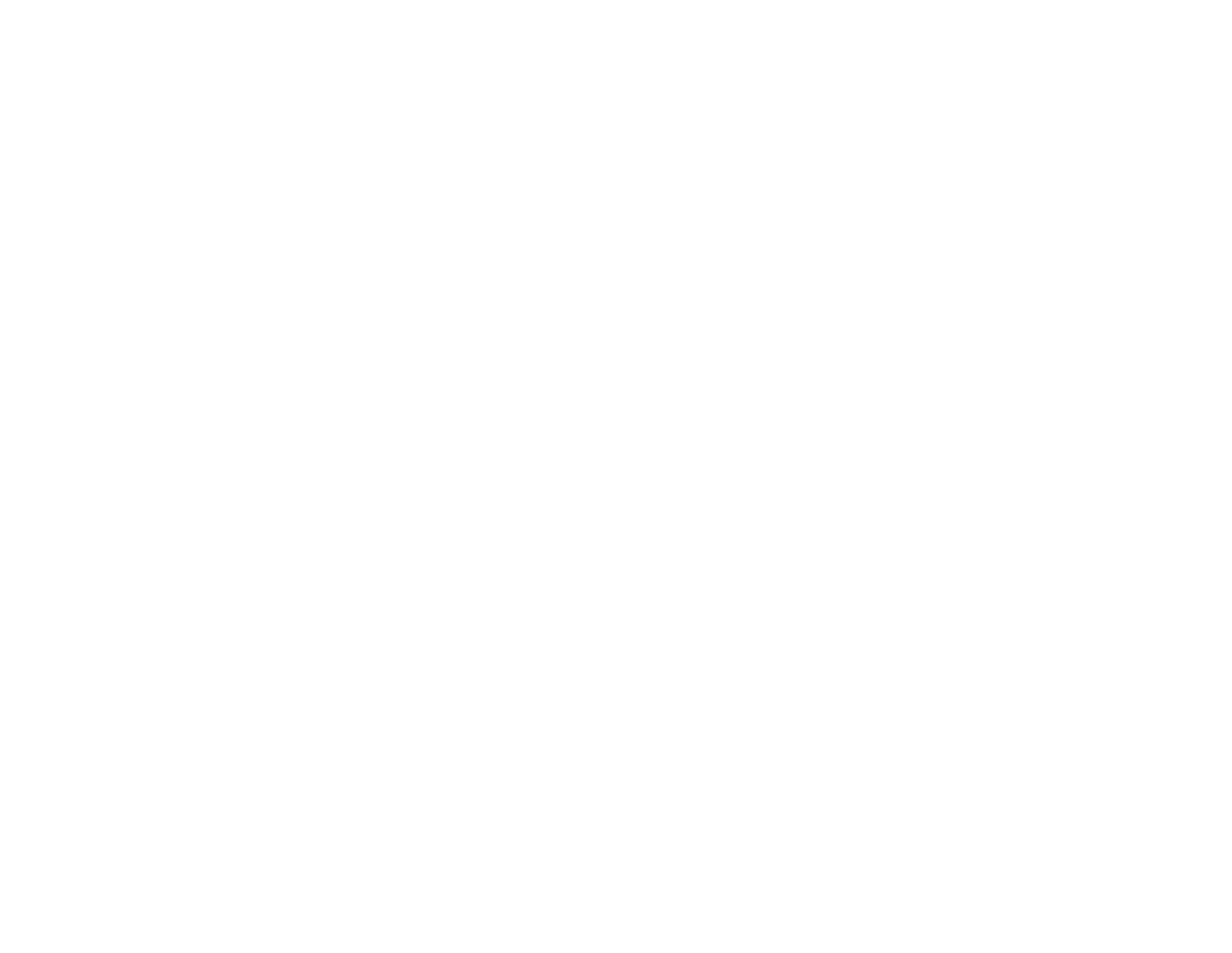|                    | Licence Business Name                                          | <b>Address</b>                                      | <b>Licence Type/Sub</b>                    |                               | <b>Phone</b>   | Fax                     |     |
|--------------------|----------------------------------------------------------------|-----------------------------------------------------|--------------------------------------------|-------------------------------|----------------|-------------------------|-----|
| 14 657407          | <b>Beluu Enterprise</b>                                        | 9071 Ash St Richmond BC V7A 2T5                     | Service Use                                | Home Occupation               | (604) 447-3781 | Work                    | Hom |
| <b>Issue Date:</b> |                                                                | Tuesday, 01 April 2014                              |                                            |                               |                |                         |     |
| 14 659989          | Archi Holding Corp                                             | 16430 GLENSIDE CRT SURREY BC V4N 1V6                | Service Use                                | <b>General Contractor</b>     | (604) 715-8958 | Work (604) 583-2688 Fax |     |
| 14 659920          | <b>TCE Group Holding Ltd</b>                                   | 4000 No 3 Rd Unit 4060 Richmond BC V6X 0J8          | Service Use                                |                               | (604) 276-0078 | Work (60) 427-6073 Fax  |     |
| 14 659909          | Davidson and Sons Customs<br><b>Brokers Ltd</b>                | 5200 Miller Rd Unit 111 Richmond BC V7B 1K5         | Service Use                                |                               | (604) 681-5132 | Work (604) 681-2601 Fax |     |
| 14 658616          | Acumoxplus Wellness Centre                                     | 4000 No 3 Rd Unit 6140 Richmond BC V6X 0J8          | Service Use                                |                               | (778) 707-8877 | Work                    | Hom |
| 13 650357          | <b>Constant International Trading Ltd</b>                      | 1991 Savage Rd Unit 140 Richmond BC V6V 0A5         | Service Use                                |                               | (604) 279-5545 | Work (604) 670-0405 Fax |     |
| 14 656204          | Jessie Nail                                                    | 4140 No 3 Rd Unit 140 Richmond BC V6X 2C2           | Service Use                                |                               | (604) 360-3331 | Work                    | Hom |
| <b>Issue Date:</b> |                                                                | Wednesday, 02 April 2014                            |                                            |                               |                |                         |     |
| 14 660040          | Kulwant Johal                                                  | 11699 74A AVE DELTA BC V4C 1G6                      | Service Use                                | <b>General Contractor</b>     | (604) 825-1605 | Work (604) 597-8499 Fax |     |
| 14 660005          | Flash Girl                                                     | 5491 Cathay Rd Richmond BC V7C 3C9                  | Service Use                                | Home Occupation               | (604) 729-1809 | Work                    | Hom |
| 14 660052          | Kymar Gutters Incorporated                                     | 20237 54TH AVE UNIT 404 LANGLEY BC V3A 3W2          | Service Use                                | <b>General Contractor</b>     | (604) 813-3194 | Work                    | Hom |
| 14 657627          | Muse AutoSport                                                 | 5551 Minoru Blvd Richmond BC V6X 2B1                | Mercantile Use                             | <b>Wholesale Trading</b>      | (778) 928-0725 | Work                    | Hom |
| 13 650547          | Good & Quick Glass Co (2013)<br>Ltd                            | 13520 Crestwood PI Unit 7 Richmond BC V6V 2G2       | Service Use                                | <b>General Contractor</b>     | (604) 273-1735 | Work (604) 273-1736 Fax |     |
| 14 655815          | CEFA Junior Kindergarden<br>Crestwood Richmond                 | 13700 International PI Unit 120 Richmond BC V6V 2X8 | Assembly Use Group 3                       |                               | (604) 273-0118 | Work (604) 273-0116 Fax |     |
| 14 657862          | SSS Manhoo Hotel Management<br><b>Inc</b>                      | 7080 River Rd Unit 207 Richmond BC V6X 1X5          | Service Use                                |                               | (604) 370-5559 | Work                    | Hom |
| <b>Issue Date:</b> |                                                                | Thursday, 03 April 2014                             |                                            |                               |                |                         |     |
| 13 649934          | Fresh Press Coffee Bar                                         | 4940 No 3 Rd Unit 121 Richmond BC V6X 3A5           | Assembly Use Group 1                       | Food Service<br>Establishment | (604) 828-9800 | Work                    | Hom |
| <b>Issue Date:</b> |                                                                | Monday, 07 April 2014                               |                                            |                               |                |                         |     |
| 14 660159          | Raymond Landscape & Garden<br>Care                             | 6120 Rekis Ave Richmond BC V7E 5W2                  | <b>Inter-Municipal Business</b><br>Licence | <b>General Contractor</b>     | (604) 278-8067 | Work                    | Hom |
| 14 660299          | Jameson Gochngbok                                              | 3880 Grant McConachie Way Richmond BC V7B 0A5       | Mercantile Use                             | <b>Retail Trading</b>         | (604) 270-0044 | Work                    | Hom |
| 14 660291          | <b>KTTL Developments Ltd</b>                                   | 3439 147A ST SURREY BC V4P 0A6                      | Service Use                                | <b>General Contractor</b>     | (604) 560-0251 | Work                    | Hom |
| 14 660221          | Rapid Building Maintenance                                     | 6033 Katsura St Unit 219 Richmond BC V6Y 0B3        | Service Use                                | Home Occupation               | (604) 240-1881 | Work                    | Hom |
| 14 660158          | Raymond Landscape & Garden<br>Care                             | 6120 Rekis Ave Richmond BC V7E 5W2                  | Service Use                                | <b>General Contractor</b>     | (604) 278-8067 | Work                    | Hom |
| 14 660157          | Over The Loom Kids                                             | 7711 No 5 Rd Richmond BC V6Y 2V3                    | Service Use                                | Home Occupation               | (778) 863-2338 | Work                    | Hom |
| 14 659851          | Living In Canada Media Inc                                     | 4940 No 3 Rd Unit 304 Richmond BC V6X 3A5           | Service Use                                |                               | (604) 242-7259 | Work (604) 273-8602 Fax |     |
| 14 657651          | Cambie Plaza Liquor Store                                      | 11700 Cambie Rd Unit 185 Richmond BC V6X 1L5        | Mercantile Use                             | <b>Retail Trading</b>         | (604) 946-2038 | Work (604) 946-2084 Fax |     |
| 14 653161          | <b>Computer Donations and</b><br>Recycling of British Columbia | 11280 Twigg PI Unit 125 Richmond BC V6V 0A6         | Service Use                                |                               | (604) 215-4483 | Work                    | Hom |
| 14 655142          | Mark & Tsang LLP                                               | 4940 No 3 Rd Unit 217 Richmond BC V6X 3A5           | Service Use                                |                               | (604) 278-7144 | Work                    | Hom |
| 14 654109          | Oppein Home Ltd                                                | 3850 Jacombs Rd Unit 103 Richmond BC V6V 1Y6        | Service Use                                | <b>General Contractor</b>     | (604) 259-3099 | Work (604) 259-3049 Fax |     |
| 14 653915          | Bene Financial Group Ltd                                       | 6700 No 3 Rd Unit 212 Richmond BC V6Y 2C3           | Service Use                                |                               | (604) 370-6700 | Work                    | Hom |
| 14 660152          | <b>Cardel Accounting Ltd</b>                                   | 9771 Capella Dr Richmond BC V6X 3N4                 | Service Use                                | Home Occupation               | (604) 447-6970 | Work (604) 447-6970 Fax |     |
| 14 660286          | Tri-Stone Moving & Service                                     | 8180 Jones Rd Unit 107 Richmond BC V6Y 3Z6          | Service Use                                | Home Occupation               | (778) 865-5948 | Work                    | Hom |
|                    |                                                                |                                                     |                                            |                               |                |                         |     |

*Issue Date:*

*Tuesday, 08 April 2014*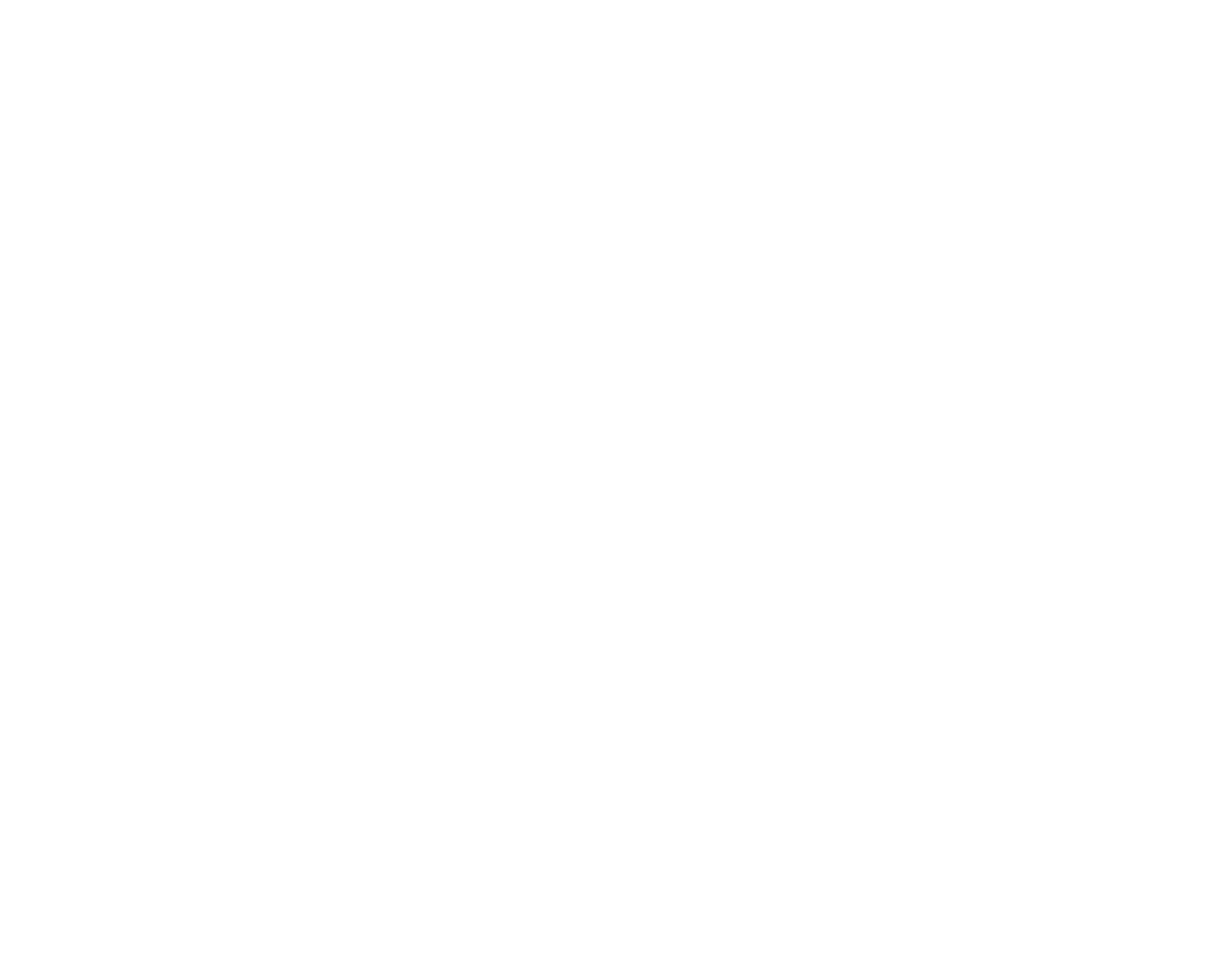|                    | <b>Licence Business Name</b>                     | <b>Address</b>                                                                                    | <b>Licence Type/Sub</b>                    |                              | <b>Phone</b>     |      | Fax                     |     |
|--------------------|--------------------------------------------------|---------------------------------------------------------------------------------------------------|--------------------------------------------|------------------------------|------------------|------|-------------------------|-----|
| 13 651948          | Empress Management (2012) Ltd                    | 6660 Graybar Rd Unit 100 Richmond BC V6W 1H9                                                      | Service Use                                |                              | (604) 630-2350   |      | Work (604) 630-2351 Fax |     |
| 14 660389          | Provincewide Installation Group<br>Inc           | 525 SOUTHGATE DR GUELPH ON N1G 3W6                                                                | Service Use                                | <b>General Contractor</b>    | (647) 409-7552   | Work |                         | Hom |
| 14 660387          |                                                  | Symmetry Injury Rehabilitation Ltd 34334 FORREST TERRACE UNIT 300 ABBOTSFORD<br><b>BC V2G 1G7</b> | Service Use                                |                              | (604) 751-0280   |      | Work (604) 504-3357 Fax |     |
| 14 660384          | <b>Advance Testing Ltd</b>                       | 9525 189 ST UNIT 5 SURREY BC V4N 5L8                                                              | Service Use                                |                              | $(604)$ 513-0316 |      | Work (604) 513-0319 Hom |     |
| 14 658371          | Pandora Box                                      | 4000 No 3 Rd Unit 2260 Richmond BC V6X 0J8                                                        | Mercantile Use                             | <b>Retail Trading</b>        | (778) 708-7709   | Work |                         | Hom |
| 13 645980          | <b>Career Services Ltd</b>                       | Zeit (Canada) Global Education & 5811 Cooney Rd Unit 206 Richmond BC V6X 3M1                      | Service Use                                |                              | (604) 370-0877   |      | Work (604) 370-0878 Fax |     |
| 14 660372          | <b>River Point Storage</b>                       | 8991 River Rd Richmond BC V6Y 1Y6                                                                 | Service Use                                |                              | (604) 218-8723   | Work |                         | Hom |
| <b>Issue Date:</b> |                                                  | Wednesday, 09 April 2014                                                                          |                                            |                              |                  |      |                         |     |
| 14 660445          | Roomtoplay.ca                                    | 6333 Princess Lane Unit 18 Richmond BC V7E 6T3                                                    | Service Use                                | Home Occupation              | (778) 926-9364   | Work |                         | Hom |
| 13 632377          | Prevost                                          | 11911 No 5 Rd Richmond BC V7A 4E9                                                                 | Service Use                                |                              | (604) 940-3306   |      | Work (604) 940-3384 Fax |     |
| 14 660465          | <b>Heath Software</b>                            | 6951 Elmbridge Way Unit 505 Richmond BC V7C 0A4                                                   | Service Use                                | Home Occupation              | (604) 273-1197   | Work |                         |     |
| 14 660491          | <b>Ohmtown Electric</b>                          | 10200 4th Ave Unit 46 Richmond BC V7E 1V3                                                         | <b>Inter-Municipal Business</b><br>Licence | <b>Electrical Contractor</b> | (604) 833-1815   | Work |                         | Hom |
| 14 660447          | Green Coast Rubbish Inc                          | 506 BRAND ST NORTH VANCOUVER BC V7N 1G1                                                           | Service Use                                | <b>General Contractor</b>    | (604) 770-4530   | Work |                         | Hom |
| 14 660395          | InSight Council of Canada                        | 7511 No 4 Rd Unit 3 Richmond BC V6Y 4K4                                                           | Service Use                                | Home Occupation              | (778) 903-1505   | Work |                         | Hom |
| 14 655732          | <b>Voice News</b>                                | 8700 McKim Way Unit 2073 Richmond BC V6X 4A5                                                      | Service Use                                |                              | (604) 325-1333   | Work |                         | Hom |
| 14 657856          | <b>Catwalk Boutique</b>                          | 4000 No 3 Rd Unit 2005 Richmond BC V6X 0J8                                                        | Mercantile Use                             | <b>Retail Trading</b>        | (604) 303-6739   | Work |                         | Hom |
| 14 660404          | Dingfeng Enterprises Ltd                         | 5199 Brighouse Way Unit 705 Richmond V7C 0A2                                                      | Service Use                                | Home Occupation              | (778) 997-8587   | Work |                         | Hom |
| <b>Issue Date:</b> |                                                  | Thursday, 10 April 2014                                                                           |                                            |                              |                  |      |                         |     |
| 13 652085          | Aji Hana Japanese Eatery &<br>Udon Ltd           | 4151 Hazelbridge Way Unit 3050 Richmond BC V6X 4J7                                                | Assembly Use Group 1                       |                              | (604) 271-3813   | Work |                         | Hom |
| 14 65 6451         | <b>Artvan Construction Ltd</b>                   | 12051 Horseshoe Way Unit 145 Richmond BC V7A 4V4                                                  | Service Use                                | <b>General Contractor</b>    | (604) 377-0698   | Work |                         | Hom |
| 14 659896          | <b>Artvan Construction Ltd</b>                   | 12051 Horseshoe Way Unit 145 Richmond BC V7A 4V4                                                  | <b>Inter-Municipal Business</b><br>Licence | <b>General Contractor</b>    | (604) 377-0698   | Work |                         | Hom |
| 14 660520          | John Lalonde Sales & Marketing<br>Consulting     | 7640 Cheviot PI Richmond BC V7C 3S6                                                               | Service Use                                | Home Occupation              | (778) 772-4269   | Work |                         | Hom |
| 14 660535          | <b>Green Solutions Ltd</b>                       | 5700 Forsyth Cr Richmond BC V7C 2C3                                                               | Service Use                                | Home Occupation              | $(604)$ 561-3570 | Work |                         | Hom |
| 14 660562          | Delivery Man A                                   | 6791 Camsell Cr Richmond BC V7C 2M9                                                               | Service Use                                | Home Occupation              | (604) 355-6268   |      | Work (604) 272-0056 Fax |     |
| <b>Issue Date:</b> |                                                  | Friday, 11 April 2014                                                                             |                                            |                              |                  |      |                         |     |
| 14 658668          | I-Life Solutions Inc                             | 8291 Alexandra Rd Unit 140 Richmond BC V6X 1C3                                                    | Mercantile Use                             | <b>Retail Trading</b>        | (778) 883-4960   | Work |                         | Hom |
| 14 660606          | <b>Advanced Steel Structures</b><br>$(2011)$ Inc | PO BOX 1481 ALDERGROVE BC V4W 2V1                                                                 | Service Use                                | <b>General Contractor</b>    | (604) 626-4211   |      | Work (604) 626-4233 Hom |     |
| 14 655752          | Fortune 8 Research Corp                          | 11800 River Rd Unit 120 Richmond BC V6X 1Z7                                                       | Mercantile Use                             | <b>Wholesale Trading</b>     | (778) 998-7372   | Work |                         | Hom |
| 14 660622          | <b>Infratek Creative Solutions</b>               | 9244 203 B ST LANGLEY BC V1M 2L8                                                                  | Service Use                                | <b>General Contractor</b>    | (604) 728-1037   | Work |                         | Hom |
| <b>Issue Date:</b> |                                                  | Monday, 14 April 2014                                                                             |                                            |                              |                  |      |                         |     |
|                    | 14 660721 Sono Living                            | 133 SW MARINE DR VANCOUVER BC V5X 2P9                                                             | Service Use                                | <b>General Contractor</b>    | (604) 771-2112   |      | Work (604) 323-1688 Fax |     |
| 14 660739          | S-Hong Business Development<br>Inc               | 4000 No 3 Rd Unit 3240 Richmond BC V6X 0J8                                                        | Mercantile Use                             | <b>Retail Trading</b>        | (778) 929-3035   | Work |                         | Hom |
| 14 660740          | <b>Finest Renovations Services</b>               | 8015 REIGATE RD BURNABY BC V5E 4G2                                                                | Service Use                                | <b>General Contractor</b>    | (604) 780-3178   | Work |                         | Hom |
| 14 660742          | Buy Bye                                          | 3880 Grant McConachie Way Richmond BC V7B 0A5                                                     | Mercantile Use                             | <b>Retail Trading</b>        | (604) 273-1708   |      | Work (604) 273-1752 Fax |     |
|                    |                                                  |                                                                                                   |                                            |                              |                  |      |                         |     |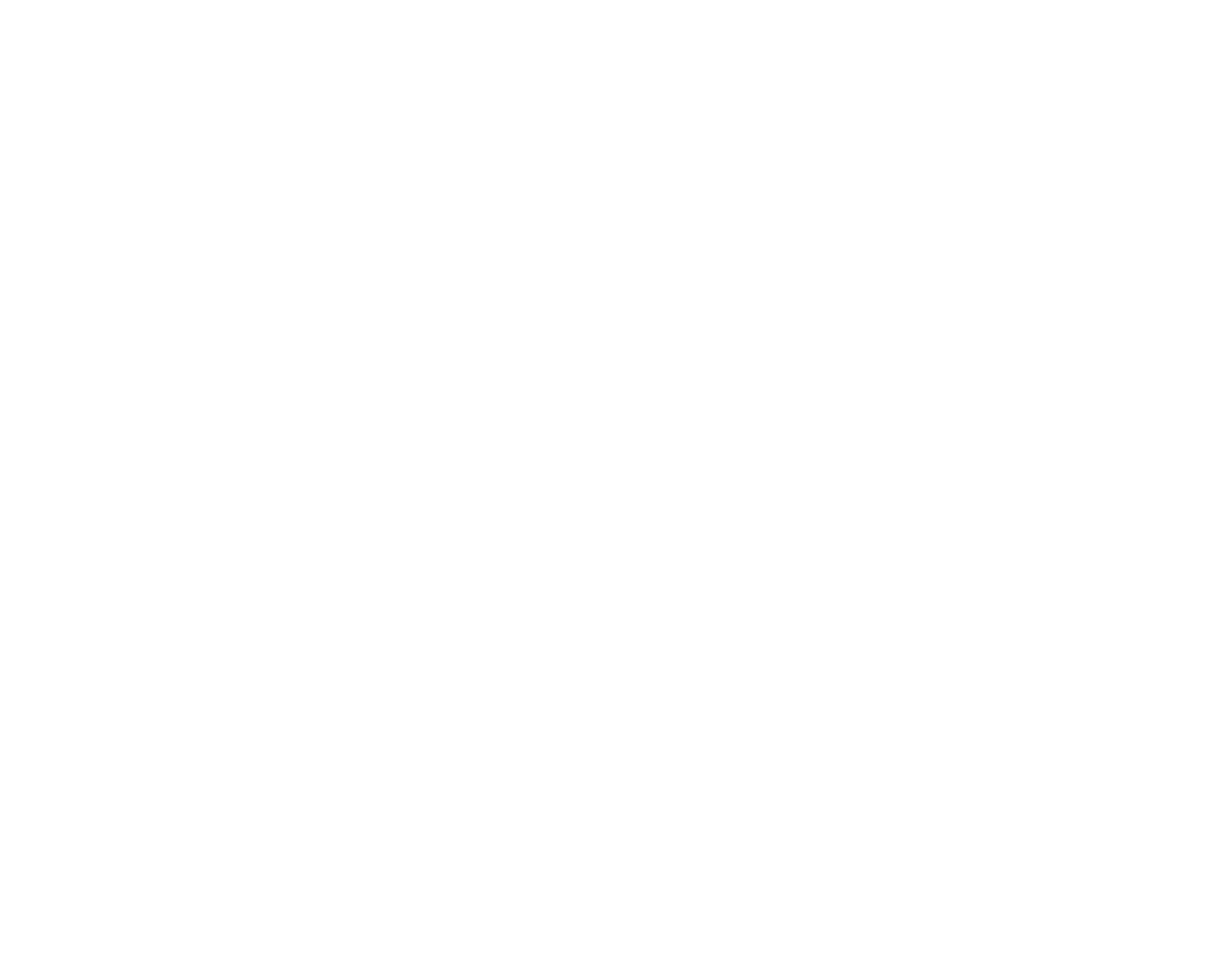|                    | Licence Business Name                             | <b>Address</b>                                                            | <b>Licence Type/Sub</b>                    |                              | <b>Phone</b>       |      | Fax                     |     |
|--------------------|---------------------------------------------------|---------------------------------------------------------------------------|--------------------------------------------|------------------------------|--------------------|------|-------------------------|-----|
| <b>Issue Date:</b> |                                                   | Tuesday, 15 April 2014                                                    |                                            |                              |                    |      |                         |     |
| 14 653262          | Ever Me Beauty Ltd                                | 4000 No 3 Rd Unit 3275 Richmond BC V6X 0J8                                | Service Use                                |                              | (604) 779-0306     | Work |                         | Hom |
| 14 660603          | Riverport flats - R5                              | 14000 Riverport Way Richmond BC V6W 0B2                                   | <b>Residential Use</b>                     | <b>Apartment Building</b>    | (604) 241-0700     | Work |                         | Hom |
| 14 660794          | Uncle Bob's Masonry Ltd                           | 8191 WESTMINSTER HWY UNIT 130 RICHMOND BC<br>V1X 5K6 BOX# 544             | Service Use                                | <b>General Contractor</b>    | (604) 506-3208     |      | Work (604) 233-7032 Fax |     |
| <b>Issue Date:</b> |                                                   | Wednesday, 16 April 2014                                                  |                                            |                              |                    |      |                         |     |
| 14 660823          | Arts Custom Woodcrafting Inc                      | PO BOX 10016 MT LEHAMN PO ABBOTSFORD BC V4X<br>2R <sub>5</sub>            | Service Use                                | <b>General Contractor</b>    | (604) 607-1460     |      | Work (604) 607-1498 Fax |     |
| 13 641211          | Beyond Stone Design Ltd                           | 12811 Rowan PI Unit 2138 Richmond BC V6V 2S6                              | Industrial/Manufacturing<br>Use            |                              | (604) 518-0353     |      | Work (604) 267-0353 Fax |     |
| 14 660945          | <b>Pinters Painting</b>                           | 8151 Ryan Rd Unit 366 Richmond BC V7A 2E4                                 | Service Use                                | <b>General Contractor</b>    | (604) 782-8760     | Work |                         | Hom |
| 13 647100          | AeroPARTS Plus                                    | 7080 River Rd Unit 124 Richmond BC V6X 1X5                                | Mercantile Use                             | <b>Wholesale Trading</b>     | (604) 273-4561     |      | Work (604) 273-0215 Fax |     |
| 14 660821          | <b>Terminal City Tours</b>                        | 7293 Moffatt Rd Unit 245 Richmond BC V6Y 3E4                              | Vehicle for Hire                           | Vehicle For Hire<br>Office   | (778) 991-3985     | Work |                         | Hom |
| <b>Issue Date:</b> |                                                   | Thursday, 17 April 2014                                                   |                                            |                              |                    |      |                         |     |
| 14 660967          | Josh Harowitz Kin                                 | 10400 Hollywell Dr Richmond BC V7E 5C9                                    | Service Use                                | Home Occupation              | (604) 773-5072     | Work |                         | Hom |
| <b>Issue Date:</b> |                                                   | Tuesday, 22 April 2014                                                    |                                            |                              |                    |      |                         |     |
| 14 660368          | Royal Rose Porcelain Store                        | 3700 No 3 Rd Richmond BC V6X 3X2                                          | Mercantile Use                             | <b>Retail Trading</b>        | $(604) 636 - 8666$ | Work |                         | Hom |
| 14 660979          | <b>MMC McGregor Mechanical</b><br>Contracting Ltd | 9772 160A ST SURREY BC V4N 5M1                                            | Service Use                                | <b>Plumbing Contractor</b>   | (604) 585-1614     | Work |                         | Hom |
| 14 660991          | Magnum Waterworks                                 | 19830 56 AVE UNIT 309 LANGLEY BC V3A 0A5                                  | Service Use                                | <b>Plumbing Contractor</b>   | (604) 816-1944     | Work |                         | Hom |
| 14 660997          | Pamela Lau Speech Language<br>Company             | 9388 McKim Way Unit 232 Richmond BC V6X 0J7                               | Service Use                                | Home Occupation              | (604) 767-8095     | Work |                         | Hom |
| 14 660999          | <b>Eclipse Creations Contracting Ltd</b>          | 6747 203RD ST UNIT 41 LANGLEY BC V2Y 3B5                                  | Service Use                                | <b>General Contractor</b>    | (778) 888-2677     | Work |                         | Hom |
| 14 661008          | Movik                                             | 4974 KINGSWAY AVE UNIT 182 BURNABY BC V5H 4M9                             | Service Use                                | <b>General Contractor</b>    | (778) 855-6574     |      | Work (604) 435-7638 Fax |     |
| 14 661041          | Topjjer                                           | 14085 91 AVE SURREY BC V5V 1E6                                            | Service Use                                | <b>General Contractor</b>    | (604) 992-8868     | Work |                         | Hom |
| 14 661083          | Bricks 4 Kidz                                     | 4275 WATLING ST BURNABY BC V5J 1V4                                        | Service Use                                |                              | (778) 822-5672     | Work |                         | Hom |
| <b>Issue Date:</b> |                                                   | Wednesday, 23 April 2014                                                  |                                            |                              |                    |      |                         |     |
| 14 657886          | Wisdom Honor Education Ltd                        | 4800 No 3 Rd Unit 155 Richmond BC V6X 3A6                                 | Assembly Use Group 3                       | <b>Education Institution</b> | (778) 323-4948     | Work |                         | Hom |
| 14 661106          | Livonce Entertainment Ltd                         | 4231 Francis Rd Richmond BC V7C 1J8                                       | Service Use                                | Home Occupation              | (604) 837-8934     | Work |                         | Hom |
| 14 661097          | Lead Young Enterprise Ltd                         | 6097 Azure Rd Richmond BC V7C 2P2                                         | Service Use                                | Home Occupation              | (604) 447-6769     | Work | (604) 447-6469          | Fax |
| 14 658520          | Fun Farm Market                                   | 9520 Steveston Hwy Richmond BC V7A 1M5                                    | Mercantile Use                             | Roadside Stand               | (778) 388-5561     | Work |                         | Hom |
| 13 650107          | Inc                                               | GB Vancouver Financial Services 6081 No 3 Rd Unit 912 Richmond BC V6Y 2B2 | Service Use                                |                              | (778) 883-7655     | Work |                         | Hom |
| 14 661075          | <b>Classical Construction Company</b>             | 242 E 48TH AVE VANCOUVER BC V5W 2E1                                       | Service Use                                | <b>General Contractor</b>    | (604) 512-5121     | Work |                         | Hom |
| <b>Issue Date:</b> |                                                   | Thursday, 24 April 2014                                                   |                                            |                              |                    |      |                         |     |
| 14 653362          | Loopp Media Inc                                   | 7580 River Rd Unit 250 Richmond BC V6X 1X6                                | Service Use                                |                              | (604) 273-9121     | Work |                         | Hom |
| 14 661287          | <b>Arsalan Construction Ltd</b>                   | 10320 No 1 Rd Richmond BC V7E 1S2                                         | <b>Inter-Municipal Business</b><br>Licence | <b>General Contractor</b>    | (604) 448-8407     | Work |                         | Hom |
| 14 661286          | <b>Arsalan Construction Ltd</b>                   | 10320 No 1 Rd Richmond BC V7E 1S2                                         | Service Use                                | <b>General Contractor</b>    | (604) 448-8407     | Work |                         | Hom |
| 14 661284          | <b>Arsalan Construction Ltd</b>                   | 10320 No 1 Rd Richmond BC V7E 1S2                                         | Service Use                                | <b>General Contractor</b>    | (604) 448-8407     | Work |                         | Hom |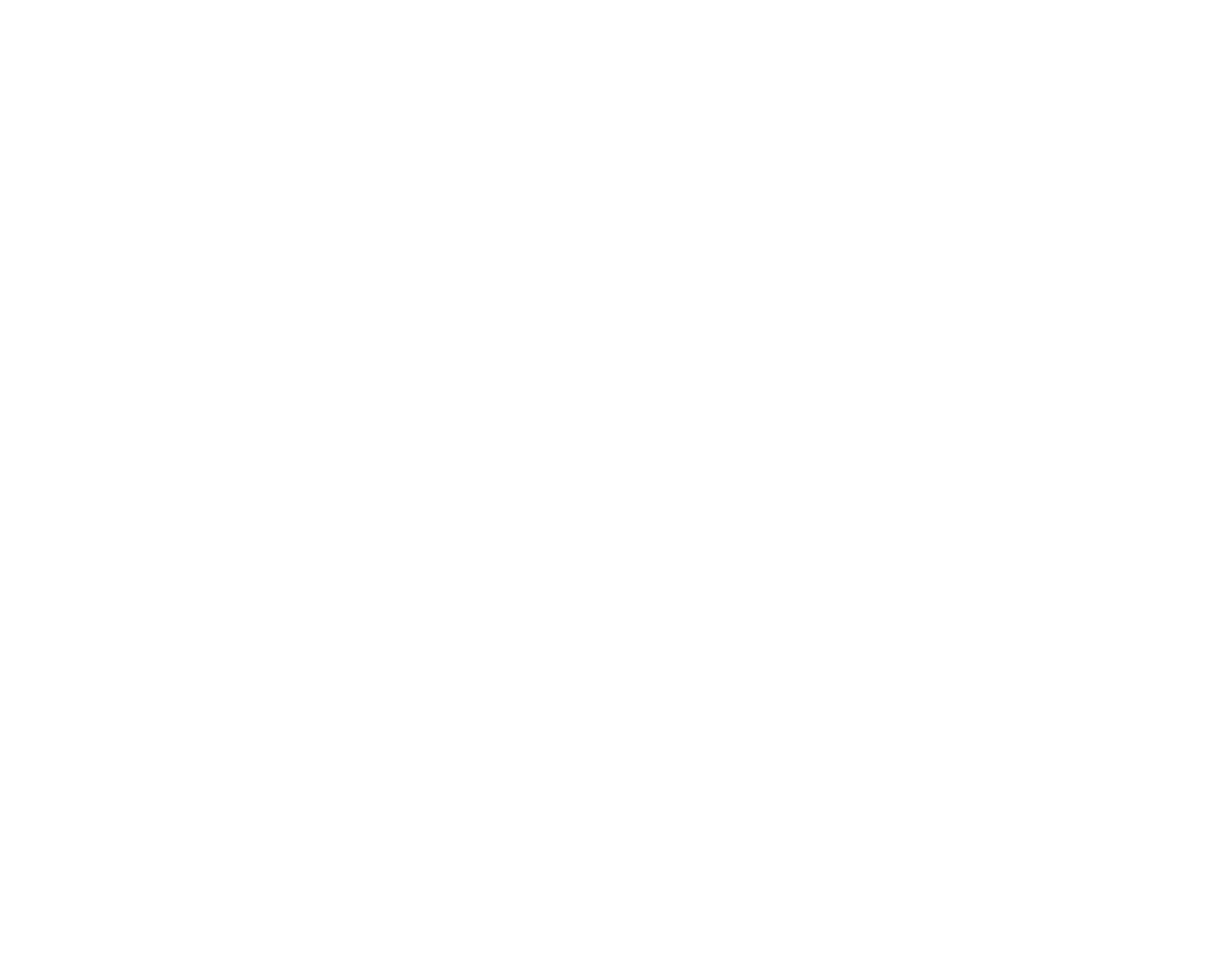|                    | <b>Licence Business Name</b>                              | <b>Address</b>                                                   | <b>Licence Type/Sub</b>                    |                                        | Phone            |      | Fax                      |            |
|--------------------|-----------------------------------------------------------|------------------------------------------------------------------|--------------------------------------------|----------------------------------------|------------------|------|--------------------------|------------|
| 14 661263          | P Lethard Contracting Ltd                                 | 214 COVENTRY PL NE CALGARY AB T3K 4C4                            | Service Use                                | <b>General Contractor</b>              | (403) 366-8580   | Work |                          | <b>Hom</b> |
| 14 661253          | Keystone Living                                           | 10240 Dennis Cr Richmond BC V7A 3R8                              | <b>Inter-Municipal Business</b><br>Licence | <b>General Contractor</b>              | (778) 988-9453   | Work |                          | Hom        |
| 14 661252          | Keystone Living                                           | 10240 Dennis Cr Richmond BC V7A 3R8                              | Service Use                                | <b>General Contractor</b>              | (778) 988-9453   | Work |                          | Hom        |
| 14 661186          | Maria Cleaning Company                                    | 5191 Blundell Rd Richmond BC V7C 1H3                             | Service Use                                | Home Occupation                        | (778) 323-2075   | Work |                          | Hom        |
| 14 660390          | Dot - Line Shipping Inc                                   | 10451 Shellbridge Way Unit 150 Richmond BC V6X 2W8               | Service Use                                |                                        | (604) 828-1604   | Work |                          | Hom        |
| 14 658864          | .Com Pop Hair Salon                                       | 4000 No 3 Rd Unit 3350 Richmond BC V6X 0J8                       | Service Use                                |                                        | (604) 285-6855   |      | Work (604) 288-5071      | Fax        |
| 14 653688          | Eco Era Intl Green Tech Inc                               | 6081 No 3 Rd Unit 701 Richmond BC V6Y 2B2                        | Service Use                                |                                        | (604) 270-4788   | Work |                          | Hom        |
| 14 653325          | Canada Asia-Pacific Agricultural<br>Trade Inc             | 5951 Minoru Blvd Unit 175 Richmond BC V6X 4B1                    | Service Use                                |                                        | $(604)$ 998-6618 | Work | (604) 998-7759 Fax       |            |
| 14 653085          |                                                           | Richmond Signs and Graphics Ltd 6640 No 3 Rd Richmond BC V6Y 2C2 | Service Use                                | <b>General Contractor</b>              | (604) 447-2628   |      | Work (604) 447-2648 Fax  |            |
| 14 653084          |                                                           | Richmond Signs and Graphics Ltd 6640 No 3 Rd Richmond BC V6Y 2C2 | Service Use                                |                                        | (604) 447-2628   |      | Work (604) 447-2648 Fax  |            |
| 13 649878          | New Harvard Institute                                     | 5800 Minoru Blvd Unit 130 Richmond BC V6X 2A9                    | Assembly Use Group 3                       | <b>Education Institution</b>           | (778) 889-6192   | Work |                          | Hom        |
| 13 649340          | <b>Coinamatic Commercial Laundry</b><br>Inc               | 2451 Vauxhall PI Richmond BC V6V 1Z5                             | Mercantile Use                             | <b>Wholesale Trading</b>               | (604) 270-8441   |      | Work (604) 270-8647 Fax  |            |
| 13 647981          | Pandora By Ben Bridge                                     | 6551 No 3 Rd Unit 1599 Richmond BC V6Y 2B6                       | Mercantile Use                             | <b>Retail Trading</b>                  | $(206)$ 448-8800 |      | Work (206) 448-7546 Fax  |            |
| 13 63 6649         | English Bay Batter Inc                                    | 11280 Twigg PI Unit 133 Richmond BC V6V 0A6                      | Service Use                                |                                        | (604) 540-0622   | Work | (604) 540-5523 Fax       |            |
| 14 658042          | <b>CL New Technologies</b><br>Development Ltd             | 4940 No 3 Rd Unit 213 Richmond BC V6X 3A5                        | Service Use                                |                                        | (604) 628-5766   | Work | (604) 648-8966 Fax       |            |
| 14 655917          | Can-Star Academy Inc                                      | 6691 Buswell St Richmond BC V6Y 2G9                              | Assembly Use Group 3                       | Education Institution                  | (778) 863-0316   | Work |                          | Hom        |
| <b>Issue Date:</b> |                                                           | Friday, 25 April 2014                                            |                                            |                                        |                  |      |                          |            |
| 14 655538          | <b>CDI College</b>                                        | 8077 Alexandra Rd Unit 102 Richmond BC V6X 1C3                   | Assembly Use Group 3                       | <b>Education Institution</b>           | (604) 915-7288   |      | Work (604) 915-7290 Fax  |            |
| 14 661370          | Prosper Homes Ltd                                         | 8511 No 5 Rd Richmond BC V6Y 2V5                                 | Service Use                                | <b>General Contractor</b>              | (604) 275-3158   | Work |                          | Hom        |
| 14 661356          | Trans Pacific Homes Inc                                   | 2219 E 50TH AVE VANCOUVER BC V5P 1V6                             | Service Use                                | <b>General Contractor</b>              | (778) 863-3930   | Work |                          | Hom        |
| 14 661298          | Apro Interiors Ltd                                        | 22788 Westminster Hwy Unit 10 Richmond BC V6V 0B1                | Service Use                                | <b>General Contractor</b>              | (778) 862-2772   | Work |                          | Hom        |
| 14 660607          | Pho Khang Vietnamese<br>Restaurant                        | 10111 No 3 Rd Unit 206 Richmond BC V7A 1G3                       | Assembly Use Group 1                       | <b>Food Service</b><br>Establishment   | (604) 241-0968   | Work |                          | Hom        |
| 14 65 6015         | <b>Brilliance Health</b>                                  | 4000 No 3 Rd Unit 6240 Richmond BC V6X 0J8                       | Service Use                                | <b>Therapeutic Touch</b><br>Treatments | (778) 323-1683   | Work |                          | Hom        |
| 14 654293          | <b>Rainbow Art</b>                                        | 4151 Hazelbridge Way Unit 1190 Richmond BC V6X 4J7               | Assembly Use Group 3                       | <b>Education Institution</b>           | (604) 370-6388   | Work | (604) 288-5071 Fax       |            |
| 14 659855          | <b>Herbaland Naturals Inc</b>                             | 11191 Horseshoe Way Unit 13 Richmond BC V7A 4S5                  | Service Use                                |                                        | (604) 284-5050   |      | Work (604) 285-0606 Fax  |            |
| <b>Issue Date:</b> |                                                           | Monday, 28 April 2014                                            |                                            |                                        |                  |      |                          |            |
| 14 660440          | JJ Stones Ltd                                             | 1751 Savage Rd Unit 105 Richmond BC V6V 1R1                      | Industrial/Manufacturing<br>Use            |                                        | (604) 279-1983   |      | Work (604) 276-2822 Fax  |            |
| 14 662199          | <b>Randhill Construction Ltd</b>                          | 5265 CHESTER ST VANCOUVER BC V5W 3B1                             | Service Use                                | <b>General Contractor</b>              | (604) 325-8333   |      | Work (604) 377-8336 Cell |            |
| 14 662194          | JCW Pacific Trading Inc                                   | 9399 Tomicki Ave Unit 411 Richmond BC V6X 0H6                    | Service Use                                | Home Occupation                        | (604) 379-5555   | Work |                          | Hom        |
| 14 662155          | Greenlight Immigration and<br><b>Education Consulting</b> | 7400 Minoru Blvd Unit 46 Richmond BC V6Y 3J5                     | Service Use                                | Home Occupation                        | (604) 303-0763   |      | Work (778) 881-7763 Cell |            |
| 14 661392          | Vande Heating & Air Conditioning<br>Ltd                   | 12500 Horseshoe Way Unit 160 Richmond BC V7A 5K2                 | <b>Inter-Municipal Business</b><br>Licence | <b>Gas Contractor</b>                  | (604) 272-2799   |      | Work (604) 272-2799 Fax  |            |
| 14 661389          | Vande Heating & Air Conditioning<br>Ltd                   | 12500 Horseshoe Way Unit 160 Richmond BC V7A 5K2                 | Service Use                                | <b>Gas Contractor</b>                  | (604) 272-2799   |      | Work (604) 272-2799 Fax  |            |
| 14 661388          | Vande Heating & Air Conditioning<br>Ltd                   | 12500 Horseshoe Way Unit 160 Richmond BC V7A 5K2                 | Service Use                                | <b>Plumbing Contractor</b>             | (604) 272-2799   |      | Work (604) 272-2799 Fax  |            |
| 14 659840          | 1st Gear Motorcycles                                      | 2551 Vauxhall PI Unit 4 Richmond BC V6V 1Z5                      | Service Use                                |                                        | (855) 551-4327   | Work |                          | Hom        |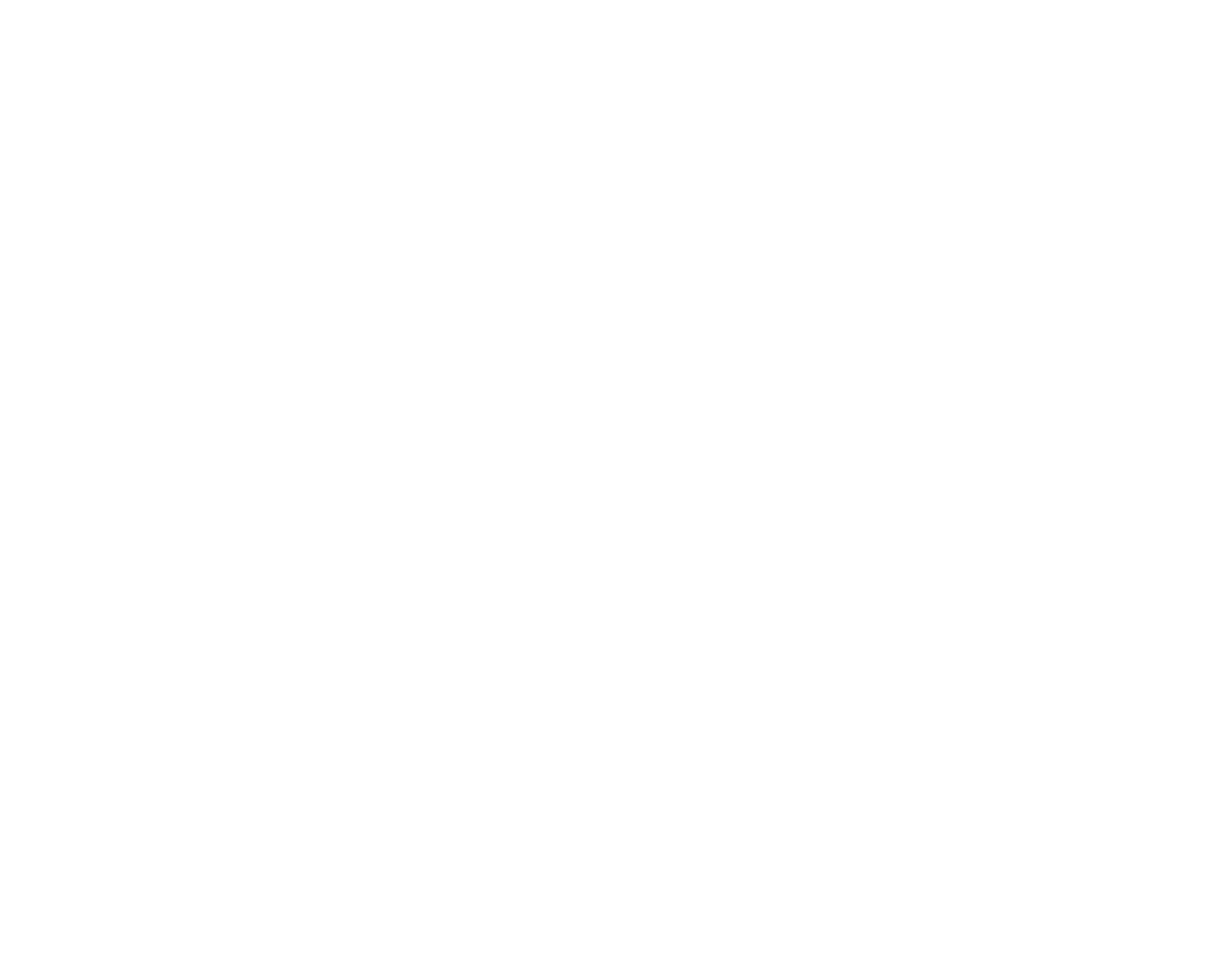|                    | <b>Licence Business Name</b>                      | <b>Address</b>                                     | <b>Licence Type/Sub</b>                    |                              | Phone               |      | Fax                      |            |
|--------------------|---------------------------------------------------|----------------------------------------------------|--------------------------------------------|------------------------------|---------------------|------|--------------------------|------------|
| 14 658186          | Accolade Lighting Inc                             | 6753 Graybar Rd Unit 170 Richmond BC V6W 1H7       | Mercantile Use                             | <b>Wholesale Trading</b>     | (778) 886-6483      | Work |                          | <b>Hom</b> |
| 14 654372          | Bonest Technology & Trading<br>Associates Ltd     | 10451 Shellbridge Way Unit 150 Richmond BC V6X 2W8 | Service Use                                |                              | 8613511029122 Work  |      |                          | Hom        |
| 13 651116          | Vanguard Technology Inc                           | 8171 Cook Rd Unit 325 Richmond BC V6Y 3T8          | Service Use                                |                              | (604) 562-1773      | Work |                          | <b>Hom</b> |
| 14 661381          | Jinlion Enterprises Ltd                           | 9720 Deagle Rd Richmond BC V7A 1R2                 | Service Use                                | Home Occupation              | $(604)$ 506-9168    | Work |                          | Hom        |
| <b>Issue Date:</b> |                                                   | Tuesday, 29 April 2014                             |                                            |                              |                     |      |                          |            |
| 14 662214          | Lammas                                            | 7117 Elmbridge Way Unit 810 Richmond BC V6X 2A2    | Service Use                                | <b>General Contractor</b>    | (604) 725-8628      | Work |                          | Hom        |
| 14 662261          | Mainland Sand & Gravel ULC                        | 12500 No 5 Rd Richmond BC V7A 4G1                  | Service Use                                |                              | (604) 271-2555      | Work |                          | Hom        |
| 14 662215          | Lammas                                            | 7117 Elmbridge Way Unit 810 Richmond BC V6X 2A2    | <b>Inter-Municipal Business</b><br>Licence | <b>General Contractor</b>    | (604) 725-8628      | Work |                          | Hom        |
| 14 658023          | Kawai & Company                                   | 5300 No 3 Rd Richmond BC V6X 2X9                   | Mercantile Use                             | <b>Retail Trading</b>        | (604) 218-7950      | Work |                          | <b>Hom</b> |
| 14 662259          | Mainland Sand & Gravel ULC                        | 14271 River Rd Richmond BC V6V 1L3                 | Service Use                                |                              | (604) 271-2555      | Work |                          | Hom        |
| <b>Issue Date:</b> |                                                   | Wednesday, 30 April 2014                           |                                            |                              |                     |      |                          |            |
| 14 662300          | Jesi & Tom Marketing Company                      | 8399 Jones Rd Unit 15 Richmond BC V6Y 2K6          | Service Use                                | Home Occupation              | (778) 996-8285      | Work |                          | Hom        |
| 13 649327          | 0828329 BC Ltd                                    | 11511 Bridgeport Rd Unit 104 Richmond BC V6X 1T4   | Service Use                                | <b>General Contractor</b>    | (778) 297-7507      | Work |                          | Hom        |
| 14 662389          | <b>M3P Consulting</b>                             | 5500 Andrews Rd Unit 424 Richmond BC V7E 6M9       | Service Use                                | Home Occupation              | (778) 899-1302      | Work |                          | <b>Hom</b> |
| 14 662371          | Nova Drywall Ltd                                  | 5350 272ND ST UNIT 100 LANGLEY BC V4S 1W3          | Service Use                                | <b>General Contractor</b>    | (604) 626-0108      | Work | (604) 626-0468           | Fax        |
| 14 662365          | E-Loyal Construction Ltd                          | 6140 Taseko Cr Richmond BC V7C 2N5                 | <b>Inter-Municipal Business</b><br>Licence | <b>General Contractor</b>    | (604) 889-2691      | Work |                          | Hom        |
| 14 662325          | Jaksid Electric Ltd                               | 21067 80A AVE LANGLEY BC V2Y 0J4                   | Service Use                                | <b>Electrical Contractor</b> | (604) 825-3264      | Work |                          | Hom        |
| 14 659875          | Liao Heng Ching Chinese<br><b>Medicine Clinic</b> | 8140 Cook Rd Unit 212 Richmond BC V6Y 1V1          | Service Use                                |                              | (778) 859-8668      | Work |                          | Hom        |
| 14 658741          | Jeansfirst                                        | 4151 Hazelbridge Way Unit 3660 Richmond BC V6X 4J7 | Mercantile Use                             | <b>Retail Trading</b>        | (604) 722-6088      | Work |                          | <b>Hom</b> |
| 14 655469          | Growth Through Learning Inc                       | 10551 Shellbridge Way Unit 35 Richmond BC V6X 2W9  | Service Use                                |                              | (604) 284-5133      |      | Work (604) 284-5132 Fax  |            |
| 13 651785          | Agape International Ministry<br>Canada            | 12820 Clarke PI Unit 130 Richmond BC V6V 2H1       | Service Use                                |                              | (604) 368-1828      | Work |                          | Hom        |
| 13 648263          | <b>True Colour Wears</b>                          | 4540 No 3 Rd Unit 1465 Richmond BC V6X 4E4         | Service Use                                |                              | (604) 366-8369      | Work | (778) 865-7095 Cell      |            |
| 14 654296          | L & C Pharmacy And Nutrition<br>House             | 4940 No 3 Rd Unit 125 Richmond BC V6X 3A5          | Mercantile Use                             | <b>Retail Trading</b>        | (778) 772-3355      | Work |                          | Hom        |
| <b>Issue Date:</b> |                                                   | Thursday, 01 May 2014                              |                                            |                              |                     |      |                          |            |
| 14 662473          | Maple Bear Electrical Service                     | 12311 McNeely Dr Unit 26 Richmond BC V6V 2S2       | Service Use                                | <b>Electrical Contractor</b> | (604) 282-6557      | Work |                          |            |
| 14 662422          | <b>Black Sheep Cases</b>                          | 4933 Fisher Dr Unit 40 Richmond BC V6X 3Z2         | Service Use                                | Home Occupation              | (604) 377-8239      | Work |                          | Hom        |
| 14 662474          | Maple Bear Electrical Service                     | 12311 McNeely Dr Unit 26 Richmond BC V6V 2S2       | <b>Inter-Municipal Business</b><br>Licence | <b>Electrical Contractor</b> | (604) 282-6557      | Work |                          |            |
| 14 662487          | Rokotype Design                                   | 8120 Jones Rd Unit 212 Richmond BC V6Y 4K7         | Service Use                                | Home Occupation              | (778) 882-6090      | Work |                          | Hom        |
| 14 662426          | Swiiu Trading Ltd                                 | 5999 Andrews Rd Unit 35 Richmond BC V7E 6V1        | Service Use                                | Home Occupation              | (604) 805-5925      | Work |                          | Hom        |
| 14 662441          | Swiftia Business Solutions Ltd                    | 8271 Carmel Rd Richmond BC V7C 3R3                 | Service Use                                | Home Occupation              | (778) 837-0602      |      | Work (778) 991-2880 Cell |            |
| 14 662467          | Lighthouse                                        | 14227 GREENCREST DR SURREY BC V4P 1L5              | Service Use                                | <b>Electrical Contractor</b> | (604) 600-7552      | Work |                          | Hom        |
| <b>Issue Date:</b> |                                                   | <b>Monday, 05 May 2014</b>                         |                                            |                              |                     |      |                          |            |
| 14 662635          | New Air Sheet Metal Ltd                           | 8411 Fairhurst Rd Richmond BC V7C 1Y7              | Service Use                                | <b>General Contractor</b>    | (778) 869-6692      | Work |                          | Hom        |
| 14 662668          | <b>Canatural Global Product Brokers</b><br>Inc    | 6160 Nicolle PI Richmond BC V7C 4V7                | Service Use                                | Home Occupation              | (604) 961-2664      |      | Work (604) 232-9052 Fax  |            |
| 14 662658          | Golds Plumbing & Heating                          | 3215 RALEIGH ST PORT COQUITLAM BC V3C 3J4          | Service Use                                | <b>Plumbing Contractor</b>   | (604) 944-2417 Work |      |                          | Hom        |
|                    | Wednesday, 14 January 2015                        |                                                    | Page 19 of 54                              |                              |                     |      |                          |            |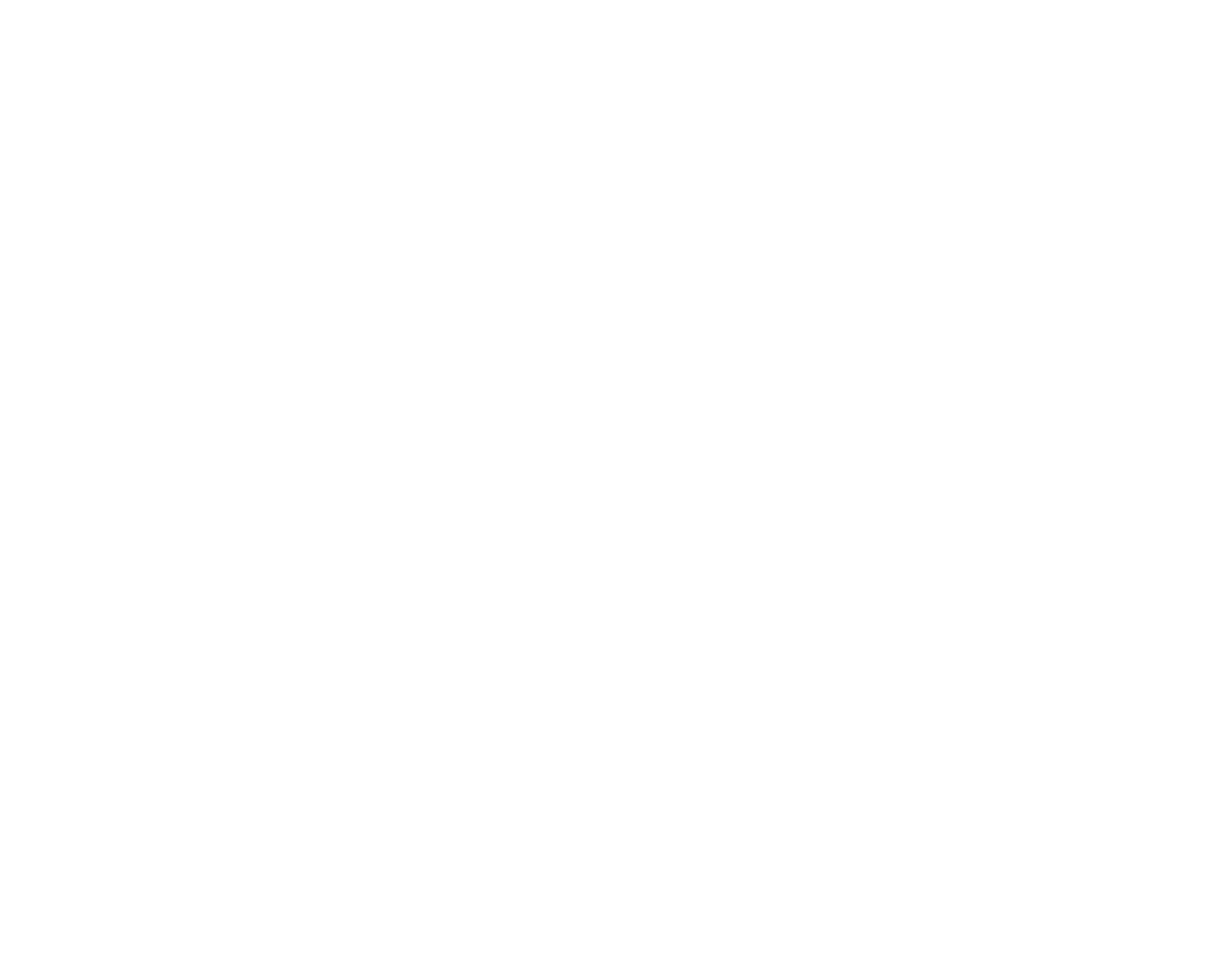|                    | <b>Licence Business Name</b>                                       | <b>Address</b>                                                              | <b>Licence Type/Sub</b>                    |                              | <b>Phone</b>     | Fax                      |            |
|--------------------|--------------------------------------------------------------------|-----------------------------------------------------------------------------|--------------------------------------------|------------------------------|------------------|--------------------------|------------|
| 14 662636          | New Air Sheet Metal Ltd                                            | 8411 Fairhurst Rd Richmond BC V7C 1Y7                                       | <b>Inter-Municipal Business</b><br>Licence | <b>General Contractor</b>    | (778) 869-6692   | Work                     | <b>Hom</b> |
| 14 662596          | Lixin Cheng                                                        | 7888 Saba Rd Unit 1706 Richmond BC V6Y 2B4                                  | Service Use                                | Home Occupation              | (604) 370-2171   | Work (778) 858-7707 Cell |            |
| 14 662595          | Alexa Loo Coaching                                                 | 9600 Garden City Rd Richmond BC V7A 2S2                                     | Service Use                                | Home Occupation              | (604) 274-1853   | Work                     | Hom        |
| 14 662581          | Anjie Service Inc                                                  | 3620 Barmond Ave Richmond BC V7E 1A3                                        | Service Use                                | Home Occupation              | (604) 363-5799   | Work                     | Hom        |
| 14 662575          | Allied Security Systems Ltd                                        | 10651 Ainsworth Cr Richmond BC V7A 3V5                                      | <b>Inter-Municipal Business</b><br>Licence | <b>General Contractor</b>    | (604) 244-0101   | Work                     | Hom        |
| 14 662573          | <b>Allied Security Systems Ltd</b>                                 | 10651 Ainsworth Cr Richmond BC V7A 3V5                                      | Service Use                                | <b>General Contractor</b>    | (604) 244-0101   | Work                     | Hom        |
| 14 662570          | Metro Appliance Service                                            | 12411 Jack Bell Dr Unit 23 Richmond BC V6V 2S5                              | Service Use                                | Home Occupation              | (604) 783-8962   | Work                     | Hom        |
| 13 651995          | Doris                                                              | 8040 Garden City Rd Unit 125 Richmond BC V6Y 2N9                            | Service Use                                |                              | (778) 855-8813   | Work                     | Hom        |
| 14 662657          | Surtaj Construction Ltd                                            | 12420 90A AVE SURREY BC V3V 6T3                                             | Service Use                                | <b>General Contractor</b>    | (604) 518-5053   | Work                     | Hom        |
| <b>Issue Date:</b> |                                                                    | Tuesday, 06 May 2014                                                        |                                            |                              |                  |                          |            |
| 14 661379          | Jit Cuts Ltd                                                       | 4000 No 3 Rd Unit 2275 Richmond BC V6X 0J8                                  | Service Use                                |                              | (778) 999-3688   | Work                     | Hom        |
| 14 662736          | Atec Contracting Co Ltd                                            | 8655 Jones Rd Unit 321 Richmond BC V6Y 3V7                                  | <b>Inter-Municipal Business</b><br>Licence | <b>General Contractor</b>    | (778) 320-0133   | Work (604) 648-9800 Fax  |            |
| 14 662734          | Atec Contracting Co Ltd                                            | 8655 Jones Rd Unit 321 Richmond BC V6Y 3V7                                  | Service Use                                | <b>General Contractor</b>    | (778) 320-0133   | Work (604) 648-9800 Fax  |            |
| 14 662704          | <b>Calidad Electrical</b>                                          | 866 BLACKSTOCK RD PORT MOODY BC V3H 3R8                                     | Service Use                                | <b>Electrical Contractor</b> | (604) 307-2406   | Work                     | Hom        |
| 14 655404          | <b>Canada Chinese Business</b><br><b>Professionals Association</b> | 8191 Westminster Hwy Unit 328 Richmond BC V6X 1A7                           | Service Use                                |                              | (604) 447-8828   | Work                     | Hom        |
| 14 662469          | A & W Enterprises Ltd                                              | 4151 Hazelbridge Way Richmond BC V6X 4J7                                    | Mercantile Use                             | <b>Retail Trading</b>        | (604) 241-7526   | Work (604) 241-7526 Fax  |            |
| 14 662738          | Syntec Import & Export Ltd                                         | 8811 Lansdowne Rd Unit 1403 Richmond BC V6X 3T4                             | Service Use                                | Home Occupation              | (778) 316-6283   | Work                     | Hom        |
| 14 655409          | Jianrong Tang, CGA                                                 | 8191 Westminster Hwy Unit 328 Richmond BC V6X 1A7                           | Service Use                                |                              | (604) 447-8828   | Work                     | Hom        |
| 14 653332          | Crun                                                               | 4800 No 3 Rd Unit 145 Richmond BC V6X 3A6                                   | Mercantile Use                             | <b>Retail Trading</b>        | (778) 926-8788   | Work                     | Hom        |
| 13 648063          | Good Health Nutrition                                              | 3411 No 3 Rd Unit 150 Richmond BC V6X 2B8                                   | Mercantile Use                             | <b>Retail Trading</b>        | (604) 558-4289   | Work                     | Hom        |
| 13 645268          | Au WTA Store                                                       | 4000 No 3 Rd Unit 2265 Richmond BC V6X 0J8                                  | Mercantile Use                             | <b>Retail Trading</b>        | (778) 320-3910   | Work                     | <b>Hom</b> |
| 14 656305          | IPro Management Group Corp                                         | 4611 Viking Way Unit 260 Richmond BC V6V 2K9                                | Service Use                                |                              | (604) 303-6688   | Work                     | Hom        |
| 14 659899          | Loca Immigration & Education<br><b>Consulting Services Ltd</b>     | 5900 No 3 Rd Unit 710 Richmond BC V6X 3P7                                   | Service Use                                |                              | (604) 259-3389   | Work                     | Hom        |
| <b>Issue Date:</b> |                                                                    | Wednesday, 07 May 2014                                                      |                                            |                              |                  |                          |            |
| 13 647097          | Little Penguins Childcare Centre<br>Inc                            | 12191 1st Ave Richmond BC V7E 3M3                                           | Assembly Use Group 3                       |                              | (604) 370-1221   | Work                     | <b>Hom</b> |
| 14 653096          | Soul Physiotherapy and Pelvic<br>Floor Health                      | 7031 Westminster Hwy Unit 303 Richmond BC V6X 1A3                           | Service Use                                |                              | (604) 276-2236   | Work (604) 276-2217 Fax  |            |
| 14 657586          | Miss Lam Learning Centre Ltd                                       | 5511 Hollybridge Way Unit 6012 Richmond BC V7C 0A3                          | Assembly Use Group 3                       | <b>Education Institution</b> | $(604)$ 448-1287 | Work                     | Hom        |
| 14 661244          | <b>Tranquil Health Chinese</b><br>Medicine & Acupuncture           | 4000 No 3 Rd Unit 5115 Richmond BC V6X 0J8                                  | Service Use                                |                              | (604) 568-2148   | Work (604) 303-9067 Fax  |            |
| <b>Issue Date:</b> |                                                                    | Thursday, 08 May 2014                                                       |                                            |                              |                  |                          |            |
| 14 662190          | Natureall                                                          | 4000 No 3 Rd Unit 5080 Richmond BC V6X 0J8                                  | Service Use                                |                              | (778) 829-1858   | Work                     | Hom        |
| 14 662929          | Caspar Lilhott                                                     | 12060 No 2 Rd Richmond BC V7E 2G1                                           | Service Use                                | <b>General Contractor</b>    | (604) 789-2185   | Work                     | Hom        |
| 14 662826          | StormX Construction Ltd                                            | 31510 GILL AVE UNIT 101 MISSION BC V4S 0A1                                  | Service Use                                | <b>General Contractor</b>    | $(604)$ 814-0050 | Work (604) 814-0070 Fax  |            |
| 14 662844          | Hayden Painting Solutions Ltd                                      | 21111 43A AVE LANGLEY BC V3A 8L8                                            | Service Use                                | <b>General Contractor</b>    | (604) 530-4567   | Work (604) 530-4567 Fax  |            |
| <b>Issue Date:</b> |                                                                    | <b>Friday, 09 May 2014</b>                                                  |                                            |                              |                  |                          |            |
| 14 657715          |                                                                    | Concord-Pacific Travel (1993) Ltd 6081 No 3 Rd Unit 705 Richmond BC V6Y 2B2 | Service Use                                | <b>Travel Agency</b>         | (604) 877-1678   | Work (604) 873-1155 Fax  |            |
|                    | Wednesday, 14 January 2015                                         |                                                                             | Page 20 of 54                              |                              |                  |                          |            |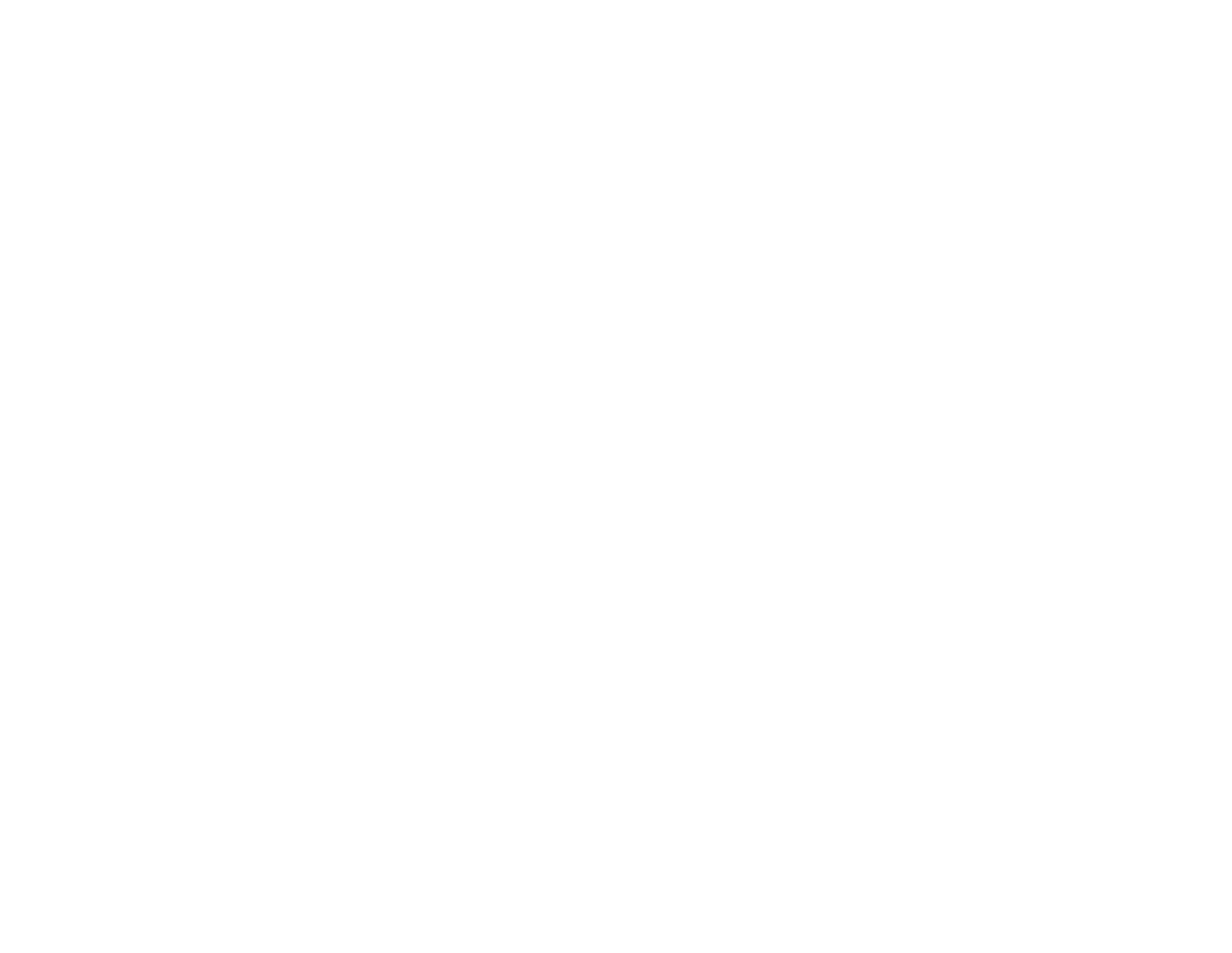|                    | <b>Licence Business Name</b>                                  | <b>Address</b>                                               | <b>Licence Type/Sub</b>         |                                                    | <b>Phone</b>     | Fax                      |     |
|--------------------|---------------------------------------------------------------|--------------------------------------------------------------|---------------------------------|----------------------------------------------------|------------------|--------------------------|-----|
| 14 660383          | Q & Q Learning Academy                                        | 8700 McKim Way Unit 3163 Richmond BC V6X 4A5                 | Assembly Use Group 3            | Education Institution                              | (778) 838-6138   | Work (604) 278-9221 Fax  |     |
| 14 662486          | Nam Yang Forest Products Inc                                  | 10451 Shellbridge Way Unit 150 Richmond BC V6X 2W8           | Service Use                     |                                                    | 8613818059110    | Work                     | Hom |
| 14 663044          | Canada Western Culture And<br><b>Arts Education Institute</b> | 8151 Williams Rd Richmond BC V7A 1G5                         | Service Use                     | Home Occupation                                    | (778) 654-3699   | Work (778) 654-3699 Fax  |     |
| <b>Issue Date:</b> |                                                               | <b>Monday, 12 May 2014</b>                                   |                                 |                                                    |                  |                          |     |
| 14 662420          | <b>Blue Ribbon Solutions Ltd</b>                              | 10691 Shellbridge Way Unit 230 Richmond BC V6X 2W8           | Service Use                     |                                                    | $(604)$ 285-5048 | Work (604) 285-5049 Fax  |     |
| 14 662373          | Canada Home Park Consultants<br>Group Ltd                     | 5900 No 3 Rd Unit 710 Richmond BC V6X 3P7                    | Service Use                     |                                                    | (604) 259-3389   | Work (778) 858-6008 Cell |     |
| 14 663142          | Sam's Garage Doors                                            | 1730 COAST MERIDIAN RD UNIT 204 PORT<br>COQUITLAM BC V3C 3T8 | Service Use                     | <b>General Contractor</b>                          | (604) 554-0145   | Work (604) 554-0146 Hom  |     |
| 14 663114          | Safe Arrival Logistic Canada Co                               | 9140 Glenallan Dr Richmond BC V7A 2S7                        | Service Use                     | Home Occupation                                    | (604) 347-7786   | Work                     | Hom |
| 13 647248          | Eastern Cross International<br>Movers                         | 14488 Knox Way Unit 128 Richmond BC V6V 2Z5                  | Service Use                     |                                                    | (778) 859-9219   | Work                     | Hom |
| 14 660848          | Vanperpetual English Language<br>College Ltd                  | 8888 Odlin Cr Unit 2035 Richmond BC V6X 3Z8                  | Assembly Use Group 3            | <b>Education Institution</b>                       | (604) 370-2861   | Work                     | Hom |
| 14 657704          | Hazens (Canada) Real Estate Co<br>Ltd                         | 8833 Odlin Cr Unit 210 Richmond BC V6X 3Z7                   | Service Use                     |                                                    | (604) 821-0386   | Work (604) 821-0388 Fax  |     |
| 14 655711          | Linedo Holdings Ltd                                           | 8055 Anderson Rd Unit 222 Richmond BC V6Y 1S2                | Service Use                     |                                                    | (604) 278-0378   | Work                     | Hom |
| 14 663095          | Triple O's On The Go                                          | 1126 SE MARINE DR VANCOUVER BC V5X 2V7                       | Assembly Use Group 1            | <b>Food Service</b><br>Establishment, Take-<br>Out | (604) 321-6631   | Work                     | Hom |
| 14 661374          | Arti Sood Notary Corporation                                  | 11666 Steveston Hwy Unit 3080 Richmond BC V7A 5J3            | Service Use                     |                                                    | (778) 887-5022   | Work                     | Hom |
| <b>Issue Date:</b> |                                                               | Tuesday, 13 May 2014                                         |                                 |                                                    |                  |                          |     |
| 14 660730          | Yi Sheng Trading Ltd                                          | 4000 No 3 Rd Unit 6080 Richmond BC V6X 0J8                   | Service Use                     |                                                    | (778) 994-1711   | Work                     | Hom |
| 14 663245          | Infinity Health LLP                                           | 8925 WATSON DR DELTA BC V4C 4T8                              | Service Use                     |                                                    | (778) 278-1179   | Work (604) 357-1666 Hom  |     |
| 14 663227          | All Time Rebar Construction Ltd                               | 3526 CHASE ST ABBOTSFORD BC V2T 5B3                          | Service Use                     | <b>General Contractor</b>                          | (778) 552-5345   | Work (604) 746-2902 Fax  |     |
| 14 663188          | NoizBlaster Sound Service Inc                                 | 6451 Minoru Blvd Unit 213 Richmond BC V6Y 1Y4                | Service Use                     | Home Occupation                                    | (778) 321-6823   | Work                     | Hom |
| 14 663173          | Pharma Express Courier Ltd                                    | 6971 Elmbridge Way Unit 203 Richmond BC V7C 0A5              | Service Use                     | <b>Delivery Services</b>                           | (604) 724-3336   | Work                     | Hom |
| 14 663170          | Peace of Mind Plumbing and<br>Heating                         | 8491 Bowcock Rd Richmond BC V6Y 1C3                          | Service Use                     | <b>Plumbing Contractor</b>                         | (604) 861-5841   | Work                     | Hom |
| 14 662755          | Cantrust Immigration and<br><b>Education Ltd</b>              | 5811 Cooney Rd Unit 305 Richmond BC V6X 3M1                  | Service Use                     |                                                    | $(604)$ 356-6333 | Work (778) 668-9666 Cell |     |
| 14 660653          | <b>Ringo Consulting</b>                                       | 4000 No 3 Rd Unit 5070 Richmond BC V6X 0J8                   | Service Use                     |                                                    | (778) 863-6980   | Work                     | Hom |
| 14 660640          | Glory International Network Ltd                               | 8191 Westminster Hwy Unit 268 Richmond BC V6X 1A7            | Service Use                     |                                                    | (604) 330-7727   | Work                     | Fax |
| 14 660100          | <b>Target Airsoft Sport Ltd</b>                               | 8080 Leslie Rd Unit 120 Richmond BC V6X 4A8                  | Mercantile Use                  | <b>Retail Trading</b>                              | (604) 273-3392   | Work                     | Hom |
| 14 657511          | <b>PAC Recycling</b>                                          | 2351 No 6 Rd Unit 130 Richmond BC V6V 1P3                    | Industrial/Manufacturing<br>Use |                                                    | (604) 314-2277   | Work                     | Hom |
| 14 653222          | <b>Frontier Decoration Inc</b>                                | 12100 Bridgeport Rd Richmond BC V6V 1J3                      | Mercantile Use                  | <b>Retail Trading</b>                              | (604) 279-8781   | Work                     |     |
| 13 651036          | Westin Bath & Closet Ltd                                      | 11240 Bridgeport Rd Unit 206 Richmond BC V6X 1T2             | Mercantile Use                  | <b>Wholesale Trading</b>                           | (778) 318-6123   | Work                     | Hom |
|                    | 14 663153 AV Lounge                                           | 19856 46 AVE LANGLEY BC V3A 3H5                              | Service Use                     | <b>General Contractor</b>                          | (778) 988-2822   | Work                     | Hom |
| <b>Issue Date:</b> |                                                               | Wednesday, 14 May 2014                                       |                                 |                                                    |                  |                          |     |
| 14 660026          | <b>Wellness First Medical Clinic</b>                          | 10111 No 3 Rd Unit 140 Richmond BC V7A 1G3                   | Service Use                     |                                                    | (604) 272-2244   | Work (604) 272-2255 Fax  |     |
| 14 660732          | Milan Building Supply Ltd                                     | 2900 Simpson Rd Unit 2 Richmond BC V6X 2P9                   | Mercantile Use                  | <b>Retail Trading</b>                              | (778) 927-9168   | Work                     | Hom |
| <b>Issue Date:</b> |                                                               | Thursday, 15 May 2014                                        |                                 |                                                    |                  |                          |     |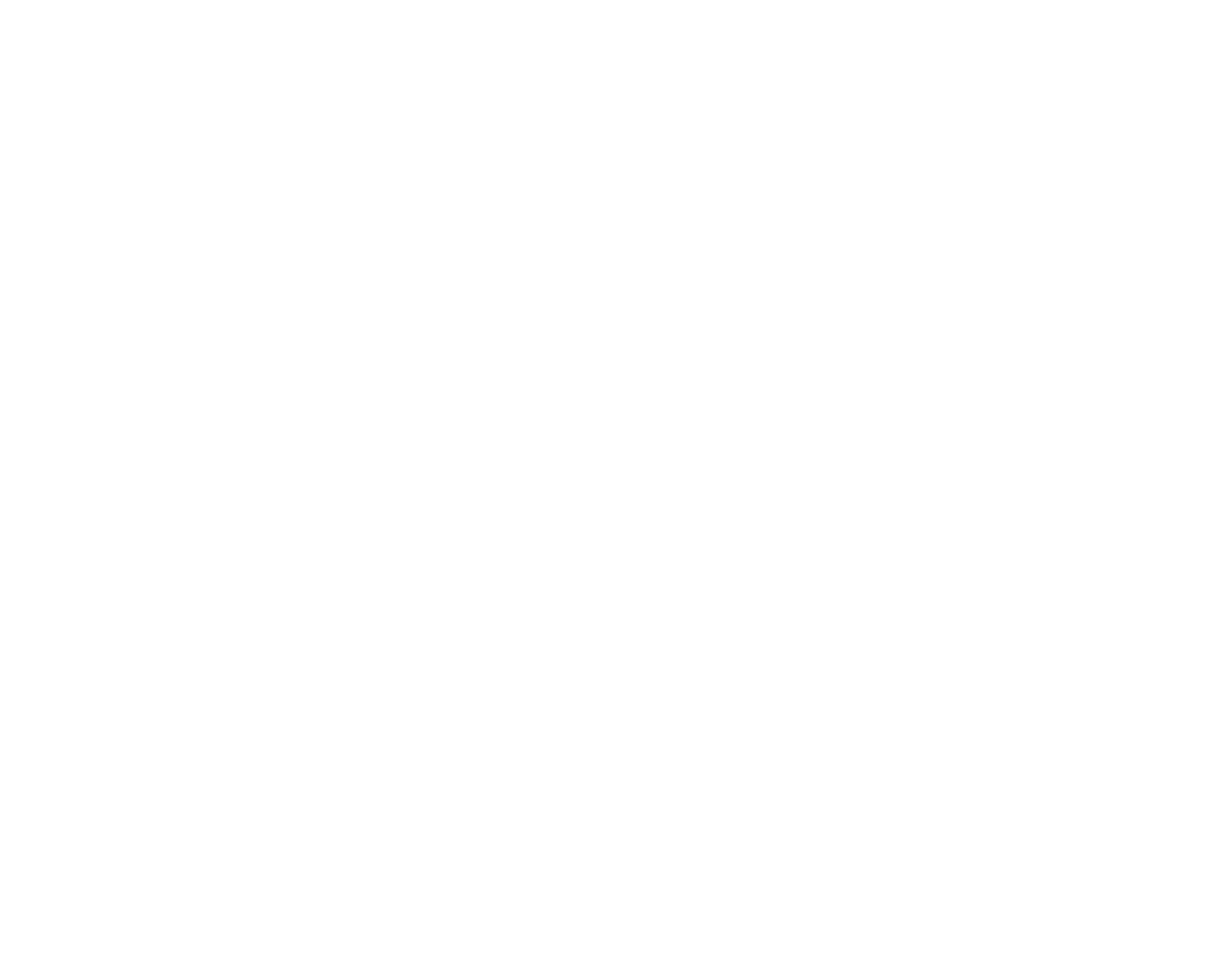|                    | <b>Licence Business Name</b>                     | <b>Address</b>                                                | <b>Licence Type/Sub</b>         |                                                    | <b>Phone</b>     |      | Fax                     |            |
|--------------------|--------------------------------------------------|---------------------------------------------------------------|---------------------------------|----------------------------------------------------|------------------|------|-------------------------|------------|
| 14 662646          | T W R Marketing Solution Inc                     | 4600 No 3 Rd Unit 131 Richmond BC V6X 2C2                     | Service Use                     |                                                    | (604) 273-1236   |      | Work (604) 273-1235 Fax |            |
| 14 663360          | <b>TJay Fox Contracting</b>                      | 1063 MONTROYAL BLVD NORTH VANCOUVER BC V7R<br>2H <sub>5</sub> | Service Use                     | <b>General Contractor</b>                          | (778) 883-8529   | Work |                         | Hom        |
| 14 663314          | Sea2Sky Signs                                    | 1910 RIDGEWAY AVE NORTH VANCOUVER BC V7L<br>3S7               | Service Use                     | <b>General Contractor</b>                          | (604) 379-4477   | Work |                         | Hom        |
| 14 661383          | Speedy Tire Centres Limited                      | 5651 No 3 Rd Unit 101 Richmond BC V6X 2C7                     | Service Use                     | Vehicle Inspection<br>Facility                     | (604) 874-9977   |      | Work (604) 270-9759 Fax |            |
| 14 660645          | <b>ETROCKER Jewelry Accessory</b>                | 4540 No 3 Rd Unit 1460 Richmond BC V6X 4E4                    | Mercantile Use                  | <b>Retail Trading</b>                              | (778) 863-5928   | Work |                         | Hom        |
| 14 660644          | Dichen Asian Art Gallery                         | 4540 No 3 Rd Unit 1415 Richmond BC V6X 4E4                    | Mercantile Use                  | Second-Hand Dealer                                 | (604) 356-2907   | Work |                         | Hom        |
| 14 660632          | Peaceful Art Studio                              | 8240 Lansdowne Rd Unit 115 Richmond BC V6X 1B9                | Assembly Use Group 3            | <b>Education Institution</b>                       | (778) 386-7668   | Work |                         | Hom        |
| 14 659858          | <b>Blossom Newcomer Service Plus</b><br>Company  | 8700 McKim Way Unit 3213 Richmond BC V6X 4A5                  | Assembly Use Group 3            | <b>Education Institution</b>                       | (604) 338-8939   | Work |                         | Hom        |
| 14 663306          | Wenhui Canada Enterprises Co<br>Ltd              | 7371 Westminster Hwy Unit 1701 Richmond BC V6X 0B4            | Service Use                     | Home Occupation                                    | (604) 616-1250   | Work |                         | Hom        |
| <b>Issue Date:</b> |                                                  | Tuesday, 20 May 2014                                          |                                 |                                                    |                  |      |                         |            |
| 14 663378          | <b>Beverly Developments Ltd</b>                  | 6151 Barnard Dr Richmond BC V7C 5P8                           | Service Use                     | <b>General Contractor</b>                          | (604) 616-1675   | Work |                         | <b>Hom</b> |
| 14 663481          | Nexus Dispatch Services Ltd                      | PO BOX 31653 PITT MEADOWS BC V3Y 5H1 CANADA                   | Service Use                     | <b>General Contractor</b>                          | (604) 528-3991   |      | Work (604) 544-4019 Fax |            |
| 14 663410          | A-Line Contracting                               | 4826 200TH ST LANGLEY BC V3A 1L5                              | Service Use                     | <b>General Contractor</b>                          | (604) 831-3554   | Work |                         | Hom        |
| 14 663377          | <b>Richmond Liquor Store</b>                     | 8555 Sea Island Way Unit 135 Richmond BC V6X 0A8              | Mercantile Use                  | <b>Retail Trading</b>                              | (778) 297-9463   |      | Work (778) 297-8809 Fax |            |
| 14 662174          | Chef of Dumplings                                | 4151 Hazelbridge Way Unit 3100 Richmond BC V6X 4J7            | Assembly Use Group 1            | <b>Food Service</b><br>Establishment, Take-<br>Out | (604) 370-2225   | Work |                         | Hom        |
| 14 657543          | <b>Bridgeport Seafood Wholesale</b>              | 12611 Vulcan Way Unit 100 Richmond BC V6V 1V6                 | Mercantile Use                  | <b>Wholesale Trading</b>                           | (778) 322-3282   | Work |                         | <b>Hom</b> |
| 14 653386          | Ocean Gate Fishery Ltd                           | 12160 Horseshoe Way Unit 120 Richmond BC V7A 4V5              | Industrial/Manufacturing<br>Use |                                                    | (604) 271-5577   |      | Work (604) 271-5576 Fax |            |
| 13 650991          | Ju De Hua Enterprises Ltd                        | 5481 No 3 Rd Richmond BC V6X 2C7                              | Mercantile Use                  | Second-Hand Dealer                                 | (604) 370-5666   | Work |                         | Hom        |
| 13 650536          | <b>Coast Capital Financial</b><br>Management Ltd | 11911 Cambie Rd Richmond BC V6X 1L6                           | Service Use                     |                                                    | (604) 288-3260   | Work |                         | Hom        |
| 13 649930          | De Shun Xiang Enterprise Ltd                     | 5481 No 3 Rd Richmond BC V6X 2C7                              | Mercantile Use                  | Second-Hand Dealer                                 | (604) 370-5666   |      | Work (604) 370-5666 Fax |            |
| 13 643427          | Your Toys                                        | 4000 No 3 Rd Unit 3280 Richmond BC V6X 0J8                    | Mercantile Use                  | <b>Retail Trading</b>                              | (778) 995-8985   | Work |                         | Hom        |
| 13 647486          | Bento Sushi                                      | 4651 No 3 Rd Richmond BC V6X 2C4                              | Assembly Use Group 1            | <b>Food Service</b><br>Establishment, Take-<br>Out | (604) 233-2418   |      | Work (604) 231-9155 Fax |            |
| 14 663461          | <b>Mr Tian Construction</b>                      | 8231 Granville Ave Unit 112 Richmond BC V6Y 3A4               | Service Use                     | <b>General Contractor</b>                          | (604) 700-6666   | Work |                         | Hom        |
| 13 643428          | Your Toys                                        | 4000 No 3 Rd Unit 3280 Richmond BC V6X 0J8                    | Service Use                     |                                                    | (778) 995-8985   | Work |                         | Hom        |
| 13 651037          | Spice It Up Foods                                | 12791 Clarke PI Unit 110 Richmond BC V6V 2H9                  | Industrial/Manufacturing<br>Use |                                                    | (604) 244-9858   |      | Work (604) 244-9158 Fax |            |
| <b>Issue Date:</b> |                                                  | Wednesday, 21 May 2014                                        |                                 |                                                    |                  |      |                         |            |
| 14 658830          | <b>Fortune Teller</b>                            | 4311 Hazelbridge Way Unit 1745 Richmond BC V6X 3L7            | Mercantile Use                  | <b>Retail Trading</b>                              | (778) 861-9816   | Work |                         | Hom        |
| 14 658862          | <b>Fortune Teller</b>                            | 4311 Hazelbridge Way Unit 1745 Richmond BC V6X 3L7            | Service Use                     |                                                    | (778) 861-9816   | Work |                         | Hom        |
| <b>Issue Date:</b> |                                                  | Thursday, 22 May 2014                                         |                                 |                                                    |                  |      |                         |            |
| 14 659861          | Dora Precious Treasure                           | 7988 Alderbridge Way Richmond BC V6X 2A6                      | Mercantile Use                  | <b>Retail Trading</b>                              | (604) 303-9152   | Work |                         | Hom        |
| 14 663531          | <b>ProcessChem Solutions</b>                     | 11253 Daniels Rd Richmond BC V6X 1M5                          | Service Use                     | Home Occupation                                    | $(604)$ 214-8186 | Work |                         |            |
| 14 663552          | K & K Pizza Inc                                  | 9691 No 3 Rd Richmond BC V7A 1W2                              | Service Use                     | <b>General Contractor</b>                          | $(604)$ 518-8460 | Work |                         | Hom        |
|                    |                                                  |                                                               |                                 |                                                    |                  |      |                         |            |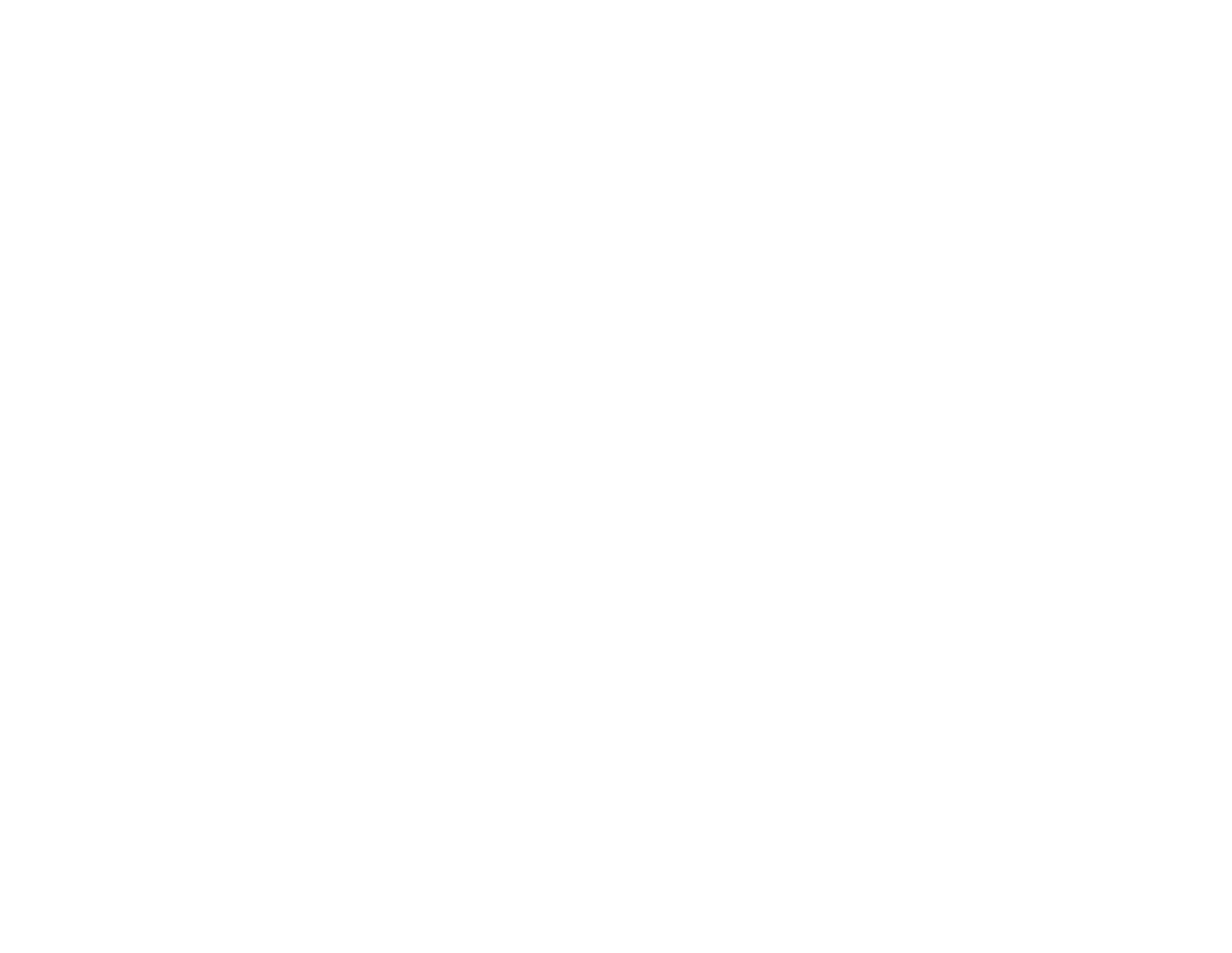|                    | <b>Licence Business Name</b>                 | <b>Address</b>                                     | <b>Licence Type/Sub</b>         |                                      | <b>Phone</b>     |      | Fax                     |            |
|--------------------|----------------------------------------------|----------------------------------------------------|---------------------------------|--------------------------------------|------------------|------|-------------------------|------------|
| <b>Issue Date:</b> |                                              | <b>Friday, 23 May 2014</b>                         |                                 |                                      |                  |      |                         |            |
| 14 663583          | Navigator Properties Inc                     | 1469 W 59TH AVE VANCOUVER BC V6P 1Y8               | Service Use                     | <b>General Contractor</b>            | $(604)$ 565-5187 | Work |                         | Hom        |
| 14 663680          | LogicGate LLC                                | 3024 STRATFORD AVE LINCOLN NE 68502 USA            | Service Use                     |                                      | 14028022536      | Work |                         | Hom        |
| 14 663671          | MacHolm Design                               | 22460 Chaldecott Dr Richmond BC V6V 2W1            | Service Use                     | <b>General Contractor</b>            | (604) 319-5168   | Work |                         | Hom        |
| 14 663626          | A & T Electrical Ltd                         | 8882 138A ST SURREY BC V3V 5X1                     | Service Use                     | <b>Electrical Contractor</b>         | (604) 862-3472   | Work |                         | Hom        |
| 14 663599          | Lemmy Express Ltd                            | 6860 Eckersley Rd Unit 7 Richmond BC V6Y 2L8       | Service Use                     | Home Occupation                      | (604) 726-6366   | Work |                         | Hom        |
| 14 663598          | Lemmy Express Ltd                            | 6860 Eckersley Rd Unit 7 Richmond BC V6Y 2L8       | Service Use                     | Home Occupation                      | (604) 726-6366   | Work |                         | Hom        |
| 14 663596          | Lemmy Express Ltd                            | 6860 Eckersley Rd Unit 7 Richmond BC V6Y 2L8       | Service Use                     | Home Occupation                      | (604) 726-6366   | Work |                         | Hom        |
| 14 663592          | Namtek Enterprises Ltd                       | 8320 No 4 Rd Richmond BC V6Y 2T6                   | Service Use                     | Home Occupation                      | (604) 961-2109   | Work |                         | Hom        |
| 14 663683          | A H Sino-Canada Enterprises Inc              | 8699 Williams Rd Unit 27 Richmond BC V7A 1G6       | Service Use                     | Home Occupation                      | (778) 927-9210   | Work |                         | Hom        |
| 13 651542          | Opus Flooring Canada Corp                    | 3331 Viking Way Unit 6 Richmond BC V6V 1X7         | Mercantile Use                  | <b>Wholesale Trading</b>             | $(604)$ 401-6787 | Work | 18665066448             | Fax        |
| 14 663576          | Golden Hill Metals Ltd                       | 6128 Maple Rd Richmond BC V7E 1G5                  | Service Use                     | Home Occupation                      | (778) 998-5066   | Work |                         | Hom        |
| 14 663177          | U-Excell English College                     | 8877 Odlin Cr Unit 121 Richmond BC V6X 3Z7         | Assembly Use Group 3            |                                      | (604) 440-8068   | Work |                         | Hom        |
| 14 662841          | John V Lee, Lawyer                           | 4000 No 3 Rd Unit 6235 Richmond BC V6X 0J8         | Service Use                     |                                      | (604) 838-2313   | Work |                         |            |
| 14 662820          | 4 Pillars Richmond                           | 10691 Shellbridge Way Unit 130 Richmond BC V6X 2W8 | Service Use                     |                                      | (604) 231-5841   | Work |                         | Hom        |
| 14 662280          | Zhao's Soup House Ltd                        | 8511 Alexandra Rd Unit 120 Richmond BC V6X 1C3     | Assembly Use Group 1            | <b>Food Service</b><br>Establishment | (604) 279-9997   | Work |                         | Hom        |
| 14 657954          | JP Agriculture Inc                           | 10751 Blundell Rd Richmond BC V6Y 1L2              | Mercantile Use                  | <b>Wholesale Trading</b>             | (778) 318-3785   | Work |                         | <b>Hom</b> |
| 14 663581          | Hong Ming Construction                       | 7451 Grandy Rd Richmond BC V7C 3T5                 | Service Use                     | <b>General Contractor</b>            | (604) 773-3857   | Work |                         | Hom        |
| 14 653632          | Chanson Water Canada                         | 11180 Bridgeport Rd Unit 110 Richmond BC V6X 1T2   | Mercantile Use                  | <b>Wholesale Trading</b>             | (778) 288-8582   | Work |                         | Hom        |
| <b>Issue Date:</b> |                                              | <b>Monday, 26 May 2014</b>                         |                                 |                                      |                  |      |                         |            |
| 14 663728          | H & K Masonary Ltd                           | 4313 ALDERWOOD CRES BURNABY BC V5G 2G7             | Service Use                     | <b>General Contractor</b>            | $(604)$ 451-3490 |      | Work (604) 451-3490 Fax |            |
| 14 663706          | <b>GoFront International Consulting</b>      | 6828 Eckersley Rd Unit 201 Richmond BC V6Y 0E8     | Service Use                     | Home Occupation                      | (604) 616-1180   | Work |                         | Hom        |
| 14 663685          | Rea Escape Adventures                        | 2972 GLEN DR COQUITLAM BC V3B 0G5                  | Service Use                     | <b>General Contractor</b>            | (778) 892-8338   | Work |                         | Hom        |
| 14 653762          | <b>Freshpoint Freshcuts</b>                  | 3500 Viking Way Richmond BC V6V 1N6                | Industrial/Manufacturing<br>Use |                                      | (604) 242-0500   | Work |                         | Hom        |
| 13 650900          | Macau Cafe                                   | 4380 No 3 Rd Unit 1385 Richmond BC V6X 3V7         | Assembly Use Group 1            | <b>Food Service</b><br>Establishment | (604) 720-6389   | Work |                         | Hom        |
| <b>Issue Date:</b> |                                              | Tuesday, 27 May 2014                               |                                 |                                      |                  |      |                         |            |
| 14 664601          | Scandinavian Collections Inc                 | 12286 English Ave Richmond BC V7E 6S8              | Service Use                     | Home Occupation                      | (604) 396-8824   | Work |                         | Hom        |
| 14 664562          | Kiddie Hut Ltd                               | 9326 McBurney Dr Richmond BC V6Y 3C6               | Service Use                     | Home Occupation                      | (604) 716-0965   | Work |                         | Hom        |
| 14 664541          | <b>Executive Lawn And Garden</b>             | 5514 CHESTNUT CR DELTA BC V4K 1J4                  | Service Use                     | <b>General Contractor</b>            | (604) 377-7587   | Work |                         | Hom        |
|                    | 14 657703 Optical Communication              | 1991 Savage Rd Unit 110 Richmond BC V6V 0A5        | Industrial/Manufacturing<br>Use |                                      | (604) 671-3088   | Work |                         | Hom        |
| 14 663780          | Acobio Canada Ltd                            | 10870 Hollymount Dr Richmond BC V7E 4Z2            | Service Use                     | Home Occupation                      | (604) 219-2745   | Work |                         | Hom        |
| 14 664581          | Jessie Nails                                 | 6033 Katsura St Unit 119 Richmond BC V6Y 0B3       | Service Use                     | Home Occupation                      | (604) 360-3331   | Work |                         | Hom        |
| <b>Issue Date:</b> |                                              | Wednesday, 28 May 2014                             |                                 |                                      |                  |      |                         |            |
|                    | 14 658617 Thompson Community Services<br>Inc | 5751 Cedarbridge Way Unit 115 Richmond BC V6X 2A8  | Assembly Use Group 3            |                                      | (604) 276-2264   |      | Work (604) 276-2297 Fax |            |
|                    | 14 664655 Xiao Yun Huang                     | 10320 Scotsdale Ave Richmond BC V7E 3V1            | Service Use                     | Home Occupation                      | (778) 990-9911   |      | Work (604) 259-8877 Fax |            |
| 14 664645          | Razor Manufacturing Ltd                      | 25543 58TH AVE ALDERGROVE BC V4W 1G8               | Service Use                     | <b>General Contractor</b>            | (604) 626-4500   |      | Work (604) 626-4501 Hom |            |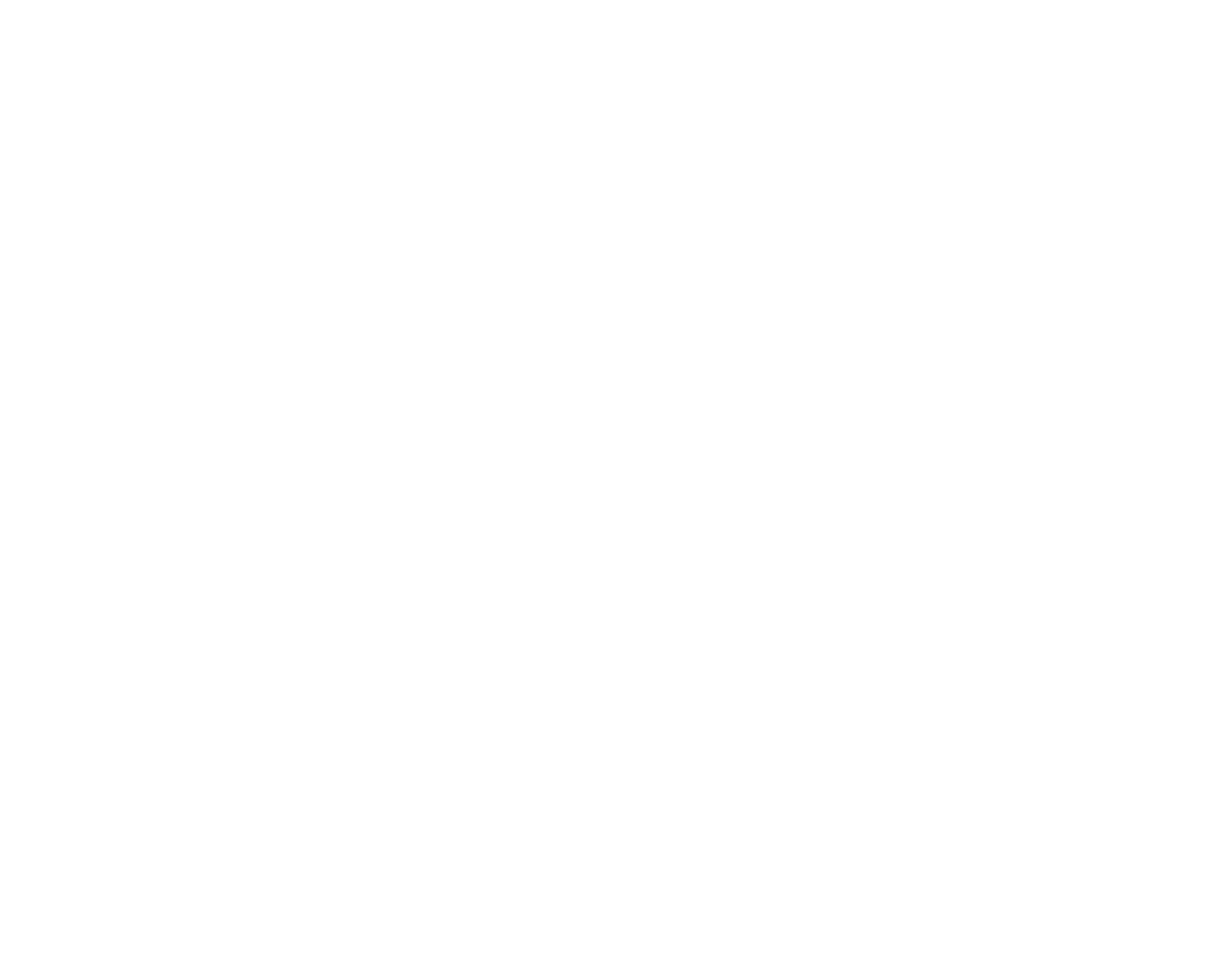|                    | Licence Business Name                        | <b>Address</b>                                         | <b>Licence Type/Sub</b> |                                                    | Phone              |      | Fax                     |     |
|--------------------|----------------------------------------------|--------------------------------------------------------|-------------------------|----------------------------------------------------|--------------------|------|-------------------------|-----|
| 14 664643          | PSL - Par's Services Ltd                     | 12460 Harrison Ave Richmond BC V6V 2R7                 | Service Use             |                                                    | (778) 882-6673     |      | Work (778) 273-5535 Fax |     |
| 14 664642          | Phoenix Architectural Millwork Ltd           | 1830 KINGSWAY AVE PORT COQUITLAM BC V3C 1S5            | Service Use             | <b>General Contractor</b>                          | (604) 474-4467     |      | Work (604) 474-4468 Fax |     |
| 14 659873          | <b>Italove Coffee</b>                        | 4000 No 3 Rd Unit 3315 Richmond BC V6X 0J8             | Assembly Use Group 1    | <b>Food Service</b><br>Establishment               | (604) 244-7731     | Work |                         | Hom |
| 14 664656          | Xiu Ting Xie                                 | 6620 Camsell Cr Richmond BC V7C 2M7                    | Service Use             | Home Occupation                                    | (778) 991-3266     |      | Work (778) 297-4463 Fax |     |
| 14 65 6375         | POS King Software Inc                        | 13091 Vanier PI Unit 140 Richmond BC V6V 2J1           | Service Use             |                                                    | (604) 270-9898     | Work |                         | Hom |
| 14 655228          | Civision Prefab Homes Co Ltd                 | 5811 Cooney Rd Unit 305 Richmond BC V6X 3M1            | Service Use             |                                                    | (604) 781-3660     |      | Work (604) 207-0565 Fax |     |
| 14 654365          | Polyson Productions Ltd                      | 3511 Viking Way Unit 4 Richmond BC V6V 1W1             | Mercantile Use          | <b>Wholesale Trading</b>                           | (604) 805-1360     | Work |                         | Hom |
| 13 649355          | Hashi Sushi Restaurant Ltd                   | 3757 Jacombs Rd Unit 105 Richmond BC V6V 2R3           | Assembly Use Group 1    | <b>Food Service</b><br>Establishment               | (604) 725-8668     | Work |                         | Hom |
| 14 664632          | Huaxin Health & Nutrition Ltd                | 6080 Russ Baker Way Unit 125 Richmond BC V7B 1B4       | Mercantile Use          | <b>Retail Trading</b>                              | $(604) 683 - 0033$ | Work |                         | Hom |
| <b>Issue Date:</b> |                                              | Monday, 02 June 2014                                   |                         |                                                    |                    |      |                         |     |
| 14 664780          | <b>RW Performance Training</b>               | 6888 Cooney Rd Unit 503 Richmond BC V6Y 2J8            | Service Use             | Home Occupation                                    | (778) 318-4733     | Work |                         | Hom |
| 14 664861          | Yournique Homes Ltd                          | 10568 Bird Rd Richmond BC V6V 1N6                      | Service Use             | <b>General Contractor</b>                          | (604) 916-8712     | Work |                         | Hom |
| 14 664702          | Immortal Management Inc                      | 7979 Firbridge Way Unit 1106 Richmond BC V6X 2C9       | Service Use             | Home Occupation                                    | (778) 318-7705     | Work |                         | Hom |
| 14 664644          | Gordo's Concessions                          | 4111 Moncton St Richmond BC V7E 3A8                    | Assembly Use Group 1    | <b>Food Service</b><br>Establishment, Take-<br>Out | (604) 218-0440     |      | Work (604) 552-1091 Fax |     |
| 14 664651          | Brent Coleman Design and<br>Contracting      | 283 67 A ST DELTA BC V4L 1L2                           | Service Use             | <b>General Contractor</b>                          | (778) 896-4601     | Work |                         | Hom |
| <b>Issue Date:</b> |                                              | Tuesday, 03 June 2014                                  |                         |                                                    |                    |      |                         |     |
| 14 658918          | <b>Public Chinese Medicine Clinic</b><br>Ltd | 8260 Westminster Hwy Unit 2270 Richmond BC V6X 3Y2     | Service Use             |                                                    | (778) 892-1789     | Work |                         |     |
| 14 662163          | Joy Chinese Medicine Center                  | 8080 Leslie Rd Unit 150 Richmond BC V6X 4A8            | Service Use             |                                                    | $(604)$ 725-2503   | Work |                         | Hom |
| 14 662344          | Great Dane Moving & Storage Ltd              | 1651 Patrick St Unit 120 Richmond BC V6V 3A7           | Service Use             |                                                    | (604) 249-3263     | Work |                         | Hom |
| 14 664734          | Guide Logistics Ltd                          | 11571 Thorpe Rd Unit 65 Richmond BC V6X 3Z4            | Service Use             | Home Occupation                                    | (778) 788-4866     | Work |                         | Hom |
| 14 664942          | Daitao Trading Ltd                           | 4000 No 3 Rd Unit 2195 Richmond BC V6X 0J8             | Service Use             |                                                    | (778) 317-0895     | Work |                         | Hom |
| <b>Issue Date:</b> |                                              | Wednesday, 04 June 2014                                |                         |                                                    |                    |      |                         |     |
| 14 663146          | Racinne International Beauty<br>Corp         | 12031 Horseshoe Way Unit 115 Richmond BC V7A 4V4       | Mercantile Use          | <b>Wholesale Trading</b>                           | (604) 277-6800     |      | Work (604) 277-4288 Fax |     |
| 14 664920          | HKTK Express Exchange Ltd                    | 4380 No 3 Rd Unit 1420 Richmond BC V6X 3V7             | Service Use             |                                                    | (604) 998-2368     |      | Work (604) 998-2368 Fax |     |
| 14 664881          | J Schmidt Physical Therapist<br>Corp         | 11671 7th Ave Unit 126 Richmond BC V7E 4X2             | Service Use             | Home Occupation                                    | (604) 346-6130     | Work |                         | Hom |
|                    | 14 664873 Global Bill                        | 6888 Cooney Rd Unit 1209 Richmond BC V6Y 2J8           | Service Use             | Home Occupation                                    | (778) 628-2297     | Work |                         | Hom |
|                    | 14 664863 Horizon Plumbing & Heating Ltd     | 7011 No 5 Rd Richmond BC V6Y 2V3                       | Service Use             | <b>General Contractor</b>                          | (604) 618-3156     | Work |                         |     |
| 14 661197          | Green Mountain Lighting<br>Company Limited   | 11300 No 5 Rd Unit 135 Richmond BC V7A 5J7             | Mercantile Use          | <b>Wholesale Trading</b>                           | (778) 683-2885     | Work |                         | Hom |
| 14 661042          | Topjjer                                      | 4000 No 3 Rd Unit 2250 Richmond BC V6X 0J8             | Mercantile Use          | <b>Retail Trading</b>                              | (604) 992-8868     | Work |                         | Hom |
| 14 655378          | Men In Kilts Window Cleaning                 | 11980 Hammersmith Way Unit 1145 Richmond BC V7A<br>0A4 | Service Use             | <b>General Contractor</b>                          | (604) 638-6996     |      | Work (604) 638-6086 Fax |     |
| 14 661320          | Easy Landing Consulting Co                   | 11590 Cambie Rd Unit 240 Richmond BC V6X 3Z5           | Service Use             |                                                    | $(604)$ 628-8306   |      | Work (604) 232-1110 Fax |     |
| 14 656055          | <b>Exion Enterprises Ltd</b>                 | 6081 No 3 Rd Unit 701 Richmond BC V6Y 2B2              | Service Use             |                                                    | (604) 270-4788     | Work |                         | Hom |
| <b>Issue Date:</b> |                                              | Thursday, 05 June 2014                                 |                         |                                                    |                    |      |                         |     |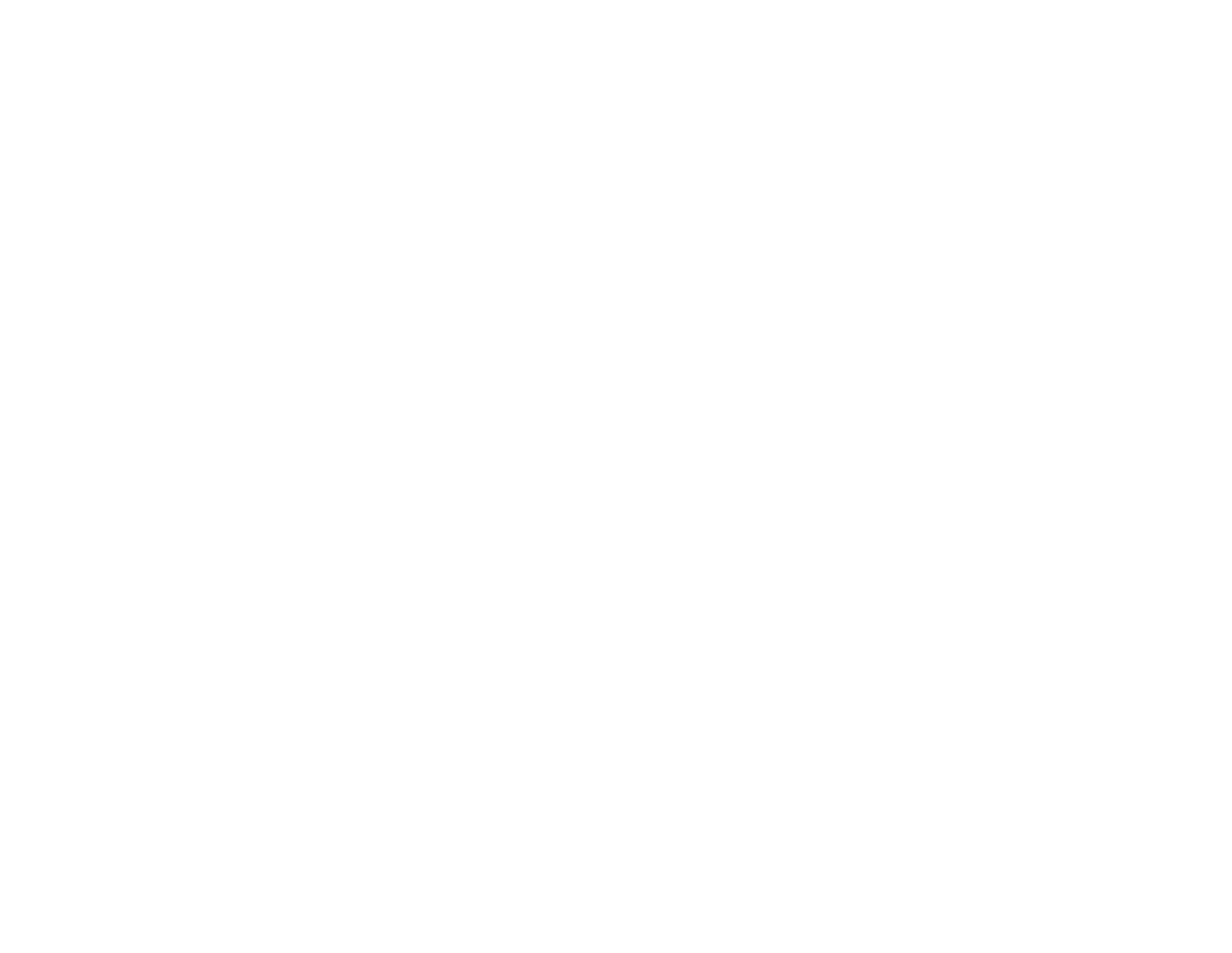|                    | Licence Business Name                          | <b>Address</b>                                                  | <b>Licence Type/Sub</b>         |                            | <b>Phone</b>     |      | Fax                      |     |
|--------------------|------------------------------------------------|-----------------------------------------------------------------|---------------------------------|----------------------------|------------------|------|--------------------------|-----|
| 14 665043          | Kristi's Tutoring                              | 15090 EAGLE PL SURREY BC V3R 4W2                                | Service Use                     |                            | (778) 549-4939   | Work |                          | Hom |
| 14 664984          | Impact Ocean Tech                              | 8100 Jones Rd Unit 108 Richmond BC V6Y 4B1                      | Service Use                     | Home Occupation            | (604) 278-0086   | Work |                          | Hom |
| 14 664992          | <b>Complete Excavating Ltd</b>                 | 3008 TOWNLINE RD ABBOTSFORD BC V2T 5H5                          | Service Use                     | <b>General Contractor</b>  | (604) 864-3957   |      | Work (604) 864-3958 Fax  |     |
| 14 665038          | Archidos Design And Consulting<br>Services Ltd | 7117 Elmbridge Way Unit 803 Richmond BC V6X 2A2                 | Service Use                     | Home Occupation            | (604) 652-7182   | Work |                          | Hom |
| 14 665040          | Luludoula (Birth + Postpartum<br>Services)     | 11451 Kingfisher Dr Unit 17 Richmond BC V7E 3N5                 | Service Use                     | Home Occupation            | (604) 341-0767   | Work |                          | Hom |
| <b>Issue Date:</b> |                                                | Friday, 06 June 2014                                            |                                 |                            |                  |      |                          |     |
| 14 665128          | Yijia Cleaning Company                         | 8640 Blundell Rd Unit 6 Richmond BC V6Y 1K1                     | Service Use                     | Home Occupation            | $(604)$ 635-1188 | Work |                          | Hom |
| 13 651 694         | Nass Valley Gateway Ltd                        | 12820 Clarke PI Unit 120 Richmond BC V6V 2H1                    | Service Use                     |                            | (604) 278-1132   |      | Work (604) 278-1139 Fax  |     |
| 14 654133          | Mineral Hill Industries Ltd                    | 12820 Clarke PI Unit 120 Richmond BC V6V 2H1                    | Service Use                     |                            | (604) 278-1132   |      | Work (604) 278-1139 Fax  |     |
| <b>Issue Date:</b> |                                                | Monday, 09 June 2014                                            |                                 |                            |                  |      |                          |     |
| 14 665187          | <b>AM/PM Paint Master</b>                      | 12055 Greenland Dr Unit 29 Richmond BC V6V 2C9                  | Service Use                     | Home Occupation            | (604) 780-2076   | Work |                          | Hom |
| 14 665188          | <b>KJM Management</b>                          | 10240 Dennis Cr Richmond BC V7A 3R8                             | Service Use                     | Home Occupation            | (778) 988-9453   |      | Work (604) 271-5166 Fax  |     |
| 14 665224          | Emelda R Hermoso                               | 22382 Sharpe Ave Unit 104 Richmond BC V6V 1B5                   | Service Use                     | Home Occupation            | (604) 332-7798   |      | Work (778) 968-8344 Cell |     |
| 14 665225          | Remcy Ilago                                    | 11674 Kingsbridge Dr Richmond BC V7A 4S1                        | Service Use                     | Home Occupation            | (778) 297-1178   |      | Work (604) 417-7618 Cell |     |
| 14 665226          |                                                | Common Ground Construction Ltd 13427 55 A AVE SURREY BC V3X 3B5 | Service Use                     | <b>General Contractor</b>  | (604) 503-3955   |      | Work (604) 503-3958 Fax  |     |
| <b>Issue Date:</b> |                                                | Tuesday, 10 June 2014                                           |                                 |                            |                  |      |                          |     |
| 14 657626          | Nirvana Foods Incorporated                     | 7771 Westminster Hwy Unit 170 Richmond BC V6X 1A4               | Industrial/Manufacturing<br>Use |                            | $(604)$ 821-0811 | Work |                          |     |
| 14 665214          | Crane Tile Co Ltd                              | 555 RAVE WOODS DR UNIT 31 NORTH VANCOUVER<br><b>BC V7G 0A4</b>  | Service Use                     | <b>General Contractor</b>  | (604) 904-4429   |      | Work (604) 904-4433 Fax  |     |
| 14 665144          | <b>Terratek Energy Solutions Inc</b>           | 2459 COUSINS AVE UNIT 211 COURTENAY BC V9N<br>3N <sub>6</sub>   | Service Use                     | <b>Plumbing Contractor</b> | (250) 897-3877   | Work |                          | Hom |
| 14 662207          | Panda Dental                                   | 6200 River Rd Unit 110 Richmond BC V7C 0B1                      | Service Use                     |                            | (604) 278-8769   | Work |                          | Hom |
| 14 662998          | Foley's Candies Ltd                            | 11520 Horseshoe Way Richmond BC V7A 4V5                         | Service Use                     |                            | (604) 274-2131   |      | Work (604) 275-1682 Fax  |     |
| 14 663169          | Canadian Imperial Bank of<br>Commerce (CIBC)   | 11200 No 5 Rd Richmond BC V7A 4E7                               | Service Use                     |                            | (604) 665-7810   |      | Work (604) 665-7818 Fax  |     |
| <b>Issue Date:</b> |                                                | Wednesday, 11 June 2014                                         |                                 |                            |                  |      |                          |     |
| 11 559241          | Jetsets Productions Inc.                       | 1411 Valmont Way Unit 4 Richmond BC V6V 1Y3                     | Industrial/Manufacturing<br>Use |                            | (604) 808-8377   | Work |                          | Hom |
| 13 644711          | <b>HKM Financial Inc</b>                       | 13353 Commerce Pkwy Unit 2163 Richmond BC V6V 3A1               | Service Use                     |                            | (778) 889-6730   | Work |                          | Hom |
| 14 662511          | <b>IWE Study</b>                               | 5611 Cooney Rd Unit 130 Richmond BC V6X 3J6                     | Service Use                     |                            | (778) 297-7755   |      | Work (778) 297-6665 Fax  |     |
| 14 663393          | Life Is Pink Is Life # 1619                    | 6551 No 3 Rd Unit 1630 Richmond BC V6Y 2B6                      | Mercantile Use                  | <b>Retail Trading</b>      | (614) 577-6323   |      | Work (614) 577-3514 Fax  |     |
| 14 665362          | Kevin Li Cleaning Services                     | 7760 Granville Ave Unit 1202 Richmond BC V6Y 1P1                | Service Use                     | Home Occupation            | (604) 288-4576   | Work |                          |     |
| <b>Issue Date:</b> |                                                | Thursday, 12 June 2014                                          |                                 |                            |                  |      |                          |     |
| 14 664724          | Telecon Inc                                    | 6651 Fraserwood PI Unit 210 Richmond BC V6W 1J3                 | Service Use                     |                            | (604) 247-4001   |      | Work (604) 247-4005 Fax  |     |
| 14 665461          | 101 Transit & Renovation Ltd                   | 8651 General Currie Rd Unit 3 Richmond BC V6Y 1M3               | Service Use                     | <b>General Contractor</b>  | (778) 994-3239   | Work |                          | Hom |
| 14 665414          | Visayan Cleaning System Ltd                    | 10717 Williams Rd Richmond BC V7A 1H9                           | Service Use                     | Home Occupation            | (778) 862-0822   | Work |                          | Hom |
| 14 664916          | Dadi Construction Inc                          | 5900 Dover Cr Unit 208 Richmond BC V7C 5R4                      | Service Use                     | <b>General Contractor</b>  | (778) 885-3633   |      | Work (778) 234-0252 Fax  |     |
| 14 658174          | 10 Accounting Corporation                      | 3751 Shell Rd Unit 118 Richmond BC V6X 2W2                      | Service Use                     |                            | (604) 273-0232   |      | Work (604) 273-0221 Fax  |     |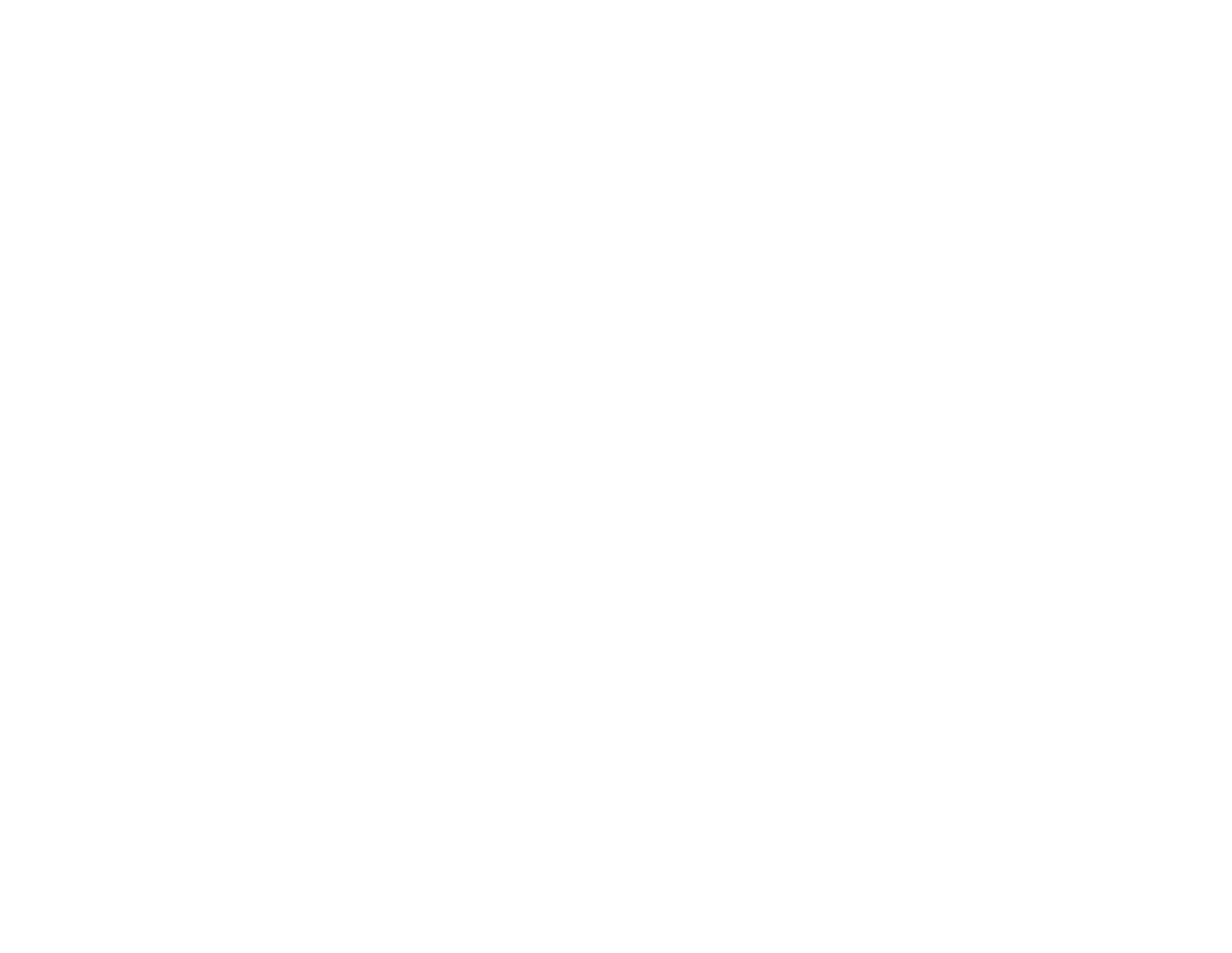|                    | <b>Licence Business Name</b>                                  | <b>Address</b>                                                              | <b>Licence Type/Sub</b>                    |                              | <b>Phone</b>       |      | Fax                      |      |
|--------------------|---------------------------------------------------------------|-----------------------------------------------------------------------------|--------------------------------------------|------------------------------|--------------------|------|--------------------------|------|
| 14 653937          | <b>Textile Trimmings</b>                                      | 13040 Worster Crt Richmond BC V6V 2B3                                       | Industrial/Manufacturing<br>Use            |                              | (604) 251-2401     |      | Work (604) 251-2499 Fax  |      |
| 14 665236          | <b>Coulomb Electrical Systems</b>                             | 4353 HALIFAX ST UNIT 1201 BURNABY BC V5C 5Z4                                | Service Use                                | <b>General Contractor</b>    | (778) 996-3231     | Work |                          | Hom  |
| <b>Issue Date:</b> |                                                               | Monday, 16 June 2014                                                        |                                            |                              |                    |      |                          |      |
| 13 650358          | Jade Electrolysis                                             | 13520 Crestwood PI Unit 13 Richmond BC V6V 2G3                              | Assembly Use Group 3                       | <b>Education Institution</b> | (604) 233-0504     | Work |                          | Cell |
| 13 650359          | Jade Electrolysis                                             | 13520 Crestwood PI Unit 13 Richmond BC V6V 2G3                              | Mercantile Use                             | <b>Wholesale Trading</b>     | (604) 233-0504     | Work |                          | Cell |
| 14 660258          | China Star Holiday (Canada) Ltd                               | 4000 No 3 Rd Unit 3050 Richmond BC V6X 0J8                                  | Service Use                                | <b>Travel Agency</b>         | (604) 276-0086     |      | Work (604) 276-0087 Fax  |      |
| <b>Issue Date:</b> |                                                               | Tuesday, 17 June 2014                                                       |                                            |                              |                    |      |                          |      |
| 14 665601          | Ashcroft Homes Inc                                            | 3082 162A ST SURREY BC V3S 7E1                                              | Service Use                                | <b>General Contractor</b>    | (604) 542-9193     | Work |                          | Hom  |
| 14 665667          | Tech 3 Electric Ltd                                           | 4625 222 A ST LANGLEY BC V2Z 1M4                                            | Service Use                                | <b>Electrical Contractor</b> | (604) 532-0664     | Work |                          | Hom  |
| 14 665627          | Simco Electric Ltd                                            | 9231 Francis Rd Richmond BC V6Y 1B2                                         | <b>Inter-Municipal Business</b><br>Licence | <b>Electrical Contractor</b> | (604) 803-9550     | Work |                          | Hom  |
| 14 665703          | Good Shepherd Home Support &<br><b>Companionship Services</b> | 5820 Dover Cr Unit 18 Richmond BC V7C 5P3                                   | Service Use                                | Home Occupation              | (604) 270-4789     | Work |                          |      |
| 14 665622          | R <sub>2</sub> Gear                                           | 8080 Jones Rd Unit 208 Richmond BC V6Y 4A9                                  | Service Use                                | Home Occupation              | (778) 822-0050     | Work |                          | Hom  |
| 14 665541          | <b>Philip Mak</b>                                             | 1366 W 57TH AVE VANCOUVER BC V5X 3H1                                        | Service Use                                | <b>General Contractor</b>    | (604) 618-8188     | Work |                          | Hom  |
| 14 665521          | Shelter Modular Inc                                           | 3294 262 ST ALDERGROVE BC V4W 2X2                                           | Service Use                                | <b>General Contractor</b>    | (604) 856-1311     |      | Work (604) 856-5200 Fax  |      |
| 14 658807          | Delane Canada                                                 | 8260 Westminster Hwy Unit 2110 Richmond BC V6X 3Y2                          | Mercantile Use                             | <b>Retail Trading</b>        | (604) 254-2279     |      | Work (604) 254-8269 Fax  |      |
| 14 657870          | Fanny Pang Inc                                                | 5760 Minoru Blvd Unit 200 Richmond BC V6X 2A9                               | Service Use                                |                              | (604) 783-6320     | Work |                          | Hom  |
| 14 665583          | Linxin Trade Co                                               | 7511 Lucas Rd Richmond BC V6Y 1G1                                           | Service Use                                | Home Occupation              | (604) 272-2657     |      | Work (604) 272-2657      | Fax  |
| 14 665625          | Simco Electric Ltd                                            | 9231 Francis Rd Richmond BC V6Y 1B2                                         | Service Use                                | <b>Electrical Contractor</b> | (604) 803-9550     | Work |                          | Hom  |
| <b>Issue Date:</b> |                                                               | Wednesday, 18 June 2014                                                     |                                            |                              |                    |      |                          |      |
| 14 659777          | Signalchem Lifesciences<br>Corporation                        | 5600 Parkwood Way Unit 405 Richmond BC V6V 2M2                              | Service Use                                |                              | (604) 232-4600     |      | Work (604) 232-4601 Fax  |      |
| 14 663707          | The Creative Diversity<br>International Investment Co Ltd     | 6081 No 3 Rd Unit 629 Richmond BC V6Y 2B2                                   | Service Use                                |                              | (604) 285-6535     | Work |                          | Hom  |
| <b>Issue Date:</b> |                                                               | Thursday, 19 June 2014                                                      |                                            |                              |                    |      |                          |      |
| 13 651960          | Magic Cube                                                    | 4000 No 3 Rd Unit 2020 Richmond BC V6X 0J8                                  | Mercantile Use                             | <b>Retail Trading</b>        | (778) 998-8286     | Work |                          | Hom  |
| 14 663549          |                                                               | Outside The Box Learning Centre 6111 London Rd Unit 100 Richmond BC V7E 3S3 | Assembly Use Group 3                       | <b>Education Institution</b> | (778) 960-2720     | Work |                          | Hom  |
| <b>Issue Date:</b> |                                                               | Friday, 20 June 2014                                                        |                                            |                              |                    |      |                          |      |
| 14 658523          | Impordac Distributing                                         | 3900 Viking Way Richmond BC V6V 1V7                                         | Service Use                                |                              | (604) 767-5849     | Work |                          | Hom  |
| 14 665919          | <b>BC Records Management</b><br>Services Ltd                  | 7422 FRASER PARK DR BURNABY BC V5J 5B9                                      | Service Use                                |                              | (604) 433-2600     | Work |                          | Hom  |
| 14 665912          | D D I Construction                                            | 3068 200 ST LANGLEY BC V2Z 2C1                                              | Service Use                                | <b>General Contractor</b>    | (604) 510-2910     |      | Work (604) 510-2910 Fax  |      |
| 14 665891          | Lil Drop Manufacturing                                        | 3031 Williams Rd Unit 88 Richmond BC V7E 4E9                                | Service Use                                | Home Occupation              | (604) 278-5820     |      | Work (604) 644-6953 Cell |      |
| 14 665841          | My Oh Mai Foods                                               | 8600 Ackroyd Rd Unit 219 Richmond BC V6X 3G1                                | Service Use                                | Home Occupation              | (778) 322-4843     | Work |                          | Hom  |
| 14 665444          | VachGroup                                                     | 220 CAMBIE RD UNIT 540 VANCOUVER BC V6B 2M9                                 | Service Use                                |                              | $(604) 608 - 0383$ |      | Work (604) 608-0385 Fax  |      |
| 14 659764          | <b>Altex Decoration Ltd</b>                                   | 21331 Gordon Way Unit 1160 Richmond BC V6W 1J9                              | Service Use                                |                              | (450) 968-0880     |      | Work (450) 968-0884 Fax  |      |
| 13 651581          | Tenco Westech Polymers Inc                                    | 13986 Cambie Rd Unit 263 Richmond BC V6V 2K3                                | Service Use                                |                              | (604) 276-8538     |      | Work (604) 276-8576 Fax  |      |
| 14 664719          | Tenera Wellness Inc                                           | 12240 Horseshoe Way Unit 1 Richmond BC V7A 4X9                              | Mercantile Use                             | <b>Wholesale Trading</b>     | (604) 272-7713     |      | Work (604) 272-7714 Hom  |      |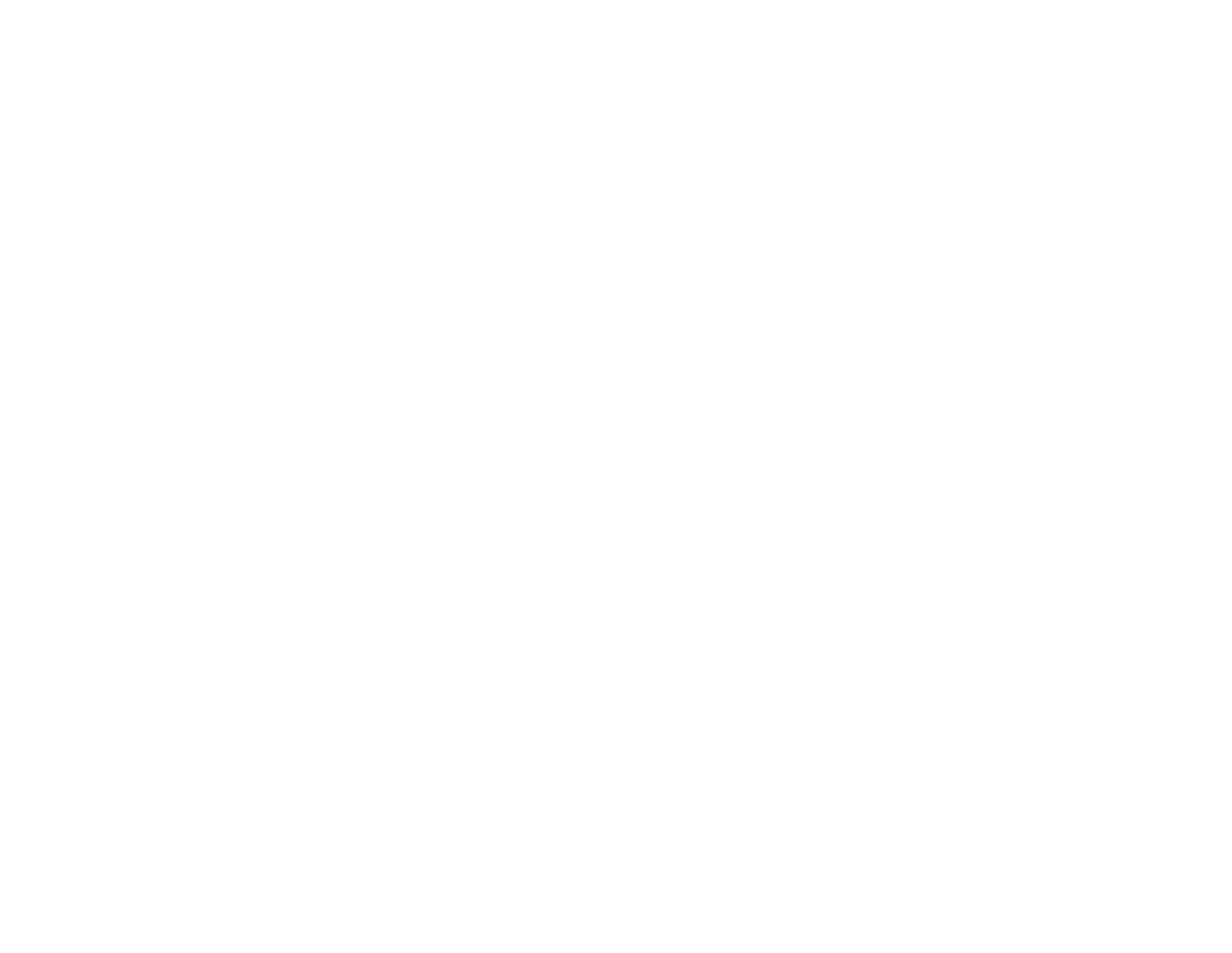|                    | Licence Business Name                       | <b>Address</b>                                                              | <b>Licence Type/Sub</b>                    |                                                    | <b>Phone</b>                           |      | Fax                      |     |
|--------------------|---------------------------------------------|-----------------------------------------------------------------------------|--------------------------------------------|----------------------------------------------------|----------------------------------------|------|--------------------------|-----|
| <b>Issue Date:</b> |                                             | Monday, 23 June 2014                                                        |                                            |                                                    |                                        |      |                          |     |
| 14 665970          | <b>Tiger Technology Ltd</b>                 | 4460 Colchester Dr Richmond BC V7C 4R4                                      | Service Use                                | Home Occupation                                    | (604) 626-8617                         | Work |                          | Hom |
| 14 665892          | Chilitank                                   | 2230 BONNYVALE AVE VANCOUVER BC V5P 2G3                                     | Assembly Use Group 1                       | <b>Food Service</b><br>Establishment, Take-<br>Out | (604) 721-1980                         | Work |                          | Hom |
| 14 665920          |                                             | Arturosmexico2go Enterprises Ltd 5838 SUSSEX AVE BURNABY BC V5H 3B6         | Assembly Use Group 1                       | <b>Food Service</b><br>Establishment, Take-<br>Out | (604) 202-4043                         | Work |                          | Hom |
| 14 665924          | Falani PT Holdings Ltd                      | 4717 JOYCE ST VANCOUVER BC V5R 4G1                                          | Service Use                                | <b>General Contractor</b>                          | (604) 307-8382                         | Work |                          | Hom |
| 14 665963          | Feastro - The Rolling Bistro                | 1641 LONSDALE AVE UNIT 1009 NORTH VANCOUVER<br><b>BC V7M 2J5</b>            | Assembly Use Group 1                       | <b>Food Service</b><br>Establishment, Take-<br>Out | (604) 868-9339                         | Work |                          | Hom |
| 14 665972          | Northwest Designs Inc                       | 6111 River Rd Richmond BC V7C 0A2                                           | Mercantile Use                             | <b>Retail Trading</b>                              | (425) 454-0707                         | Work |                          | Hom |
| 14 665965          | Paclantic Express Ltd                       | 9133 Hemlock Dr Unit 608 Richmond BC V6Y 4J9                                | Service Use                                | Home Occupation                                    | 18006115744                            |      | Work (800) 611-0291 Fax  |     |
| <b>Issue Date:</b> |                                             | Wednesday, 25 June 2014                                                     |                                            |                                                    |                                        |      |                          |     |
| 14 660002          | <b>Brightstar Telecom Solutions Ltd</b>     | 6551 No 3 Rd Unit 1597 Richmond BC V6Y 2B6                                  | Mercantile Use                             | Second-Hand Dealer                                 | (305) 921-1129                         |      | Work (305) 994-3385 Fax  |     |
| 14 666086          | The Peake of Catering                       | 4501 MAIN ST VANCOUVER BC V5V 3R4                                           | Service Use                                |                                                    | (604) 872-8431                         |      | Work (604) 874-7723 Hom  |     |
| <b>Issue Date:</b> |                                             | Thursday, 26 June 2014                                                      |                                            |                                                    |                                        |      |                          |     |
| 14 663656          | <b>Caleye Corporation</b>                   | 4380 No 3 Rd Unit 1135 Richmond BC V6X 3V7                                  | Mercantile Use                             | <b>Retail Trading</b>                              | (604) 671-6569                         | Work |                          | Hom |
| 14 666224          | Sametime Sky Trading Inc                    | 9133 Hemlock Dr Unit 501 Richmond BC V6Y 4J9                                | Service Use                                | Home Occupation                                    | $(604) 868 - 0589$                     | Work |                          | Hom |
| 14 666128          | <b>Ros Best Counselling</b>                 | 460 Lancaster Cr Richmond BC V7B 1C5                                        | Service Use                                | Home Occupation                                    | (778) 834-1867                         | Work |                          | Hom |
| 14 666119          | <b>City Green Solutions</b>                 | 620 VIEW ST UNIT 214 VICTORIA BC V8W 1J6                                    | Service Use                                |                                                    | (250) 381-9995                         |      | Work (866) 370-0220 Hom  |     |
| 14 666034          | Calvin Supply-Chain Inc                     | 8251 Sunnycroft Rd Richmond BC V6Y 1X5                                      | Service Use                                | Home Occupation                                    | (604) 295-2395                         | Work |                          |     |
| 14 663482          | <b>Worldwide Relocation Services</b><br>Inc | 4940 No 3 Rd Unit 309 Richmond BC V6X 3A5                                   | Service Use                                |                                                    | (604) 279-8864                         |      | Work (604) 279-8841 Fax  |     |
| 14 660180          | The 365 Financial Solutions Corp            | 4000 No 3 Rd Unit 6180 Richmond BC V6X 0J8                                  | Service Use                                |                                                    | (778) 712-6616                         |      | Work (604) 789-8266 Cell |     |
| 14 666118          | Brad's Junk Removal Ltd                     | 5271 Hollyfield Ave Richmond BC V7E 4T7                                     | <b>Inter-Municipal Business</b><br>Licence | <b>General Contractor</b>                          | (604) 220-5865                         | Hom  |                          | Hom |
| 13 647431          | Carnival Carpet Inc                         | 3751 Jacombs Rd Unit 135 Richmond BC V6V 2R4                                | Mercantile Use                             | <b>Wholesale Trading</b>                           | (604) 273-8822                         | Work |                          | Hom |
| 14 662780          | <b>WSL Motor Cars Ltd</b>                   | 13340 Smallwood PI Unit 102 Richmond BC V6V 1W8                             | Mercantile Use                             | Automobile Dealer                                  | (778) 688-3330                         |      | Work (604) 278-2115 Hom  |     |
| 14 660448          | <b>Attraction Enterprises Inc</b>           | 7080 River Rd Unit 213 Richmond BC V6X 1X5                                  | Assembly Use Group 3                       | <b>Education Institution</b>                       | (604) 273-1151                         |      | Work (888) 758-2813 Fax  |     |
| 14 660537          | <b>Trust Travel Service Ltd</b>             | 8260 Westminster Hwy Unit 2140 Richmond BC V6X 3Y2                          | Service Use                                | <b>Travel Agency</b>                               | (604) 537-3639                         |      | Work (604) 637-8665 Fax  |     |
| 14 661175          | NP1 LLC/The Cosmopolitan of<br>Las Vegas    | 5911 Cooney Rd Unit 5 Richmond BC V6X 4H2                                   | Service Use                                | <b>Travel Agency</b>                               | (702) 698-6542                         | Work |                          | Hom |
|                    | 14 661282 Pranin Organic Inc                | 2380 Vauxhall PI Richmond BC V6V 1Z9                                        | Mercantile Use                             | <b>Wholesale Trading</b>                           | (604) 568-9694 Work (604) 227-3055 Fax |      |                          |     |
| <b>Issue Date:</b> |                                             | Monday, 30 June 2014                                                        |                                            |                                                    |                                        |      |                          |     |
| 14 667109          | Taylor Kurtz Architecture +<br>Design Inc   | 1183 ODLUM DR UNIT 102 VANCOUVER BC V7R 1C8                                 | Service Use                                |                                                    | (604) 569-3499                         | Work |                          |     |
| <b>Issue Date:</b> |                                             | Wednesday, 02 July 2014                                                     |                                            |                                                    |                                        |      |                          |     |
| 14 665343          |                                             | Beston Signs & Store Fixtures Inc 2188 No 5 Rd Unit 180 Richmond BC V6X 2T1 | Service Use                                |                                                    | (604) 723-6629                         | Work |                          | Hom |
| 14 660745          | <b>ATA Law Corporation</b>                  | 8211 Ackroyd Rd Unit 210 Richmond BC V6X 3K8                                | Service Use                                |                                                    | $(604)$ 285-5850                       |      | Work (604) 285-5851 Fax  |     |
| 14 667059          | <b>Fareast Auto Part</b>                    | 22888 Windsor Crt Unit 115 Richmond BC V6V 2W6                              | Service Use                                | Home Occupation                                    | (604) 727-1679                         | Work |                          | Hom |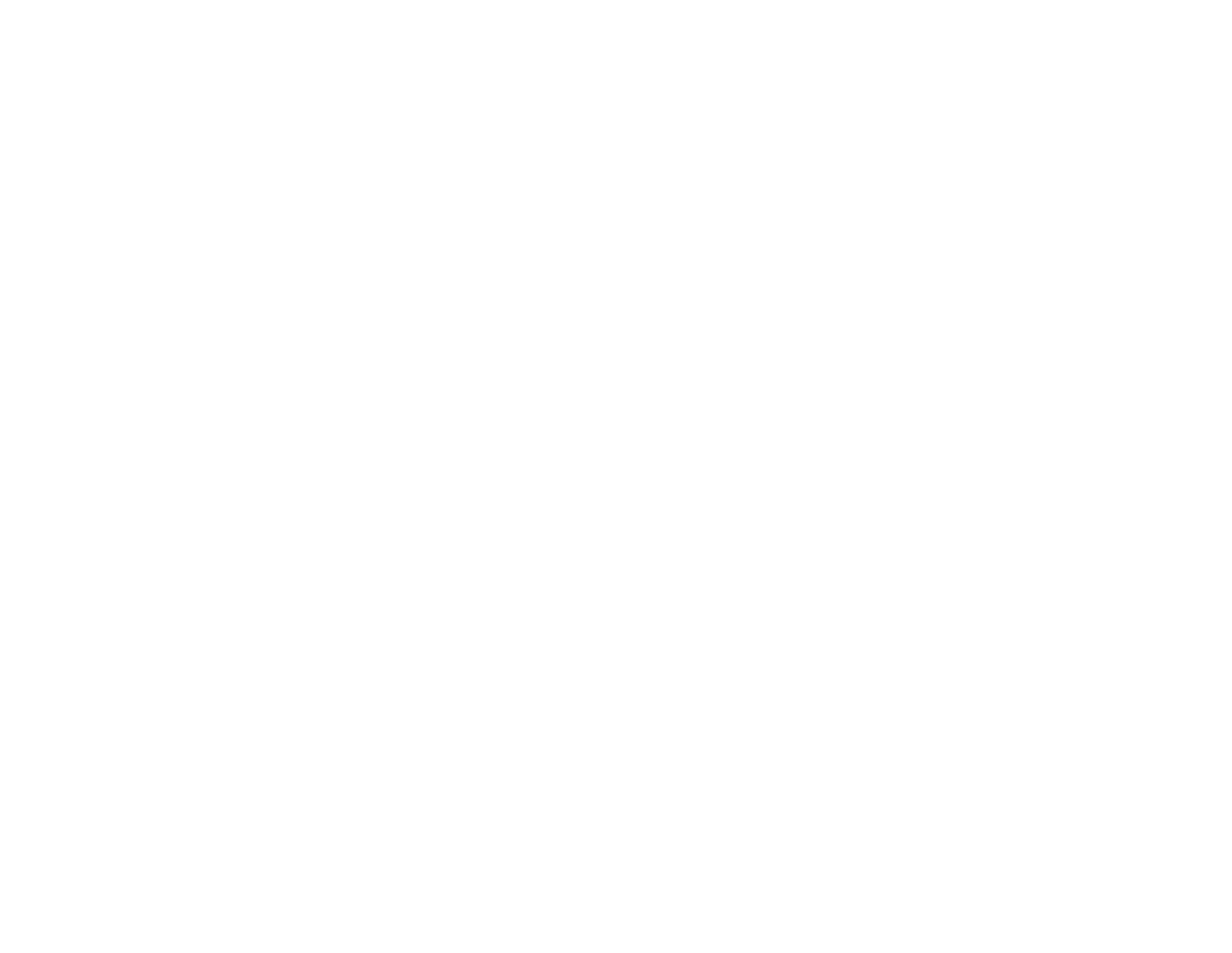|                    | <b>Licence Business Name</b>            | <b>Address</b>                                     | <b>Licence Type/Sub</b>             |                              | Phone          |      | Fax                     |            |
|--------------------|-----------------------------------------|----------------------------------------------------|-------------------------------------|------------------------------|----------------|------|-------------------------|------------|
| 14 667056          | <b>Tatla Developments Ltd</b>           | 1200 W 73RD AVE UNIT 1120 VANCOUVER BC V6P<br>6G5  | Service Use                         | <b>General Contractor</b>    | (604) 267-7043 | Work |                         | <b>Hom</b> |
| 14 667049          | AM PM Landscaping & Tree<br>Service     | 9749 120A ST SURREY BC V3V 4H7                     | Service Use                         | <b>General Contractor</b>    | (604) 582-6920 | Work |                         | Hom        |
| 14 667044          | Adam Bowen                              | 8391 Fairway Rd Richmond BC V7C 1Y5                | Service Use                         | Home Occupation              | (778) 237-2252 | Work |                         | Hom        |
| 14 666241          | <b>Moonlight Studio</b>                 | 9651 Alberta Rd Unit 10 Richmond BC V6Y 1T7        | Service Use                         | Home Occupation              | (778) 869-4249 | Work |                         | Hom        |
| 14 663738          | Garbiz Removal & Recycling Ltd          | 11782 River Rd Unit 162 Richmond BC V6X 1Z7        | Service Use                         |                              | (604) 619-0581 | Work |                         | Hom        |
| 12 620612          | <b>LB Seminars</b>                      | 21900 Westminster Hwy Unit 125 Richmond BC V6V 0A8 | Assembly Use Group 3                | <b>Education Institution</b> | (604) 542-3789 |      | Work (604) 553-0465 Fax |            |
| 14 663119          | Maxworth Realty Inc                     | 8888 Odlin Cr Unit 3300 Richmond BC V6X 3Z8        | Service Use                         |                              | (604) 518-8885 |      | Work (778) 578-4973 Fax |            |
| 14 660393          | Faithful Friends Pet Food &<br>Supplies | 8120 No 2 Rd Unit 182 Richmond BC V7C 5J8          | Mercantile Use                      | <b>Retail Trading</b>        | (604) 304-8579 |      | Work (604) 304-8600 Fax |            |
| 14 660346          | <b>Civitas Enterprises Corp</b>         | 2688 Shell Rd Unit 233 Richmond BC V6X 4E1         | Service Use                         |                              | (604) 276-2192 |      | Work (604) 276-2104 Fax |            |
| 14 664604          | 604-Trash-It Junk Removal &<br>Recyling | 11782 River Rd Unit 162 Richmond BC V6X 1Z7        | Service Use                         |                              | (604) 872-7448 | Work |                         | Hom        |
| 14 663736          | FW Recyclers Ltd                        | 11782 River Rd Unit 162 Richmond BC V6X 1Z7        | Service Use                         |                              | (844) 246-2467 | Work |                         | Hom        |
| <b>Issue Date:</b> |                                         | Thursday, 03 July 2014                             |                                     |                              |                |      |                         |            |
| 14 663729          | Vancouver No 1 Investment<br>Group Inc  | 4000 No 3 Rd Unit 5080 Richmond BC V6X 0J8         | Service Use                         |                              | (778) 588-0709 |      | Work (778) 588-0709 Fax |            |
| 14 667248          | Spanish Royal Painting                  | 9171 162ND ST SURREY BC V4N 3C4                    | Service Use                         | <b>General Contractor</b>    | (604) 442-1373 | Work |                         | Hom        |
| 14 667242          | Fraser West Electric Ltd                | 20917 32B AVE LANGLEY BC V2Z 2C4                   | Service Use                         | <b>Electrical Contractor</b> | (604) 835-7621 | Work |                         | Hom        |
| 14 667182          | Netconn Intergration                    | 4133 Stolberg St Unit 585 Richmond BC V6X 0J3      | Service Use                         | Home Occupation              | (778) 960-9667 | Work |                         | Hom        |
| 14 667051          | Ava - beauty                            | 6888 Alderbridge Way Unit 1208 Richmond BC V6X 0A7 | Service Use                         | Home Occupation              | (778) 918-7008 | Work |                         | Hom        |
| 14 662766          | <b>XQ Enterprises Ltd</b>               | 8091 Capstan Way Unit 1 Richmond BC V6X 1R4        | Service Use                         | <b>General Contractor</b>    | (604) 771-6966 | Work |                         | Hom        |
| 14 660605          | Minghui Wallpaper                       | 12271 Bridgeport Rd Richmond BC V6V 1J4            | Mercantile Use                      | <b>Retail Trading</b>        | (604) 233-1199 | Work |                         |            |
| 14 667112          | <b>Red Seal Education Centre</b>        | 10311 Aragon Rd Richmond BC V7A 3E6                | Service Use                         | Home Occupation              | (778) 866-7330 | Work |                         | Hom        |
| <b>Issue Date:</b> |                                         | Friday, 04 July 2014                               |                                     |                              |                |      |                         |            |
| 14 667256          | National Security Systems Ltd           | 23492 TAMARACK LANE MAPLE RIDGE BC V2W 1A9         | Service Use                         | <b>General Contractor</b>    | (604) 876-6956 | Work |                         | <b>Hom</b> |
| 14 667254          | <b>JR</b> Interiors                     | 11926 227 ST MAPLE RIDGE BC V2X 6J2                | Service Use                         | <b>General Contractor</b>    | (604) 467-7221 |      | Work (604) 467-9655 Fax |            |
| 14 667316          | Deerwood Landscaping Ltd                | 825 W 1ST ST NORTH VANCOUVER BC V7P 1A4            | Service Use                         | <b>General Contractor</b>    | (604) 987-1221 | Work | (604) 986-5279 Fax      |            |
| 14 667305          | Pebble Creek Contracting Ltd            | 3560 194TH ST SURREY BC V3S 0L5                    | Service Use                         | <b>Plumbing Contractor</b>   | (604) 372-2282 | Work | (604) 372-2283 Fax      |            |
| 14 667284          | Minghui Wallpaper                       | 12271 Bridgeport Rd Richmond BC V6V 1J4            | Service Use                         | <b>General Contractor</b>    | (604) 233-1199 | Work |                         |            |
| 14 663099          | <b>Black Tuna Recordings</b>            | 1851 Savage Rd Unit 2170 Richmond BC V6V 2R6       | Service Use                         |                              | (604) 821-9961 | Work |                         | Hom        |
| 14 665387          | Bernard Lau and Co                      | 8171 Ackroyd Rd Unit 5090 Richmond BC V6X 3K1      | Service Use                         |                              | (604) 285-5240 |      | Work (604) 285-5241 Fax |            |
| 14 667289          | Minghui Wallpaper                       | 12271 Bridgeport Rd Richmond BC V6V 1J4            | Inter-Municipal Business<br>Licence | <b>General Contractor</b>    | (604) 233-1199 | Work |                         |            |
| 14 665287          | Fan Art Creative Learning Center<br>Ltd | 6191 Westminster Hwy Unit 203 Richmond BC V7C 4V4  | Assembly Use Group 3                | <b>Education Institution</b> | (604) 723-5588 |      | Work (604) 521-1823 Fax |            |
| 14 665235          | Rong Yao Travel Services Inc            | 5811 Cooney Rd Unit 305 Richmond BC V6X 3M1        | Service Use                         |                              | (778) 999-2677 | Work |                         | Hom        |
| 14 665750          | Infox Consulting Inc                    | 4000 No 3 Rd Unit 5080 Richmond BC V6X 0J8         | Service Use                         |                              | (604) 354-5688 |      | Work (604) 210-3166 Fax |            |
| <b>Issue Date:</b> |                                         | Monday, 07 July 2014                               |                                     |                              |                |      |                         |            |
| 14 667347          | Rai & Boyal Developments Inc            | 10771 Anahim Dr Richmond BC V7A 3C6                | Service Use                         | <b>General Contractor</b>    | (604) 765-5304 | Work |                         | Hom        |
| 14 667351          | Debbie Chau                             | 6111 No 1 Rd Unit 3 Richmond BC V7C 1T4            | Service Use                         | Home Occupation              | (778) 891-7313 | Work |                         | Hom        |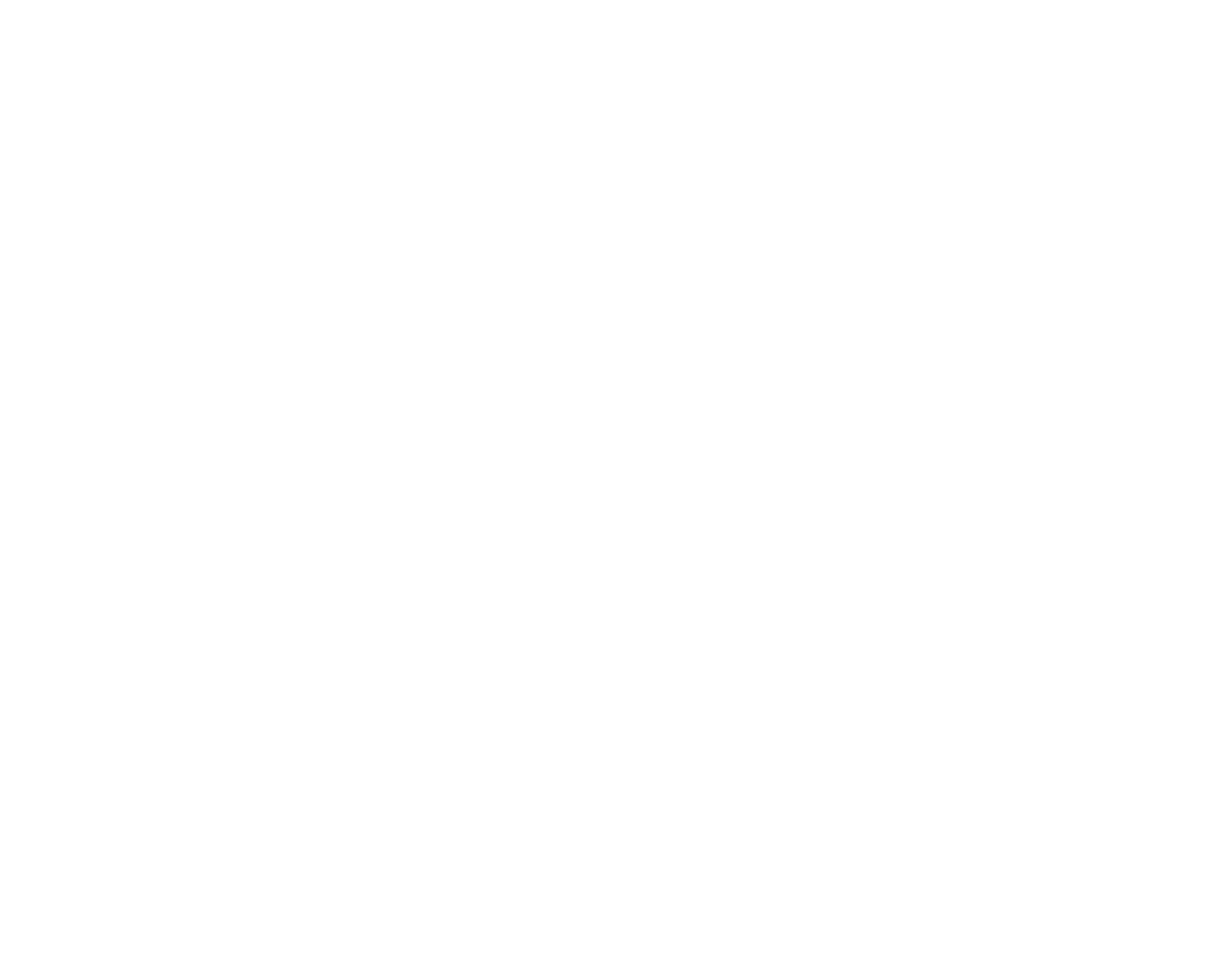|                    | Licence Business Name                           | <b>Address</b>                                      | <b>Licence Type/Sub</b>         |                                                    | <b>Phone</b>   |      | Fax                       |            |
|--------------------|-------------------------------------------------|-----------------------------------------------------|---------------------------------|----------------------------------------------------|----------------|------|---------------------------|------------|
| <b>Issue Date:</b> |                                                 | Tuesday, 08 July 2014                               |                                 |                                                    |                |      |                           |            |
| 14 667429          | WestPark                                        | 5580 No 3 Rd Richmond BC V6X 2C7                    | Service Use                     | <b>Parking Enforcement</b><br><b>Business</b>      | (604) 669-7275 |      | Work (604) 669-7276 Fax   |            |
| 14 667430          | Incircle Business Development<br>Inc            | 1215 CLARK DR VANCOUVER BC V5L 3K6                  | Service Use                     | <b>General Contractor</b>                          | (604) 353-7985 | Work |                           | Hom        |
| 14 667428          | WestPark                                        | 3000 Sexsmith Rd Richmond BC V6X 4K9                | Service Use                     | Parking Enforcement<br><b>Business</b>             | (604) 669-7275 |      | Work (604) 669-7276 Fax   |            |
| 14 667343          | Pacific Cardiology Inc                          | 4000 No 3 Rd Unit 6150 Richmond BC V6X 0J8          | Service Use                     |                                                    | (604) 276-8830 |      | Work (604) 438-0198 Fax   |            |
| 13 645853          | Urban Tactics Krav Maga Inc                     | 11780 River Rd Unit 130 Richmond BC V6X 1Z7         | Assembly Use Group 3            | <b>Health Studio</b>                               | (778) 996-2795 | Work |                           | Hom        |
| 14 665586          | Pat Holdings Ltd                                | 12868 Clarke PI Unit 110 Richmond BC V6V 2H1        | Industrial/Manufacturing<br>Use |                                                    | (604) 836-8186 | Work |                           | Hom        |
| 14 667368          | <b>C3M Construction</b>                         | 9533 OBAN PL SURREY BC V3V 6Z2                      | Service Use                     | <b>General Contractor</b>                          | (604) 496-7001 |      | Work (604) 496-7002 Fax   |            |
| <b>Issue Date:</b> |                                                 | Wednesday, 09 July 2014                             |                                 |                                                    |                |      |                           |            |
| 14 667272          | Aussie Pie Guy Ltd                              | 10760 Shellbridge Way Richmond BC V6X 3H1           | Assembly Use Group 1            | <b>Food Service</b><br>Establishment, Take-<br>Out | (778) 991-7437 |      | Work (604) 998-0217 Fax   |            |
| 14 667466          | Dekor Glass (1996) Ltd                          | 3667 208 ST LANGLEY BC V3A 4X6                      | Service Use                     | <b>General Contractor</b>                          | (604) 433-5153 |      | Work (604) 648-9814 Fax   |            |
| 14 662638          | NETGEAR Canada Limited                          | 10760 Shellbridge Way Unit 168 Richmond BC V6X 3H1  | Service Use                     |                                                    | (778) 804-9888 | Work |                           | Hom        |
| 14 667440          | Kwantum Business Consulting Inc                 | 8520 General Currie Rd Unit 219 Richmond BC V6Y 1M2 | Service Use                     | Home Occupation                                    | (778) 861-1882 | Work |                           | Hom        |
| 14 667055          | Swift Green Filters Ltd                         | 11938 Bridgeport Rd Unit 280 Richmond BC V6X 1T2    | Service Use                     |                                                    | (604) 720-7707 | Work |                           | Hom        |
| 14 665767          | Starjumper                                      | 2268 No 5 Rd Unit 170 Richmond BC V6X 2T1           | Assembly Use Group 3            | <b>Health Studio</b>                               | (778) 867-5005 | Work |                           | <b>Hom</b> |
| 14 664900          | <b>Aseel Craft Cabinets Ltd</b>                 | 6660 Graybar Rd Unit 120 Richmond BC V6W 1H9        | Service Use                     | <b>General Contractor</b>                          | (604) 760-2347 |      | Cellul (604) 447-1198 Fax |            |
| 14 667448          | Royal City Roadline Inc                         | 23980 Thompson Gate Richmond BC V6V 1C5             | Service Use                     | Home Occupation                                    | (604) 525-2848 |      | Work (604) 525-2801 Fax   |            |
| <b>Issue Date:</b> |                                                 | Thursday, 10 July 2014                              |                                 |                                                    |                |      |                           |            |
| 14 665576          | Itsy Bitsy Sweety Photography                   | 13982 Cambie Rd Unit 143 Richmond BC V6V 2K2        | Service Use                     |                                                    | (778) 895-9580 | Work |                           | Hom        |
| 14 667537          | YL Bluebridge Trading                           | 9811 Alberta Rd Richmond BC V6Y 1T7                 | Service Use                     | Home Occupation                                    | (778) 872-8066 | Work |                           | <b>Hom</b> |
| 14 660240          | Silver International Investment Ltd             | 5811 Cooney Rd Unit 303 Richmond BC V6X 3M1         | Service Use                     |                                                    | (778) 297-9896 |      | Work (778) 297-9800 Fax   |            |
| 14 667502          | CYO Electronic Ltd                              | 7251 Minoru Blvd Unit 101 Richmond BC V6Y 3P5       | Service Use                     | Home Occupation                                    | (604) 719-5359 | Work |                           | Hom        |
| 14 667569          | McGrath Engineering Ltd                         | 2106 RIDGEWAY AVE NORTH VANCOUVER BC V7L<br>3S8     | Service Use                     |                                                    | (604) 990-9783 | Work |                           | Hom        |
| 14 665668          | RSS IT Sytems Inc                               | 11788 River Rd Unit 118 Richmond BC V6X 1Z7         | Mercantile Use                  | <b>Wholesale Trading</b>                           | (604) 821-0695 |      | Work (604) 821-0685 Fax   |            |
| 14 663458          | <b>Trans-Interlink Business</b><br>Agencies Ltd | 4000 No 3 Rd Unit 3020 Richmond BC V6X 0J8          | Service Use                     |                                                    | (604) 332-9609 | Work |                           | Hom        |
| 14 661302          | <b>Underground Fitness</b>                      | 2611 Viscount Way Richmond BC V6V 2G8               | Assembly Use Group 1            | <b>Food Service</b><br>Establishment               | (778) 980-6095 | Work |                           | Hom        |
| 14 658039          | <b>Breadlicious</b>                             | 4000 No 3 Rd Unit 140 Richmond BC V6X 0J8           | Mercantile Use                  | <b>Retail Trading</b>                              | (604) 282-4831 | Work |                           | Hom        |
| 14 663225          | <b>Brightness Trading Ltd</b>                   | 11400 Bridgeport Rd Unit 105 Richmond BC V6X 1T2    | Mercantile Use                  | <b>Retail Trading</b>                              | (604) 763-6919 | Work |                           | Hom        |
| 14 665197          | LZhang Consulting & Testing Ltd                 | 11788 River Rd Unit 118 Richmond BC V6X 1Z7         | Service Use                     |                                                    | (778) 706-7198 | Work |                           | Hom        |
| <b>Issue Date:</b> |                                                 | Monday, 14 July 2014                                |                                 |                                                    |                |      |                           |            |
| 14 666028          | Decor Investments Ltd                           | 11280 Twigg PI Unit 103 Richmond BC V6V 0A6         | Service Use                     |                                                    | (604) 872-2198 |      | Work (604) 874-2190 Fax   |            |
| 14 667684          | Pacific Superior Roofing & Gutter<br>Rescue Ltd | 9099 149TH ST SURREY BC V3R 3Z5                     | Service Use                     | <b>General Contractor</b>                          | (604) 603-9881 | Work |                           | Hom        |
| 14 667661          | CAS Construction &<br>Development Inc           | 3670 OAK ST VANCOUVER BC V6H 2M2                    | Service Use                     | <b>General Contractor</b>                          | (778) 385-7983 | Work |                           | Hom        |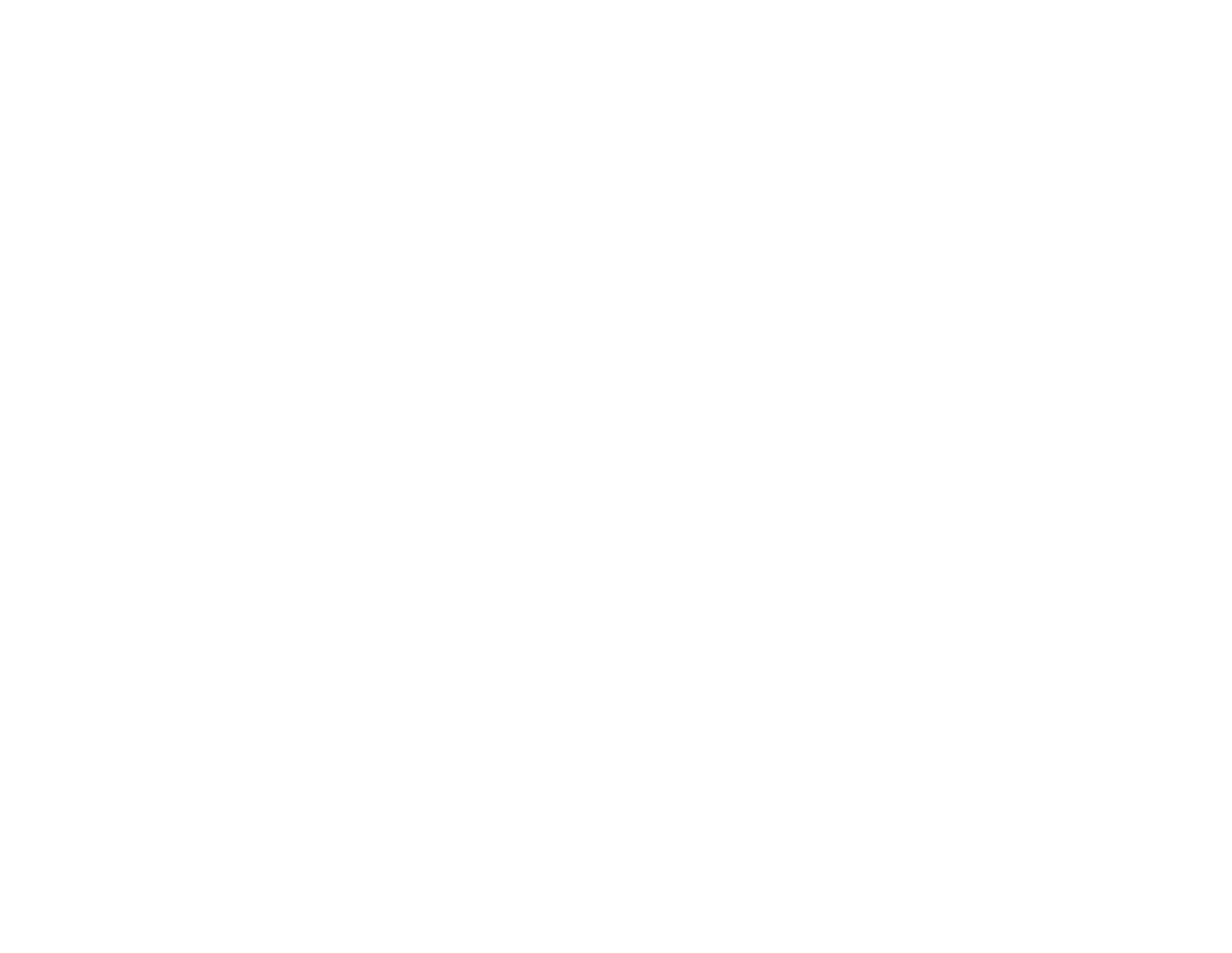|                    | Licence Business Name                                  | <b>Address</b>                                       | <b>Licence Type/Sub</b>         |                                                    | <b>Phone</b>                           |      | Fax                     |     |
|--------------------|--------------------------------------------------------|------------------------------------------------------|---------------------------------|----------------------------------------------------|----------------------------------------|------|-------------------------|-----|
| 14 667613          | Norm Carpenter                                         | 7803 MONTCALM ST VANCOUVER BC V6P 4P2                | Service Use                     | <b>General Contractor</b>                          | (604) 727-0082                         | Work |                         | Hom |
| 14 667602          | Apple Tutoring Service                                 | 4231 Louisburg PI Richmond BC V7E 5K3                | Service Use                     | Home Occupation                                    | (604) 247-1228                         | Work |                         | Hom |
| 14 667369          | The Reef Runner                                        | 10760 Shellbridge Way Richmond BC V6X 3H1            | Assembly Use Group 1            | Food Service<br>Establishment, Take-<br>Out        | (604) 568-5375                         | Work |                         | Hom |
| 14 665682          | People's Pharmacy #288                                 | 8780 Blundell Rd Unit 130 Richmond BC V6Y 1K1        | Mercantile Use                  | <b>Retail Trading</b>                              | (604) 644-3158                         | Work |                         | Hom |
| 14 663348          | Vista Wellness Inc                                     | 8279 Saba Rd Unit 195 Richmond BC V6Y 4B6            | Service Use                     |                                                    | (604) 441-7222                         | Work |                         | Hom |
| 14 657370          | <b>Evolution Stone Ltd</b>                             | 11860 Hammersmith Way Unit 148 Richmond BC V7A 5G1   | Industrial/Manufacturing<br>Use |                                                    | (778) 855-3698                         |      | Work (604) 742-2001 Fax |     |
| 14 655188          | Shengnongbencaotang Medicine<br>And Acupuncture Center | 8888 Odlin Cr Unit 3065 Richmond BC V6X 3Z8          | Service Use                     |                                                    | (604) 278-7178                         |      | Work (604) 278-7178 Fax |     |
| 14 667538          | Best Wing Food Co Ltd                                  | 12051 Horseshoe Way Unit 115 Richmond BC V7A 4V4     | Mercantile Use                  | <b>Wholesale Trading</b>                           | (604) 270-6610                         |      | Work (604) 270-6635 Fax |     |
| <b>Issue Date:</b> |                                                        | Tuesday, 15 July 2014                                |                                 |                                                    |                                        |      |                         |     |
| 14 663713          | Miss                                                   | 4151 Hazelbridge Way Unit 2870 Richmond BC V6X 4J7   | Mercantile Use                  | <b>Retail Trading</b>                              | (778) 988-1161                         | Work |                         | Hom |
| 14 663719          | Supercut Hairstudio                                    | 8700 McKim Way Unit 1113 Richmond BC V6X 4A5         | Service Use                     |                                                    | (778) 891-8190                         | Work |                         | Hom |
| 14 667781          | A & C Channel Culture<br>Development Inc               | 9231 McCutcheon PI Richmond BC V7A 4Z2               | Service Use                     | Home Occupation                                    | (604) 273-0255                         | Work |                         | Hom |
| <b>Issue Date:</b> |                                                        | Wednesday, 16 July 2014                              |                                 |                                                    |                                        |      |                         |     |
| 14 667818          | <b>DB Tools</b>                                        | 6661 138TH ST UNIT 82 SURREY BC V3W 5G7              | Service Use                     |                                                    | (778) 886-1411                         | Work |                         | Hom |
| 14 667813          | <b>CGM Mechanical Ltd</b>                              | 97 WAGONWHEEL CR LANGLEY BC V2Z 2R1                  | Service Use                     | <b>Plumbing Contractor</b>                         | (604) 250-8741                         |      | Work (604) 533-9342 Fax |     |
| 14 667807          | Northrise Drywall Contracting                          | 32222 GRANITE AVE ABBOTSFORD BC V2T 2L3              | Service Use                     | <b>General Contractor</b>                          | (604) 855-5117                         | Work |                         | Hom |
| 14 662661          | Canada Champion Farms                                  | 8891 Sidaway Rd Richmond BC V6W 1G7                  | Mercantile Use                  | Roadside Stand                                     | (604) 270-1297                         |      | Work (604) 274-1297 Fax |     |
| <b>Issue Date:</b> |                                                        | Thursday, 17 July 2014                               |                                 |                                                    |                                        |      |                         |     |
| 14 664571          | Mama's Pizza Restaurant And<br><b>Greek Cuisine</b>    | 3891 Chatham St Unit 10 Richmond BC V7E 2Z6          | Assembly Use Group 1            | <b>Food Service</b><br>Establishment, Take-<br>Out | (604) 271-6400                         | Work |                         | Hom |
| 14 664907          | Nu Era Logistics Inc                                   | 11951 Hammersmith Way Unit 203 Richmond BC V7A 5H9   | Service Use                     |                                                    | (604) 277-8091                         |      | Work (604) 277-8098 Fax |     |
| 14 665293          | 0987748 BC Ltd                                         | 10740 Cambie Rd Unit 610 Richmond BC V6X 1K8         | Service Use                     |                                                    | (604) 600-8591                         | Work |                         | Hom |
| 14 667843          | Vanlux Development Inc                                 | 333 WETHERSFIELD DR UNIT 105 VANCOUVER BC<br>V5X 4M9 | Service Use                     | <b>General Contractor</b>                          | (604) 327-2097                         |      | Work (604) 327-9707 Fax |     |
| 14 658756          | The Baker's Pantry                                     | 11171 Horseshoe Way Unit 14 Richmond BC V7A 4S5      | Mercantile Use                  | <b>Wholesale Trading</b>                           | (778) 892-2537                         | Work |                         | Hom |
| <b>Issue Date:</b> |                                                        | Friday, 18 July 2014                                 |                                 |                                                    |                                        |      |                         |     |
| 14 665923          | <b>EGIobal IT Solutions Ltd</b>                        | 13500 Maycrest Way Unit 140 Richmond BC V6V 2N8      | Service Use                     |                                                    | (604) 872-8276                         |      | Work (604) 872-8256 Fax |     |
|                    | 14 667949 Landcraft Homes Ltd                          | 202 W BROADWAY UNIT 1089 VANCOUVER BC V6H<br>0A8     | Service Use                     | <b>General Contractor</b>                          | (604) 771-0299                         | Work |                         | Hom |
|                    | 14 667994 Sawa Kang                                    | 635 E 55TH AVE VANCOUVER BC V5N 1N6                  | Service Use                     | <b>General Contractor</b>                          | (604) 710-9114 Work (604) 322-0387 Fax |      |                         |     |
| <b>Issue Date:</b> |                                                        | Monday, 21 July 2014                                 |                                 |                                                    |                                        |      |                         |     |
|                    | 14 665994 Pacific Immigration                          | 4000 No 3 Rd Unit 5085 Richmond BC V6X 0J8           | Service Use                     |                                                    | (604) 303-6436 Work (604) 620-7338 Fax |      |                         |     |
| <b>Issue Date:</b> |                                                        | Tuesday, 22 July 2014                                |                                 |                                                    |                                        |      |                         |     |
| 14 667803 Ze Bite  |                                                        | 10760 Shellbridge Way Richmond BC V6X 3H1            | Assembly Use Group 1            | Food Service<br>Establishment, Take-<br>Out        | (604) 992-7030 Work                    |      |                         | Hom |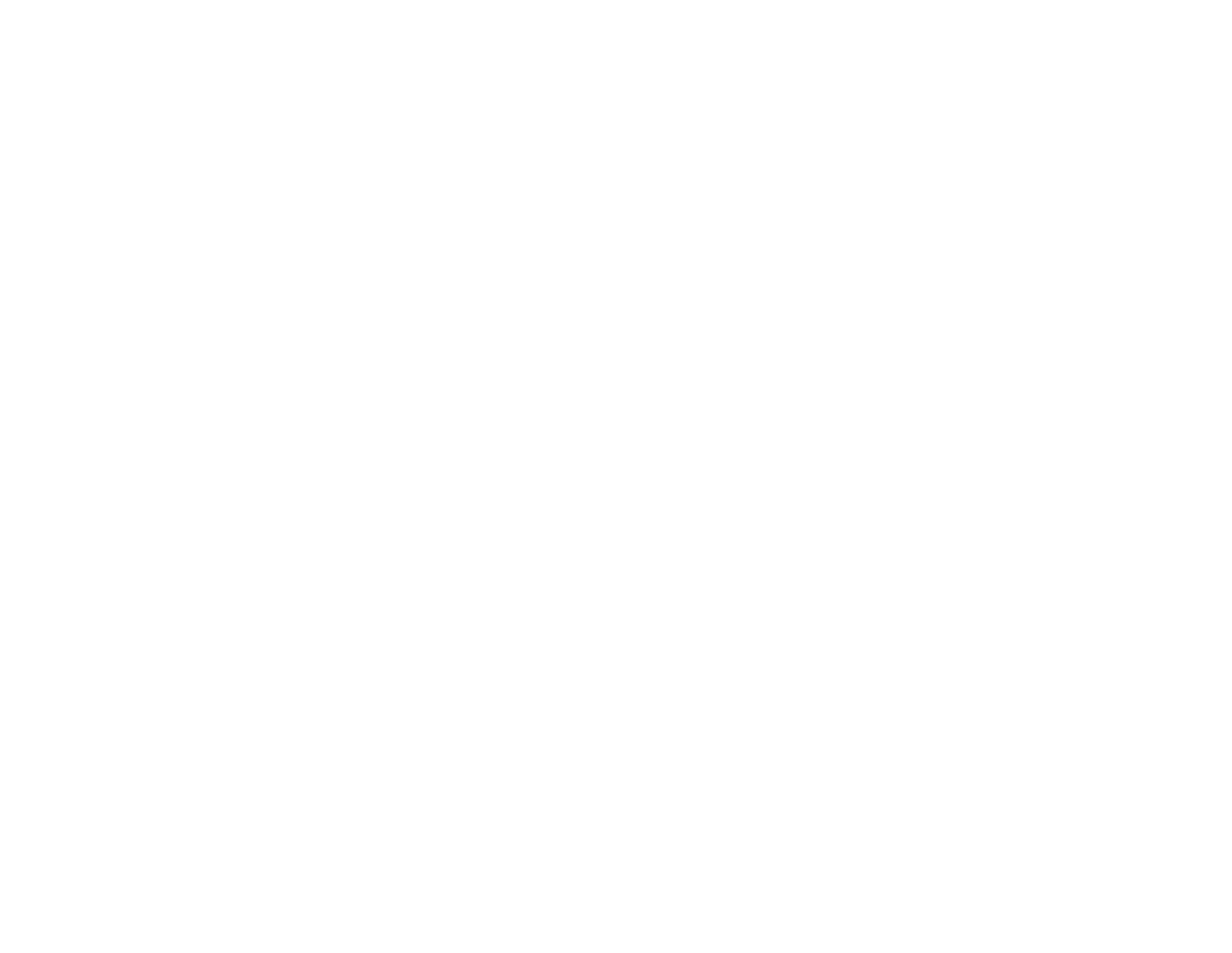|                    | Licence Business Name                            | <b>Address</b>                                      | <b>Licence Type/Sub</b>                    |                                                    | Phone          |      | Fax                      |     |
|--------------------|--------------------------------------------------|-----------------------------------------------------|--------------------------------------------|----------------------------------------------------|----------------|------|--------------------------|-----|
| 14 668189          | MacLean Bros Drywall Ltd                         | 20050 STEWART CR UNIT 202 MAPLE RIDGE BC V2X<br>0T4 | Service Use                                | <b>General Contractor</b>                          | (604) 459-5958 |      | Work (604) 459-5946 Fax  |     |
| 14 668134          | <b>Big Country Tile</b>                          | 6655 Lynas Lane Unit 312 Richmond BC V7C 3K8        | Service Use                                | <b>General Contractor</b>                          | (604) 269-0884 |      | Work (778) 870-6922 Cell |     |
| 14 668129          | SD Santa Renovation & Design<br>Ltd              | 3367 W 23RD AVE VANCOUVER BC V6S 1K2                | Service Use                                | <b>General Contractor</b>                          | (778) 889-5348 | Work |                          | Hom |
| 14 668128          | 0999167 BC Ltd                                   | 11591 Montego St Richmond BC V6X 1H5                | Service Use                                | <b>General Contractor</b>                          | (604) 505-9320 | Work |                          | Hom |
| 14 668049          | Fliptop Filipino Fusion Inc                      | 10760 Shellbridge Way Richmond BC V6X 3H1           | Assembly Use Group 1                       | Food Service<br>Establishment, Take-<br>Out        | (604) 306-7841 | Work |                          | Hom |
| 14 665243          | Obarz Foods Ltd                                  | 7771 Westminster Hwy Unit 170 Richmond BC V6X 1A4   | Industrial/Manufacturing<br>Use            |                                                    | (604) 800-0204 | Work |                          |     |
| 14 668122          | Well-Kept Building Maintenance                   | 7240 Lindsay Rd Unit 101 Richmond BC V7C 3M6        | Service Use                                | Home Occupation                                    | (778) 241-2278 | Work |                          | Hom |
| <b>Issue Date:</b> |                                                  | Wednesday, 23 July 2014                             |                                            |                                                    |                |      |                          |     |
| 14 663065          | <b>Ladner Travel</b>                             | 8160 Park Rd Unit 110 Richmond BC V6Y 1T1           | Service Use                                | <b>Travel Agency</b>                               | (604) 946-7641 |      | Work (604) 946-6421 Hom  |     |
| 14 668141          | Solid Start Construction Ltd                     | 231 E 44TH AVE VANCOUVER BC V5W 1V8                 | Service Use                                | <b>General Contractor</b>                          | (604) 782-1065 | Work |                          | Hom |
| 14 668143          | <b>Whose Closet</b>                              | 7331 Heather St Unit 29 Richmond BC V6Y 4M3         | Service Use                                | Home Occupation                                    | (778) 804-9227 |      | Work (778) 239-3056 Cell |     |
| 14 668224          | Innovative Vending Solutions Ltd                 | 5380 Smith Dr Unit 20 Richmond BC V6V 2K8           | Vending Machine Use                        | <b>Vending Machines</b>                            | (778) 886-1713 |      | Work (604) 247-8575 Fax  |     |
| <b>Issue Date:</b> |                                                  | Thursday, 24 July 2014                              |                                            |                                                    |                |      |                          |     |
| 14 665976          | Boy With A Knife Catering                        | 3331 Viking Way Unit 7 Richmond BC V6V 1X7          | Assembly Use Group 3                       |                                                    | (778) 788-2295 | Work |                          | Hom |
| 14 668360          | <b>Sunny Auto Service</b>                        | 7680 No 4 Rd Richmond BC V6Y 2T5                    | Service Use                                | Home Occupation                                    | (604) 783-9663 | Work |                          | Hom |
| 14 668342          | Sunrise Powertec Inc.                            | 11280 Seahurst Rd Richmond BC V7A 3P2               | Service Use                                | Home Occupation                                    | (604) 271-8867 |      | Work (604) 271-8867 Fax  |     |
| 14 668195          | <b>Superior City Contracting</b><br>Services Ltd | 15151 64TH AVE SURREY BC V3S 1X9                    | Service Use                                | <b>General Contractor</b>                          | (604) 591-3434 |      | Work (604) 591-3442 Fax  |     |
| 14 668254          | <b>Venture Solutions</b>                         | 9699 Sills Ave Unit 21 Richmond BC V6Y 0C8          | Service Use                                | Home Occupation                                    | (604) 351-9385 | Work |                          | Hom |
| 14 668273          | Vancouver Touch Up                               | 6431 Williams Rd Richmond BC V7E 1K6                | Service Use                                | Home Occupation                                    | (604) 721-4263 | Work |                          | Hom |
| <b>Issue Date:</b> |                                                  | Friday, 25 July 2014                                |                                            |                                                    |                |      |                          |     |
| 14 668052          | <b>Garbanzos Food Truck</b>                      | 1129 PENDRELL ST UNIT 102 VANCOUVER BC V6E<br>1L3   | Assembly Use Group 1                       | <b>Food Service</b><br>Establishment, Take-<br>Out | (604) 376-4661 | Work |                          | Hom |
| 14 668407          | Inside Sports Inc                                | 3033 Shell Rd Richmond BC V6X 2P3                   | Service Use                                | Home Occupation                                    | (604) 764-7657 | Work |                          | Hom |
| 14 668294          | 4 Corners                                        | <b>Richmond BC</b>                                  | Service Use                                | <b>General Contractor</b>                          | (403) 889-4501 | Work |                          | Hom |
| 14 667561          | Top Future International Trading<br>Co Ltd       | 3751 Shell Rd Unit 118 Richmond BC V6X 2W2          | Service Use                                |                                                    | (604) 401-2189 | Work |                          | Hom |
| 14 667288          | Infinite Care Senior Services Ltd                | 3751 Shell Rd Unit 118 Richmond BC V6X 2W2          | Service Use                                |                                                    | (778) 228-3433 | Work |                          | Hom |
|                    | 14 667170 Cyan Networking Solutions ULC          | 13353 Commerce Pkwy Unit 2218 Richmond BC V6V 3A1   | Service Use                                |                                                    | (778) 858-4614 |      | Work (604) 214-8640 Fax  |     |
| 14 666008          | Cab Kiosk                                        | 2550 PALISADE CRES PORT COQUITLAM BC V3C 6B2        | Service Use                                |                                                    | (250) 245-2611 |      | Work (250) 483-6425 Fax  |     |
| 14 665186          | AlgaBloom International Ltd                      | 11300 River Rd Unit 150 Richmond BC V6X 1Z5         | Service Use                                |                                                    | (604) 783-5096 |      | Work (604) 484-1911 Fax  |     |
| 14 662984          | Golden Stone Real Estate<br>Development Ltd      | 3851 Jacombs Rd Unit 150 Richmond BC V6V 2H7        | <b>Inter-Municipal Business</b><br>Licence | <b>General Contractor</b>                          | (778) 837-4516 | Work |                          | Hom |
| 14 662983          | Golden Stone Real Estate<br>Development Ltd      | 3851 Jacombs Rd Unit 150 Richmond BC V6V 2H7        | Service Use                                | <b>General Contractor</b>                          | (778) 837-4516 | Work |                          | Hom |
| 14 668370          | Leila Associates                                 | 23960 Thompson Gate Richmond BC V6V 1C5             | Service Use                                | Home Occupation                                    | (604) 240-8910 | Work |                          | Hom |
| <b>Issue Date:</b> |                                                  | Monday, 28 July 2014                                |                                            |                                                    |                |      |                          |     |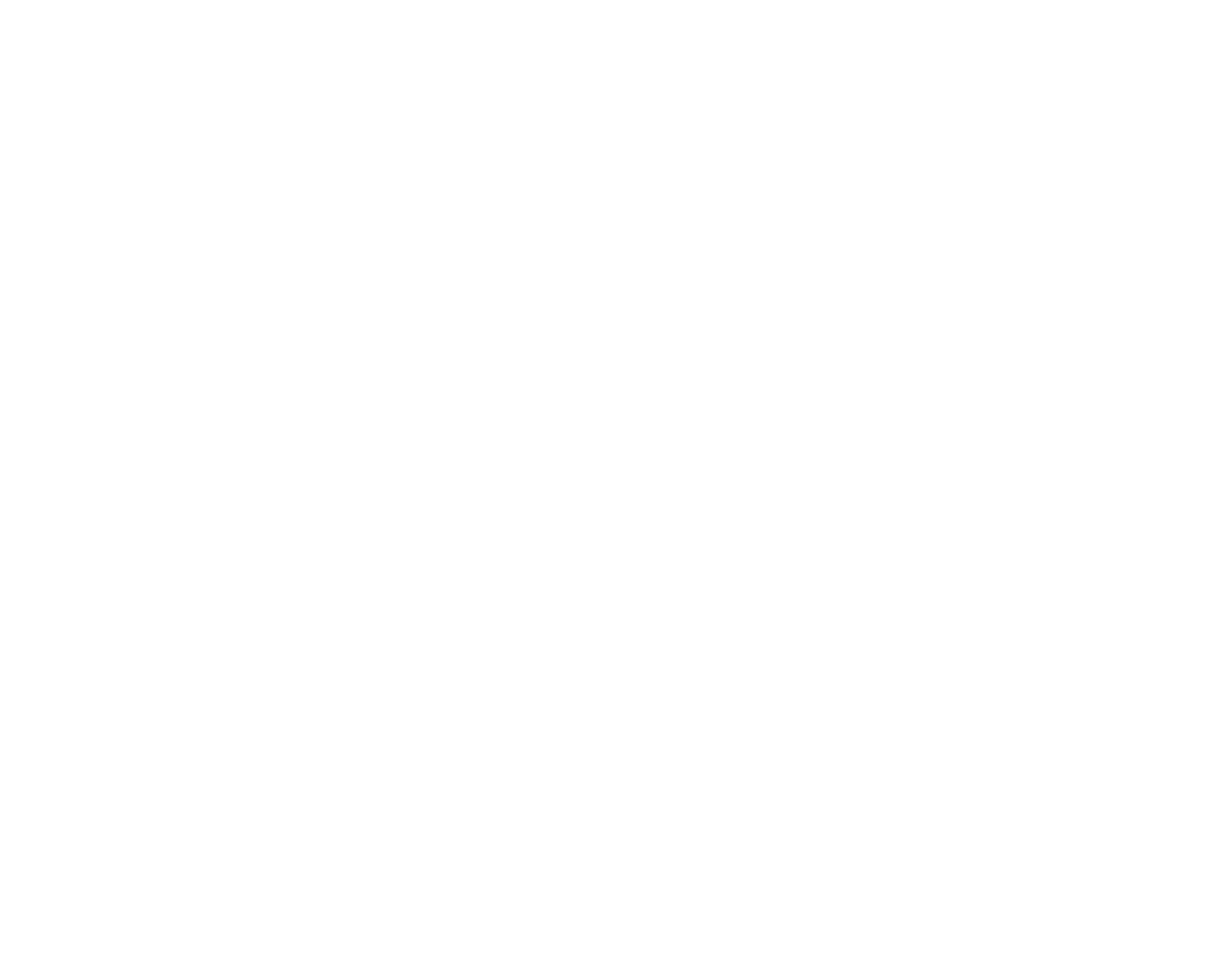|                    | Licence Business Name                                | <b>Address</b>                                    | <b>Licence Type/Sub</b> |                                      | <b>Phone</b>        |      | Fax                      |      |
|--------------------|------------------------------------------------------|---------------------------------------------------|-------------------------|--------------------------------------|---------------------|------|--------------------------|------|
| 14 665319          | <b>Quick Transload</b>                               | 18111 Blundell Rd Richmond BC V6W 1L8             | Service Use             |                                      | (604) 278-4253      | Work | (604) 232-4463 Fax       |      |
| 14 665391          | <b>MCUmall Electronics Inc</b>                       | 11788 River Rd Unit 110 Richmond BC V6X 1Z7       | Mercantile Use          | <b>Wholesale Trading</b>             | (604) 285-5118      |      | Work (604) 628-6883 Fax  |      |
| 14 665786          | Ocean Star International<br>Logistics Ltd            | 4400 Hazelbridge Way Unit 610 Richmond BC V6X 3R8 | Service Use             |                                      | (604) 636-8198      |      | Work (604) 636-8198 Fax  |      |
| 14 666112          | 789 Financial Management Ltd                         | 4940 No 3 Rd Unit 309 Richmond BC V6X 3A5         | Service Use             |                                      | $(604)$ 428-1777    | Work |                          | Hom  |
| 14 666144          | Yes Consulting Inc                                   | 12860 Clarke PI Unit 140 Richmond BC V6V 2H1      | Service Use             |                                      | $(604)$ 285-5811    |      | Work (604) 285-5811 Fax  |      |
| 14 669292          | <b>MMM Group Limited</b>                             | 1045 HOWE ST UNIT 700 VANCOUVER BC V6Z 2A9        | Service Use             |                                      | (604) 685-9381      |      | Work (604) 683-8655 Fax  |      |
| <b>Issue Date:</b> |                                                      | Tuesday, 29 July 2014                             |                         |                                      |                     |      |                          |      |
| 14 668445          | West Tech Audio Visual<br>Installations              | 8840 No 1 Rd Unit 208 Richmond BC V7C 4C1         | Service Use             | Home Occupation                      | (778) 316-3244      | Work |                          | Hom  |
| 12 617212          | Sleep Country Canada                                 | 5300 No 3 Rd Unit 811 Richmond BC V6X 2X9         | Mercantile Use          | <b>Retail Trading</b>                | (604) 244-9171      |      | Work (604) 244-7297      | Fax  |
| 14 667449          | Countryside Chinese Noodle<br>Restaurant             | 8571 Alexandra Rd Unit 108 Richmond BC V6X 1C3    | Assembly Use Group 1    | <b>Food Service</b><br>Establishment | (778) 297-6898      | Work |                          | Hom  |
| <b>Issue Date:</b> |                                                      | Wednesday, 30 July 2014                           |                         |                                      |                     |      |                          |      |
| 14 665718          | Dream Art Studio                                     | 6910 No 3 Rd Unit 6 Richmond BC V6Y 2C5           | Assembly Use Group 3    | <b>Education Institution</b>         | $(604) 600 - 0655$  | Work |                          | Hom  |
| <b>Issue Date:</b> |                                                      | Thursday, 31 July 2014                            |                         |                                      |                     |      |                          |      |
| 14 667332          | Top Car Seller Inc                                   | 12500 Horseshoe Way Unit 120 Richmond BC V7A 5K2  | Service Use             |                                      | (604) 636-8375      |      | Work (778) 847-3588 Cell |      |
| 13 641616          | Wah On Stone Ltd                                     | 12851 Clarke PI Unit 140 Richmond BC V6V 2H9      | Service Use             | <b>General Contractor</b>            | (604) 644-8287      | Work |                          | Hom  |
| 14 669289          | <b>Stellar Suites Inc.</b>                           | 5068 Kwantlen St Unit 1607 Richmond BC V6X 4K4    | Service Use             | Home Occupation                      | (604) 901-6827      | Work |                          | Hom  |
| 14 668420          | H Trans Logistics Limited                            | 8600 Park Rd Unit 201 Richmond BC V6Y 0C3         | Service Use             | Home Occupation                      | (778) 628-6608      | Work |                          | Hom  |
| 14 667479          | Lions Bay Visual Effects Corp                        | 8877 Odlin Cr Unit 225 Richmond BC V6X 3Z7        | Service Use             |                                      | (604) 214-8938      |      | Work (604) 773-2281      | Cell |
| 14 667444          | Zhao Hatong Academy of Art                           | 4000 No 3 Rd Unit 6120 Richmond BC V6X 0J8        | Assembly Use Group 3    | <b>Education Institution</b>         | (778) 929-2556      | Work |                          | Hom  |
| 14 667363          | Aria Auto Service                                    | 13931 Sparwood PI Unit 110 Richmond BC V6V 1X2    | Service Use             |                                      | (604) 782-9478      | Work |                          | Hom  |
| 14 667331          | Best Buy Container Inc.                              | 12500 Horseshoe Way Unit 120 Richmond BC V7A 5K2  | Service Use             |                                      | (604) 636-8375      |      | Work (778) 847-3588 Cell |      |
| 14 667323          | Wing Kai Crystals And Lighting                       | 4000 No 3 Rd Unit 2105 Richmond BC V6X 0J8        | Mercantile Use          | <b>Retail Trading</b>                | (604) 618-7872      | Work |                          | Hom  |
| 14 667271          | Math And Reading Centre Of<br>Richmond - Odlinwood   | 4871 Shell Rd Unit 1105 Richmond BC V6X 3Z6       | Assembly Use Group 3    | <b>Education Institution</b>         | (604) 446-8737      | Work |                          | Hom  |
| 14 667261          | Fedorova & Takser Piano Studio                       | 6960 No 3 Rd Richmond BC V6Y 2C5                  | Assembly Use Group 3    | <b>Education Institution</b>         | (778) 888-7240      | Work |                          | Hom  |
| 14 667255          | Austar Group Canada Consulting<br>Ltd                | 5951 No 3 Rd Unit 680 Richmond BC V6X 2E3         | Service Use             |                                      | (604) 370-0767      |      | Work (778) 384-6006 Cell |      |
| 14 666059          | Hanin Health Ltd                                     | 11220 Voyageur Way Unit 11 Richmond BC V6X 3E1    | Mercantile Use          | <b>Wholesale Trading</b>             | (778) 896-1448      | Work |                          | Hom  |
| 14 665212          | <b>Eminence Education Centre Inc.</b>                | 4380 No 3 Rd Unit 1405 Richmond BC V6X 3V7        | Assembly Use Group 3    | <b>Education Institution</b>         | (778) 893-3033      | Work |                          | Hom  |
| 14 662372          | <b>Richmond Family Chiropractic</b>                  | 7340 Westminster Hwy Unit 230 Richmond BC V6X 1A1 | Service Use             |                                      | (604) 781-4903      | Work |                          | Hom  |
|                    | 14 667443 Shalom & Khor Ltd                          | 3757 Jacombs Rd Unit 135 Richmond BC V6V 2R3      | Service Use             |                                      | (778) 321-1555 Work |      |                          |      |
| <b>Issue Date:</b> |                                                      | Friday, 01 August 2014                            |                         |                                      |                     |      |                          |      |
| 14 669408          | <b>TMB Contracting Ltd</b>                           | 9979 140 ST UNIT 204 SURREY BC V3T 5W2            | Service Use             | <b>General Contractor</b>            | (604) 765-4553      | Work |                          | Hom  |
| 14 669354          | <b>Triple Glee Construction</b><br>Company           | 9399 Odlin Rd Unit 122 Richmond BC V6X 0J6        | Service Use             | <b>General Contractor</b>            | (604) 285-6286      | Work |                          | Hom  |
| 14 669522          | <b>Golden Rule Construction Ltd</b>                  | 9671 No 5 Rd Richmond BC V7A 4E3                  | Service Use             | <b>General Contractor</b>            | (778) 877-9905      | Work |                          | Hom  |
| 14 669516          | RATIO Architecture Interior<br>Design + Planning Inc | 1444 ALBERNI ST UNIT 410 VANCOUVER BC V6G 2Z4     | Service Use             | <b>General Contractor</b>            | $(604)$ 682-6881    |      | Work (604) 682-3081 Fax  |      |
| 14 669536          | Incircle Projects Ltd                                | 7760 Garden City Rd Richmond BC V6Y 2N6           | Service Use             | Home Occupation                      | (604) 722-8828      | Work |                          | Hom  |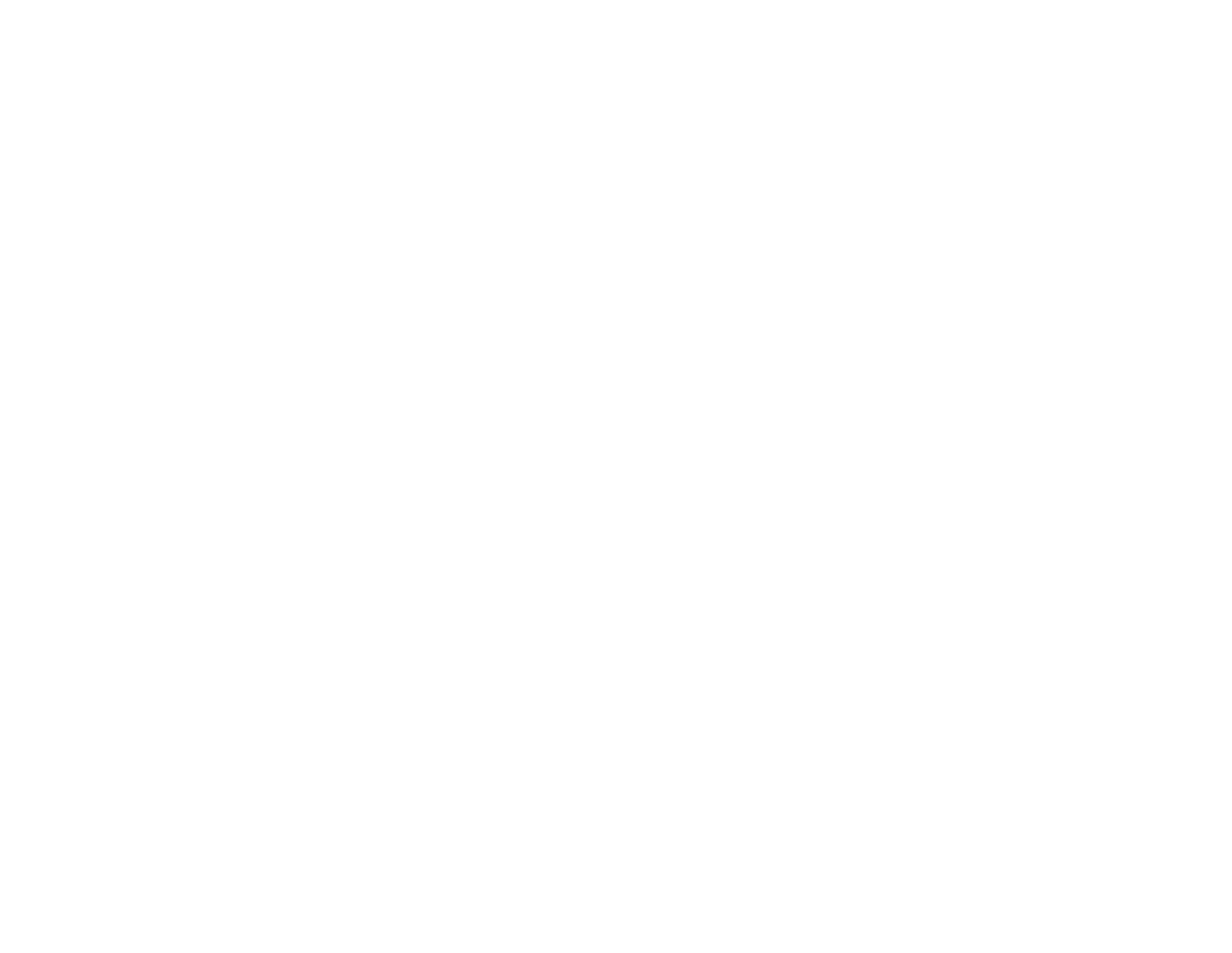|                    | <b>Licence Business Name</b>               | <b>Address</b>                                     | <b>Licence Type/Sub</b> |                                                    | <b>Phone</b>     |      | Fax                      |      |
|--------------------|--------------------------------------------|----------------------------------------------------|-------------------------|----------------------------------------------------|------------------|------|--------------------------|------|
| 14 667925          | Cloud Nine Cotton Candy<br>Company         | 333 BURNS ST COQUITLAM BC V3K 4G1                  | Assembly Use Group 1    | Food Service<br>Establishment, Take-<br>Out        | (778) 885-7905   | Work |                          | Hom  |
| 14 667523          | Old Memories Items                         | 4540 No 3 Rd Unit 1060 Richmond BC V6X 4E4         | Mercantile Use          | Second-Hand Dealer                                 | (604) 916-9116   | Work |                          | Hom  |
| 14 665754          | John 3:16 Malaysian Delights Ltd           | 8151 Anderson Rd Unit 170 Richmond BC V6Y 2V9      | Assembly Use Group 1    | Food Service<br>Establishment                      | (250) 852-1339   | Work |                          | Hom  |
| 14 665753          | Eco Edge Developments Ltd                  | 1751 Savage Rd Unit 115 Richmond BC V6V 1R1        | Service Use             | <b>General Contractor</b>                          | (604) 231-9196   |      | Work (604) 821-1870 Fax  |      |
| 14 669346          | Canada Cocus Enterprise Ltd                | 10451 Shellbridge Way Unit 150 Richmond BC V6X 2W8 | Service Use             |                                                    | (778) 689-9626   | Work |                          | Hom  |
| 14 669521          | Suttle Recreation Inc.                     | 5550 E HASTINGS ST UNIT 1 BURNABY BC V5B 1R3       | Service Use             | <b>General Contractor</b>                          | (604) 293-1569   |      | Work (604) 298-1536 Fax  |      |
| <b>Issue Date:</b> |                                            | Tuesday, 05 August 2014                            |                         |                                                    |                  |      |                          |      |
| 14 665902          | Electronic Juice Ltd                       | 12811 Clarke PI Unit 170 Richmond BC V6V 2H9       | Mercantile Use          | <b>Wholesale Trading</b>                           | (604) 278-8226   |      | Work (604) 278-9399 Fax  |      |
| <b>Issue Date:</b> |                                            | <b>Wednesday, 06 August 2014</b>                   |                         |                                                    |                  |      |                          |      |
| 14 667549          | D-Four Fashion Store Inc                   | 2633 Simpson Rd Unit 2010 Richmond BC V6X 0B9      | Mercantile Use          | Wholesale Trading                                  | (778) 861-9290   | Work |                          | Hom  |
| 14 669705          | Ra Solar Inc                               | 8451 Ryan Rd Unit 27 Richmond BC V7A 2E8           | Service Use             | <b>General Contractor</b>                          | (604) 788-6388   | Work |                          | Hom  |
| 14 669647          | M A F Consultant                           | 7288 Heather St Unit 21 Richmond BC V6Y 4L4        | Service Use             | Home Occupation                                    | (604) 767-7717   |      | Work (604) 767-7717      | Cell |
| 14 669639          | Rocky Point Ice Cream                      | 2800 MURRAY ST PORT MOODY BC V3H 1X2               | Assembly Use Group 1    | Food Service                                       | (604) 492-3119   | Work |                          | Hom  |
|                    |                                            |                                                    |                         | Establishment, Take-<br>Out                        |                  |      |                          |      |
| 14 669622          | <b>Healing Arts Acupuncturist</b>          | 8391 Sunnycroft Rd Richmond BC V6Y 1X7             | Service Use             | Home Occupation                                    | (778) 927-3606   | Work |                          | Hom  |
| 14 669587          | Mo & Company                               | 8115 Rideau PI Richmond BC V7A 4P3                 | Service Use             | Home Occupation                                    | $(604)$ 591-1636 |      | Work (604) 377-3080 Cell |      |
| 14 669523          | Hi-Tech Acrylic Products Inc               | 11291 Bridgeport Rd Richmond BC V6X 1T4            | Mercantile Use          | <b>Retail Trading</b>                              | (604) 231-9592   |      | Work (604) 231-9593 Fax  |      |
| 14 669465          | Porky's Food Inc                           | 755 SPENCE WAY ANMORE BC V3H 5H4                   | Assembly Use Group 1    | <b>Food Service</b><br>Establishment, Take-<br>Out | (604) 655-4200   | Work |                          | Hom  |
| 14 669360          | <b>Trimac Construction Ltd</b>             | 4322 KEVIN PL VANCOUVER BC V6M 2K8                 | Service Use             | <b>General Contractor</b>                          | (604) 441-4360   | Work |                          | Hom  |
| 14 667606          | Sureton Express Richmond                   | 4751 Garden City Rd Unit 105 Richmond BC V6X 3M7   | Service Use             |                                                    | (604) 447-5677   | Work |                          | Fax  |
| 14 667526          | Sloane College                             | 8131 Westminster Hwy Unit 268 Richmond BC V6X 1A7  | Assembly Use Group 3    | <b>Education Institution</b>                       | (604) 726-0750   | Work |                          | Hom  |
| 14 667525          | Sloane Learning Centre                     | 8131 Westminster Hwy Unit 268 Richmond BC V6X 1A7  | Assembly Use Group 3    | <b>Education Institution</b>                       | (604) 726-0750   | Work |                          | Hom  |
| 14 667424          | <b>Mainroad Maintenance Products</b><br>LP | 12500 No 5 Rd Richmond BC V7A 4G1                  | Service Use             |                                                    | (604) 271-2555   | Work |                          | Hom  |
| 14 662825          | <b>TransNational Canada Counsel</b><br>Inc | 4093 Granville Ave Richmond BC V7C 1E1             | Service Use             | Home Occupation                                    | (604) 813-1762   | Work |                          | Hom  |
| 14 653024          | Wan Cheng Entertainment Ltd                | 6851 Elmbridge Way Unit 140 Richmond BC V7C 4N1    | Assembly Use Group 3    | Commercial<br>Entertainment                        | (778) 242-8588   | Work |                          | Hom  |
| 14 668063          | <b>Blue Smoke BBQ Ltd</b>                  | 3658 GARIBALDI DR NORTH VANCOUVER BC V7H 2X8       | Assembly Use Group 1    | <b>Food Service</b><br>Establishment, Take-<br>Out | (778) 881-9677   | Work |                          | Hom  |
| <b>Issue Date:</b> |                                            | Thursday, 07 August 2014                           |                         |                                                    |                  |      |                          |      |
| 14 669721          | Luckybox Travel Incorporated               | 8220 Jones Rd Unit 219 Richmond BC V6Y 3Z7         | Service Use             | <b>Travel Agency</b>                               | (604) 537-0651   | Work |                          | Hom  |
| 14 667921          | C & C Insurance Agencies                   | 3411 No 3 Rd Unit 140 Richmond BC V6X 2B8          | Service Use             |                                                    | (778) 988-3664   | Work |                          | Hom  |
| 14 669802          | (Richmond) Ltd<br>Piped 2 Perfection       | 1823 E 11TH AVE VANCOUVER BC V5N 1Y9               | Service Use             | <b>General Contractor</b>                          | (778) 870-0469   | Work |                          | Hom  |
| 14 669653          | Martha's Kettle Corn                       | 18181 68TH AVE UNIT 33 SURREY BC V3S 9J1           | Assembly Use Group 1    | <b>Food Service</b>                                | (604) 616-2484   | Work |                          | Hom  |
|                    |                                            |                                                    |                         | Establishment, Take-<br>Out                        |                  |      |                          |      |
| 14 667751          | Super Towels Service Inc                   | 4871 Shell Rd Unit 1115 Richmond BC V6X 3Z6        | Service Use             |                                                    | (778) 889-9755   |      | Work (778) 858-6935 Fax  |      |
|                    | Wednesday, 14 January 2015                 |                                                    | Page 33 of 54           |                                                    |                  |      |                          |      |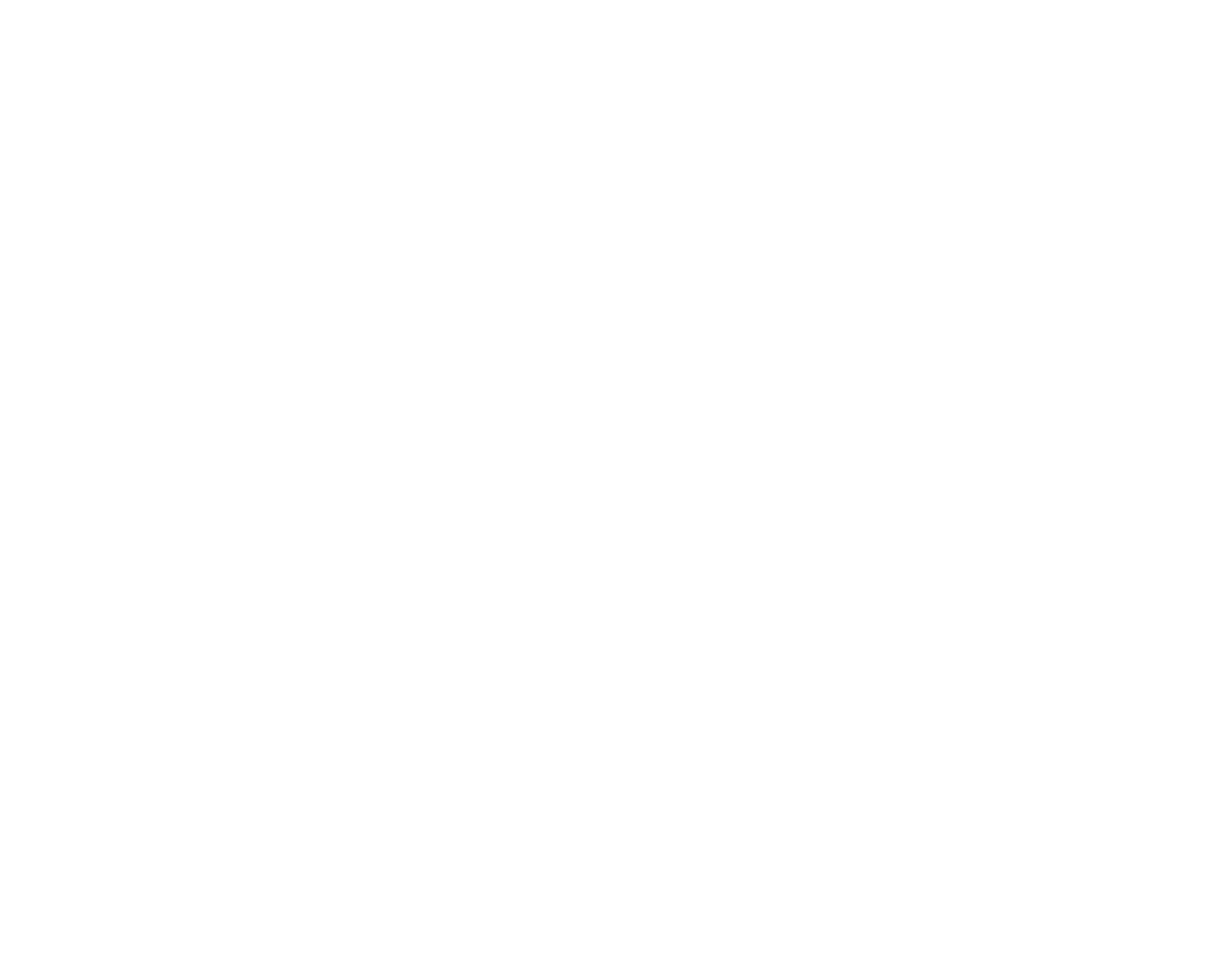| 14 660720<br>Moko Q Solution Inc<br>3700 No 3 Rd Unit 2210 Richmond BC V6X 3X2<br>Mercantile Use<br><b>Retail Trading</b><br>(778) 874-6666<br>Work<br>Hom<br>Service Use<br>14 667528<br><b>Sloane Consulting</b><br>8131 Westminster Hwy Unit 268 Richmond BC V6X 1A7<br>(604) 726-0750<br>Work<br>Hom<br>Affinitas Initmates Ltd<br>10451 Shellbridge Way Unit 150 Richmond BC V6X 2W8<br>Service Use<br>(562) 213-0600<br>Work<br>Hom<br>14 667758<br><b>Issue Date:</b><br>Monday, 11 August 2014<br>14 669785<br>Pacifica<br>7831 Garden City Rd Unit 2 Richmond BC V6Y 4A3<br>Vehicle for Hire<br>Class B - Limousine<br>(604) 303-8190<br>Work<br>Hom<br>8775 Cook Cr Richmond BC V6Y 1X1<br><b>General Contractor</b><br>14 669840<br>Najer Singh Lehal<br>Service Use<br>(778) 837-8484<br>Hom<br>Work<br>828 HOWE ST UNIT 706 VANCOUVER BC V6Z 2X2<br><b>Food Service</b><br>14 669818<br>Eat Chicken Wraps<br>Assembly Use Group 1<br>(604) 537-5604<br>Work<br>Hom<br>Establishment, Take-<br>Out<br>Vehicle For Hire<br>14 669784<br>Pacifica<br>7831 Garden City Rd Unit 2 Richmond BC V6Y 4A3<br>Vehicle for Hire<br>(604) 303-8190<br>Work<br>Hom<br>Office<br><b>Skyview Travel Service Ltd</b><br>6511 Pimlico Way Richmond BC V6Y 2Y1<br>Service Use<br>Home Occupation<br>Work (604) 436-3860 Fax<br>14 669367<br>$(604)$ 436-3860<br>Roadside Stand<br>14 667862<br>Bobby S Organic<br>13480 Blundell Rd Richmond BC V6W 1B5<br>Mercantile Use<br>(604) 447-7420<br>Work<br>Service Use<br>14 667453<br>St Moya Canada Trading Ltd<br>3860 Jacombs Rd Unit 101 Richmond BC V6V 1Y6<br>(778) 318-2908<br>Work<br>Hom<br>14 655774<br>Frozen Coconut<br>11568 Eburne Way Unit 103 Richmond BC V6V 2G7<br>Industrial/Manufacturing<br>(250) 215-2246<br>Hom<br>Work<br>Use<br>Valor Communication (Western<br>2088 No 5 Rd Unit 260 Richmond BC V6X 2T1<br>Mercantile Use<br>(778) 316-7858<br>Hom<br>14 660155<br><b>Wholesale Trading</b><br>Work<br>Canada) Inc<br>14 656138<br>Walltek Storage Ltd<br>1999 Savage Rd Unit 113 Richmond BC V6V 0A5<br>Mercantile Use<br>(604) 303-0402<br>Work (604) 303-0403 Fax<br>Wholesale Trading<br>14 669355<br>Octopus House Canada Ltd<br>8260 Westminster Hwy Unit 1680 Richmond BC V6X 3Y2<br>Mercantile Use<br><b>Retail Trading</b><br>(778) 998-3955<br>Work (604) 913-8320 Fax<br>Sweet Endeavours Co.<br>15455 79 A AVE SURREY BC V3S 8N8<br>Food Service<br>14 669820<br>Assembly Use Group 1<br>(604) 828-8702<br>Work<br>Hom<br>Establishment, Take-<br>Out<br><b>Issue Date:</b><br>Tuesday, 12 August 2014<br>14 663720<br>Warren Liu Notary Corporation<br>8175 Park Rd Richmond BC V6Y 1S9<br>Service Use<br>(778) 829-5398<br>Work<br>Hom<br>PO BOX 10053 RPO OTTER CO-OP ALDERGROVE BC<br>(604) 533-4245<br>14 670016<br><b>Riteway Tree Service Ltd</b><br>Service Use<br><b>General Contractor</b><br>Work (604) 856-5045 Fax<br>V4W 3Z5<br>14 669983<br>Erin Huffer Personal and Nutrition 11491 Railway Ave Richmond BC V7E 6P1<br>Service Use<br>Home Occupation<br>(604) 868-3514<br>Work<br>Hom<br>Training<br><b>PECS Maker/Innervoice</b><br>14 669970<br>11020 Williams Rd Unit 76 Richmond BC V7A 1X8<br>Service Use<br>Home Occupation<br>(778) 318-3855<br>Work<br>Hom<br>Productions<br>14 669951<br>10311 Hollymount Dr Richmond BC V7E 4S2<br>Service Use<br>Home Occupation<br>(778) 321-0020<br>Work<br>Hom<br>Sleepy Ham<br>4100 Brownlea Rd Richmond BC V6X 2E4<br>14 669937<br>Flint's First Aid Fast Ltd<br>Service Use<br>Home Occupation<br>(604) 231-9849<br>Work (604) 231-9859 Fax<br>338 SKAWSHEN RD WEST VANCOUVER BC V7P 3T1<br>14 669944<br>Service Use<br><b>General Contractor</b><br>(604) 559-7473<br>Work<br>Dynasty Irrigation<br>Hom<br><b>Issue Date:</b><br><b>Wednesday, 13 August 2014</b><br>Dr Erica CL Wang Inc<br>4151 Hazelbridge Way Unit 2180 Richmond BC V6X 4J7<br>(604) 233-0087<br>Service Use<br>Work<br>Hom<br>14 669280<br><b>Fuda Construction Ltd</b><br>8731 Wheeler Rd Richmond BC V6Y 2M4<br>Service Use<br>(604) 446-3486<br>14 670078<br><b>General Contractor</b><br>Work<br>Hom<br>Sureton Express Richmond<br>4751 Garden City Rd Unit 105 Richmond BC V6X 3M7<br>14 668369<br>Mercantile Use<br><b>Retail Trading</b><br>(604) 447-5677<br>Work<br>Fax<br>14 665700<br>ART BOX<br>Mercantile Use<br><b>Retail Trading</b><br>4151 Hazelbridge Way Unit 3690 Richmond BC V6X 4J7<br>(778) 899-8354<br>Work<br>Hom<br>Elgin Floors Inc<br>8771 Douglas St Unit 140 Richmond BC V6X 1V2<br>Mercantile Use<br><b>Wholesale Trading</b><br>(604) 961-3953<br>14 657780<br>Work<br>Hom<br>14 669707<br>The Body Shop Canada Ltd<br>4151 Hazelbridge Way Unit 1200 Richmond BC V6X 4J7<br>Mercantile Use<br><b>Retail Trading</b><br>Work<br>Hom<br><b>Issue Date:</b><br>Thursday, 14 August 2014<br>14 670107 Dingle Management Inc<br>16770 24TH AVE SURREY BC V3S 0B8<br>Service Use<br><b>General Contractor</b><br>(778) 892-3578<br>Work<br>Hom | Licence Business Name | <b>Address</b> | <b>Licence Type/Sub</b> | <b>Phone</b> | Fax |  |
|---------------------------------------------------------------------------------------------------------------------------------------------------------------------------------------------------------------------------------------------------------------------------------------------------------------------------------------------------------------------------------------------------------------------------------------------------------------------------------------------------------------------------------------------------------------------------------------------------------------------------------------------------------------------------------------------------------------------------------------------------------------------------------------------------------------------------------------------------------------------------------------------------------------------------------------------------------------------------------------------------------------------------------------------------------------------------------------------------------------------------------------------------------------------------------------------------------------------------------------------------------------------------------------------------------------------------------------------------------------------------------------------------------------------------------------------------------------------------------------------------------------------------------------------------------------------------------------------------------------------------------------------------------------------------------------------------------------------------------------------------------------------------------------------------------------------------------------------------------------------------------------------------------------------------------------------------------------------------------------------------------------------------------------------------------------------------------------------------------------------------------------------------------------------------------------------------------------------------------------------------------------------------------------------------------------------------------------------------------------------------------------------------------------------------------------------------------------------------------------------------------------------------------------------------------------------------------------------------------------------------------------------------------------------------------------------------------------------------------------------------------------------------------------------------------------------------------------------------------------------------------------------------------------------------------------------------------------------------------------------------------------------------------------------------------------------------------------------------------------------------------------------------------------------------------------------------------------------------------------------------------------------------------------------------------------------------------------------------------------------------------------------------------------------------------------------------------------------------------------------------------------------------------------------------------------------------------------------------------------------------------------------------------------------------------------------------------------------------------------------------------------------------------------------------------------------------------------------------------------------------------------------------------------------------------------------------------------------------------------------------------------------------------------------------------------------------------------------------------------------------------------------------------------------------------------------------------------------------------------------------------------------------------------------------------------------------------------------------------------------------------------------------------------------------------------------------------------------------------------------------------------------------------------------------------------------------------------------------------------------------------------------------------------------------------------------------------------------------------------------------------------------------------------------------------------------------------------------------------------------------------------------------------------------------------------------------------------------------------------------------|-----------------------|----------------|-------------------------|--------------|-----|--|
|                                                                                                                                                                                                                                                                                                                                                                                                                                                                                                                                                                                                                                                                                                                                                                                                                                                                                                                                                                                                                                                                                                                                                                                                                                                                                                                                                                                                                                                                                                                                                                                                                                                                                                                                                                                                                                                                                                                                                                                                                                                                                                                                                                                                                                                                                                                                                                                                                                                                                                                                                                                                                                                                                                                                                                                                                                                                                                                                                                                                                                                                                                                                                                                                                                                                                                                                                                                                                                                                                                                                                                                                                                                                                                                                                                                                                                                                                                                                                                                                                                                                                                                                                                                                                                                                                                                                                                                                                                                                                                                                                                                                                                                                                                                                                                                                                                                                                                                                                                                                   |                       |                |                         |              |     |  |
|                                                                                                                                                                                                                                                                                                                                                                                                                                                                                                                                                                                                                                                                                                                                                                                                                                                                                                                                                                                                                                                                                                                                                                                                                                                                                                                                                                                                                                                                                                                                                                                                                                                                                                                                                                                                                                                                                                                                                                                                                                                                                                                                                                                                                                                                                                                                                                                                                                                                                                                                                                                                                                                                                                                                                                                                                                                                                                                                                                                                                                                                                                                                                                                                                                                                                                                                                                                                                                                                                                                                                                                                                                                                                                                                                                                                                                                                                                                                                                                                                                                                                                                                                                                                                                                                                                                                                                                                                                                                                                                                                                                                                                                                                                                                                                                                                                                                                                                                                                                                   |                       |                |                         |              |     |  |
|                                                                                                                                                                                                                                                                                                                                                                                                                                                                                                                                                                                                                                                                                                                                                                                                                                                                                                                                                                                                                                                                                                                                                                                                                                                                                                                                                                                                                                                                                                                                                                                                                                                                                                                                                                                                                                                                                                                                                                                                                                                                                                                                                                                                                                                                                                                                                                                                                                                                                                                                                                                                                                                                                                                                                                                                                                                                                                                                                                                                                                                                                                                                                                                                                                                                                                                                                                                                                                                                                                                                                                                                                                                                                                                                                                                                                                                                                                                                                                                                                                                                                                                                                                                                                                                                                                                                                                                                                                                                                                                                                                                                                                                                                                                                                                                                                                                                                                                                                                                                   |                       |                |                         |              |     |  |
|                                                                                                                                                                                                                                                                                                                                                                                                                                                                                                                                                                                                                                                                                                                                                                                                                                                                                                                                                                                                                                                                                                                                                                                                                                                                                                                                                                                                                                                                                                                                                                                                                                                                                                                                                                                                                                                                                                                                                                                                                                                                                                                                                                                                                                                                                                                                                                                                                                                                                                                                                                                                                                                                                                                                                                                                                                                                                                                                                                                                                                                                                                                                                                                                                                                                                                                                                                                                                                                                                                                                                                                                                                                                                                                                                                                                                                                                                                                                                                                                                                                                                                                                                                                                                                                                                                                                                                                                                                                                                                                                                                                                                                                                                                                                                                                                                                                                                                                                                                                                   |                       |                |                         |              |     |  |
|                                                                                                                                                                                                                                                                                                                                                                                                                                                                                                                                                                                                                                                                                                                                                                                                                                                                                                                                                                                                                                                                                                                                                                                                                                                                                                                                                                                                                                                                                                                                                                                                                                                                                                                                                                                                                                                                                                                                                                                                                                                                                                                                                                                                                                                                                                                                                                                                                                                                                                                                                                                                                                                                                                                                                                                                                                                                                                                                                                                                                                                                                                                                                                                                                                                                                                                                                                                                                                                                                                                                                                                                                                                                                                                                                                                                                                                                                                                                                                                                                                                                                                                                                                                                                                                                                                                                                                                                                                                                                                                                                                                                                                                                                                                                                                                                                                                                                                                                                                                                   |                       |                |                         |              |     |  |
|                                                                                                                                                                                                                                                                                                                                                                                                                                                                                                                                                                                                                                                                                                                                                                                                                                                                                                                                                                                                                                                                                                                                                                                                                                                                                                                                                                                                                                                                                                                                                                                                                                                                                                                                                                                                                                                                                                                                                                                                                                                                                                                                                                                                                                                                                                                                                                                                                                                                                                                                                                                                                                                                                                                                                                                                                                                                                                                                                                                                                                                                                                                                                                                                                                                                                                                                                                                                                                                                                                                                                                                                                                                                                                                                                                                                                                                                                                                                                                                                                                                                                                                                                                                                                                                                                                                                                                                                                                                                                                                                                                                                                                                                                                                                                                                                                                                                                                                                                                                                   |                       |                |                         |              |     |  |
|                                                                                                                                                                                                                                                                                                                                                                                                                                                                                                                                                                                                                                                                                                                                                                                                                                                                                                                                                                                                                                                                                                                                                                                                                                                                                                                                                                                                                                                                                                                                                                                                                                                                                                                                                                                                                                                                                                                                                                                                                                                                                                                                                                                                                                                                                                                                                                                                                                                                                                                                                                                                                                                                                                                                                                                                                                                                                                                                                                                                                                                                                                                                                                                                                                                                                                                                                                                                                                                                                                                                                                                                                                                                                                                                                                                                                                                                                                                                                                                                                                                                                                                                                                                                                                                                                                                                                                                                                                                                                                                                                                                                                                                                                                                                                                                                                                                                                                                                                                                                   |                       |                |                         |              |     |  |
|                                                                                                                                                                                                                                                                                                                                                                                                                                                                                                                                                                                                                                                                                                                                                                                                                                                                                                                                                                                                                                                                                                                                                                                                                                                                                                                                                                                                                                                                                                                                                                                                                                                                                                                                                                                                                                                                                                                                                                                                                                                                                                                                                                                                                                                                                                                                                                                                                                                                                                                                                                                                                                                                                                                                                                                                                                                                                                                                                                                                                                                                                                                                                                                                                                                                                                                                                                                                                                                                                                                                                                                                                                                                                                                                                                                                                                                                                                                                                                                                                                                                                                                                                                                                                                                                                                                                                                                                                                                                                                                                                                                                                                                                                                                                                                                                                                                                                                                                                                                                   |                       |                |                         |              |     |  |
|                                                                                                                                                                                                                                                                                                                                                                                                                                                                                                                                                                                                                                                                                                                                                                                                                                                                                                                                                                                                                                                                                                                                                                                                                                                                                                                                                                                                                                                                                                                                                                                                                                                                                                                                                                                                                                                                                                                                                                                                                                                                                                                                                                                                                                                                                                                                                                                                                                                                                                                                                                                                                                                                                                                                                                                                                                                                                                                                                                                                                                                                                                                                                                                                                                                                                                                                                                                                                                                                                                                                                                                                                                                                                                                                                                                                                                                                                                                                                                                                                                                                                                                                                                                                                                                                                                                                                                                                                                                                                                                                                                                                                                                                                                                                                                                                                                                                                                                                                                                                   |                       |                |                         |              |     |  |
|                                                                                                                                                                                                                                                                                                                                                                                                                                                                                                                                                                                                                                                                                                                                                                                                                                                                                                                                                                                                                                                                                                                                                                                                                                                                                                                                                                                                                                                                                                                                                                                                                                                                                                                                                                                                                                                                                                                                                                                                                                                                                                                                                                                                                                                                                                                                                                                                                                                                                                                                                                                                                                                                                                                                                                                                                                                                                                                                                                                                                                                                                                                                                                                                                                                                                                                                                                                                                                                                                                                                                                                                                                                                                                                                                                                                                                                                                                                                                                                                                                                                                                                                                                                                                                                                                                                                                                                                                                                                                                                                                                                                                                                                                                                                                                                                                                                                                                                                                                                                   |                       |                |                         |              |     |  |
|                                                                                                                                                                                                                                                                                                                                                                                                                                                                                                                                                                                                                                                                                                                                                                                                                                                                                                                                                                                                                                                                                                                                                                                                                                                                                                                                                                                                                                                                                                                                                                                                                                                                                                                                                                                                                                                                                                                                                                                                                                                                                                                                                                                                                                                                                                                                                                                                                                                                                                                                                                                                                                                                                                                                                                                                                                                                                                                                                                                                                                                                                                                                                                                                                                                                                                                                                                                                                                                                                                                                                                                                                                                                                                                                                                                                                                                                                                                                                                                                                                                                                                                                                                                                                                                                                                                                                                                                                                                                                                                                                                                                                                                                                                                                                                                                                                                                                                                                                                                                   |                       |                |                         |              |     |  |
|                                                                                                                                                                                                                                                                                                                                                                                                                                                                                                                                                                                                                                                                                                                                                                                                                                                                                                                                                                                                                                                                                                                                                                                                                                                                                                                                                                                                                                                                                                                                                                                                                                                                                                                                                                                                                                                                                                                                                                                                                                                                                                                                                                                                                                                                                                                                                                                                                                                                                                                                                                                                                                                                                                                                                                                                                                                                                                                                                                                                                                                                                                                                                                                                                                                                                                                                                                                                                                                                                                                                                                                                                                                                                                                                                                                                                                                                                                                                                                                                                                                                                                                                                                                                                                                                                                                                                                                                                                                                                                                                                                                                                                                                                                                                                                                                                                                                                                                                                                                                   |                       |                |                         |              |     |  |
|                                                                                                                                                                                                                                                                                                                                                                                                                                                                                                                                                                                                                                                                                                                                                                                                                                                                                                                                                                                                                                                                                                                                                                                                                                                                                                                                                                                                                                                                                                                                                                                                                                                                                                                                                                                                                                                                                                                                                                                                                                                                                                                                                                                                                                                                                                                                                                                                                                                                                                                                                                                                                                                                                                                                                                                                                                                                                                                                                                                                                                                                                                                                                                                                                                                                                                                                                                                                                                                                                                                                                                                                                                                                                                                                                                                                                                                                                                                                                                                                                                                                                                                                                                                                                                                                                                                                                                                                                                                                                                                                                                                                                                                                                                                                                                                                                                                                                                                                                                                                   |                       |                |                         |              |     |  |
|                                                                                                                                                                                                                                                                                                                                                                                                                                                                                                                                                                                                                                                                                                                                                                                                                                                                                                                                                                                                                                                                                                                                                                                                                                                                                                                                                                                                                                                                                                                                                                                                                                                                                                                                                                                                                                                                                                                                                                                                                                                                                                                                                                                                                                                                                                                                                                                                                                                                                                                                                                                                                                                                                                                                                                                                                                                                                                                                                                                                                                                                                                                                                                                                                                                                                                                                                                                                                                                                                                                                                                                                                                                                                                                                                                                                                                                                                                                                                                                                                                                                                                                                                                                                                                                                                                                                                                                                                                                                                                                                                                                                                                                                                                                                                                                                                                                                                                                                                                                                   |                       |                |                         |              |     |  |
|                                                                                                                                                                                                                                                                                                                                                                                                                                                                                                                                                                                                                                                                                                                                                                                                                                                                                                                                                                                                                                                                                                                                                                                                                                                                                                                                                                                                                                                                                                                                                                                                                                                                                                                                                                                                                                                                                                                                                                                                                                                                                                                                                                                                                                                                                                                                                                                                                                                                                                                                                                                                                                                                                                                                                                                                                                                                                                                                                                                                                                                                                                                                                                                                                                                                                                                                                                                                                                                                                                                                                                                                                                                                                                                                                                                                                                                                                                                                                                                                                                                                                                                                                                                                                                                                                                                                                                                                                                                                                                                                                                                                                                                                                                                                                                                                                                                                                                                                                                                                   |                       |                |                         |              |     |  |
|                                                                                                                                                                                                                                                                                                                                                                                                                                                                                                                                                                                                                                                                                                                                                                                                                                                                                                                                                                                                                                                                                                                                                                                                                                                                                                                                                                                                                                                                                                                                                                                                                                                                                                                                                                                                                                                                                                                                                                                                                                                                                                                                                                                                                                                                                                                                                                                                                                                                                                                                                                                                                                                                                                                                                                                                                                                                                                                                                                                                                                                                                                                                                                                                                                                                                                                                                                                                                                                                                                                                                                                                                                                                                                                                                                                                                                                                                                                                                                                                                                                                                                                                                                                                                                                                                                                                                                                                                                                                                                                                                                                                                                                                                                                                                                                                                                                                                                                                                                                                   |                       |                |                         |              |     |  |
|                                                                                                                                                                                                                                                                                                                                                                                                                                                                                                                                                                                                                                                                                                                                                                                                                                                                                                                                                                                                                                                                                                                                                                                                                                                                                                                                                                                                                                                                                                                                                                                                                                                                                                                                                                                                                                                                                                                                                                                                                                                                                                                                                                                                                                                                                                                                                                                                                                                                                                                                                                                                                                                                                                                                                                                                                                                                                                                                                                                                                                                                                                                                                                                                                                                                                                                                                                                                                                                                                                                                                                                                                                                                                                                                                                                                                                                                                                                                                                                                                                                                                                                                                                                                                                                                                                                                                                                                                                                                                                                                                                                                                                                                                                                                                                                                                                                                                                                                                                                                   |                       |                |                         |              |     |  |
|                                                                                                                                                                                                                                                                                                                                                                                                                                                                                                                                                                                                                                                                                                                                                                                                                                                                                                                                                                                                                                                                                                                                                                                                                                                                                                                                                                                                                                                                                                                                                                                                                                                                                                                                                                                                                                                                                                                                                                                                                                                                                                                                                                                                                                                                                                                                                                                                                                                                                                                                                                                                                                                                                                                                                                                                                                                                                                                                                                                                                                                                                                                                                                                                                                                                                                                                                                                                                                                                                                                                                                                                                                                                                                                                                                                                                                                                                                                                                                                                                                                                                                                                                                                                                                                                                                                                                                                                                                                                                                                                                                                                                                                                                                                                                                                                                                                                                                                                                                                                   |                       |                |                         |              |     |  |
|                                                                                                                                                                                                                                                                                                                                                                                                                                                                                                                                                                                                                                                                                                                                                                                                                                                                                                                                                                                                                                                                                                                                                                                                                                                                                                                                                                                                                                                                                                                                                                                                                                                                                                                                                                                                                                                                                                                                                                                                                                                                                                                                                                                                                                                                                                                                                                                                                                                                                                                                                                                                                                                                                                                                                                                                                                                                                                                                                                                                                                                                                                                                                                                                                                                                                                                                                                                                                                                                                                                                                                                                                                                                                                                                                                                                                                                                                                                                                                                                                                                                                                                                                                                                                                                                                                                                                                                                                                                                                                                                                                                                                                                                                                                                                                                                                                                                                                                                                                                                   |                       |                |                         |              |     |  |
|                                                                                                                                                                                                                                                                                                                                                                                                                                                                                                                                                                                                                                                                                                                                                                                                                                                                                                                                                                                                                                                                                                                                                                                                                                                                                                                                                                                                                                                                                                                                                                                                                                                                                                                                                                                                                                                                                                                                                                                                                                                                                                                                                                                                                                                                                                                                                                                                                                                                                                                                                                                                                                                                                                                                                                                                                                                                                                                                                                                                                                                                                                                                                                                                                                                                                                                                                                                                                                                                                                                                                                                                                                                                                                                                                                                                                                                                                                                                                                                                                                                                                                                                                                                                                                                                                                                                                                                                                                                                                                                                                                                                                                                                                                                                                                                                                                                                                                                                                                                                   |                       |                |                         |              |     |  |
|                                                                                                                                                                                                                                                                                                                                                                                                                                                                                                                                                                                                                                                                                                                                                                                                                                                                                                                                                                                                                                                                                                                                                                                                                                                                                                                                                                                                                                                                                                                                                                                                                                                                                                                                                                                                                                                                                                                                                                                                                                                                                                                                                                                                                                                                                                                                                                                                                                                                                                                                                                                                                                                                                                                                                                                                                                                                                                                                                                                                                                                                                                                                                                                                                                                                                                                                                                                                                                                                                                                                                                                                                                                                                                                                                                                                                                                                                                                                                                                                                                                                                                                                                                                                                                                                                                                                                                                                                                                                                                                                                                                                                                                                                                                                                                                                                                                                                                                                                                                                   |                       |                |                         |              |     |  |
|                                                                                                                                                                                                                                                                                                                                                                                                                                                                                                                                                                                                                                                                                                                                                                                                                                                                                                                                                                                                                                                                                                                                                                                                                                                                                                                                                                                                                                                                                                                                                                                                                                                                                                                                                                                                                                                                                                                                                                                                                                                                                                                                                                                                                                                                                                                                                                                                                                                                                                                                                                                                                                                                                                                                                                                                                                                                                                                                                                                                                                                                                                                                                                                                                                                                                                                                                                                                                                                                                                                                                                                                                                                                                                                                                                                                                                                                                                                                                                                                                                                                                                                                                                                                                                                                                                                                                                                                                                                                                                                                                                                                                                                                                                                                                                                                                                                                                                                                                                                                   |                       |                |                         |              |     |  |
|                                                                                                                                                                                                                                                                                                                                                                                                                                                                                                                                                                                                                                                                                                                                                                                                                                                                                                                                                                                                                                                                                                                                                                                                                                                                                                                                                                                                                                                                                                                                                                                                                                                                                                                                                                                                                                                                                                                                                                                                                                                                                                                                                                                                                                                                                                                                                                                                                                                                                                                                                                                                                                                                                                                                                                                                                                                                                                                                                                                                                                                                                                                                                                                                                                                                                                                                                                                                                                                                                                                                                                                                                                                                                                                                                                                                                                                                                                                                                                                                                                                                                                                                                                                                                                                                                                                                                                                                                                                                                                                                                                                                                                                                                                                                                                                                                                                                                                                                                                                                   |                       |                |                         |              |     |  |
|                                                                                                                                                                                                                                                                                                                                                                                                                                                                                                                                                                                                                                                                                                                                                                                                                                                                                                                                                                                                                                                                                                                                                                                                                                                                                                                                                                                                                                                                                                                                                                                                                                                                                                                                                                                                                                                                                                                                                                                                                                                                                                                                                                                                                                                                                                                                                                                                                                                                                                                                                                                                                                                                                                                                                                                                                                                                                                                                                                                                                                                                                                                                                                                                                                                                                                                                                                                                                                                                                                                                                                                                                                                                                                                                                                                                                                                                                                                                                                                                                                                                                                                                                                                                                                                                                                                                                                                                                                                                                                                                                                                                                                                                                                                                                                                                                                                                                                                                                                                                   |                       |                |                         |              |     |  |
|                                                                                                                                                                                                                                                                                                                                                                                                                                                                                                                                                                                                                                                                                                                                                                                                                                                                                                                                                                                                                                                                                                                                                                                                                                                                                                                                                                                                                                                                                                                                                                                                                                                                                                                                                                                                                                                                                                                                                                                                                                                                                                                                                                                                                                                                                                                                                                                                                                                                                                                                                                                                                                                                                                                                                                                                                                                                                                                                                                                                                                                                                                                                                                                                                                                                                                                                                                                                                                                                                                                                                                                                                                                                                                                                                                                                                                                                                                                                                                                                                                                                                                                                                                                                                                                                                                                                                                                                                                                                                                                                                                                                                                                                                                                                                                                                                                                                                                                                                                                                   |                       |                |                         |              |     |  |
|                                                                                                                                                                                                                                                                                                                                                                                                                                                                                                                                                                                                                                                                                                                                                                                                                                                                                                                                                                                                                                                                                                                                                                                                                                                                                                                                                                                                                                                                                                                                                                                                                                                                                                                                                                                                                                                                                                                                                                                                                                                                                                                                                                                                                                                                                                                                                                                                                                                                                                                                                                                                                                                                                                                                                                                                                                                                                                                                                                                                                                                                                                                                                                                                                                                                                                                                                                                                                                                                                                                                                                                                                                                                                                                                                                                                                                                                                                                                                                                                                                                                                                                                                                                                                                                                                                                                                                                                                                                                                                                                                                                                                                                                                                                                                                                                                                                                                                                                                                                                   |                       |                |                         |              |     |  |
|                                                                                                                                                                                                                                                                                                                                                                                                                                                                                                                                                                                                                                                                                                                                                                                                                                                                                                                                                                                                                                                                                                                                                                                                                                                                                                                                                                                                                                                                                                                                                                                                                                                                                                                                                                                                                                                                                                                                                                                                                                                                                                                                                                                                                                                                                                                                                                                                                                                                                                                                                                                                                                                                                                                                                                                                                                                                                                                                                                                                                                                                                                                                                                                                                                                                                                                                                                                                                                                                                                                                                                                                                                                                                                                                                                                                                                                                                                                                                                                                                                                                                                                                                                                                                                                                                                                                                                                                                                                                                                                                                                                                                                                                                                                                                                                                                                                                                                                                                                                                   |                       |                |                         |              |     |  |
|                                                                                                                                                                                                                                                                                                                                                                                                                                                                                                                                                                                                                                                                                                                                                                                                                                                                                                                                                                                                                                                                                                                                                                                                                                                                                                                                                                                                                                                                                                                                                                                                                                                                                                                                                                                                                                                                                                                                                                                                                                                                                                                                                                                                                                                                                                                                                                                                                                                                                                                                                                                                                                                                                                                                                                                                                                                                                                                                                                                                                                                                                                                                                                                                                                                                                                                                                                                                                                                                                                                                                                                                                                                                                                                                                                                                                                                                                                                                                                                                                                                                                                                                                                                                                                                                                                                                                                                                                                                                                                                                                                                                                                                                                                                                                                                                                                                                                                                                                                                                   |                       |                |                         |              |     |  |
|                                                                                                                                                                                                                                                                                                                                                                                                                                                                                                                                                                                                                                                                                                                                                                                                                                                                                                                                                                                                                                                                                                                                                                                                                                                                                                                                                                                                                                                                                                                                                                                                                                                                                                                                                                                                                                                                                                                                                                                                                                                                                                                                                                                                                                                                                                                                                                                                                                                                                                                                                                                                                                                                                                                                                                                                                                                                                                                                                                                                                                                                                                                                                                                                                                                                                                                                                                                                                                                                                                                                                                                                                                                                                                                                                                                                                                                                                                                                                                                                                                                                                                                                                                                                                                                                                                                                                                                                                                                                                                                                                                                                                                                                                                                                                                                                                                                                                                                                                                                                   |                       |                |                         |              |     |  |
|                                                                                                                                                                                                                                                                                                                                                                                                                                                                                                                                                                                                                                                                                                                                                                                                                                                                                                                                                                                                                                                                                                                                                                                                                                                                                                                                                                                                                                                                                                                                                                                                                                                                                                                                                                                                                                                                                                                                                                                                                                                                                                                                                                                                                                                                                                                                                                                                                                                                                                                                                                                                                                                                                                                                                                                                                                                                                                                                                                                                                                                                                                                                                                                                                                                                                                                                                                                                                                                                                                                                                                                                                                                                                                                                                                                                                                                                                                                                                                                                                                                                                                                                                                                                                                                                                                                                                                                                                                                                                                                                                                                                                                                                                                                                                                                                                                                                                                                                                                                                   |                       |                |                         |              |     |  |
|                                                                                                                                                                                                                                                                                                                                                                                                                                                                                                                                                                                                                                                                                                                                                                                                                                                                                                                                                                                                                                                                                                                                                                                                                                                                                                                                                                                                                                                                                                                                                                                                                                                                                                                                                                                                                                                                                                                                                                                                                                                                                                                                                                                                                                                                                                                                                                                                                                                                                                                                                                                                                                                                                                                                                                                                                                                                                                                                                                                                                                                                                                                                                                                                                                                                                                                                                                                                                                                                                                                                                                                                                                                                                                                                                                                                                                                                                                                                                                                                                                                                                                                                                                                                                                                                                                                                                                                                                                                                                                                                                                                                                                                                                                                                                                                                                                                                                                                                                                                                   |                       |                |                         |              |     |  |
|                                                                                                                                                                                                                                                                                                                                                                                                                                                                                                                                                                                                                                                                                                                                                                                                                                                                                                                                                                                                                                                                                                                                                                                                                                                                                                                                                                                                                                                                                                                                                                                                                                                                                                                                                                                                                                                                                                                                                                                                                                                                                                                                                                                                                                                                                                                                                                                                                                                                                                                                                                                                                                                                                                                                                                                                                                                                                                                                                                                                                                                                                                                                                                                                                                                                                                                                                                                                                                                                                                                                                                                                                                                                                                                                                                                                                                                                                                                                                                                                                                                                                                                                                                                                                                                                                                                                                                                                                                                                                                                                                                                                                                                                                                                                                                                                                                                                                                                                                                                                   |                       |                |                         |              |     |  |
|                                                                                                                                                                                                                                                                                                                                                                                                                                                                                                                                                                                                                                                                                                                                                                                                                                                                                                                                                                                                                                                                                                                                                                                                                                                                                                                                                                                                                                                                                                                                                                                                                                                                                                                                                                                                                                                                                                                                                                                                                                                                                                                                                                                                                                                                                                                                                                                                                                                                                                                                                                                                                                                                                                                                                                                                                                                                                                                                                                                                                                                                                                                                                                                                                                                                                                                                                                                                                                                                                                                                                                                                                                                                                                                                                                                                                                                                                                                                                                                                                                                                                                                                                                                                                                                                                                                                                                                                                                                                                                                                                                                                                                                                                                                                                                                                                                                                                                                                                                                                   |                       |                |                         |              |     |  |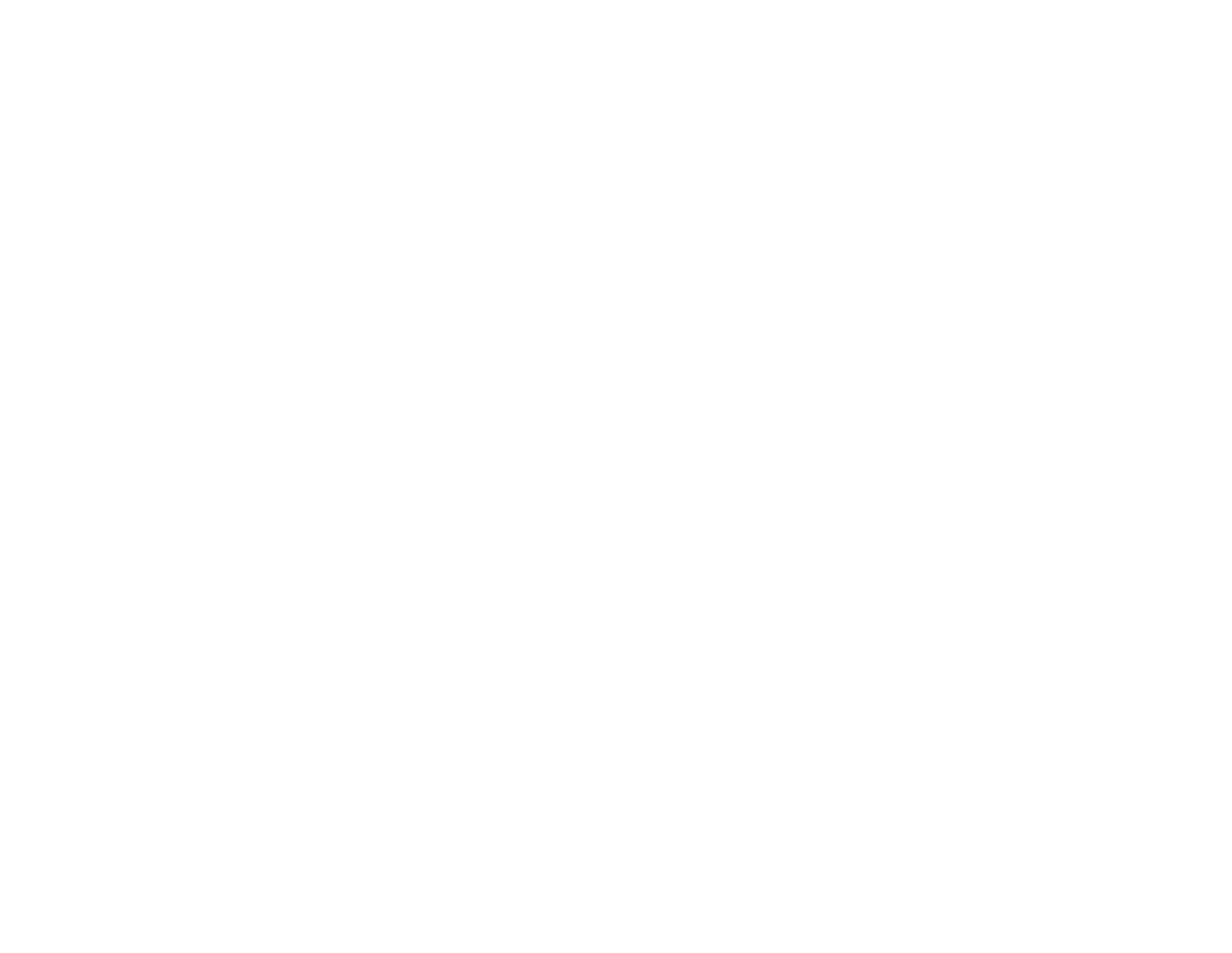|                    | Licence Business Name                        | <b>Address</b>                                                             | <b>Licence Type/Sub</b>                    |                                                    | Phone            |      | Fax                     |     |
|--------------------|----------------------------------------------|----------------------------------------------------------------------------|--------------------------------------------|----------------------------------------------------|------------------|------|-------------------------|-----|
| 14 670173          | Maple Leaf Disposal Ltd                      | 20380 LANGLEY BY-PASS LANGLEY BC V3A 5E7                                   | Service Use                                |                                                    | $(604)$ 533-4993 |      | Work (604) 533-1015 Fax |     |
| 14 669283          | Z & W Investment Service Center              | 5520 Minoru Blvd Unit 202 Richmond BC V6X 2A9                              | Service Use                                |                                                    | (604) 285-5268   | Work | (604) 285-5269 Fax      |     |
| 14 668440          | The Red Pagoda Bistro                        | 11666 Steveston Hwy Unit 3120 Richmond BC V7A 5J3                          | Assembly Use Group 1                       | <b>Food Service</b><br>Establishment, Take-<br>Out | (604) 447-4403   | Work |                         | Hom |
| 14 663515          | EDI Immigration Consulting (BC)<br>Ltd       | 8120 Granville Ave Unit 208 Richmond BC V6Y 1P3                            | Service Use                                |                                                    | (778) 588-2010   | Work |                         |     |
| 14 662260          | Natural Infusion                             | 4000 No 3 Rd Unit 3340 Richmond BC V6X 0J8                                 | Assembly Use Group 1                       | <b>Food Service</b><br>Establishment, Take-<br>Out | (604) 662-8498   |      | Work (604) 879-2189 Fax |     |
| <b>Issue Date:</b> |                                              | Friday, 15 August 2014                                                     |                                            |                                                    |                  |      |                         |     |
| 14 670189          | beModa                                       | 5595 McRae St Richmond BC V6V 2P5                                          | Service Use                                | Home Occupation                                    | (778) 689-6242   | Work |                         | Hom |
| 14 669282          | <b>MMM Group Limited</b>                     | 11662 Steveston Hwy Unit 2030 Richmond BC V7A 1N6                          | Service Use                                | <b>General Contractor</b>                          | (604) 713-0489   |      | Work (604) 713-0491     | Fax |
| 14 670043          | Kingwuu                                      | 4200 No 3 Rd Unit 145 Richmond BC V6X 2C2                                  | Assembly Use Group 1                       | <b>Food Service</b><br>Establishment, Take-<br>Out | (604) 276-1776   | Work |                         | Hom |
| 14 665196          | Area 3 Design Studio Inc                     | 7080 River Rd Unit 217 Richmond BC V6X 1X5                                 | Service Use                                |                                                    | (604) 764-8124   | Work |                         | Hom |
| <b>Issue Date:</b> |                                              | Monday, 18 August 2014                                                     |                                            |                                                    |                  |      |                         |     |
| 14 670291          | Eye.C.D.C                                    | 8451 Westminster Hwy Unit 120 Richmond BC V6X 3E4                          | Service Use                                | Home Occupation                                    | (778) 668-2888   | Work |                         | Hom |
| 14 670316          | A Touch of Elegance                          | 869 E 64TH AVE VANCOUVER BC V5X 2N5                                        | Service Use                                |                                                    | (604) 897-7165   | Work |                         | Hom |
| 14 670311          | Hot And Mighty Best Fleet Wash<br>Services   | 12412 113 AVE SURREY BC V3V 3L9                                            | Service Use                                |                                                    | (604) 441-1009   | Work |                         | Hom |
| 14 670264          | <b>Big Box Store Construction</b><br>Limited | 12610 228TH ST MAPLE RIDGE BC V2X 6M8                                      | Service Use                                | <b>General Contractor</b>                          | (604) 724-3284   |      | Work (604) 463-3265 Fax |     |
| 14 664886          | C & M                                        | 8700 McKim Way Unit 2083 Richmond BC V6X 4A5                               | Assembly Use Group 1                       | <b>Food Service</b><br>Establishment, Take-<br>Out | (778) 319-6789   | Work |                         | Hom |
| 14 668291          | Canada DL Jade Trade Ltd                     | 8171 Ackroyd Rd Unit 5050 Richmond BC V6X 3K1                              | Service Use                                |                                                    | (604) 337-0299   | Work |                         | Hom |
| <b>Issue Date:</b> |                                              | Tuesday, 19 August 2014                                                    |                                            |                                                    |                  |      |                         |     |
| 14 669579          | Ltd                                          | Seed Mosaic Canada Enterprises 8580 Cambie Rd Unit 109 Richmond BC V6X 4J8 | Mercantile Use                             | Retail Trading                                     | (604) 278-9219   |      | Work (604) 278-9210 Fax |     |
| 14 670402          | Raincity Physiotherapy                       | 209 E 11TH AVE VANCOUVER BC V5T 2C4                                        | Service Use                                |                                                    | (604) 518-8695   | Work |                         | Hom |
| 14 670384          | Carp and Flower Production                   | 9500 Odlin Rd Unit 332 Richmond BC V6X 1C9                                 | Service Use                                |                                                    | (604) 307-0916   | Work |                         | Hom |
| 14 670370          | Eastway Construction Ltd                     | 555 DENISON ST UNIT A MARKHAM ON L3R 1B8                                   | Service Use                                | <b>General Contractor</b>                          | (416) 321-3261   |      | Work (416) 496-0333 Fax |     |
| 14 670364          | JL (Canada) Enterprises Ltd                  | 10931 Athabasca Dr Richmond BC V7A 5A9                                     | Service Use                                | Home Occupation                                    | (604) 719-9028   | Work |                         | Hom |
| 14 670352          | Cyril Industries                             | 10121 129 ST SURREY BC V3T 3G8                                             | Service Use                                |                                                    | (778) 688-9326   | Work |                         | Hom |
|                    | 14 670314 West Coast Grouting Ltd            | PO BOX 552 9251 SMITH PL FORT LANGLEY BC V1M<br>2R9                        | Service Use                                | <b>General Contractor</b>                          | (604) 279-2334   | Work |                         | Hom |
| 14 669581          | Seed Mosaic Canada Enterprises<br>Ltd        | 8580 Cambie Rd Unit 109 Richmond BC V6X 4J8                                | Service Use                                | <b>General Contractor</b>                          | (604) 278-9219   |      | Work (604) 278-9210 Fax |     |
| 14 669526          | Vanmax Consulting Inc                        | 6011 Westminster Hwy Unit 202 Richmond BC V7C 4V4                          | <b>Inter-Municipal Business</b><br>Licence | <b>General Contractor</b>                          | (604) 228-1818   | Work |                         | Hom |
| 14 669525          | Vanmax Consulting Inc                        | 6011 Westminster Hwy Unit 202 Richmond BC V7C 4V4                          | Service Use                                | <b>General Contractor</b>                          | $(604)$ 228-1818 | Work |                         | Hom |
| 14 669288          | Vancouver Elegant M Fashion                  | 4311 Hazelbridge Way Unit 1735 Richmond BC V6X 3L7                         | Mercantile Use                             | <b>Retail Trading</b>                              | (778) 863-9888   | Work |                         |     |
| 14 664770          | Jia Tu Immigration                           | 6011 No 3 Rd Unit 110 Richmond BC V6Y 2B2                                  | Service Use                                |                                                    | (604) 259-8848   | Work |                         | Hom |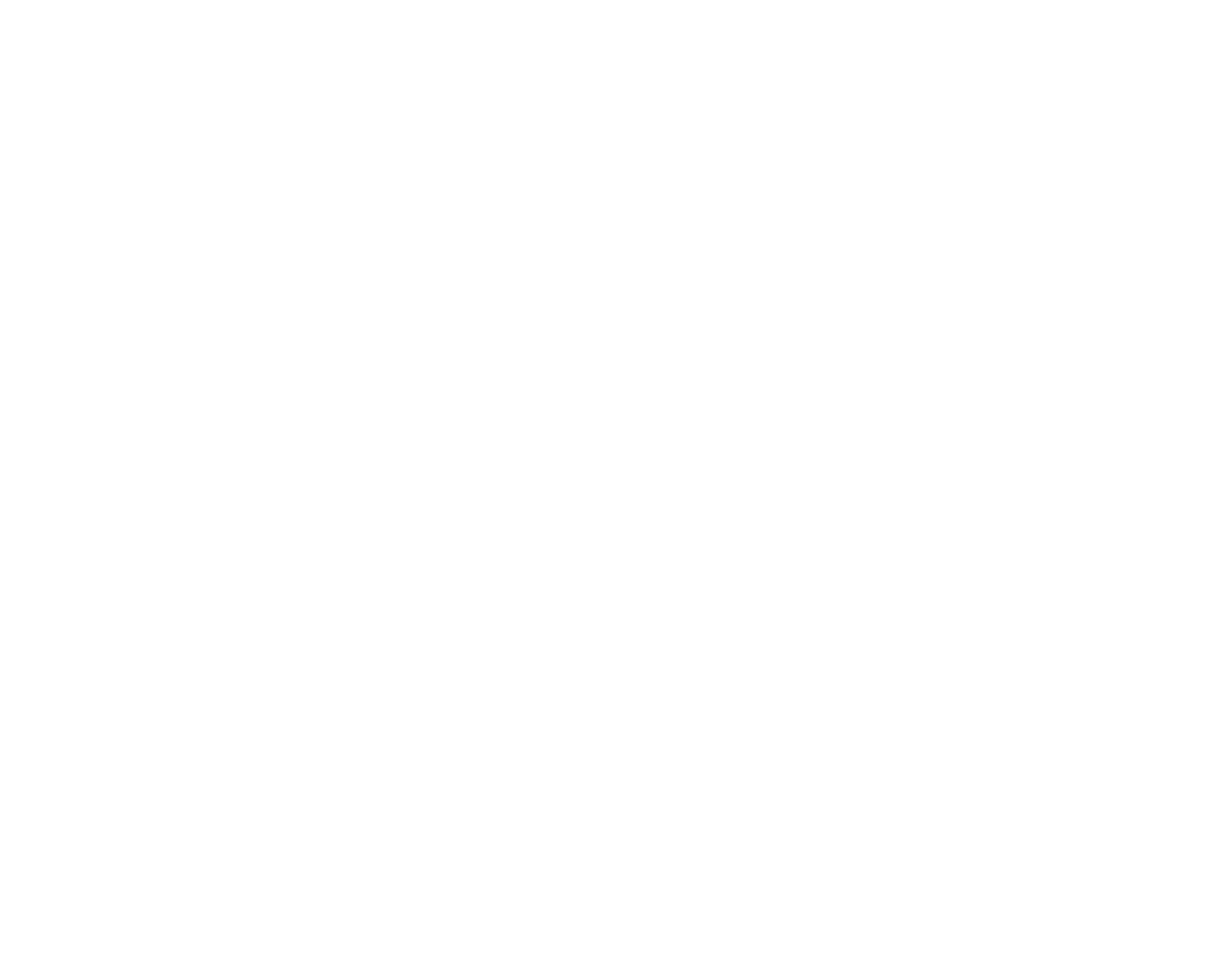|                    | Licence Business Name                                           | <b>Address</b>                                                             | <b>Licence Type/Sub</b>                    |                                                    | <b>Phone</b>     |      | Fax                      |     |
|--------------------|-----------------------------------------------------------------|----------------------------------------------------------------------------|--------------------------------------------|----------------------------------------------------|------------------|------|--------------------------|-----|
| 14 669580          | Ltd                                                             | Seed Mosaic Canada Enterprises 8580 Cambie Rd Unit 109 Richmond BC V6X 4J8 | Mercantile Use                             | <b>Wholesale Trading</b>                           | (604) 278-9219   |      | Work (604) 278-9210 Fax  |     |
| <b>Issue Date:</b> |                                                                 | <b>Wednesday, 20 August 2014</b>                                           |                                            |                                                    |                  |      |                          |     |
| 13 647463          | <b>Tehcon Construction Services</b>                             | 13955 Bridgeport Rd Unit 300 Richmond BC V6V 1J6                           | Service Use                                | <b>General Contractor</b>                          | (604) 278-7753   |      | Work (604) 270-8271 Fax  |     |
| 13 647464          | <b>Tehcon Construction Services</b>                             | 13955 Bridgeport Rd Unit 300 Richmond BC V6V 1J6                           | <b>Inter-Municipal Business</b><br>Licence | <b>General Contractor</b>                          | (604) 278-7753   |      | Work (604) 270-8271 Fax  |     |
| 14 664994          | Sammi International Trading Ltd                                 | 6191 Westminster Hwy Unit 150 Richmond BC V7C 4V4                          | Industrial/Manufacturing<br>Use            |                                                    | (778) 960-7779   | Work |                          | Hom |
| 14 670479          | Pine Sky Integrated Security &<br><b>Automation Ltd</b>         | 8650 SELKIRK ST UNIT 15 VANCOUVER BC V6P 4J3                               | Service Use                                | <b>Electrical Contractor</b>                       | $(604)$ 961-5868 | Work |                          | Hom |
| <b>Issue Date:</b> |                                                                 | Thursday, 21 August 2014                                                   |                                            |                                                    |                  |      |                          |     |
| 14 663228          | Noah Building Supplier Ltd                                      | 12815 Clarke PI Unit 110 Richmond BC V6V 2H9                               | Mercantile Use                             | <b>Wholesale Trading</b>                           | $(604)$ 537-6300 | Work |                          | Hom |
| 14 670557          | Hafnia Construction                                             | PO BOX 633 LIONS BAY BC VON 2E0                                            | Service Use                                | <b>General Contractor</b>                          | (604) 831-3197   |      | Work (604) 281-2255 Fax  |     |
| 14 670425          | Booster Juice                                                   | 32241 CLINTON AVE ABBOTSFORD BC V2T 5B5                                    | Assembly Use Group 1                       | <b>Food Service</b><br>Establishment, Take-<br>Out | (604) 542-8787   | Work |                          | Hom |
| 14 670152          | Zuri                                                            | 5300 No 3 Rd Unit 412 Richmond BC V6X 2X9                                  | Mercantile Use                             | <b>Retail Trading</b>                              | (604) 273-5586   | Work |                          | Hom |
| 14 669913          | <b>Vivision Collection</b>                                      | 6551 No 3 Rd Richmond BC V6Y 2B6                                           | Mercantile Use                             | <b>Retail Trading</b>                              | (604) 618-3730   |      | Work (604) 227-9392 Fax  |     |
| 14 669872          | GF Securities (Canada)<br>Company Ltd                           | 5911 No 3 Rd Unit 130 Richmond BC V6X 0K9                                  | Service Use                                |                                                    | (778) 297-5888   |      | Work (778) 297-8080 Fax  |     |
| 14 668181          | <b>Green Town Nutrition</b>                                     | 5300 No 3 Rd Unit 310 Richmond BC V6X 2X9                                  | Mercantile Use                             | <b>Retail Trading</b>                              | (778) 885-8531   | Work |                          | Hom |
| 14 667698          | Toku Japanese Restaurant Ltd                                    | 5300 No 3 Rd Unit 221 Richmond BC V6X 2X9                                  | Assembly Use Group 1                       | <b>Food Service</b><br>Establishment               | (604) 285-2577   | Work |                          | Hom |
| 14 665518          | <b>Fortier Transport</b>                                        | 13988 Maycrest Way Unit 115 Richmond BC V6V 3C3                            | Service Use                                |                                                    | (604) 753-9949   | Work |                          | Hom |
| 14 665761          | SmartSoho Multi-Cultural<br><b>Business General Association</b> | 8111 Anderson Rd Unit 500 Richmond BC V6Y 3Z8                              | Service Use                                |                                                    | (604) 295-8837   |      | Work (604) 272-4622 Fax  |     |
| <b>Issue Date:</b> |                                                                 | Monday, 25 August 2014                                                     |                                            |                                                    |                  |      |                          |     |
| 14 670549          | Datalawa Technology Inc                                         | 10451 Shellbridge Way Unit 150 Richmond BC V6X 2W8                         | Service Use                                |                                                    | (604) 671-8296   | Work |                          | Hom |
| 14 670676          | United Longy Enterprises Co                                     | 6611 Cooney Rd Unit 408 Richmond BC V6Y 4C5                                | Service Use                                | Home Occupation                                    | (604) 630-1906   |      | Work (604) 630-1906 Fax  |     |
| 14 670664          | T & M Highrise Finishing                                        | 1155 HANSARD CR COQUITLAM BC V3C 4W2                                       | Service Use                                | <b>General Contractor</b>                          | (604) 720-1673   |      | Work (604) 944-7615 Fax  |     |
| 14 665468          | <b>Fitx Nutraceuticals Inc.</b>                                 | 12200 Riverside Way Richmond BC V6W 1K5                                    | Mercantile Use                             | <b>Wholesale Trading</b>                           | (604) 303-7782   | Work |                          |     |
| 14 663283          | Shirlyn Fashion Corporation<br>(Lankun)                         | 4000 No 3 Rd Unit 3010 Richmond BC V6X 0J8                                 | Mercantile Use                             | <b>Retail Trading</b>                              | (604) 732-6588   |      | Work (604) 732-6588 Fax  |     |
| 14 670 671         | Jade's Beauty Spa                                               | 9566 Tomicki Ave Unit 1 Richmond BC V6X 0E6                                | Service Use                                | Home Occupation                                    | (604) 821-0273   | Work |                          |     |
| 14 670334          | <b>Mission Consulting Inc</b>                                   | 4000 No 3 Rd Unit 5200 Richmond BC V6X 0J8                                 | Service Use                                |                                                    | (604) 276-1681   |      | Work (604) 306-3166 Cell |     |
| <b>Issue Date:</b> |                                                                 | <b>Wednesday, 27 August 2014</b>                                           |                                            |                                                    |                  |      |                          |     |
| 14 669969          | Good Year Accounting And Tax<br>Services Ltd                    | 8788 McKim Way Unit 3220 Richmond BC V6X 4E2                               | Service Use                                |                                                    | (604) 214-8389   | Work |                          | Hom |
| 14 671588          | Zaipamus Building Maintenance                                   | 10226 Cambie Rd Richmond BC V6X 1K5                                        | Service Use                                | Home Occupation                                    | (604) 328-0812   | Work |                          | Hom |
| 14 670305          | Rapids Solutions Canada Ltd                                     | 13511 Crestwood PI Unit 3 Richmond BC V6V 2E9                              | Service Use                                |                                                    | (778) 316-3069   | Work |                          | Hom |
| 14 667706          | Gami Sushi                                                      | 10111 No 3 Rd Unit 126 Richmond BC V7A 1G3                                 | Assembly Use Group 1                       | <b>Food Service</b><br>Establishment               | (778) 899-3838   | Work |                          | Hom |
| 14 665465          | SmartPep                                                        | 11871 Horseshoe Way Unit 1143 Richmond BC V7A 5H5                          | Mercantile Use                             | <b>Wholesale Trading</b>                           | (778) 772-8111   | Work |                          | Hom |
| 13 653861          | <b>BCS Cooling And Heating Ltd</b>                              | 11180 Bridgeport Rd Unit 260 Richmond BC V6X 1T2                           | Service Use                                | <b>General Contractor</b>                          | (604) 618-5428   |      | Work (604) 231-0033 Fax  |     |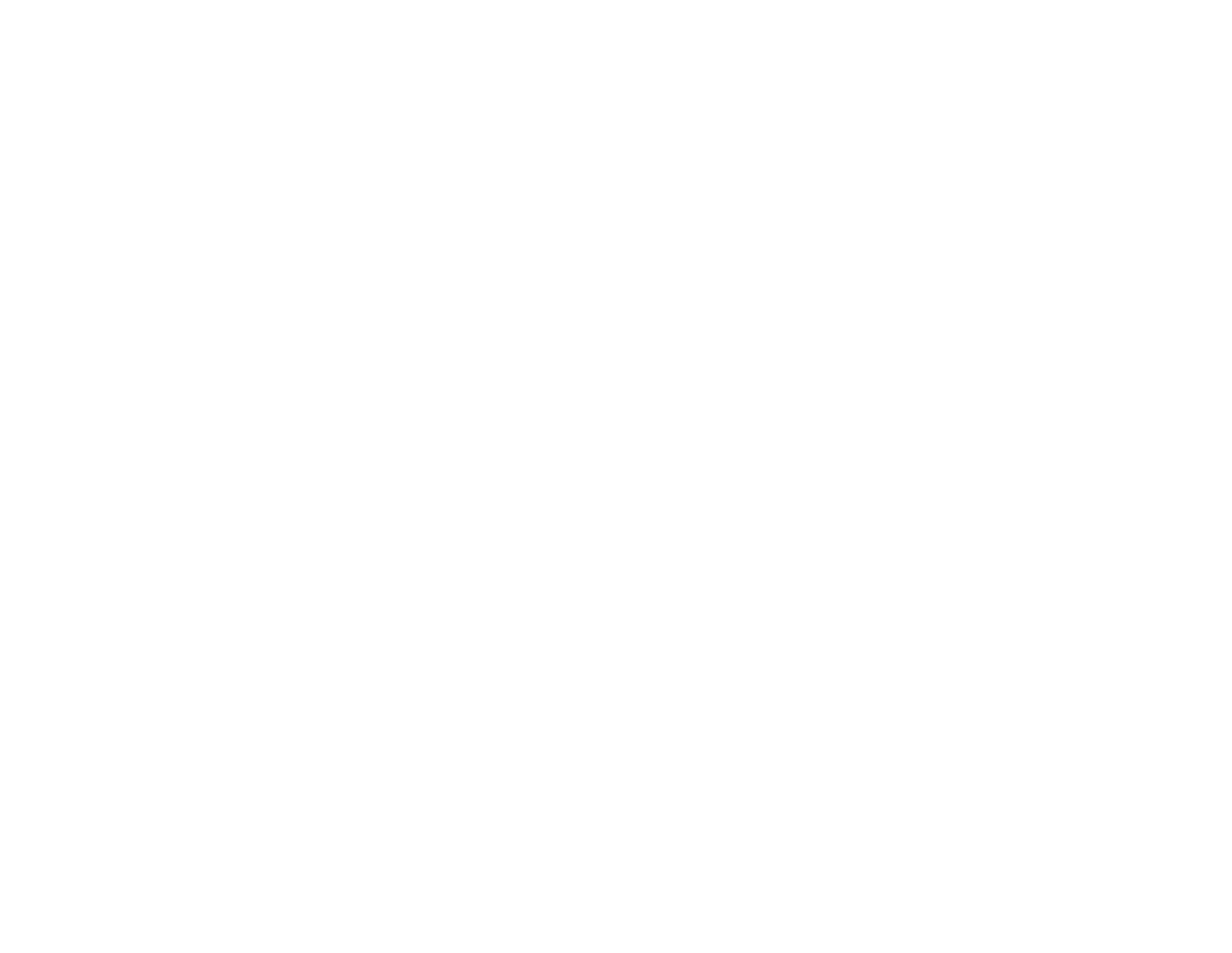|                    | <b>Licence Business Name</b>                                   | <b>Address</b>                                         | <b>Licence Type/Sub</b>         |                                                    | <b>Phone</b>     |      | Fax                     |     |
|--------------------|----------------------------------------------------------------|--------------------------------------------------------|---------------------------------|----------------------------------------------------|------------------|------|-------------------------|-----|
| 14 670678          | Benjitec Integration Ltd                                       | 7120 St Albans Rd Unit 2 Richmond BC V6Y 2K1           | Service Use                     | Home Occupation                                    | (778) 227-0112   | Work |                         | Hom |
| <b>Issue Date:</b> |                                                                | Thursday, 28 August 2014                               |                                 |                                                    |                  |      |                         |     |
| 13 649808          | E-Shine Enterprises Ltd                                        | 4000 No 3 Rd Unit 3160 Richmond BC V6X 0J8             | Mercantile Use                  | <b>Retail Trading</b>                              | (778) 822-7809   | Work |                         | Hom |
| 14 669626          | Rishine Logistics Group Inc                                    | 4540 No 3 Rd Unit 1345 Richmond BC V6X 4E4             | Service Use                     |                                                    | (778) 706-1199   | Work |                         | Hom |
| 14 671628          | <b>Robert Connolly</b>                                         | 11165 72 AVE DELTA BC V4E 1Y4                          | Service Use                     | <b>General Contractor</b>                          | (604) 594-3000   | Work |                         | Hom |
| 14 671 659         | <b>Well Sing Construction</b><br>Development Ltd               | 3061 W 42ND AVE VANCOUVER BC V6N 3H1                   | Service Use                     | <b>General Contractor</b>                          | (778) 998-2308   | Work |                         | Hom |
| 14 671602          | <b>Final Detail</b>                                            | 2286 SKIPPER PL VANCOUVER BC V5P 4T5                   | Service Use                     |                                                    | (604) 603-6607   | Work |                         | Hom |
| 14 670394          | <b>NCIX</b>                                                    | 5300 No 3 Rd Unit 612 Richmond BC V6X 2X9              | Mercantile Use                  | <b>Retail Trading</b>                              | $(604)$ 288-8080 |      | Work (604) 247-0570 Fax |     |
| 14 669329          | <b>Tonfort Enterprises Ltd</b>                                 | 4000 No 3 Rd Unit 2135 Richmond BC V6X 0J8             | Service Use                     |                                                    | (604) 278-3959   | Work |                         |     |
| 14 669325          | <b>Tonfort Enterprises Ltd</b>                                 | 4000 No 3 Rd Unit 2135 Richmond BC V6X 0J8             | Mercantile Use                  | <b>Retail Trading</b>                              | (604) 278-3959   | Work |                         |     |
| 14 667618          | Constance Massage And<br>Esthetician                           | 8003 Anderson Rd Richmond BC V6Y 1S1                   | Service Use                     | <b>Therapeutic Touch</b><br>Treatments             | (604) 505-9283   | Work |                         | Hom |
| 14 664647          | Goodshops 99 Inc                                               | 6081 No 3 Rd Unit 626 Richmond BC V6Y 2B2              | Service Use                     |                                                    | (778) 297-2199   |      | Work (778) 297-2197     | Fax |
| 14 664771          | Jia Tu Commercial Consulting                                   | 6011 No 3 Rd Unit 110 Richmond BC V6Y 2B2              | Service Use                     |                                                    | (604) 278-2102   | Work |                         | Hom |
| <b>Issue Date:</b> |                                                                | Friday, 29 August 2014                                 |                                 |                                                    |                  |      |                         |     |
| 14 662735          | Professional Allies (PA)<br><b>Insurance Services Ltd</b>      | 8700 McKim Way Unit 3168 Richmond BC V6X 4A5           | Service Use                     |                                                    | (604) 720-2833   | Work |                         | Hom |
| 14 671713          | Maple Crest Homes 2014 Ltd                                     | PO BOX 211 STATION A ABBOTSFORD BC V2T 6Z6             | Service Use                     | <b>General Contractor</b>                          | (604) 309-5500   | Work |                         | Hom |
| 14 671731          | Body and Spirit Fitness                                        | 7760 Moffatt Rd Unit 112 Richmond BC V6Y 1X8           | Service Use                     | Home Occupation                                    | (778) 384-8598   | Work |                         | Hom |
| 14 661019          | Ronnie Trading Co Ltd                                          | 12191 Hammersmith Way Unit 1145 Richmond BC V7A<br>5H2 | Service Use                     |                                                    | (604) 272-5399   | Work |                         | Hom |
| 13 648137          | <b>Rawality Pet Food</b>                                       | 12851 Bathgate Way Unit 8 Richmond BC V6V 1Y5          | Industrial/Manufacturing<br>Use |                                                    | (604) 763-3793   | Work |                         | Hom |
| 14 669857          | Silvertime International<br><b>Investments Consultancy Ltd</b> | 4000 No 3 Rd Unit 6090 Richmond BC V6X 0J8             | Service Use                     |                                                    | (604) 330-7727   | Work |                         | Hom |
| 14 671712          | <b>Viking Swedish Pancakes</b>                                 | 3755 6TH AVE UNIT 334 VANCOUVER BC V6R 1T9             | Assembly Use Group 1            | <b>Food Peddlers</b>                               | (604) 754-1250   | Work |                         | Hom |
| <b>Issue Date:</b> |                                                                | Tuesday, 02 September 2014                             |                                 |                                                    |                  |      |                         |     |
| 14 671753          | Metrotown Flooring Centre Ltd                                  | 5690 IMPERIAL ST BURNABY BC V5J 1G2                    | Service Use                     | <b>General Contractor</b>                          | (604) 434-4463   |      | Work (604) 434-4643 Fax |     |
| 14 671755          | Cravings Kettle Corn Company                                   | 1935 EASTERN DR PORT COQUITLAM BC V3C 2T7              | Assembly Use Group 1            | <b>Food Service</b><br>Establishment, Take-<br>Out | (778) 241-6341   | Work |                         | Hom |
| <b>Issue Date:</b> | 'ednesday, 03 September 2014                                   |                                                        |                                 |                                                    |                  |      |                         |     |
| 14 671837          | <b>EHY Properties Inc</b>                                      | 6089 DUFFERIN AVE BURNABY BC V5H 3S9                   | Service Use                     | <b>General Contractor</b>                          | (778) 878-5188   | Work |                         | Hom |
| 14 671843          | <b>Mood Interior Planning</b>                                  | 8451 Westminster Hwy Unit 117 Richmond BC V6X 3E4      | Service Use                     | Home Occupation                                    | (604) 279-5477   | Work |                         | Hom |
| 14 671829          | <b>Sidex Construction Corporation</b>                          | 7100 Gilbert Rd Unit 1201 Richmond BC V7C 5C3          | Service Use                     | <b>General Contractor</b>                          | (604) 657-2499   | Work |                         | Hom |
| 14 670004          | Just N' Case Essentials Inc                                    | 6260 Graybar Rd Unit 190 Richmond BC V6W 1H6           | Industrial/Manufacturing<br>Use |                                                    | (604) 340-6641   |      | Work (866) 334-4654 Fax |     |
| 14 665136          | Richmond Mouldings & Floors Inc                                | 13680 Bridgeport Rd Unit 2 Richmond BC V6V 1V3         | Mercantile Use                  | <b>Wholesale Trading</b>                           | (604) 244-8283   |      | Work (604) 304-0169 Fax |     |
| 11 560504          | National Importers Canada Ltd                                  | 13100 Mitchell Rd Unit 120 Richmond BC V6V 1M8         | Mercantile Use                  | <b>Wholesale Trading</b>                           | (604) 324-1551   |      | Work (604) 324-1553 Fax |     |
| 14 665092          | Fan Yin Ge                                                     | 4380 No 3 Rd Unit 1313 Richmond BC V6X 3V7             | Mercantile Use                  | <b>Retail Trading</b>                              | (778) 929-0968   | Work |                         | Hom |
| 14 671846          | Krause Bros Investment Corp                                    | 8411 Calder Rd Richmond BC V7C 4B9                     | Service Use                     | Home Occupation                                    | (604) 880-7590   |      | Work (604) 241-4650 Fax |     |
| 14 668296          | Grand Sky Travel (Canada) Inc                                  | 4000 No 3 Rd Unit 6020 Richmond BC V6X 0J8             | Service Use                     |                                                    | (604) 214-0093   |      | Work (604) 214-0097 Fax |     |

Wednesday, 14 January 2015 **Page 37 of 54**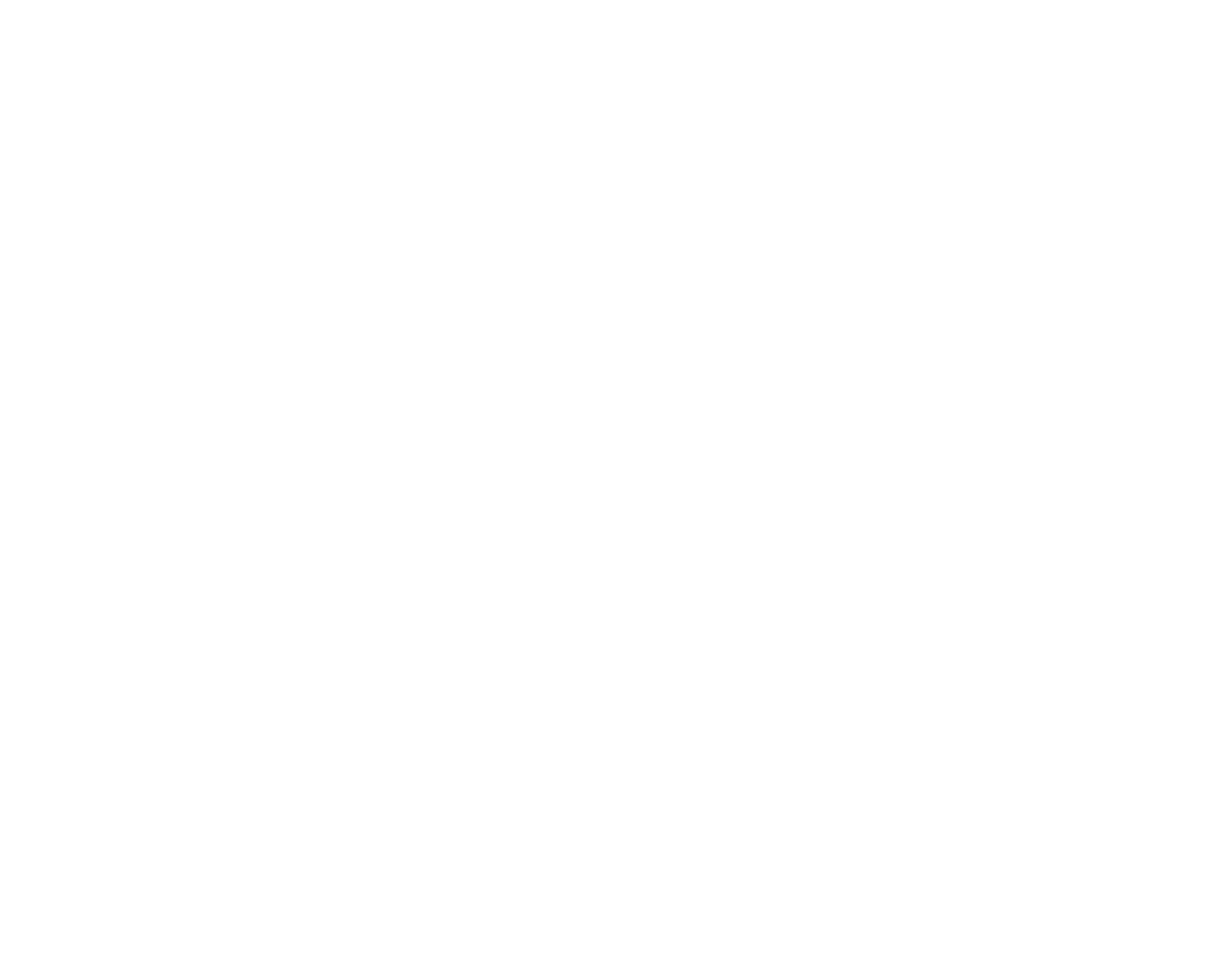|                    | Licence Business Name                                  | <b>Address</b>                                               | <b>Licence Type/Sub</b>                    |                                               | <b>Phone</b>                           | Fax                      |            |
|--------------------|--------------------------------------------------------|--------------------------------------------------------------|--------------------------------------------|-----------------------------------------------|----------------------------------------|--------------------------|------------|
| <b>Issue Date:</b> |                                                        | Thursday, 04 September 2014                                  |                                            |                                               |                                        |                          |            |
| 14 671865          | Hai Ou International Travel Ltd                        | 3631 No 3 Rd Unit 270 Richmond BC V6X 2B9                    | Service Use                                | <b>Travel Agency</b>                          | (778) 588-2050                         | Work (778) 588-2051 Fax  |            |
| 14 671911          | Zeng's Home Design &<br>Renovation                     | 7388 MACPHERSON AVE UNIT 153 BURNABY BC V5J<br>0A1           | Service Use                                | <b>General Contractor</b>                     | (604) 505-0567                         | Work                     | Hom        |
| 14 670399          | Active Chi Enterprise Ltd                              | 6910 No 3 Rd Unit 4 Richmond BC V6Y 2C5                      | Service Use                                |                                               | (604) 618-8573                         | Work                     | <b>Hom</b> |
| 14 670225          | Remote Access Technology Inc                           | 12271 Horseshoe Way Richmond BC V7A 4V4                      | Service Use                                |                                               | (604) 275-3800                         | Work (604) 274-7235 Fax  |            |
| <b>Issue Date:</b> |                                                        | Friday, 05 September 2014                                    |                                            |                                               |                                        |                          |            |
| 14 671871          | <b>River Green Presentation Centre</b>                 | 5111 Hollybridge Way Richmond                                | Service Use                                |                                               | (604) 233-2633                         | Work (604) 233-2638 Fax  |            |
| 14 671958          | Huayang Investmnet Co Ltd                              | 8711 Cooper Rd Richmond BC V6Y 2M6                           | Service Use                                | Home Occupation                               | (778) 223-0160                         | Work                     | Hom        |
| 14 671953          | Diamond Parking/DPS #4813                              | 5631 No 3 Rd Richmond BC V6X 2C7                             | Service Use                                | <b>Parking Enforcement</b><br><b>Business</b> | (604) 681-8797                         | Work (604) 684-0329 Fax  |            |
| 14 671952          | ServiceMaster of Fraser Valley                         | 33557 MACLURE RD UNIT 1 ABBOTSFORD BC V2S<br>7W <sub>2</sub> | Service Use                                | <b>General Contractor</b>                     | $(604)$ 852-8086                       | Work (604) 852-5664 Fax  |            |
| 14 671950          | <b>B King Construction Ltd</b>                         | 2221 E 10 AVE VANCOUVER BC V5N 1Y3                           | Service Use                                | <b>General Contractor</b>                     | (778) 239-8832                         | Work (778) 239-8832 Cell |            |
| 14 670688          | 1010095 BC Ltd                                         | 12520 Horseshoe Way Unit 138 Richmond BC V7A 5K3             | Mercantile Use                             | <b>Wholesale Trading</b>                      | (604) 312-3830                         | Work                     | Hom        |
| 14 671968          | <b>Flight City</b>                                     | 6080 Russ Baker Way Unit 105 Richmond BC V7B 1B4             | Mercantile Use                             | <b>Retail Trading</b>                         | (604) 816-7827                         | Work                     | Hom        |
| 14 670641          | MP Machining Ltd                                       | 1311 Valmont Way Unit 3 Richmond BC V6V 1Y3                  | Industrial/Manufacturing<br>Use            |                                               | (604) 319-0959                         | Work                     | Hom        |
| 14 670300          | <b>BC Central Fill</b>                                 | 2051 Van Dyke PI Richmond BC V6V 1X6                         | Industrial/Manufacturing<br>Use            |                                               | (604) 270-9745                         | Work (604) 276-5255 Fax  |            |
| 14 667705          | Simba Flooring Inc                                     | 3571 Viking Way Unit 3 Richmond BC V6V 1W1                   | Mercantile Use                             | <b>Wholesale Trading</b>                      | (604) 716-6789                         | Work                     | Hom        |
| 14 667265          | Housepro Kitchen Cabinet Co                            | 6871 Elmbridge Way Unit 105 Richmond BC V7C 5A4              | Industrial/Manufacturing<br>Use            |                                               | (604) 276-1110                         | Work (604) 276-1119 Fax  |            |
| 14 658183          | <b>CANVISA Consultants (Canada)</b><br>Ltd             | 6081 No 3 Rd Unit 825 Richmond BC V6Y 2B2                    | Service Use                                |                                               | $(604)$ 681-8366                       | Work                     | Hom        |
| 12 624781          | Greentown Building Supplies Ltd                        | 2691 Viscount Way Unit 107 Richmond BC V6V 2R5               | Mercantile Use                             | <b>Wholesale Trading</b>                      | (604) 330-5527                         | Work (604) 303-0988 Fax  |            |
| 14 671924          | Sweet Kingdom Trading Ltd                              | 8557 Citation Dr Richmond BC V6Y 2X9                         | Service Use                                | Home Occupation                               | (778) 859-3033                         | Work                     | Hom        |
| <b>Issue Date:</b> |                                                        | Tuesday, 09 September 2014                                   |                                            |                                               |                                        |                          |            |
| 14 672085          | <b>Ping Construction</b>                               | 6931 Cooney Rd Unit 115 Richmond BC V6Y 2J9                  | Service Use                                | <b>General Contractor</b>                     | (778) 237-8577                         | Work                     | Hom        |
| 14 672086          | <b>Ping Construction</b>                               | 6931 Cooney Rd Unit 115 Richmond BC V6Y 2J9                  | <b>Inter-Municipal Business</b><br>Licence | <b>General Contractor</b>                     | (778) 237-8577                         | Work                     | Hom        |
| <b>Issue Date:</b> | 'ednesday, 10 September 2014                           |                                                              |                                            |                                               |                                        |                          |            |
|                    | 14 670650 Caam Food & Drink Group Inc                  | 11460 Voyageur Way Unit 7 Richmond BC V6X 3E1                | Service Use                                |                                               | (778) 297-3880 Work (778) 297-3885 Fax |                          |            |
|                    | 14 663199 Yan Yan Beauty Salon Ltd                     | 4231 Hazelbridge Way Unit 115 Richmond BC V6X 3L7            | Service Use                                |                                               | (778) 227-0080 Work                    |                          | Hom        |
| <b>Issue Date:</b> |                                                        | Thursday, 11 September 2014                                  |                                            |                                               |                                        |                          |            |
|                    | 14 672124 HOU8 Renovations and General<br>Services Ltd | 76 W 62ND AVE VANCOUVER BC V5X 2E1                           | Service Use                                | <b>General Contractor</b>                     | (778) 997-1973                         | Work (778) 223-2652 Fax  |            |
| 14 672262          | vanelitetutors.com                                     | 5291 Lancing Rd Richmond BC V7C 3A2                          | Service Use                                | Home Occupation                               | (778) 926-5291                         | Work                     | Hom        |
| 14 672177          | Springwood Construction Ltd                            | 979 BELGRAVE AVE NORTH VANCOUVER BC V7R 1Z3                  | Service Use                                | <b>General Contractor</b>                     | (604) 715-2342                         | Work                     | Hom        |
| 14 672160          | <b>BOAS Construction Ltd</b>                           | 1254 JOHNSON ST COQUITLAM BC V3B 4T4                         | Service Use                                | <b>General Contractor</b>                     | (778) 896-4001                         | Work                     | Hom        |
| 14 671985          | <b>MLS Development Ltd</b>                             | 7220 Parry St Richmond BC V7C 4K5                            | <b>Inter-Municipal Business</b><br>Licence | <b>General Contractor</b>                     | (604) 256-5252                         | Work (604) 256-5253 Fax  |            |
| 14 672109          | Life Perfection Enterprise Inc                         | 4188 Garry St Richmond BC V7E 2V1                            | Service Use                                | Home Occupation                               | (778) 968-3797 Work                    |                          | Hom        |
|                    | Wednesday, 14 January 2015                             |                                                              | Page 38 of 54                              |                                               |                                        |                          |            |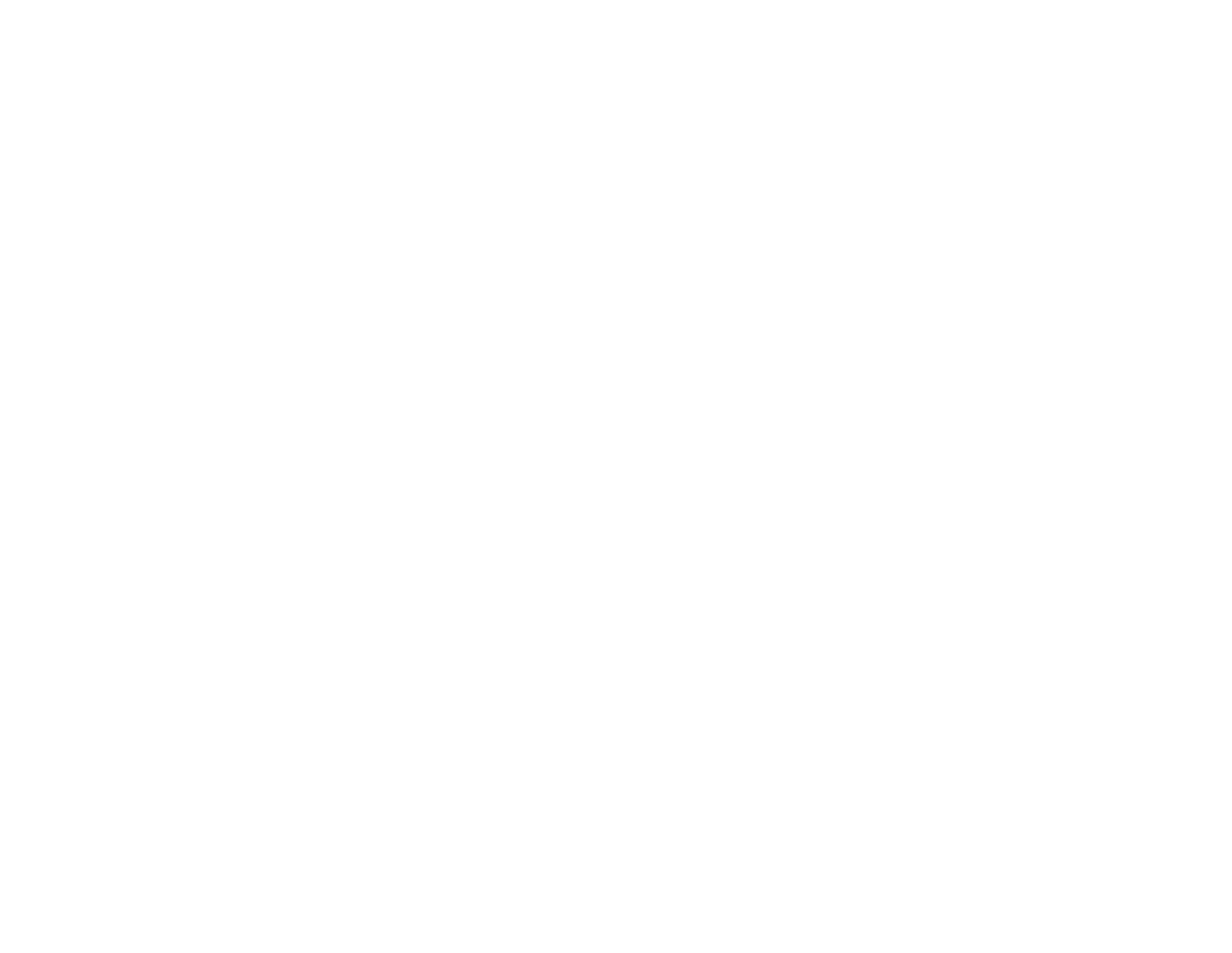|                    | <b>Licence Business Name</b>                                             | <b>Address</b>                                     | <b>Licence Type/Sub</b>                    |                                               | Phone            |      | Fax                     |            |
|--------------------|--------------------------------------------------------------------------|----------------------------------------------------|--------------------------------------------|-----------------------------------------------|------------------|------|-------------------------|------------|
| 14 672004          | 1011786 BC Ltd                                                           | 7373 Westminster Hwy Unit 1506 Richmond BC V6X 0B5 | Service Use                                | Home Occupation                               | $(604)$ 366-6658 | Work |                         | <b>Hom</b> |
| 14 671984          | <b>MLS Development Ltd</b>                                               | 7220 Parry St Richmond BC V7C 4K5                  | Service Use                                | <b>General Contractor</b>                     | (604) 256-5252   |      | Work (604) 256-5253     | Fax        |
| 14 672098          | Two by Four Consultants                                                  | 9731 Seacote Rd Richmond BC V7A 4A6                | Service Use                                | Home Occupation                               | (604) 725-1719   | Work |                         | Hom        |
| <b>Issue Date:</b> |                                                                          | Friday, 12 September 2014                          |                                            |                                               |                  |      |                         |            |
| 14 667576          | Cara Tours                                                               | 8888 Odlin Cr Unit 1250 Richmond BC V6X 3Z8        | Service Use                                | <b>Travel Agency</b>                          | $(604)$ 336-5588 |      | Work (604) 285-5055 Fax |            |
| 14 671726          | Access                                                                   | 6060 Minoru Blvd Unit 2102 Richmond BC V6Y 2V7     | Mercantile Use                             | <b>Retail Trading</b>                         | (250) 360-9599   | Work |                         | Hom        |
| 14 671729          | <b>President Global Consulting</b><br>Group Ltd                          | 3700 No 3 Rd Unit 2130 Richmond BC V6X 3X2         | Service Use                                |                                               | (604) 370-2855   |      | Work (604) 370-4855 Fax |            |
| <b>Issue Date:</b> |                                                                          | Tuesday, 16 September 2014                         |                                            |                                               |                  |      |                         |            |
| 14 669524          | Chocolate Aape Fashion Store                                             | 4151 Hazelbridge Way Unit 1360 Richmond BC V6X 4J7 | Mercantile Use                             | <b>Retail Trading</b>                         | (604) 288-1002   | Work |                         | Hom        |
| <b>Issue Date:</b> | 'ednesday, 17 September 2014                                             |                                                    |                                            |                                               |                  |      |                         |            |
| 14 672264          | DJ Weedbusters Ltd                                                       | 20010 100A AVE UNIT 1 LANGLEY BC V1M 3G4           | Service Use                                | <b>General Contractor</b>                     | (604) 882-0075   |      | Work (604) 882-0030 Fax |            |
| 14 672190          | Solutions Printing Signs &<br>Awnings Ltd                                | 5384 IMPERIAL ST BURNABY BC V5J 1E6                | Service Use                                | <b>General Contractor</b>                     | (604) 568-6679   | Work |                         | Hom        |
| 14 672185          | Diamond Parking/DPS #4826                                                | 11091 Bridgeport Rd Richmond BC V6X 1T3            | Service Use                                | Parking Enforcement<br><b>Business</b>        | (604) 681-8797   |      | Work (604) 684-0329 Fax |            |
| 14 672182          | Diamond Parking/DPS #4828                                                | 11351 Bridgeport Rd Richmond BC V6X 1T4            | Service Use                                | <b>Parking Enforcement</b><br><b>Business</b> | (604) 681-8797   |      | Work (604) 684-0329 Fax |            |
| <b>Issue Date:</b> | Thursday, 18 September 2014                                              |                                                    |                                            |                                               |                  |      |                         |            |
| 14 671 675         | Gibo Health Food Ltd                                                     | 3700 No 3 Rd Unit 2205 Richmond BC V6X 3X2         | Mercantile Use                             | <b>Retail Trading</b>                         | (604) 304-2958   |      | Work (604) 278-8716 Fax |            |
| 14 671720          | De You Tang-Magic Fingers<br><b>Traditional Chinese Medicine</b><br>Care | 9040 Blundell Rd Unit 165 Richmond BC V6Y 1K3      | Service Use                                |                                               | (604) 652-2710   | Work |                         | Hom        |
| 14 671947          | Chamonix                                                                 | 6360 No 3 Rd Unit 8 Richmond BC V6Y 2B3            | Assembly Use Group 1                       | <b>Food Service</b><br>Establishment          | $(604)$ 447-6618 | Work |                         | Hom        |
| 14 672215          | Eagle West Crane Rigging                                                 | 2190 CARPENTER ST ABBOTSFORD BC V2T 6B4            | Service Use                                | <b>General Contractor</b>                     | (604) 852-7133   |      | Work (604) 864-8211     | Fax        |
| 14 672271          | Tristan Elijah Management And<br>Design                                  | 1933 ROBSON ST UNIT 906 VANCOUVER BC V6G 1E7       | Service Use                                | <b>General Contractor</b>                     | (604) 780-4021   | Work |                         | Hom        |
| 14 672536          | EcoGreenCups                                                             | 9600 Herbert Rd Richmond BC V7A 1T3                | Service Use                                | Home Occupation                               | (604) 366-8999   | Work |                         | Hom        |
| 14 672582          | Lim Kong & Indervir Gill                                                 | 5826 Forsyth Cr Richmond BC V7C 2C3                | Service Use                                | <b>General Contractor</b>                     | (604) 512-3758   |      | Work (604) 512-3758     | Cell       |
| <b>Issue Date:</b> |                                                                          | Friday, 19 September 2014                          |                                            |                                               |                  |      |                         |            |
|                    | 14 668118 A Car Rental Store                                             | 3471 No 3 Rd Unit 120 Richmond BC V6X 2B8          | Vehicle for Hire                           | Class J - Rental<br>Vehicle Group 1           | (604) 779-9377   | Work |                         | Hom        |
| 14 672616          | <b>Balanced Body Fitness</b>                                             | 4340 Hermitage Dr Richmond BC V7E 4N4              | Service Use                                | Home Occupation                               | (604) 767-5595   | Work |                         | Hom        |
| 14 672513          | Just Mechanical Ltd                                                      | 6200 DARNLEY ST UNIT 108 BURNABY BC V5B 3B1        | Service Use                                | <b>Plumbing Contractor</b>                    | (604) 291-0090   |      | Work (604) 291-0004 Fax |            |
| 14 672512          | <b>Tatcon Unlimited</b>                                                  | 11771 Granville Ave Richmond BC V6Y 1R7            | Service Use                                | <b>General Contractor</b>                     | (604) 314-0673   |      | Work (604) 447-3390 Fax |            |
| 14 672443          | Ashy's Japan Landscaping                                                 | 1267 TAMARACK PL PORT COQUITLAM BC V3B 1J8         | Service Use                                | <b>General Contractor</b>                     | (604) 942-3960   |      | Work (604) 942-3960 Fax |            |
| 14 672438          | Zenith Plumbing and Heating Ltd                                          | 13556 67TH AVE SURREY BC V3W 2B8                   | Service Use                                | Gas Contractor                                | (604) 782-4344   | Work |                         | Hom        |
| 14 671737          | E-Xcessories                                                             | 5300 No 3 Rd Unit 906 Richmond BC V6X 2X9          | Mercantile Use                             | <b>Retail Trading</b>                         | (778) 892-0063   | Work |                         | Hom        |
| 14 670576          | JohhnyEric Premium Homes Inc                                             | 4000 No 3 Rd Unit 6025 Richmond BC V6X 0J8         | <b>Inter-Municipal Business</b><br>Licence | General Contractor                            | (778) 898-8923   | Work |                         | Hom        |
| 14 668211          | JohhnyEric Premium Homes Inc                                             | 4000 No 3 Rd Unit 6025 Richmond BC V6X 0J8         | Service Use                                |                                               | (778) 898-8923   | Work |                         | Hom        |

 $\blacksquare$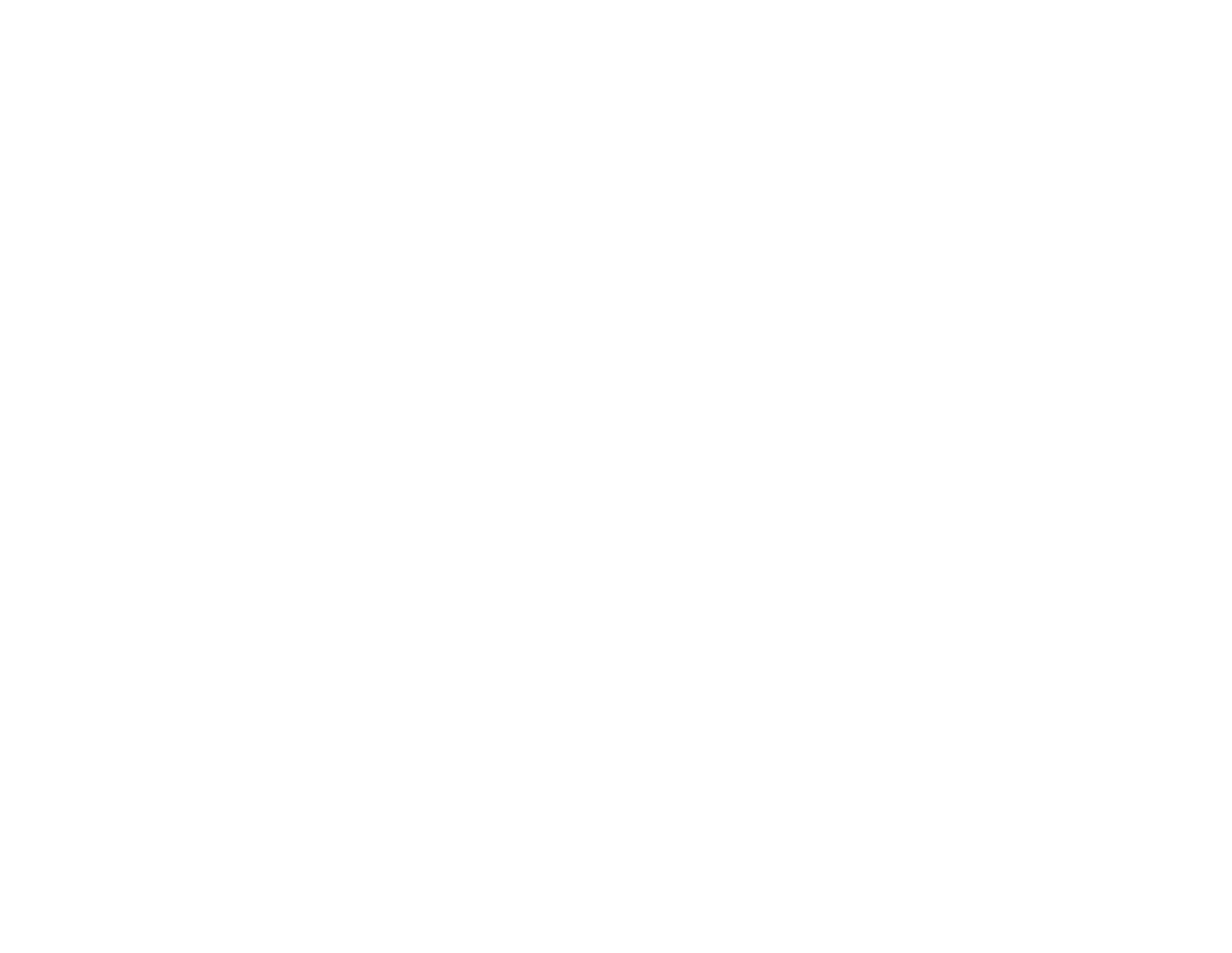|                    | <b>Licence Business Name</b>                | <b>Address</b>                                     | <b>Licence Type/Sub</b>                    |                                                    | <b>Phone</b>   |      | Fax                     |     |
|--------------------|---------------------------------------------|----------------------------------------------------|--------------------------------------------|----------------------------------------------------|----------------|------|-------------------------|-----|
|                    | 14 666013 A Car Rental Store                | 3471 No 3 Rd Unit 120 Richmond BC V6X 2B8          | Vehicle for Hire                           | <b>Vehicle For Hire</b><br>Office                  | (604) 779-9377 | Work |                         | Hom |
| 14 660647          | Eye World Optical Inc                       | 8181 Cambie Rd Unit 1160 Richmond BC V6X 3X9       | Mercantile Use                             | <b>Retail Trading</b>                              | (604) 231-9611 |      | Work (604) 231-9551 Fax |     |
| 14 670484          | New Tongue Culture Media Ltd                | 7575 Alderbridge Way Unit 1306 Richmond BC V6X 4L3 | Service Use                                | Home Occupation                                    | (778) 321-5829 | Work |                         | Hom |
| <b>Issue Date:</b> |                                             | Monday, 22 September 2014                          |                                            |                                                    |                |      |                         |     |
| 14 672366          | Canada Yin Lu Investment<br>Consulting Ltd  | 4000 No 3 Rd Unit 6040 Richmond BC V6X 0J8         | Service Use                                |                                                    | (778) 588-6133 | Work |                         | Fax |
| 14 672649          | Angel Luk                                   | 5300 Tiffany PI Richmond BC V7C 5A6                | Service Use                                | Home Occupation                                    | (604) 723-7420 | Work |                         |     |
| 14 672638          | Auto Buyers Club                            | 6340 Buswell St Unit 110 Richmond BC V6Y 2G1       | Service Use                                | Home Occupation                                    | (778) 683-7240 | Work |                         | Hom |
| 14 669654          | <b>FT Productions</b>                       | 4380 No 3 Rd Unit 1323 Richmond BC V6X 3V7         | Service Use                                |                                                    | (604) 781-6870 | Work |                         | Hom |
| 14 672365          | Zhong Tian You Ji Project<br>Management Inc | 4000 No 3 Rd Unit 6035 Richmond BC V6X 0J8         | Service Use                                |                                                    | (604) 244-1444 |      | Work (604) 244-0443 Fax |     |
|                    | 14 672642 Atomic Events Inc                 | 12411 Trites Rd Unit 1 Richmond BC V7E 6J7         | Service Use                                | Home Occupation                                    | (604) 370-6996 | Work |                         | Hom |
| <b>Issue Date:</b> |                                             | Tuesday, 23 September 2014                         |                                            |                                                    |                |      |                         |     |
| 14 662263          | Tenichi Sushi                               | 6211 Buswell St Unit 140 Richmond BC V6Y 4C3       | Assembly Use Group 1                       | <b>Food Service</b><br>Establishment, Take-<br>Out | (604) 303-7730 | Work |                         | Hom |
| 14 662920          | Lift The Facial Revolution                  | 7031 Westminster Hwy Unit 355 Richmond BC V6X 1A3  | Service Use                                |                                                    | (778) 877-5567 | Work |                         | Hom |
| 14 671895          | Goodmart 99 Enterprises Inc                 | 6081 No 3 Rd Unit 625 Richmond BC V6Y 2B2          | Mercantile Use                             | <b>Retail Trading</b>                              | (778) 297-2199 |      | Work (778) 297-2197 Fax |     |
| 14 672650          | 0997473 BC Ltd                              | 3080 Springfield Dr Richmond BC V7E 1Y6            | Service Use                                | <b>General Contractor</b>                          | (778) 228-7841 | Work |                         | Hom |
| 14 672659          | Release the Hounds                          | 5980 Miller Rd Unit 100 Richmond BC V7B 1K2        | Service Use                                | Professional Dog<br>Walker                         | (604) 327-3647 | Work |                         | Hom |
| 14 672670          | Anatoly Brusylovskiy                        | 3171 Springfield Dr Unit 29 Richmond BC V7E 1Y9    | Service Use                                | Home Occupation                                    | (604) 241-8949 | Work |                         | Hom |
| 14 672685          | Umbrella Speech & Language<br>Services      | 3220 Broadway St Richmond BC V7E 2X3               | Service Use                                | Home Occupation                                    | (604) 270-9442 | Work |                         | Hom |
| <b>Issue Date:</b> | 'ednesday, 24 September 2014                |                                                    |                                            |                                                    |                |      |                         |     |
| 14 672728          | Loveware Hut                                | 9180 Hemlock Dr Unit 603 Richmond BC V6Y 4J5       | Service Use                                | Home Occupation                                    | (778) 319-6605 | Work |                         | Hom |
| <b>Issue Date:</b> |                                             | Thursday, 25 September 2014                        |                                            |                                                    |                |      |                         |     |
| 14 657683          | Garden in Gardens Nursery Ltd               | 7600 No 5 Rd Richmond BC V6Y 2V2                   | Mercantile Use                             | Roadside Stand                                     | (604) 722-2989 |      | Work (604) 233-2323 Fax |     |
| 14 672715          | Y X Z Exhibition Consulting &<br>Service    | 3291 Garden City Rd Richmond BC V6X 2J5            | Service Use                                | Home Occupation                                    | (778) 319-5608 | Work |                         | Hom |
| 14 671914          | Flash Auto Detailing Ltd                    | 13500 Maycrest Way Unit 120 Richmond BC V6V 2N8    | Vehicle for Hire                           | Class M - Tow-Truck                                | (604) 379-1001 | Work |                         | Hom |
| 14 671912          | Flash Auto Detailing Ltd                    | 13500 Maycrest Way Unit 120 Richmond BC V6V 2N8    | Vehicle for Hire                           | Vehicle For Hire<br>Office                         | (604) 379-1001 | Work |                         | Hom |
| 14 665581          | St Moya Furnishing                          | 12111 Bridgeport Rd Unit 150 Richmond BC V6V 1J4   | Mercantile Use                             | <b>Retail Trading</b>                              | (778) 318-2908 | Work |                         | Hom |
| 14 669291          | Cornucopia Jewellery Limited                | 4000 No 3 Rd Unit 2160 Richmond BC V6X 0J8         | Mercantile Use                             | <b>Retail Trading</b>                              | (778) 321-3682 | Work |                         | Hom |
| <b>Issue Date:</b> |                                             | Friday, 26 September 2014                          |                                            |                                                    |                |      |                         |     |
| 14 672818          | <b>Nehome Furniture</b>                     | 8180 Jones Rd Unit 204 Richmond BC V6Y 3Z6         | Service Use                                | Home Occupation                                    | 18554085528    |      | Work (604) 284-4891 Fax |     |
| 14 673730          | <b>Eudemon Electrical Ltd</b>               | 10880 Ryan Rd Richmond BC V7A 2G4                  | Service Use                                | <b>Electrical Contractor</b>                       | (604) 506-8987 |      | Hom (778) 865-3980 Cell |     |
| 14 673720          | Sky & Star Enterprise Inc                   | 7331 Bates Rd Richmond BC V7A 1C8                  | <b>Inter-Municipal Business</b><br>Licence | <b>General Contractor</b>                          | (778) 558-2023 |      | Work (778) 896-5689 Fax |     |
| 14 673 665         | Bee's Spell Beauty Co                       | 9460 Garden City Rd Richmond BC V7A 2S2            | Service Use                                | Home Occupation                                    | (778) 986-8685 | Work |                         | Hom |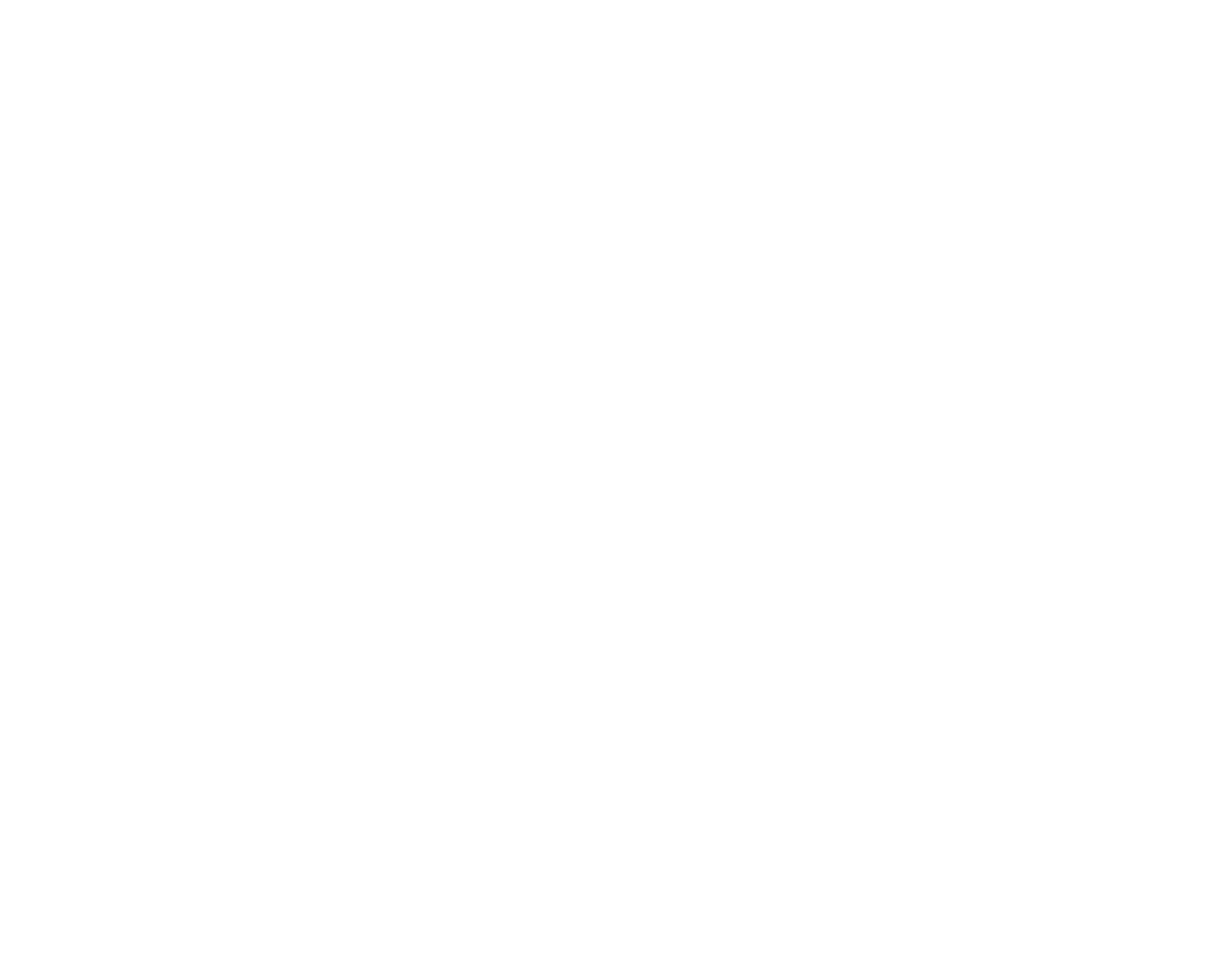|                    | Licence Business Name                               | <b>Address</b>                                                                       | <b>Licence Type/Sub</b>         |                                            | Phone              |      | Fax                      |  |
|--------------------|-----------------------------------------------------|--------------------------------------------------------------------------------------|---------------------------------|--------------------------------------------|--------------------|------|--------------------------|--|
| 14 673664          | <b>Best W Renovations Ltd</b>                       | 15557 112A AVE SURREY BC V3R 0K5                                                     | Service Use                     | <b>General Contractor</b>                  | (604) 319-3316     | Work | Hom                      |  |
| 14 672819          | <b>Contech Construction Ltd</b>                     | 5900 Muir Dr Unit 69 Richmond BC V6V 2Y8                                             | Service Use                     | <b>General Contractor</b>                  | (604) 519-1711     |      | Work (604) 519-1712 Fax  |  |
| 14 672845          | Fina Electrical Systems Ltd                         | 4055 1ST AVE BURNABY BC V5C 3W5                                                      | Service Use                     | <b>Electrical Contractor</b>               | (604) 299-9211     | Work | Hom                      |  |
| 14 667204          | Villa Vietnamese                                    | 5300 No 3 Rd Unit 1010 Richmond BC V6X 2X9                                           | Assembly Use Group 1            | <b>Food Service</b><br>Establishment       | (604) 278-8496     | Work | Hom                      |  |
| 14 672808          | Superior Glass Canada Inc                           | 2526 DAVIES AVE PORT COQUITLAM BC V3T 4T7                                            | Service Use                     | <b>General Contractor</b>                  | (604) 464-4660     | Work | Hom                      |  |
| 14 666027          | Lockdown                                            | 12571 Bridgeport Rd Unit 170 Richmond BC V6V 1J4                                     | Assembly Use Group 3            | Commercial<br>Entertainment                | (604) 370-5625     | Work | Hom                      |  |
| 14 671830          | Sunny Travel Ltd                                    | 4260 Annapolis PI Richmond BC V7E 5G4                                                | Service Use                     | Home Occupation                            | (604) 272-1136     |      | Work (604) 272-1136 Fax  |  |
| 14 672734          | <b>Richmond Driving School</b>                      | 11911 Woodhead Rd Richmond BC V6X 1J3                                                | Vehicle for Hire                | Vehicle For Hire<br>Office                 | (778) 859-2585     | Hom  |                          |  |
| 14 672745          | <b>Richmond Driving School</b>                      | 11911 Woodhead Rd Richmond BC V6X 1J3                                                | Vehicle for Hire                | Class K -<br><b>DriverTraining Vehicle</b> | (778) 859-2585     | Hom  |                          |  |
| 14 672803          | Mara Appliances Ltd                                 | 6951 Elmbridge Way Unit 502 Richmond BC V7C 0A4                                      | Service Use                     | Home Occupation                            | (604) 447-1242     |      | Work (604) 360-4747 Cell |  |
| 14 673619          | International Fixture Installations<br>Inc          | 151 APPLEWOOD CR UNIT 7-8 CONCORD ON L4K 4E3                                         | Service Use                     | <b>General Contractor</b>                  | $(905) 669 - 0063$ |      | Work (905) 669-9087 Fax  |  |
| 14 672805          | <b>PJ Contracting</b>                               | PO BOX 31626 MEADOWVALE SC PITT MEADOWS BC<br>V3Y 2G7                                | Service Use                     | <b>General Contractor</b>                  | (604) 544-6207     |      | Work (604) 544-4019 Fax  |  |
| <b>Issue Date:</b> |                                                     | Monday, 29 September 2014                                                            |                                 |                                            |                    |      |                          |  |
| 14 673729          | <b>August Construction Ltd</b>                      | 488 KINGS RD W NORTH VANCOUVER BC V7N 2M3                                            | Service Use                     | <b>General Contractor</b>                  | (778) 316-2766     | Work | Hom                      |  |
| 14 673722          | <b>Carriers Excavation</b>                          | 11180 72 AVE DELTA BC V4E 1Y3                                                        | Service Use                     | <b>General Contractor</b>                  | (604) 619-0354     | Work | Hom                      |  |
| <b>Issue Date:</b> |                                                     | Wednesday, 01 October 2014                                                           |                                 |                                            |                    |      |                          |  |
| 14 665195          | Western Coast Resources Inc                         | 4871 Shell Rd Unit 2250 Richmond BC V6X 3Z6                                          | Service Use                     |                                            | (604) 370-5315     |      | Work (604) 370-5310 Fax  |  |
| 14 673876          | Garson Sam                                          | 6588 Barnard Dr Unit 66 Richmond BC V7C 5R8                                          | Service Use                     | <b>General Contractor</b>                  | (604) 727-1885     |      | Work (888) 330-2114 Fax  |  |
| 14 673984          | Garry West Holdings Inc                             | 6831 Gamba Dr Richmond BC V7C 2G4                                                    | Service Use                     | <b>General Contractor</b>                  | (604) 618-7693     |      | Work (604) 275-8904 Fax  |  |
| 14 673921          | Louisan Pacific Developments Inc                    | 7371 Westminster Hwy Unit 1509 Richmond BC V6X 0B4                                   | Service Use                     | <b>General Contractor</b>                  | (778) 898-3650     | Work | Hom                      |  |
| 14 673883          | <b>Caliber West Renovations Inc.</b>                | 19329 123RD AVE PITT MEADOWS BC V3Y 2K2                                              | Service Use                     | <b>General Contractor</b>                  | (778) 785-7395     | Work |                          |  |
| 14 673796          | Green - Tech Homes Ltd                              | 9640 Deagle Rd Richmond BC V7A 1R1                                                   | Service Use                     | <b>General Contractor</b>                  | (604) 783-7987     | Work | Hom                      |  |
| 14 673763          | Service Call Vancouver                              | 4438 WEST 10TH AVE UNIT 534 VANCOUVER BC V6R<br>4R8                                  | Service Use                     | <b>General Contractor</b>                  | (778) 554-5411     | Work | Hom                      |  |
| 14 671727          | SGM Custom Design and<br><b>Fabrication Ltd</b>     | 12417 No 2 Rd Unit 195 Richmond BC V7E 6H7                                           | Industrial/Manufacturing<br>Use |                                            | (604) 447-4468     | Work |                          |  |
| 14 667487          | Imago Dei Child Care                                | 11571 Daniels Rd Richmond BC V6X 1M7                                                 | Assembly Use Group 3            |                                            | (778) 855-2273     | Work | Hom                      |  |
| 14 669405          |                                                     | Korea Exchange Bank of Canada 5911 No 3 Rd Unit 150 Richmond BC V6X 0K9              | Service Use                     |                                            | (604) 285-6340     |      | Work (604) 285-6349 Fax  |  |
| <b>Issue Date:</b> |                                                     | Thursday, 02 October 2014                                                            |                                 |                                            |                    |      |                          |  |
| 14 674086          | Artosagros Realty Ltd                               | 7500 Granville Ave Unit 604 Richmond BC V6Y 3Y6                                      | Service Use                     | Home Occupation                            | (604) 767-2828     | Work | Hom                      |  |
| 14 672843          | <b>ACCIONA Facility Services</b><br>Canada Ltd      | THREE BENTALL CENTRE, PO BOX 49125 595<br>BURRARD ST SUITE 2000 VANCOUVER BC V7X 1J1 | Service Use                     |                                            | (604) 622-6550     |      | Work (604) 687-6088 Fax  |  |
| 14 674146          | Wolf Gang Carving                                   | 7871 Broadmoor Blvd Richmond BC V7A 1B1                                              | Service Use                     | Home Occupation                            | (604) 315-0910     |      | Work (604) 315-0910 Hom  |  |
| 14 674143          | <b>Accredited Backflow Testers</b>                  | 21018 95A AVE LANGLEY BC V1M 2A6                                                     | Service Use                     | <b>General Contractor</b>                  | (604) 440-5035     | Work | Hom                      |  |
| 14 668067          | Jourdeness Canada Enterprises<br>Inc                | 4871 Shell Rd Unit 1110 Richmond BC V6X 3Z6                                          | Mercantile Use                  | <b>Wholesale Trading</b>                   | (604) 771-1699     | Work | Hom                      |  |
| 14 674019          | CC Infinite Music and<br><b>Entertainment Group</b> | 8620 Minler Rd Richmond BC V7C 3T9                                                   | Service Use                     | Home Occupation                            | (778) 938-1027     | Work | Hom                      |  |
|                    | 14 674042 ANC Trading Inc                           | 7391 Petts Rd Richmond BC V7A 1J9                                                    | Service Use                     | Home Occupation                            | (778) 881-7391     | Work | Cell                     |  |
|                    | Wednesday, 14 January 2015                          |                                                                                      | Page 41 of 54                   |                                            |                    |      |                          |  |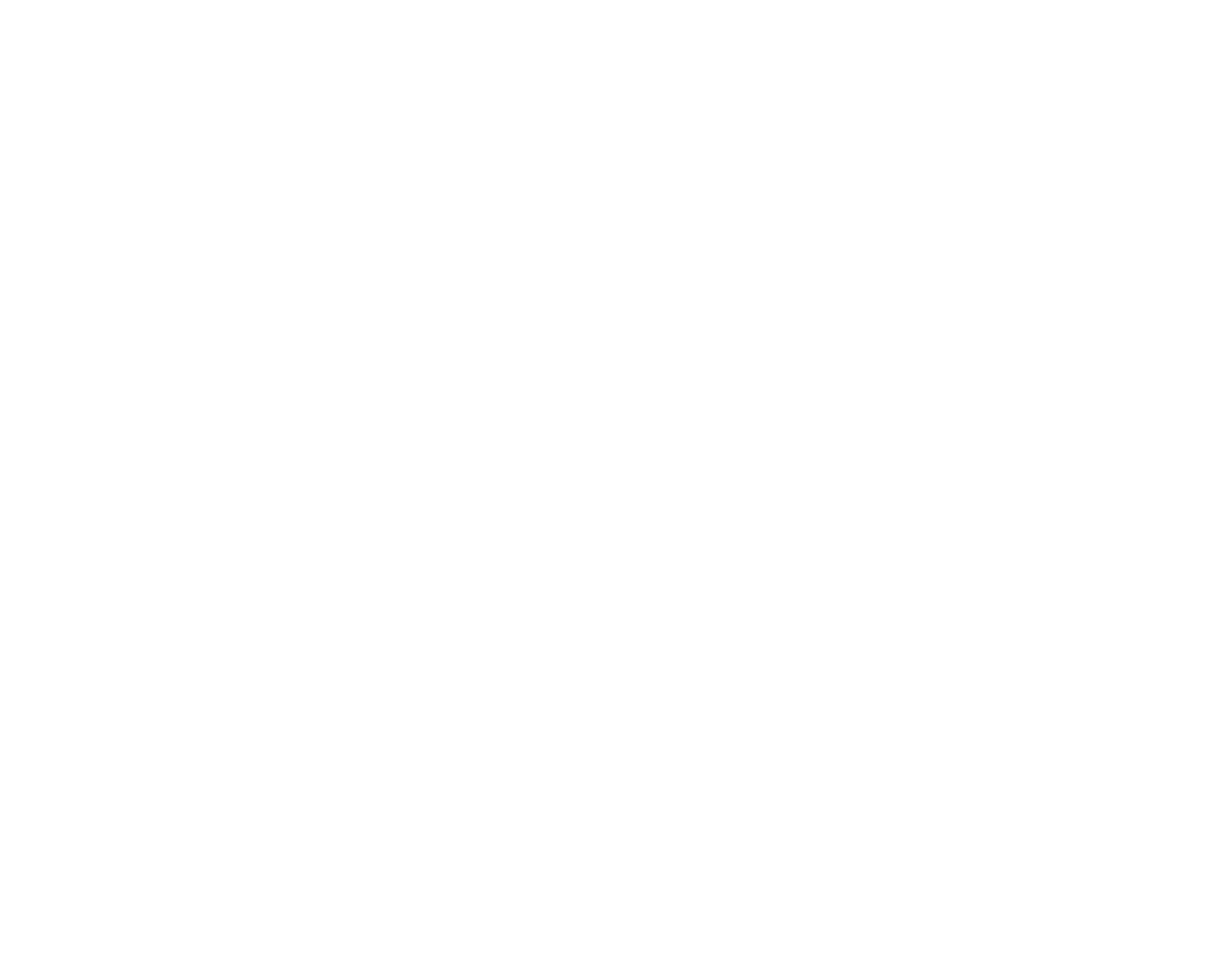|                    | Licence Business Name                                    | <b>Address</b>                                                          | <b>Licence Type/Sub</b>                    |                                        | <b>Phone</b>   |      | Fax                      |     |
|--------------------|----------------------------------------------------------|-------------------------------------------------------------------------|--------------------------------------------|----------------------------------------|----------------|------|--------------------------|-----|
| 14 674035          | Newbee Immigration Consulting                            | 6280 Chatsworth Rd Richmond BC V7C 3S3                                  | Service Use                                | Home Occupation                        | (778) 242-8939 | Work |                          | Hom |
| <b>Issue Date:</b> |                                                          | Monday, 06 October 2014                                                 |                                            |                                        |                |      |                          |     |
| 14 672267          | Super Credit Finance Ltd                                 | 8700 McKim Way Unit 3233 Richmond BC V6X 4A5                            | Service Use                                |                                        | (604) 723-6179 |      | Work (604) 270-0163 Fax  |     |
| 14 674254          | Greenwood Landscaping                                    | 10895 Springmont Gate Richmond BC V7E 1Y3                               | Service Use                                | <b>General Contractor</b>              | (604) 241-9794 | Work |                          | Hom |
| 14 674233          | Agressive Cable &<br>Communication Inc                   | 2461 BERTON PL NORTH VANCOUVER BC V7H 2W9                               | Service Use                                | <b>Electrical Contractor</b>           | (604) 929-5239 |      | Work (604) 929-5251 Fax  |     |
| 14 674232          | Western Elevator Ltd                                     | 1696 BOOTH AVE COQUITLAM BC V3K 1B9                                     | Service Use                                | <b>General Contractor</b>              | (604) 777-3787 |      | Work (604) 777-3784 Fax  |     |
| 14 674208          | <b>Terra Mechanical Ltd</b>                              | 5645 BARKER AVE UNIT 206 BURNABY BC V5H 3Z5                             | Service Use                                | <b>Plumbing Contractor</b>             | (778) 835-1732 | Work |                          | Hom |
| 14 674182          | WestPark                                                 | 6951 Elmbridge Way Richmond BC V7C 0A4                                  | Service Use                                | <b>Parking Enforcement</b><br>Business | (604) 669-7275 |      | Work (604) 669-7276 Fax  |     |
| 14 674165          | Weston Immigration Consulting<br>Ltd                     | 8540 Westminster Hwy Unit 211 Richmond BC V6X 1A8                       | Service Use                                | Home Occupation                        | (778) 828-8181 | Work |                          | Hom |
| 14 673733          | Stay Fresh Footwear Inc                                  | 4000 No 3 Rd Unit 2310 Richmond BC V6X 0J8                              | Mercantile Use                             | <b>Retail Trading</b>                  | (778) 323-7374 |      | Work (604) 721-5423 Cell |     |
| 14 671775          | Global Ivy Education Group Ltd                           | 6760 No 3 Rd Unit 200 Richmond BC V6Y 2C2                               | Assembly Use Group 3                       | <b>Education Institution</b>           | (604) 447-7890 |      | Work (604) 339-2777 Cell |     |
| 14 670776          | WAG (Canada) Holdings Ltd                                | 4000 No 3 Rd Unit 6050 Richmond BC V6X 0J8                              | Service Use                                |                                        | (778) 885-6266 | Work |                          | Hom |
| 14 663362          | DavidsTea Inc                                            | 6551 No 3 Rd Unit 1658 Richmond BC V6Y 2B6                              | Mercantile Use                             | <b>Retail Trading</b>                  | (778) 873-8922 | Work |                          | Hom |
| 14 662206          | Upward Packaging Inc                                     | 3771 Jacombs Rd Unit 180 Richmond BC V6V 2L9                            | Assembly Use Group 3                       | <b>Education Institution</b>           | (604) 215-1545 | Work |                          | Hom |
| 14 662204          | Upward Packaging Inc                                     | 3771 Jacombs Rd Unit 180 Richmond BC V6V 2L9                            | Mercantile Use                             | <b>Wholesale Trading</b>               | (604) 215-1545 | Work |                          | Hom |
| 14 674125          | <b>Talan Contracting</b>                                 | 5350 MCHARDY ST VANCOUVER BC V5R 4C5                                    | Service Use                                | <b>General Contractor</b>              | (604) 352-7939 | Work |                          | Hom |
| <b>Issue Date:</b> |                                                          | Tuesday, 07 October 2014                                                |                                            |                                        |                |      |                          |     |
| 14 674335          |                                                          | Essential Mobility Innovations Ltd 4931 Lancelot Dr Richmond BC V7C 4S4 | Service Use                                | <b>General Contractor</b>              | (604) 861-0984 | Work |                          | Hom |
| 14 674323          | <b>Famous Concrete</b>                                   | 2231 McLennan Ave Richmond BC V6X 2N4                                   | Service Use                                | <b>General Contractor</b>              | (514) 616-9617 | Work |                          |     |
| 14 674336          | <b>Essential Mobility Innovations Ltd</b>                | 4931 Lancelot Dr Richmond BC V7C 4S4                                    | <b>Inter-Municipal Business</b><br>Licence | <b>General Contractor</b>              | (604) 861-0984 | Work |                          | Hom |
| 14 674241          | Mita Enterprises Ltd                                     | 10360 Finlayson Dr Richmond BC V6X 1W9                                  | Service Use                                | Home Occupation                        | (604) 889-2651 | Work |                          | Hom |
| 14 674292          | <b>Best City Construction Ltd</b>                        | 544 APPIAN WAY COQUITLAM BC V3J 2A7                                     | Service Use                                | <b>General Contractor</b>              | (604) 328-3080 | Work |                          | Hom |
| 14 674306          | 0825215 BC Ltd                                           | 9771 BATES RD RICHMOND BC V7A 1E3                                       | Service Use                                | <b>General Contractor</b>              | (778) 628-7314 | Work |                          | Hom |
| 14 674340          | Roots Cart #677                                          | 3880 Grant McConachie Way Richmond BC V7B 0A5                           | Mercantile Use                             | <b>Retail Trading</b>                  | (604) 214-0560 |      | Work (604) 214-9626 Fax  |     |
| <b>Issue Date:</b> |                                                          | Wednesday, 08 October 2014                                              |                                            |                                        |                |      |                          |     |
| 14 672272          | Cargotrans Express Inc                                   | 11460 Voyageur Way Unit 8 Richmond BC V6X 3E1                           | Service Use                                |                                        | (604) 779-3733 | Work |                          | Hom |
| 14 674308          | Xiaoxi Web Inc                                           | 6233 Birch St Unit 23 Richmond BC V6Y 4H3                               | Service Use                                | Home Occupation                        | (778) 588-1972 | Work |                          | Hom |
| 14 674346          | <b>WNL Investment Ltd</b>                                | 1467 W 57TH AVE VANCOUVER BC V6P 1T1                                    | Service Use                                | <b>General Contractor</b>              | (778) 889-1929 | Work |                          | Hom |
| 14 674396          | 3A Auto Solutions Ltd                                    | 5651 Musgrave Cr Richmond BC V7C 5N3                                    | Service Use                                | Home Occupation                        | (604) 782-1757 | Work |                          | Hom |
| <b>Issue Date:</b> |                                                          | Thursday, 09 October 2014                                               |                                            |                                        |                |      |                          |     |
|                    | 14 674442 Exp Services Inc                               | 3001 WAYBURNE DR UNIT 275 BURNABY BC V5G 4W3                            | Service Use                                |                                        | (604) 874-1245 |      | Work (604) 874-2358 Fax  |     |
| 14 674466          | <b>Bruce Lee Construction &amp;</b><br>Renovation Co Ltd | 8531 ALEXANDRA RD UNIT 250 RICHMOND BC V6X<br>3P3                       | Service Use                                | <b>General Contractor</b>              | (604) 312-6000 | Work |                          | Hom |
| 14 666211          | Canada Pattison College                                  | 4000 No 3 Rd Unit 5205 Richmond BC V6X 0J8                              | Assembly Use Group 3                       | <b>Education Institution</b>           | (778) 999-7609 | Work |                          |     |
| 14 659781          | Elbon Property Services Ltd                              | 13988 Maycrest Way Unit 155 Richmond BC V6V 3C3                         | Service Use                                | <b>General Contractor</b>              | (604) 761-7318 |      | Work (604) 264-1008 Fax  |     |
| 14 674487          | iTech Trainer                                            | 4280 Moncton St Unit 319 Richmond BC V7E 6T4                            | Service Use                                | Home Occupation                        | (604) 447-6822 | Work |                          | Hom |
| <b>Issue Date:</b> |                                                          | Friday, 10 October 2014                                                 |                                            |                                        |                |      |                          |     |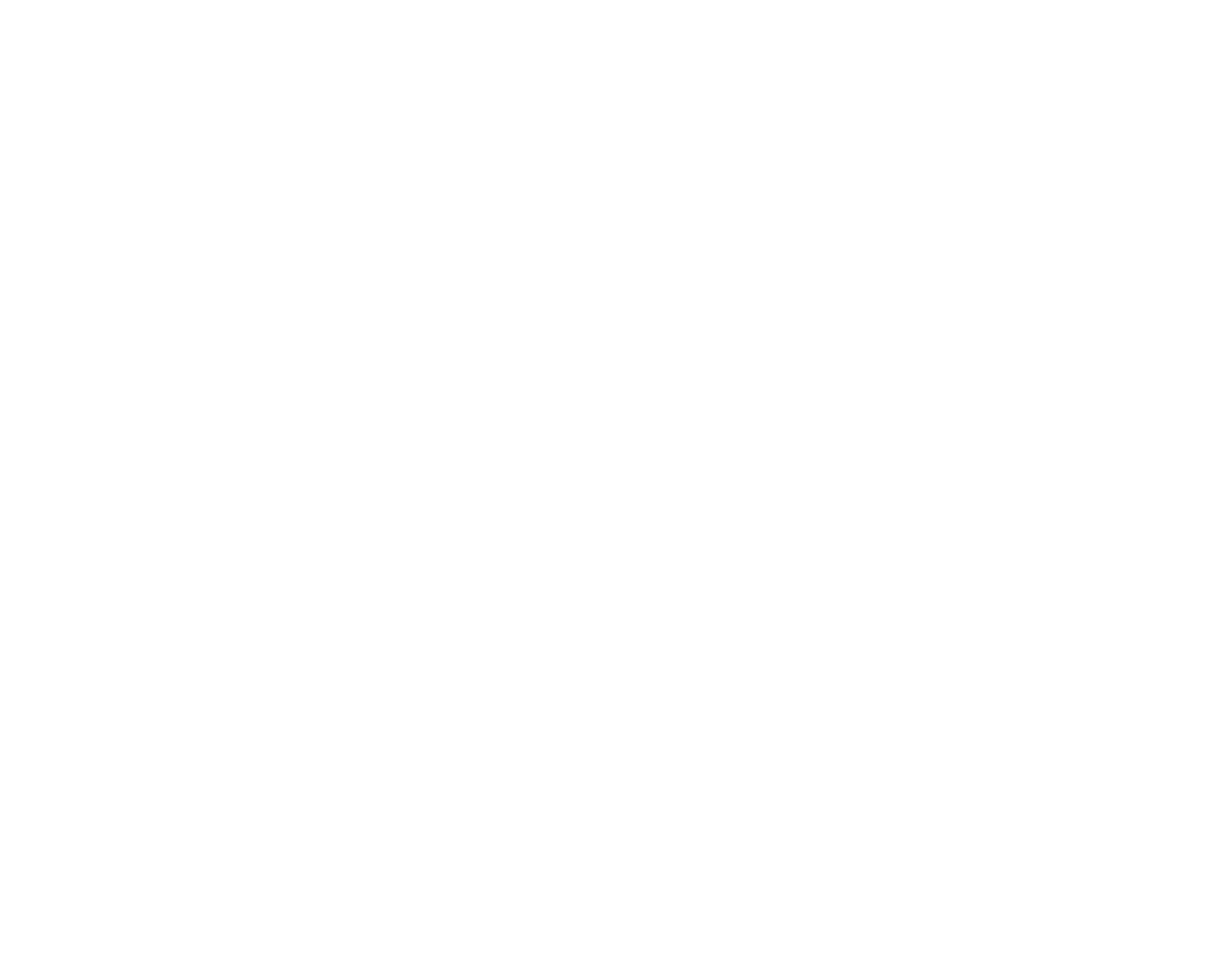|                    | Licence Business Name                           | <b>Address</b>                                      | <b>Licence Type/Sub</b> |                                      | <b>Phone</b>                           |      | Fax                     |            |
|--------------------|-------------------------------------------------|-----------------------------------------------------|-------------------------|--------------------------------------|----------------------------------------|------|-------------------------|------------|
| 14 674504          | Le Trillium Trading Co Ltd                      | 7633 St Albans Rd Unit 8 Richmond BC V6Y 3W7        | Service Use             | Home Occupation                      | (604) 761-8909                         | Work |                         | <b>Hom</b> |
| 14 673936          | South Central Montessori Child<br>Care Ltd      | 6020 Steveston Hwy Unit 110 Richmond BC V7E 2K8     | Assembly Use Group 3    |                                      | (778) 889-0188                         | Work |                         | Hom        |
| 14 674552          | Jasvir Cheema and Harpreet<br>Cheema            | 11582 Bird Rd Richmond BC V6X 1N9                   | Service Use             | <b>General Contractor</b>            | (778) 918-1524                         | Work |                         |            |
| 14 674550          | Dynasty Ads                                     | 7880 Gabriola Cr Richmond BC V7C 3Y6                | Service Use             | Home Occupation                      | (778) 984-0687                         | Work |                         | Hom        |
| 14 674539          | Encima Clothing                                 | 4099 No 4 Rd Unit 2 Richmond BC V6X 2M2             | Service Use             | Home Occupation                      | (778) 233-3537                         | Work |                         | Hom        |
| 14 674534          | <b>G C West Construction Ltd</b>                | 342 BLAIR AVE NEW WESTMINSTER BC V4L 3A2            | Service Use             | <b>General Contractor</b>            | (604) 928-0287                         | Work |                         |            |
| 14 674530          | Lo Gong Xian Family Investments                 | 10740 Rochdale Dr Richmond BC V7A 3N6               | Service Use             | Home Occupation                      | (604) 241-1198                         | Work |                         | Hom        |
| 14 674555          | SportMedBC                                      | 3713 KENSINGTON AVE UNIT 2350 BURNABY BC V5B<br>0A7 | Service Use             |                                      | (604) 294-3050                         |      | Work (604) 294-3020 Fax |            |
| 14 674448          | Leon Shkolnik Constructions                     | 10600 Hollymount Dr Richmond BC V7E 4Z2             | Service Use             | <b>General Contractor</b>            | (604) 761-4667                         | Work |                         | Hom        |
| 14 672610          | Grhope Import & Export Inc                      | 4140 No 3 Rd Unit 250 Richmond BC V6X 2C2           | Service Use             |                                      | (604) 771-9669                         | Work |                         | Hom        |
| 14 672598          | The Gears Studio Ltd                            | 4000 No 3 Rd Unit 5050 Richmond BC V6X 0J8          | Service Use             |                                      | (778) 893-5666                         | Work |                         | Hom        |
| 14 672432          | Century 21 Max Realty Ltd                       | 4000 No 3 Rd Unit 3265 Richmond BC V6X 0J8          | Service Use             |                                      | (604) 338-2973                         | Work |                         | Hom        |
| 14 672411          | Gold World Immigration<br><b>Consulting Ltd</b> | 8351 Alexandra Rd Unit 230 Richmond BC V6X 3P3      | Service Use             |                                      | (778) 654-3935                         |      | Work (604) 285-6575 Fax |            |
| 14 672364          | Beauty Green Jewellery Ltd                      | 4311 Hazelbridge Way Unit 1725 Richmond BC V6X 3L7  | Mercantile Use          | Retail Trading                       | (604) 285-6148                         | Work |                         | Hom        |
| 14 672090          | Copa Cafe                                       | 6200 River Rd Unit 105 Richmond BC V7C 0B1          | Assembly Use Group 1    | <b>Food Service</b><br>Establishment | (604) 276-8972                         | Work |                         | Hom        |
| 14 672019          | Richmond E-Bike Ltd                             | 13988 Maycrest Way Unit 160 Richmond BC V6V 3C3     | Mercantile Use          | <b>Wholesale Trading</b>             | $(604)$ 209-9000                       | Work |                         | Hom        |
| 14 667901          | Mango Yummy Shaved Ice Inc                      | 6564 No 3 Rd Richmond BC V6Y 2C2                    | Assembly Use Group 1    | <b>Food Service</b><br>Establishment | (604) 715-0767                         | Work |                         | Hom        |
| 14 674532          | Priivan Development Group                       | 10740 Rochdale Dr Richmond BC V7A 3N6               | Service Use             | <b>General Contractor</b>            | (604) 241-1198                         | Work |                         | Hom        |
| 14 672617          | Great-Land Investment Group Inc                 | 8580 Cambie Rd Unit 202 Richmond BC V6X 4J8         | Mercantile Use          | <b>Wholesale Trading</b>             | (604) 285-6151                         | Work |                         | Hom        |
| <b>Issue Date:</b> |                                                 | Tuesday, 14 October 2014                            |                         |                                      |                                        |      |                         |            |
| 14 669830          | <b>Blundell Produce Plus Ltd</b>                | 4771 Blundell Rd Richmond BC V7C 1H2                | Mercantile Use          | <b>Retail Trading</b>                | (778) 297-2149                         |      | Work (778) 297-2198 Fax |            |
| 14 674629          | Marvel Plumbing & Drainage                      | 4728 SMITH AVE BURNABY BC V5G 2W2                   | Service Use             | <b>Plumbing Contractor</b>           | (604) 729-3864                         | Work |                         | Hom        |
| <b>Issue Date:</b> | Wednesday, 15 October 2014                      |                                                     |                         |                                      |                                        |      |                         |            |
|                    | 14 672412 1028 Cafe                             | 4580 No 3 Rd Unit 2085 Richmond BC V6X 4E8          | Assembly Use Group 1    | <b>Food Service</b><br>Establishment | (604) 231-0337                         | Work |                         | Hom        |
| 14 674185          | The Jar Stars                                   | 11491 7th Ave Unit 23 Richmond BC V7E 4J5           | Service Use             | Home Occupation                      | (778) 558-4095                         | Work |                         | Hom        |
| 14 672656          | Princemountain Transnational<br>Sevices Inc     | 5900 No 3 Rd Unit 300 Richmond BC V6X 3P7           | Service Use             |                                      | (604) 370-2171                         |      | Work (778) 234-0313 Fax |            |
| 14 665076          | Alliance Installations Inc                      | 13200 Vulcan Way Richmond BC V6V 1J8                | Service Use             | <b>General Contractor</b>            | (604) 232-0577                         |      | Work (604) 232-0665 Fax |            |
| 14 672657          | Princemountain Transnational<br>Sevices Inc.    | 5900 No 3 Rd Unit 300 Richmond BC V6X 3P7           | Service Use             |                                      | (604) 370-2171 Work (778) 234-0313 Fax |      |                         |            |
| <b>Issue Date:</b> |                                                 | Thursday, 16 October 2014                           |                         |                                      |                                        |      |                         |            |
| 14 669839          | All-Right Construction Ltd                      | 3851 Jacombs Rd Unit 170 Richmond BC V6V 2H7        | Service Use             | <b>General Contractor</b>            | (604) 278-8360                         | Work |                         | Hom        |
| 14 674223          | Time Escape                                     | 3471 No 3 Rd Unit 140 Richmond BC V6X 2B8           | Assembly Use Group 3    | Commercial<br>Entertainment          | (604) 232-9775                         | Work |                         |            |
| 14 674782          | Willow Spring Construction (BC)<br>Ltd          | 19469 92ND AVE UNIT 201 SURREY BC V4N 4G6           | Service Use             | <b>General Contractor</b>            | (604) 882-8198                         |      | Work (604) 882-8196 Fax |            |
| 14 674786          | Nu Glass Projects Ltd                           | 19089 94TH AVE UNIT 7 SURREY BC V4N 3S4             | Service Use             | <b>General Contractor</b>            | (604) 888-1331                         |      | Work (604) 888-5358 Fax |            |
| 14 674807          | <b>BubbaSoccer</b>                              | 33 EAST 44TH AVE VANCOUVER BC V5W 1V5               | Service Use             |                                      | (778) 668-7428                         | Work |                         | Hom        |
|                    | Wednesday, 14 January 2015                      |                                                     | Page 43 of 54           |                                      |                                        |      |                         |            |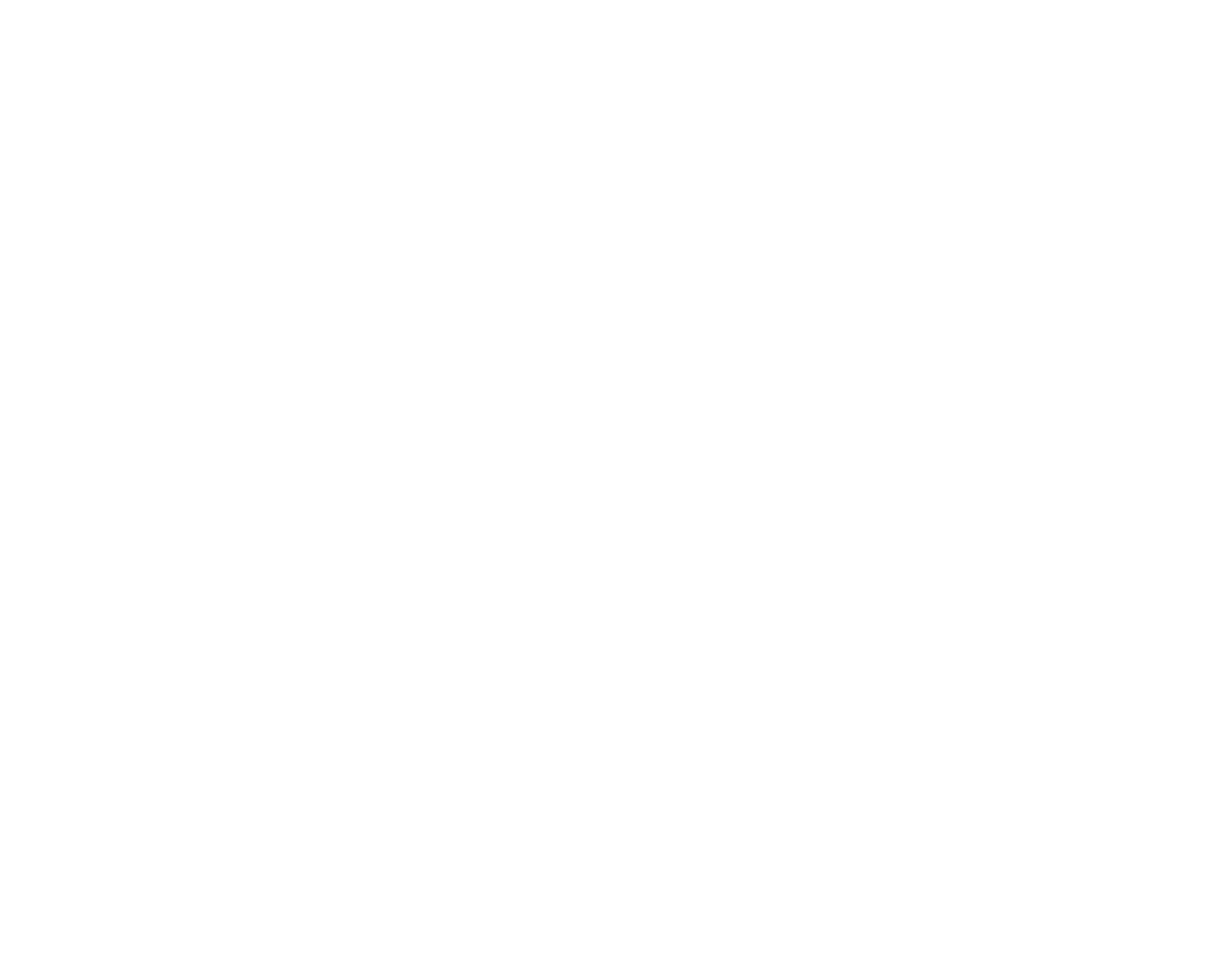|                    | Licence Business Name                                                                      | <b>Address</b>                                           | <b>Licence Type/Sub</b> |                               | <b>Phone</b>     |        | Fax                     |            |
|--------------------|--------------------------------------------------------------------------------------------|----------------------------------------------------------|-------------------------|-------------------------------|------------------|--------|-------------------------|------------|
| <b>Issue Date:</b> |                                                                                            | Monday, 20 October 2014                                  |                         |                               |                  |        |                         |            |
| 14 672724          | <b>Worldever Realty Information</b><br>Centre                                              | 5911 Minoru Blvd Unit 121 Richmond BC V6X 4C7            | Service Use             |                               | (604) 247-1086   | Work   |                         | Hom        |
| 14 672788          | Able Capital Management Inc                                                                | 5481 No 3 Rd Richmond BC V6X 2C7                         | Service Use             |                               | (604) 817-6668   | Work   |                         | Hom        |
| 14 674884          | <b>Starkc Construction Inc.</b>                                                            | 8300 General Currie Rd Unit 119 Richmond BC V6Y 3X1      | Service Use             | <b>General Contractor</b>     | (778) 558-2755   | Work   |                         | Hom        |
| 14 674882          | Van Sky Seafood Co Ltd                                                                     | 4900 Pendlebury Rd Richmond BC V7E 1E8                   | Service Use             | Home Occupation               | (604) 773-9952   | Work   |                         | Hom        |
| 14 674832          | Towncity Plumbing & Heating Ltd                                                            | 121 BREW ST UNIT 303 PORT MOODY BC V3H 0E2               | Service Use             | <b>Plumbing Contractor</b>    | (604) 351-8380   | Work   |                         | Hom        |
| 14 674797          | Trung's Plumbing & Heating                                                                 | 511 JACKSON AVE VANCOUVER BC V6A 3W2                     | Service Use             | <b>Plumbing Contractor</b>    | (778) 889-2331   |        | Work (778) 889-2331     | Cell       |
| 14 656206          | Sleep Mart                                                                                 | 12660 Bridgeport Rd Richmond BC V6V 1J5                  | Mercantile Use          | <b>Retail Trading</b>         | (604) 925-4443   | Work   |                         | Hom        |
| 14 670562          | Cost Less Towing Ltd                                                                       | 1040 Millcarch St Unit 150 Richmond BC V6V 2H4           | Vehicle for Hire        | Class M - Tow-Truck           | (604) 600-7674   | Work   |                         | Hom        |
| 14 674828          | Shin International Industrial<br>Design                                                    | 11771 Williams Rd Richmond BC V7A 1J3                    | Service Use             | Home Occupation               | (778) 788-3852   | Work   |                         | Hom        |
| 14 670505          | Lucky 8 Vapes                                                                              | 8050 Anderson Rd Richmond BC V6Y 1S4                     | Mercantile Use          | <b>Retail Trading</b>         | (604) 447-8273   | Work   |                         | Hom        |
| 14 669538          | Hokkaido Wholesale                                                                         | 11860 Hammersmith Way Unit 178 Richmond BC V7A 5G1       | Mercantile Use          | <b>Wholesale Trading</b>      | (604) 277-0599   | Work   |                         |            |
| 14 658266          | Mannings Kitchen Inc                                                                       | 6300 London Rd Unit 45 Richmond BC V7E 6V6               | Service Use             | Home Occupation               | (778) 990-8079   | Work   |                         | Hom        |
| 14 670564          | Cost Less Towing Ltd                                                                       | 1040 Millcarch St Unit 150 Richmond BC V6V 2H4           | Vehicle for Hire        | Vehicle For Hire<br>Office    | (604) 600-7674   | Work   |                         | <b>Hom</b> |
| <b>Issue Date:</b> |                                                                                            | Tuesday, 21 October 2014                                 |                         |                               |                  |        |                         |            |
| 13 649831          | <b>Teafany Enterprise</b>                                                                  | 4000 No 3 Rd Unit 2340 Richmond BC V6X 0J8               | Assembly Use Group 1    | Food Service<br>Establishment | (778) 877-2231   | Work   |                         | Hom        |
| 14 674998          | <b>Hazel Hansen</b>                                                                        | 4733 W RIVER RD UNIT 106 DELTA BC V4K 1V2                | Service Use             |                               | (604) 306-5860   | Work   |                         | Hom        |
| <b>Issue Date:</b> |                                                                                            | <b>Wednesday, 22 October 2014</b>                        |                         |                               |                  |        |                         |            |
| 14 673634          | Han Fang Acupuncture and<br>Herbs Treatment Center for<br>Difficult Miscellaneous Diseases | 8191 Saba Rd Unit 140 Richmond BC V6Y 4B4                | Service Use             |                               | $(604)$ 285-5188 |        | Work (604) 285-5189 Fax |            |
| 14 675084          | <b>Enervation Electric Ltd</b>                                                             | 30560 GREAT NORTHERN AVE UNIT E ABBOTSFORD<br>BC V2T 6H4 | Service Use             | <b>Electrical Contractor</b>  | (604) 744-5846   |        | Work (604) 744-5843 Fax |            |
| 14 675073          | <b>Vegas Construction</b>                                                                  | 7851 Afton Dr Richmond BC V7A 1A2                        | Service Use             | <b>General Contractor</b>     | (604) 340-4018   | Work   |                         | Hom        |
| 14 675068          | Kenike Ocean Electrical<br><b>Equipment Ltd</b>                                            | 9399 Tomicki Ave Unit 203 Richmond BC V6X 0H6            | Service Use             | Home Occupation               | (778) 863-9808   |        | Work (778) 654-3996 Fax |            |
| 14 675019          | Feltastic                                                                                  | 4514 Fisher Crt Richmond BC V6X 3V4                      | Service Use             | Home Occupation               | (604) 518-8021   | Work   |                         | Hom        |
| 14 674962          | 0797386 BC Ltd                                                                             | 4351 ARBUTUS ST VANCOUVER BC V6J 4S4                     | Service Use             | <b>General Contractor</b>     | (604) 506-8432   | Work   |                         | Hom        |
| 14 674945          | Value Training                                                                             | 10391 No 3 Rd Unit 46 Richmond BC V7A 4V2                | Service Use             | Home Occupation               | (778) 686-3775   | Work   |                         | Hom        |
| 14 674719          | <b>Right Way Auctions Ltd</b>                                                              | 10451 Shellbridge Way Unit 150 Richmond BC V6X 2W8       | Service Use             |                               | (778) 709-9319   | Cellul |                         | Hom        |
| 14 673721          | Leeder Lights                                                                              | 10451 Shellbridge Way Unit 150 Richmond BC V6X 2W8       | Service Use             |                               | (604) 505-5626   | Work   |                         | Hom        |
| 14 672807          | Oceanwaves Learning Center<br>(Richmond) Inc                                               | 4000 No 3 Rd Unit 5185 Richmond BC V6X 0J8               | Assembly Use Group 3    | <b>Education Institution</b>  | (604) 303-7676   |        | Work (604) 303-7086 Fax |            |
| 14 672717          | Erick Cardona CGA                                                                          | 3580 Moncton St Unit 212 Richmond BC V7E 3A4             | Service Use             |                               | (778) 837-2799   | Work   |                         | Hom        |
|                    | 14 673934 SHPETER                                                                          | 6691 Buswell St Richmond BC V6Y 2G9                      | Service Use             |                               | (604) 446-9230   | Hom    |                         | Hom        |
| <b>Issue Date:</b> |                                                                                            | Thursday, 23 October 2014                                |                         |                               |                  |        |                         |            |
| 14 675066          | North 66 Fashion Snowboard Ltd                                                             | 4000 No 3 Rd Unit 2230 Richmond BC V6X 0J8               | Mercantile Use          | <b>Retail Trading</b>         | $(604)$ 278-3693 | Work   |                         | Hom        |
| 14 674347          | Chapman Trading Inc                                                                        | 6081 No 3 Rd Unit 602 Richmond BC V6Y 2B2                | Service Use             |                               | (778) 772-8977   | Work   |                         | Hom        |
| 14 675147          | J F Bridgewater Construction Ltd                                                           | 4220 Brownlea Rd Richmond BC V6X 2E5                     | Service Use             | <b>General Contractor</b>     | (604) 671-0203   | Work   |                         | Hom        |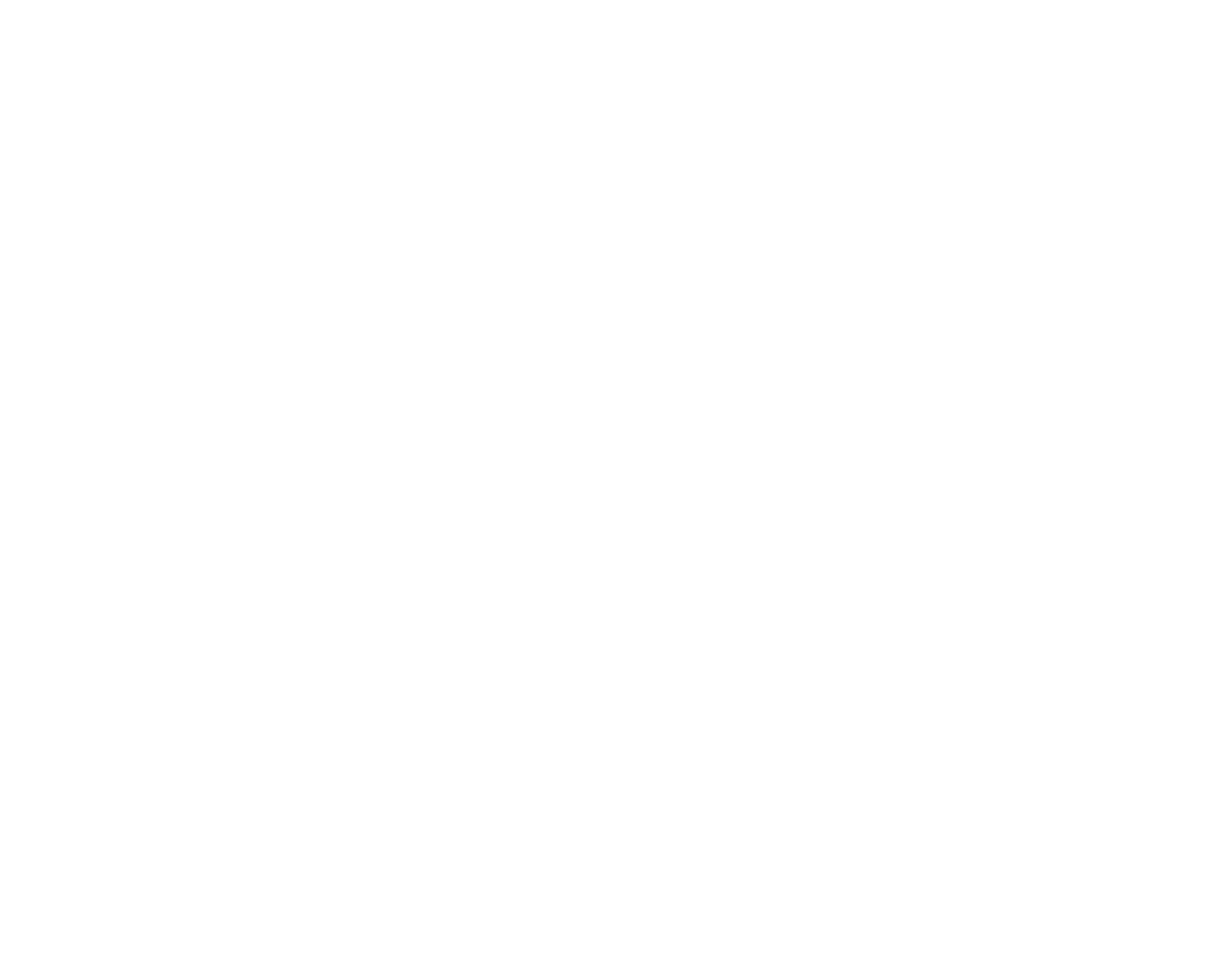|                    | <b>Licence Business Name</b>                                      | <b>Address</b>                                                                   | <b>Licence Type/Sub</b> |                                     | <b>Phone</b>     |      | Fax                                    |     |
|--------------------|-------------------------------------------------------------------|----------------------------------------------------------------------------------|-------------------------|-------------------------------------|------------------|------|----------------------------------------|-----|
| 14 675102          | Lingvamatrix International<br>Academy of Measurous<br>Linguistics | 10460 No 3 Rd Unit 23 Richmond BC V7A 4W5                                        | Service Use             | Home Occupation                     | (604) 720-2556   | Work |                                        | Hom |
| 14 674932          | Mercedes-Benz Richmond                                            | 4151 Hazelbridge Way Unit 1110 Richmond BC V6X 4J7                               | Mercantile Use          | <b>Automobile Dealer</b>            | (604) 762-5182   |      | Work (604) 278-7683 Fax                |     |
| 14 663419          | Non-Crete Products Group Inc                                      | 9800 Van Horne Way Richmond BC V6X 1W5                                           | Service Use             |                                     | (604) 312-4468   | Work |                                        | Hom |
| 14 675003          | <b>GBF Electronics Inc</b>                                        | 4000 No 3 Rd Unit 3045 Richmond BC V6X 0J8                                       | Mercantile Use          | <b>Retail Trading</b>               | (778) 995-3785   | Work |                                        | Hom |
| <b>Issue Date:</b> |                                                                   | Friday, 24 October 2014                                                          |                         |                                     |                  |      |                                        |     |
| 14 675213          | International Pacific Aviation Co<br>Ltd                          | 5177 Brighouse Way Unit 402 Richmond V7C 0A2                                     | Service Use             | Home Occupation                     | (604) 670-2026   | Work |                                        | Hom |
| 14 675218          | CN Amac                                                           | 7430 LOWLAND DR BURNABY BC V5J 5A4                                               | Service Use             | <b>General Contractor</b>           | (604) 299-8715   |      | Work (604) 299-8795 Fax                |     |
| 14 675208          | Nelson's Mechanical Insulation<br>Services Ltd                    | 1166 SHELTER CR COQUITLAM BC V3B 5Y5                                             | Service Use             | <b>General Contractor</b>           | $(604)$ 552-5608 |      | Work (604) 552-4084 Fax                |     |
| 14 675201          | The Pet Shop Boys                                                 | 3080 CAMBIE ST VANCOUVER BC V5Z 2V9                                              | Service Use             | Professional Dog<br>Walker          | (604) 569-3377   | Work |                                        | Hom |
| 14 675196          | Quma Projects Inc                                                 | 2475 BELLEVUE AVE WEST VANCOUVER BC V7V 1E1                                      | Service Use             | <b>General Contractor</b>           | (604) 922-7862   | Work |                                        | Hom |
| 14 675168          | Planet Pride Logisitics Ltd                                       | 6360 No 1 Rd Richmond BC V7C 1T3                                                 | Service Use             | Home Occupation                     | (604) 340-6393   |      | Work (778) 297-4400 Fax                |     |
| 14 675167          | Homes By Valentino                                                | 768 KINGSWAY ST VANCOUVER BC V5V 3C1                                             | Service Use             | <b>General Contractor</b>           | (604) 649-9858   | Work |                                        | Hom |
| 14 672826          | Canada Mao Ming International<br><b>Travel Ltd</b>                | 8700 McKim Way Unit 1033 Richmond BC V6X 4A5                                     | Service Use             | <b>Travel Agency</b>                | (604) 332-0703   |      | Work (604) 332-7713 Fax                |     |
| <b>Issue Date:</b> |                                                                   | Monday, 27 October 2014                                                          |                         |                                     |                  |      |                                        |     |
| 14 674944          | VanCity                                                           | 6020 Blundell Rd Unit 130 Richmond BC V7C 1H8                                    | Assembly Use Group 1    | <b>Food Catering</b>                | (604) 915-3880   |      | Work (604) 877-7988 Fax                |     |
| 14 675124          | <b>Markell Mechanical</b>                                         | 142 25TH ST E NORTH VANCOUVER BC V7N 1A1                                         | Service Use             | <b>Plumbing Contractor</b>          | (604) 800-3001   |      | Work (778) 588-7612 Fax                |     |
| 14 675125          | <b>Markell Mechanical</b>                                         | 142 25TH ST E NORTH VANCOUVER BC V7N 1A1                                         | Service Use             | Gas Contractor                      | (604) 800-3001   |      | Work (778) 588-7612 Fax                |     |
| 14 675307          | MPS International Holdings Inc                                    | 9617 Pickering Dr Richmond BC V7E 4Y3                                            | Service Use             | Home Occupation                     | (604) 303-6770   | Work |                                        | Hom |
| 14 675308          | Tak Kin Tang Enterprises                                          | 8200 Rideau Dr Richmond BC V7A 4R7                                               | Service Use             | <b>Delivery Services</b>            | (604) 537-1737   | Work |                                        | Hom |
| 14 660237          | <b>Genius Education Academy</b>                                   | 7420 Westminster Hwy Richmond BC V6X 1A1                                         | Assembly Use Group 3    |                                     | (604) 808-8219   | Work |                                        | Hom |
| <b>Issue Date:</b> |                                                                   | Tuesday, 28 October 2014                                                         |                         |                                     |                  |      |                                        |     |
| 14 673784          | Miyabi Aqua Design Ltd                                            | 11860 Hammersmith Way Unit 128 Richmond BC V7A 5G1                               | Mercantile Use          | <b>Wholesale Trading</b>            | (604) 218-3138   | Work |                                        | Hom |
| 14 676172          | Dong Construction                                                 | 9564 Breden Ave Richmond BC                                                      | Service Use             | <b>General Contractor</b>           | (604) 368-3329   | Work |                                        | Hom |
| 14 676169          | Jackson Werner Homes Ltd                                          | 4985 53RD ST DELTA BC V4K 2Z3                                                    | Service Use             | <b>General Contractor</b>           | (604) 505-1911   |      | Work (604) 940-8207 Fax                |     |
| 14 676168          | Cangreat Technology Service Ltd                                   | 7311 Moffatt Rd Unit 2 Richmond BC V6Y 1X9                                       | Service Use             | Home Occupation                     | (604) 484-9808   | Work |                                        | Hom |
| 14 672812          | Steveston Automotive And<br>Autobody                              | 12320 Trites Rd Unit 5 Richmond BC V7E 3R7                                       | Service Use             |                                     | (604) 241-1727   |      | Work (604) 241-1728 Fax                |     |
| 14 672279          | Jump Start Academy Inc                                            | 6751 Westminster Hwy Unit 120 Richmond BC V7C 4V4                                | Assembly Use Group 3    | <b>Education Institution</b>        | (778) 316-8978   | Work |                                        | Hom |
|                    | 14 672136 Optimum Realty Inc                                      | 8120 Granville Ave Unit 310 Richmond BC V6Y 1P3                                  | Service Use             |                                     | (604) 737-2869   |      | Work (604) 733-2889 Fax                |     |
|                    | 14 670358    Zacks Motor                                          | 3651 No 3 Rd Richmond BC V6X 2B8                                                 | Vehicle for Hire        | Class J - Rental<br>Vehicle Group 2 | (604) 715-8815   |      | Work (604) 370-2773 Fax                |     |
|                    | 14 670357    Zacks Motor                                          | 3651 No 3 Rd Richmond BC V6X 2B8                                                 | Vehicle for Hire        | Vehicle For Hire<br>Office          | (604) 715-8815   |      | Work (604) 370-2773 Fax                |     |
|                    |                                                                   | 14 676191 Wyder Horizons Construction Ltd 5251 Steveston Hwy Richmond BC V7E 2K5 | Service Use             | <b>General Contractor</b>           | (778) 887-0217   | Work |                                        | Hom |
| <b>Issue Date:</b> |                                                                   | <b>Wednesday, 29 October 2014</b>                                                |                         |                                     |                  |      |                                        |     |
|                    | 14 672618 News360 Systems Inc                                     | 13111 Vanier PI Unit 130 Richmond BC V6V 2J1                                     | Service Use             |                                     |                  |      | 6042784604334 Work (604) 716-4715 Cell |     |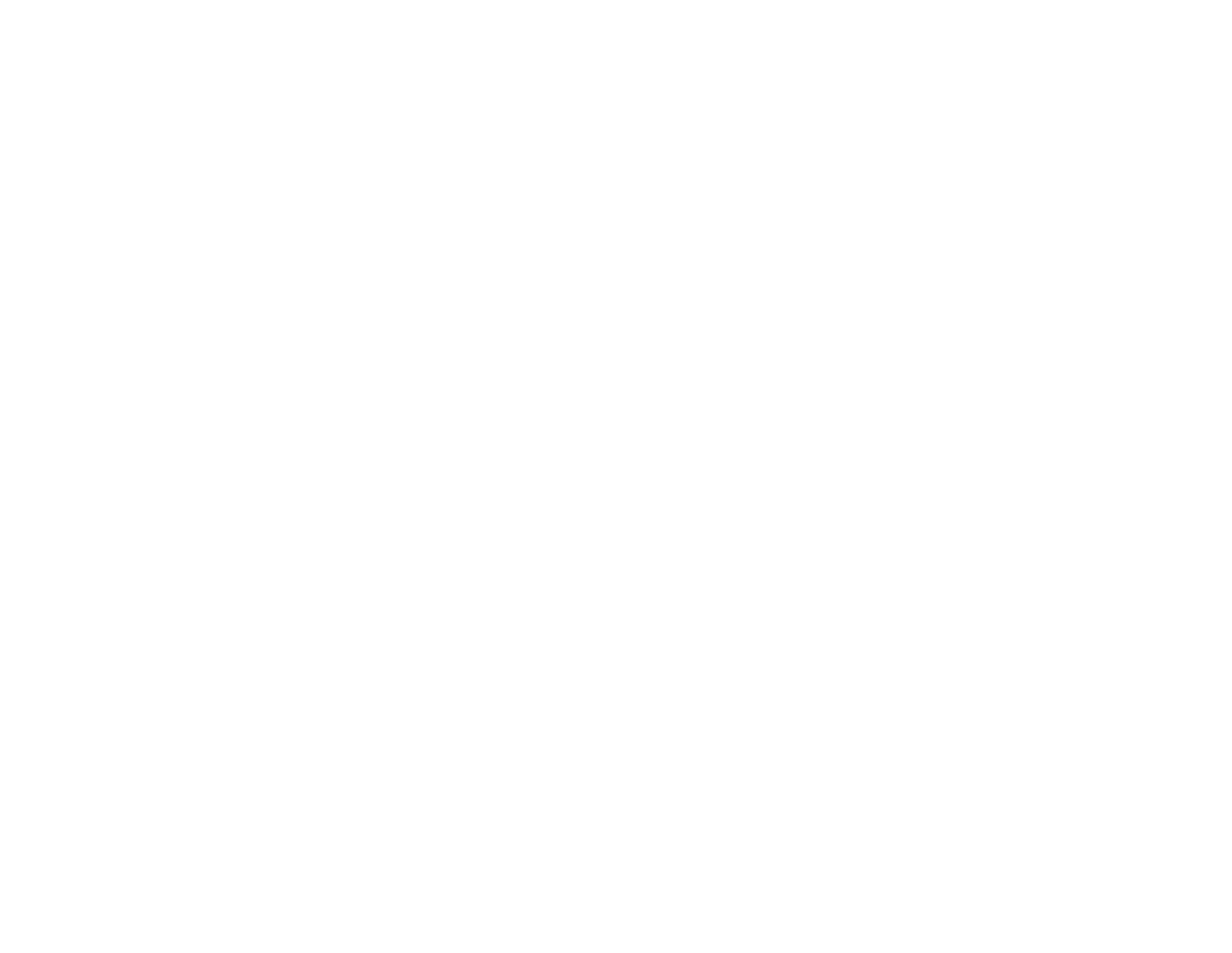|                    | <b>Licence Business Name</b>                           | <b>Address</b>                                      | <b>Licence Type/Sub</b>         |                                                    | <b>Phone</b>     |      | Fax                     |     |
|--------------------|--------------------------------------------------------|-----------------------------------------------------|---------------------------------|----------------------------------------------------|------------------|------|-------------------------|-----|
| <b>Issue Date:</b> |                                                        | Thursday, 30 October 2014                           |                                 |                                                    |                  |      |                         |     |
| 14 675069          | Mason Link Development Ltd                             | 6751 Graybar Rd Unit 140 Richmond BC V6W 1H3        | Service Use                     | <b>General Contractor</b>                          | (604) 207-8992   |      | Work (604) 207-0992 Fax |     |
| 14 675156          | Carlton College Ltd                                    | 4000 No 3 Rd Unit 125 Richmond BC V6X 0J8           | Assembly Use Group 3            | <b>Education Institution</b>                       | (778) 991-6897   | Work |                         | Hom |
|                    | 14 675197 T & T Supermarket Inc                        | 12339 Steveston Hwy Unit 100 Richmond BC V6W 0B4    | Assembly Use Group 1            | <b>Food Service</b><br>Establishment, Take-<br>Out | (604) 376-9889   |      | Work (604) 276-9861 Fax |     |
| 14 67 6221         | Richsauga Flooring Ltd                                 | 6551 Minoru Blvd Unit 215 Richmond BC V6Y 1Y4       | Service Use                     | <b>General Contractor</b>                          | (778) 929-8708   | Work |                         | Hom |
| 14 67 6232         | <b>Luban Construction Ltd</b>                          | 4065 Tyson PI Richmond BC V7C 4T5                   | Service Use                     | <b>General Contractor</b>                          | (604) 349-4098   | Work |                         | Hom |
| 14 67 6255         | Kinspiration Photography                               | 11480 4th Ave Richmond BC V7E 3G9                   | Service Use                     | Home Occupation                                    | (604) 418-9126   | Work |                         | Hom |
| 14 674540          | Richmond Your Independent<br><b>Grocer City Market</b> | 12339 Steveston Hwy Unit 100 Richmond BC V6W 0B4    | Mercantile Use                  | <b>Retail Trading</b>                              | (778) 231-3161   | Work |                         | Hom |
| 14 676302          | <b>CANFIX Mechanical Services Ltd</b>                  | 6679 Blundell Rd Richmond BC V7C 1H7                | Service Use                     | Home Occupation                                    | (778) 838-9889   | Work |                         |     |
| 14 676266          | <b>Velour Productions</b>                              | 4100 Bryson PI Richmond BC V6X 3S5                  | Service Use                     | Home Occupation                                    | (604) 618-2496   | Work |                         | Hom |
| 14 676260          | Pacifex Contracting Ltd                                | 13341 58B AVE SURREY BC V3X 2N7                     | Service Use                     | <b>General Contractor</b>                          | (778) 578-7369   | Work |                         | Hom |
| 14 663567          | Corsa Auto Gallery                                     | 4771 Garden City Rd Richmond BC V6X 3M7             | Service Use                     |                                                    |                  | Work |                         | Hom |
| 08 402124          | Sehmbi Woodcraft 2006 Ltd                              | 11788 River Rd Unit 108 Richmond BC V6X 1Z7         | Industrial/Manufacturing<br>Use |                                                    | (604) 214-0077   | Work |                         | Hom |
| 14 674369          | FC Qoola Organics Ltd                                  | 2560 Shell Rd Unit 2028 Richmond BC V6X 0B8         | Industrial/Manufacturing<br>Use |                                                    | (604) 273-0889   |      | Work (604) 273-7688 Fax |     |
| 14 653040          | Corsa Auto Gallery                                     | 4771 Garden City Rd Richmond BC V6X 3M7             | Mercantile Use                  | Automobile Dealer                                  |                  | Work |                         | Hom |
| 14 665620          | Joy Chinese Dim Sum Co                                 | 6755 Graybar Rd Unit 105 Richmond BC V6W 1H8        | Industrial/Manufacturing<br>Use |                                                    | (604) 729-6219   | Work |                         | Hom |
| 14 668064          | <b>Accusource Distribution Ltd</b>                     | 6751 Graybar Rd Unit 160 Richmond BC V6W 1H3        | Mercantile Use                  | <b>Wholesale Trading</b>                           | (604) 295-5647   |      | Work (604) 279-5574 Fax |     |
| 14 669972          | Dragados Canada Inc                                    | 13777 Commerce Pkwy Unit 200 Richmond BC V6V 2X3    | Service Use                     |                                                    | $(604)$ 638-5901 |      | Work (604) 638-6049 Fax |     |
| 14 670528          | WOW! Mobile Boutique                                   | 4151 Hazelbridge Way Unit 1295 Richmond BC V6X 4J7  | Mercantile Use                  | <b>Retail Trading</b>                              | (604) 447-5700   | Work |                         | Hom |
| 14 671972          | Little Doggie Heaven Social<br>School                  | 4751 Shell Rd Unit 5 Richmond BC V6X 3H4            | Assembly Use Group 3            | <b>Education Institution</b>                       | (604) 767-2866   | Work |                         | Hom |
| 14 674082          | Saims Acessories And Repair                            | 5300 No 3 Rd Richmond BC V6X 2X9                    | Mercantile Use                  | <b>Retail Trading</b>                              | (604) 716-5462   | Work |                         | Hom |
| 13 652842          | Advantage Bike Racks & Lockers<br>Inc                  | 4751 Vanguard Rd Richmond BC V6X 2P7                | Industrial/Manufacturing<br>Use |                                                    | (604) 734-2575   |      | Work (604) 321-4725 Fax |     |
| <b>Issue Date:</b> |                                                        | Monday, 03 November 2014                            |                                 |                                                    |                  |      |                         |     |
| 14 676311          | <b>Kerry Starchuk</b>                                  | 7611 Lancing PI Richmond BC V7C 3A9                 | Service Use                     | Home Occupation                                    | (604) 275-1715   | Work |                         | Hom |
| 14 676348          | Silver Valet Dental Care                               | 1433 RUPERT ST UNIT 1 NORTH VANCOUVER BC V7J<br>1G1 | Service Use                     |                                                    | (604) 770-4701   |      | Work (604) 770-4601 Fax |     |
|                    | 14 676347 WK Service Company                           | 9399 Odlin Rd Unit 139 Richmond BC V6X 0J6          | Service Use                     | Home Occupation                                    | (604) 271-6636   | Work |                         | Hom |
| 14 654002          | Erealestore Inc                                        | 4311 Hazelbridge Way Unit 1770 Richmond BC V6X 3L7  | Service Use                     |                                                    | (604) 644-2882   | Work |                         | Hom |
| 14 676328          | E & N International Trading Inc                        | 8851 Lansdowne Rd Unit 804 Richmond BC V6X 3X7      | Service Use                     | Home Occupation                                    | (778) 840-8637   | Work |                         | Hom |
| 14 671750          | Centric Health Pharmacy<br>Richmond                    | 6111 River Rd Richmond BC V7C 0A2                   | Mercantile Use                  | <b>Retail Trading</b>                              | (800) 677-4053   |      | Work (800) 564-9548 Fax |     |
| 14 670673          | Man Ri Sung Korean Restaurant                          | 4151 Hazelbridge Way Unit 3600 Richmond BC V6X 4J7  | Assembly Use Group 1            | Food Service<br>Establishment                      | (604) 812-9922   | Work |                         | Hom |
| 14 667376          | Yuet Fung Meat & Poultry<br>Wholesale & Retail Company | 12838 Clarke PI Unit 158 Richmond BC V6V 2H6        | Mercantile Use                  | <b>Wholesale Trading</b>                           | (604) 338-6777   | Work |                         | Hom |
| 14 663110          | Spicers Canada Limited                                 | 2500 Vauxhall PI Richmond BC V6V 1Y8                | Mercantile Use                  | <b>Wholesale Trading</b>                           | (604) 862-3225   | Work |                         | Hom |
| 14 67 6281         | Pak Tek Management Inc                                 | 10020 Dunoon Dr Unit 512 Richmond BC V7A 1G3        | Service Use                     | <b>General Contractor</b>                          | (778) 862-1362   | Work |                         |     |
| 14 676346          | <b>Sunder Trading Inc</b>                              | 6351 Buswell St Unit 602 Richmond BC V6Y 0A4        | Service Use                     | Home Occupation                                    | (778) 297-2879   | Work |                         | Hom |
|                    | Wednesday, 14 January 2015                             |                                                     | Page 46 of 54                   |                                                    |                  |      |                         |     |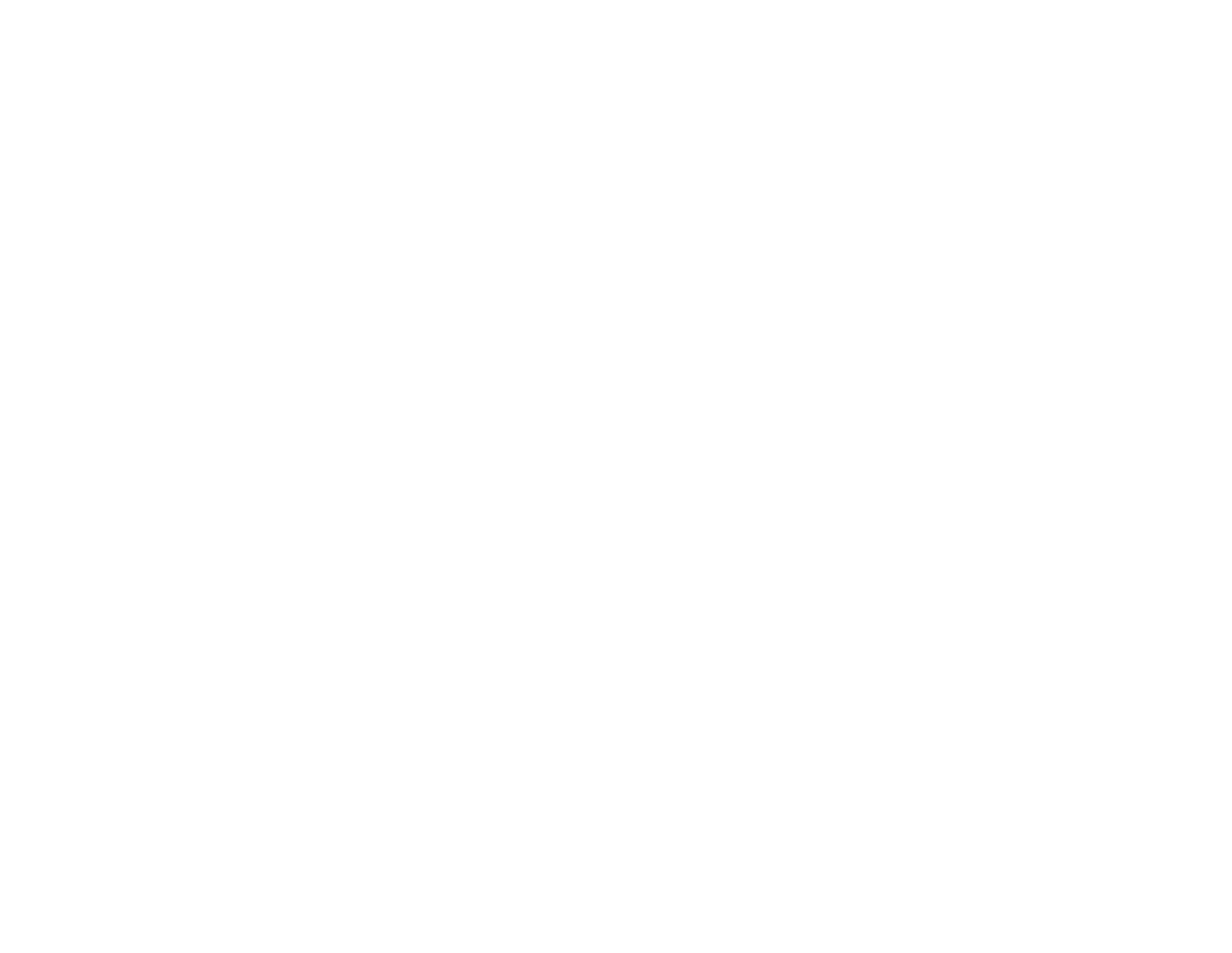|                    | Licence Business Name                                     | <b>Address</b>                                                                 | <b>Licence Type/Sub</b>                    |                                                    | Phone                                  |        | Fax                     |     |
|--------------------|-----------------------------------------------------------|--------------------------------------------------------------------------------|--------------------------------------------|----------------------------------------------------|----------------------------------------|--------|-------------------------|-----|
| <b>Issue Date:</b> |                                                           | Tuesday, 04 November 2014                                                      |                                            |                                                    |                                        |        |                         |     |
| 14 676462          | <b>YYCK Professional Consulting</b><br>Services Ltd       | 7100 Gilbert Rd Unit 1 Richmond BC V7C 5C3                                     | Service Use                                | Home Occupation                                    | (604) 332-2203                         | Work   |                         | Hom |
| 14 676410          | Eudemon Electrical Ltd                                    | 10880 Ryan Rd Richmond BC V7A 2G4                                              | <b>Inter-Municipal Business</b><br>Licence | <b>Electrical Contractor</b>                       | $(604)$ 506-8987                       | Hom    | (778) 865-3980 Cell     |     |
| 14 676415          | <b>Tuba Renovation</b>                                    | 5004 FENTON DR DELTA BC V4K 2H2                                                | Service Use                                | <b>General Contractor</b>                          | (778) 896-5154                         |        | Work (604) 940-7732 Fax |     |
| 14 676449          | Neatowl Web Design &<br>Development Co                    | 6011 No 1 Rd Unit 311 Richmond BC V7C 1T4                                      | Service Use                                |                                                    | (778) 891-9931                         | Work   |                         | Hom |
| <b>Issue Date:</b> | Vednesday, 05 November 2014                               |                                                                                |                                            |                                                    |                                        |        |                         |     |
| 14 67 65 63        | Ltd                                                       | BCC Landscaping & Tree Service 10591 Seaway Rd Richmond BC V7A 4C6             | Service Use                                | <b>General Contractor</b>                          | (604) 307-8427                         | Work   |                         | Hom |
| 14 67 6511         | <b>3DS Three Dimensional Services</b><br>Inc              | 2829 NORLAND AVE BURNABY BC V5B 3A9                                            | Service Use                                | <b>General Contractor</b>                          | (604) 980-2450                         |        | Work (604) 563-1585 Fax |     |
| 14 674 686         | Lekker Food Distributors Ltd                              | 2271 Vauxhall PI Richmond BC V6V 1Z5                                           | Mercantile Use                             | <b>Wholesale Trading</b>                           | (250) 279-6420                         |        | Work (604) 247-1111 Fax |     |
| 14 674 614         | <b>HFU Trading Ltd</b>                                    | 3700 No 3 Rd Unit 2015 Richmond BC V6X 3X2                                     | Mercantile Use                             | <b>Retail Trading</b>                              | (778) 708-8228                         | Work   |                         | Hom |
| 14 674322          | <b>Wydanco Consultants Ltd</b>                            | 4400 Hazelbridge Way Unit 690 Richmond BC V6X 3R8                              | Service Use                                |                                                    | (604) 295-2320                         |        | Work (604) 238-3383 Fax |     |
| 14 661091          | <b>Blundell Esso</b>                                      | 7991 No 1 Rd Richmond BC V7C 1T7                                               | Service Use                                | <b>Gas Station</b>                                 | (604) 418-2007                         | Work   |                         | Hom |
| 14 670293          | Cost Watcher Food Ltd                                     | 14191 Burrows Rd Unit 1 Richmond BC V6V 1K9                                    | Mercantile Use                             | <b>Wholesale Trading</b>                           | $(604)$ 278-1118                       |        | Work (604) 278-1118 Fax |     |
| <b>Issue Date:</b> |                                                           | Thursday, 06 November 2014                                                     |                                            |                                                    |                                        |        |                         |     |
| 14 676544          | <b>Wall Financial Corp</b>                                | 1088 BURRARD ST UNIT 3502 VANCOUVER BC V6Z<br>2R9                              | Service Use                                | <b>General Contractor</b>                          | (604) 893-7477                         |        | Work (604) 893-7480 Fax |     |
| 14 676610          | <b>Applied Coatings And</b><br><b>Restoration Inc.</b>    | 20285 STEWART CRES UNIT 110 MAPLE RIDGE BC<br>V <sub>2</sub> X 8G <sub>1</sub> | Service Use                                | <b>General Contractor</b>                          | (604) 460-9104                         |        | Work (604) 460-9105 Fax |     |
| 14 67 6603         | CJ Gehlen Photography Ltd                                 | 22711 Norton Crt Unit 12 Richmond BC V6V 2W7                                   | Service Use                                | Home Occupation                                    | (778) 386-8534                         | Work   |                         | Hom |
| 14 67 6600         | <b>Husky Construction</b>                                 | 42 FAWCETT RD UNIT 109 COQUITLAM BC V3K 6X9                                    | Service Use                                | <b>General Contractor</b>                          | (778) 386-1862                         |        | Work (604) 759-2889 Fax |     |
| 14 67 65 24        | Y W P Enterprise                                          | 1132 FOSTER AVE COQUITLAM BC V3J 2M7                                           | Service Use                                |                                                    | (604) 202-9196                         | Work   |                         | Hom |
| 14 674709          | Homey Home                                                | 6551 No 3 Rd Richmond BC V6Y 2B6                                               | Mercantile Use                             | <b>Retail Trading</b>                              | (778) 926-9270                         | Work   |                         | Hom |
| 14 674 626         | E & F Natural Products                                    | 8105 Park Rd Richmond BC V6Y 1S8                                               | Mercantile Use                             | <b>Retail Trading</b>                              | (604) 207-8930                         |        | Work (604) 207-8931 Fax |     |
| 14 674269          | An Ju Metal Works Ltd                                     | 12371 Bridgeport Rd Unit 7 Richmond BC V6V 1J4                                 | Industrial/Manufacturing<br>Use            |                                                    | (604) 325-3538                         | Work   |                         | Hom |
| 14 67 6616         | Pay Less Hardwood Floor                                   | 183 SAN LUCAS CRT COQUITLAM BC V3K 6Y8                                         | Service Use                                | <b>General Contractor</b>                          | (604) 526-3996                         | Work   |                         | Hom |
| 14 676526          | <b>Castar Enterprises Corp</b>                            | 8111 No 4 Rd Richmond BC V6Y 2T7                                               | Service Use                                | Home Occupation                                    | (604) 679-5730                         | Cellul |                         | Hom |
| <b>Issue Date:</b> |                                                           | Friday, 07 November 2014                                                       |                                            |                                                    |                                        |        |                         |     |
|                    | 14 674773 Cantrust Universal                              | 4360 Vanguard Rd Richmond BC V6X 2P5                                           | Service Use                                |                                                    | (604) 233-1992 Work (604) 648-8328 Fax |        |                         |     |
|                    | 14 676655 Jianjie International Education<br>Exchange Ltd | 6411 Gilbert Rd Unit 322 Richmond BC V7C 3V8                                   | Service Use                                | Home Occupation                                    | (604) 765-6928                         | Work   |                         | Hom |
| 14 674874          | Global Bridge Investment<br>Services Inc                  | 5811 Cooney Rd Unit 210 Richmond BC V6X 3M1                                    | Service Use                                |                                                    | (604) 676-6392                         |        | Work (604) 568-4581 Fax |     |
| 14 674630          | LB Desserts Inc                                           | 3700 No 3 Rd Unit 1055 Richmond BC V6X 3X2                                     | Assembly Use Group 1                       | <b>Food Service</b><br>Establishment, Take-<br>Out | (604) 278-7113                         | Work   |                         | Hom |
| 14 673938          | VanCity                                                   | 6020 Blundell Rd Unit 130 Richmond BC V7C 1H8                                  | Service Use                                |                                                    | (604) 915-3880                         |        | Work (604) 877-7988 Fax |     |
| 14 673 687         | Pierre Tang                                               | 7560 Minoru Gate Richmond BC V6Y 1R9                                           | Service Use                                | Registered Massage<br>Therapy Clinic               | (604) 278-6108                         | Work   |                         | Hom |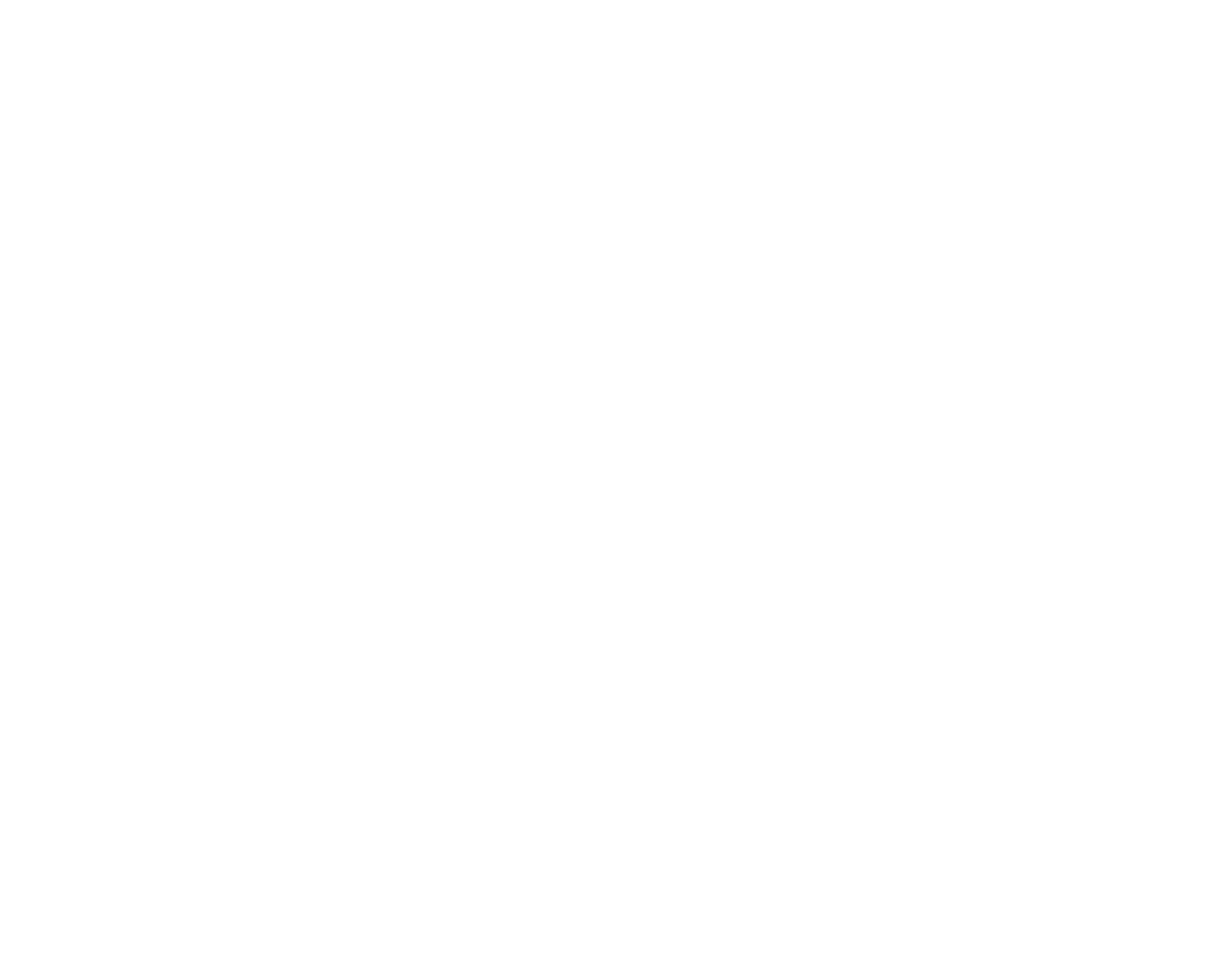|                    | Licence Business Name                                                  | <b>Address</b>                                                                           | <b>Licence Type/Sub</b>                    |                              | <b>Phone</b>     |      | Fax                      |     |
|--------------------|------------------------------------------------------------------------|------------------------------------------------------------------------------------------|--------------------------------------------|------------------------------|------------------|------|--------------------------|-----|
| 14 653613          | <b>Transtar Enterprise Ltd</b>                                         | 12830 Clarke PI Unit 160 Richmond BC V6V 2H5                                             | Mercantile Use                             | <b>Wholesale Trading</b>     | (604) 366-7575   | Work |                          | Hom |
| 13 645722          | <b>Cantrust Auto Travel</b><br><b>Entertainment United Association</b> | 4360 Vanguard Rd Richmond BC V6X 2P5                                                     | Service Use                                |                              | (604) 233-1990   |      | Work (604) 233-0708 Fax  |     |
| 14 676452          | <b>Steveston Learning Center</b>                                       | 6231 London Rd Unit 125 Richmond BC V7E 3S3                                              | Assembly Use Group 3                       | <b>Education Institution</b> | (778) 323-2752   | Work |                          |     |
| <b>Issue Date:</b> |                                                                        | Monday, 10 November 2014                                                                 |                                            |                              |                  |      |                          |     |
| 13 639278          | H & R Flooring Ltd                                                     | 1851 Savage Rd Unit 2165 Richmond BC V6V 2R6                                             | Service Use                                | <b>General Contractor</b>    | (604) 591-3086   |      | Work (604) 598-3087 Hom  |     |
| 14 676706          | Ray-mar Industries (1999) Inc                                          | 20351 DUNCAN WAY UNIT 110 LANGLEY BC V3A 7N3                                             | Service Use                                | <b>General Contractor</b>    | $(604)$ 530-6015 |      | Work (604) 530-2506 Fax  |     |
| 14 676710          | LVP Architecture Inc.                                                  | 6111 Skaha Cr Richmond BC V7C 2R3                                                        | Service Use                                | Home Occupation              | (604) 763-4859   |      | Work (604) 214-0178 Fax  |     |
| 14 67 6719         | 0994599 BC Ltd                                                         | 9540 Glenallan Dr Richmond BC V7A 2S8                                                    | Service Use                                | <b>General Contractor</b>    | (604) 716-4957   | Work |                          | Hom |
| 14 67 6721         | Say Love Projects                                                      | 8040 Colonial Dr Unit 215 Richmond BC V7C 4V1                                            | Service Use                                | Home Occupation              | (778) 806-7004   | Work |                          | Hom |
| 14 67 6731         | <b>FTG Constructors</b>                                                | 13777 Commerce Pkwy Unit 200 Richmond BC V6V 2X3                                         | Service Use                                | <b>General Contractor</b>    | (604) 595-8850   | Work |                          | Hom |
| 14 67 6741         | <b>Direct Management</b>                                               | 8088 Spires Gate Unit 14 Richmond BC V6Y 4J6                                             | Service Use                                | <b>General Contractor</b>    | (604) 356-3650   | Work |                          | Hom |
| 14 676742          | <b>Direct Management</b>                                               | 8088 Spires Gate Unit 14 Richmond BC V6Y 4J6                                             | <b>Inter-Municipal Business</b><br>Licence | <b>General Contractor</b>    | (604) 356-3650   | Work |                          | Hom |
| <b>Issue Date:</b> | Vednesday, 12 November 2014                                            |                                                                                          |                                            |                              |                  |      |                          |     |
| 14 674603          | Top Luxury Clothing Retailer                                           | 4540 No 3 Rd Unit 1465 Richmond BC V6X 4E4                                               | Mercantile Use                             | <b>Retail Trading</b>        | (778) 628-8366   | Work |                          | Hom |
| 14 676810          | <b>Boyes Brothers Contracting</b>                                      | 1690 NELSON ST UNIT 206 VANCOUVER BC V6G 1M5                                             | Service Use                                | <b>General Contractor</b>    | (778) 998-9724   | Work |                          | Hom |
| 13 654181          | Fossil Canada Inc                                                      | 6551 No 3 Rd Unit 1537 Richmond BC V6Y 2B6                                               | Mercantile Use                             | <b>Retail Trading</b>        | (469) 587-2603   |      | Work (972) 638-2825 Fax  |     |
| 14 67 6792         | <b>Highwealth Construction Ltd</b>                                     | 7733 Heather St Unit 21 Richmond BC V6Y 4J1                                              | Service Use                                | <b>General Contractor</b>    | (778) 883-3801   | Work |                          | Hom |
| 14 676783          | <b>Edifice Projects Inc</b>                                            | 8010 163RD ST SURREY BC V4N 0J6                                                          | Service Use                                | <b>General Contractor</b>    | (604) 833-9741   |      | Work (604) 590-5030 Fax  |     |
| <b>Issue Date:</b> |                                                                        | Thursday, 13 November 2014                                                               |                                            |                              |                  |      |                          |     |
| 14 675188          | <b>BitNational Inc.</b>                                                | 5951 No 3 Rd Unit 180 Richmond BC V6X 2E3                                                | Service Use                                |                              | (780) 933-4700   | Work |                          | Hom |
| 14 67 6817         | Dave's Fireplaces Direct Ltd                                           | 39012 DISCOVERY WAY UNIT 13 SQUAMISH BC V8B<br>0E5                                       | Service Use                                | <b>Gas Contractor</b>        | (604) 779-2287   |      | Work (778) 593-6134 Fax  |     |
| 14 674327          | M House                                                                | 4000 No 3 Rd Unit 2095 Richmond BC V6X 0J8                                               | Mercantile Use                             | <b>Retail Trading</b>        | (604) 231-5808   |      | Work (604) 231-5808 Fax  |     |
| 14 670472          | AIVFX                                                                  | 6700 No 3 Rd Unit 201 Richmond BC V6Y 2C3                                                | Service Use                                |                              | (604) 243-9995   |      | Work (416) 388-5887 Cell |     |
| 14 665373          | <b>China Furniture Show</b>                                            | 5300 No 3 Rd Unit 428 Richmond BC V6X 2X9                                                | Mercantile Use                             | <b>Retail Trading</b>        | (604) 362-1910   | Work |                          | Hom |
| 14 662270          | Speedo Electronics Ltd                                                 | 20800 Westminster Hwy Unit 1113 Richmond BC V6V 2W3                                      | Service Use                                |                              | (604) 370-7100   |      | Work (604) 370-7200 Fax  |     |
| 14 676910          | Spaceshape Productions Inc                                             | 5028 Kwantlen St Unit 1007 Richmond BC V6X 4K2                                           | Service Use                                | Home Occupation              | (604) 278-5189   | Hom  |                          |     |
| <b>Issue Date:</b> |                                                                        | Monday, 17 November 2014                                                                 |                                            |                              |                  |      |                          |     |
| 14 660302          | Panex Courier Services Ltd                                             | 4451 No 3 Rd Unit 217 Richmond BC V6X 2C3                                                | Service Use                                |                              | (604) 757-0066   |      | Work (604) 757-0033 Fax  |     |
|                    |                                                                        | 14 675186 Centro Onewest Development Ltd 6791 Elmbridge Way Unit 200 Richmond BC V7C 4N1 | Service Use                                | <b>General Contractor</b>    | (604) 241-1422   |      | Work (604) 241-1482 Fax  |     |
| 14 676973          | <b>Changhun Lee Construction</b>                                       | 2970 PRINCESS CR UNIT 106 COQUITLAM BC V3B 7R5                                           | Service Use                                | <b>General Contractor</b>    | (778) 872-8016   | Work |                          | Hom |
| 14 676933          | Clive Mason                                                            | 8111 Saunders Rd Unit 30 Richmond BC V7A 4L9                                             | Service Use                                | <b>General Contractor</b>    | (604) 728-1580   | Work |                          | Hom |
| 14 676976          | Henry's Painting & Decorating                                          | 2000 PANORAMA DR UNIT 40 PORT MOODY BC V3H<br>5J <sub>5</sub>                            | Service Use                                | <b>General Contractor</b>    | (604) 209-1180   | Work |                          | Hom |
| 14 676918          | <b>Fast Supply</b>                                                     | 4140 No 3 Rd Unit 250 Richmond BC V6X 2C2                                                | Service Use                                | <b>Delivery Services</b>     | (778) 952-7766   | Work |                          | Hom |
| 14 670506          | WOW! Mobile Boutique                                                   | 6551 No 3 Rd Space 1531 Richmond BC V6Y 2B6                                              | Mercantile Use                             | <b>Retail Trading</b>        | (604) 447-5700   | Work |                          | Hom |
| 14 670085          | New Coast Lifestyles                                                   | 7600 Alderbridge Way Richmond BC V6X 2A2                                                 | Service Use                                |                              | (604) 340-9991   | Work |                          | Hom |
| 14 662386          | Karmin Holdings Inc                                                    | 4311 Hazelbridge Way Unit 1785 Richmond BC V6X 3L7                                       | Mercantile Use                             | <b>Retail Trading</b>        | (778) 706-6608   | Work |                          | Hom |
| 14 660300          | Pana Logistics Inc                                                     | 4451 No 3 Rd Unit 217 Richmond BC V6X 2C3                                                | Service Use                                |                              | (604) 757-0099   |      | Work (604) 757-0033 Fax  |     |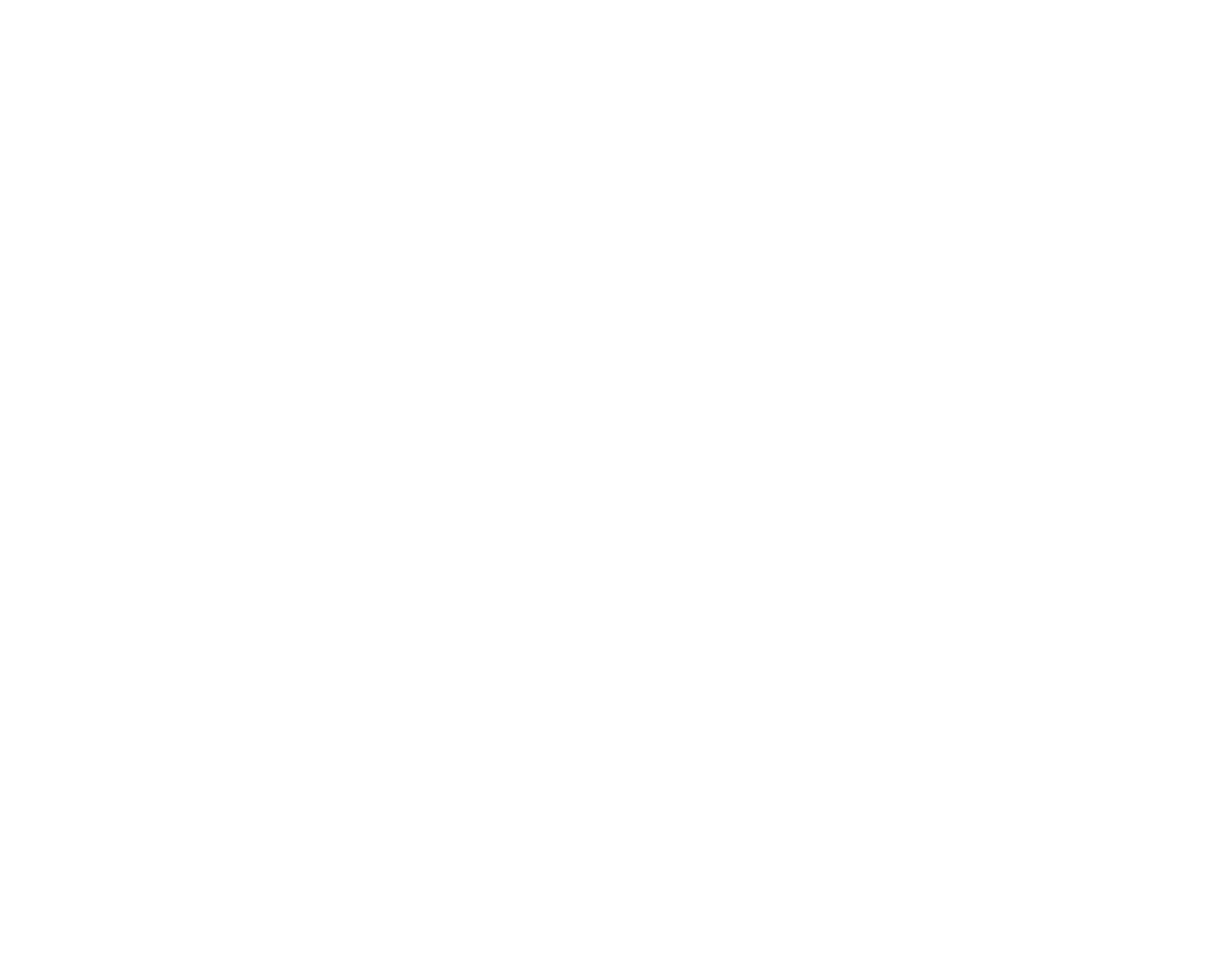|                    | Licence Business Name                                  | <b>Address</b>                                                  | <b>Licence Type/Sub</b>                    |                                        | <b>Phone</b>     |      | Fax                     |            |
|--------------------|--------------------------------------------------------|-----------------------------------------------------------------|--------------------------------------------|----------------------------------------|------------------|------|-------------------------|------------|
| 14 669988          | Autoexpress Repair &<br><b>Transmission Ltd</b>        | 12211 Vulcan Way Richmond BC V6V 1J7                            | Service Use                                |                                        | (604) 322-9111   | Work |                         | Hom        |
| <b>Issue Date:</b> |                                                        | Tuesday, 18 November 2014                                       |                                            |                                        |                  |      |                         |            |
| 14 672636          | Hong Hai Holdings Ltd                                  | 11300 River Rd Unit 220 Richmond BC V6X 1Z5                     | <b>Inter-Municipal Business</b><br>Licence | <b>General Contractor</b>              | (778) 988-4658   |      | Work (778) 297-5859 Fax |            |
| 14 676987          | Variante                                               | 7288 Heather St Unit 89 Richmond BC V6Y 4L4                     | Service Use                                | Home Occupation                        | (604) 339-9285   | Work |                         | Hom        |
| 14 677030          | Murray Lloyd Phillips Consulting                       | 1992 MCNICOLL AVE VANCOUVER BC V6J 1A6                          | Service Use                                |                                        | (778) 288-4013   | Work |                         |            |
| 14 677027          | Leone Homes Incorporated                               | 192 W 3RD AVE VANCOUVER BC V5Y 1E9                              | Service Use                                | <b>General Contractor</b>              | (604) 720-0377   | Work |                         | Hom        |
| 14 67 6450         | <b>ID Kitchen Solutions Inc.</b>                       | 11488 Eburne Way Richmond BC V6V 3E1                            | Industrial/Manufacturing<br>Use            |                                        | (604) 324-8288   |      | Work (604) 324-6628 Fax |            |
| 13 648 161         | <b>Phillips Brewing</b>                                | 11568 Eburne Way Unit 115 Richmond BC V6V 2G7                   | Mercantile Use                             | <b>Wholesale Trading</b>               | (250) 380-1912   |      | Work (250) 380-1913 Fax |            |
| 14 672634          | Hong Hai Holdings Ltd                                  | 11300 River Rd Unit 220 Richmond BC V6X 1Z5                     | Service Use                                | <b>General Contractor</b>              | (778) 988-4658   |      | Work (778) 297-5859 Fax |            |
| 14 676923          | Canadaptive Education &<br><b>Immigration Services</b> | 4540 No 3 Rd Unit 1050 Richmond BC V6X 4E4                      | Service Use                                |                                        | (604) 210-4040   | Work |                         | Hom        |
| <b>Issue Date:</b> | Vednesday, 19 November 2014                            |                                                                 |                                            |                                        |                  |      |                         |            |
| 14 677125          | <b>Blue Lotus Revitalized Health</b>                   | 950 W 17TH AVE VANCOUVER BC V5Z 1V4                             | Service Use                                | <b>Therapeutic Touch</b><br>Treatments | (778) 899-1179   | Work |                         | Hom        |
| 14 67 65 68        | <b>Castle Blinds</b>                                   | 2186 LAWSON AVE WEST VANCOUVER BC V7V 2E2                       | Service Use                                | <b>General Contractor</b>              | (604) 889-7770   |      | Work (604) 281-1114 Fax |            |
| 14 677068          | <b>Island City Builders Ltd</b>                        | 4180 Amundsen PI Richmond BC V7C 4L8                            | Service Use                                | <b>General Contractor</b>              | (604) 773-8278   | Work |                         | Hom        |
| 14 677070          | <b>Greg Gerrie Seminars</b><br>International           | 7551 Afton Dr Richmond BC V7A 1A2                               | Service Use                                | Home Occupation                        | (604) 729-6999   | Work |                         | Hom        |
|                    | 14 677123 E S R Electric Ltd                           | 702 COPPING ST NORTH VANCOUVER BC V7M 3G6                       | Service Use                                | <b>Electrical Contractor</b>           | (604) 990-1679   |      | Work (604) 990-1678 Fax |            |
| <b>Issue Date:</b> |                                                        | Thursday, 20 November 2014                                      |                                            |                                        |                  |      |                         |            |
| 14 675763          | Canada Asia-Pacific Agricultural<br>Trade Inc          | 5951 Minoru Blvd Unit 175 Richmond BC V6X 4B1                   | Service Use                                |                                        | $(604)$ 998-6618 |      | Work (604) 998-7759 Fax |            |
| <b>Issue Date:</b> |                                                        | Monday, 24 November 2014                                        |                                            |                                        |                  |      |                         |            |
| 14 677192          | Wind-Express Trade Co Ltd                              | 6311 Gilbert Rd Unit 124 Richmond BC V7C 3V7                    | Service Use                                | Home Occupation                        | (778) 251-5778   | Work |                         | Hom        |
| 14 677284          | <b>East Rise</b>                                       | 9688 Keefer Ave Unit 14 Richmond BC V6Y 0B6                     | Service Use                                | Home Occupation                        | (778) 995-8319   | Work |                         | <b>Hom</b> |
| 14 677282          | M <sub>2R</sub>                                        | 9288 Odlin Rd Unit 419 Richmond BC V6X 0C3                      | Service Use                                | Home Occupation                        | $(604)$ 368-6963 | Work |                         | Hom        |
| 14 677273          | Dinglia Enterprises Ltd                                | 11291 Granville Ave Richmond BC V6Y 1R7                         | Service Use                                | Home Occupation                        | (604) 231-8756   | Work |                         | Hom        |
| 14 677249          | <b>YSKY Enterprise Ltd</b>                             | 13096 24TH AVE SURREY BC V4A 2G1                                | Service Use                                | <b>General Contractor</b>              | (778) 239-0189   |      | Work (778) 545-8337     | Fax        |
| 14 677261          | Pink Plumbing                                          | 943 GOVERNOR CRT PORT COQUITLAM BC V3C 5P4                      | Service Use                                | <b>Plumbing Contractor</b>             | (604) 339-8513   | Work |                         | Hom        |
| 14 677219          | Artem K Graphic Design &<br>Illustration               | 10860 Finlayson Dr Richmond BC V6X 1W9                          | Service Use                                | Home Occupation                        | (778) 887-8058   | Work |                         | Hom        |
| 14 677215          | Anini Project Management Inc                           | 1288 MARINASIDE CR UNIT 608 VANCOUVER BC V6Z<br>2W <sub>5</sub> | Service Use                                | <b>General Contractor</b>              | (778) 995-1145   | Work |                         | Hom        |
| 14 677289          | New Rainbow Enterprises Ltd                            | 8651 General Currie Rd Unit 14 Richmond BC V6Y 1M3              | Service Use                                | Home Occupation                        | (604) 314-6191   | Work |                         | Hom        |
| 14 657864          | Richmond In-Store Medical Clinic                       | 4651 No 3 Rd Richmond BC V6X 2C4                                | Service Use                                |                                        | (604) 303-7633   |      | Work (604) 303-7611 Fax |            |
| 14 677263          | Pink Plumbing                                          | 943 GOVERNOR CRT PORT COQUITLAM BC V3C 5P4                      | Service Use                                | <b>Gas Contractor</b>                  | (604) 339-8513   | Work |                         | Hom        |
| 14 677188          | Dan McDermott                                          | 5580 Woodpecker Dr Richmond BC V7E 5A8                          | Service Use                                | <b>General Contractor</b>              | (604) 728-3398   |      | Work (604) 447-2022 Fax |            |
| 14 653586          | <b>Comit Trading Corporation</b>                       | 20800 Westminster Hwy Unit 2128 Richmond BC V6V 2W3             | Mercantile Use                             | <b>Wholesale Trading</b>               | (604) 227-2912   | Work |                         | Hom        |
| 14 670304          | Success Supermarket Ltd                                | 8780 Blundell Rd Unit 110 Richmond BC V6Y 1K1                   | Mercantile Use                             | <b>Retail Trading</b>                  | (604) 725-6886   | Work |                         | Hom        |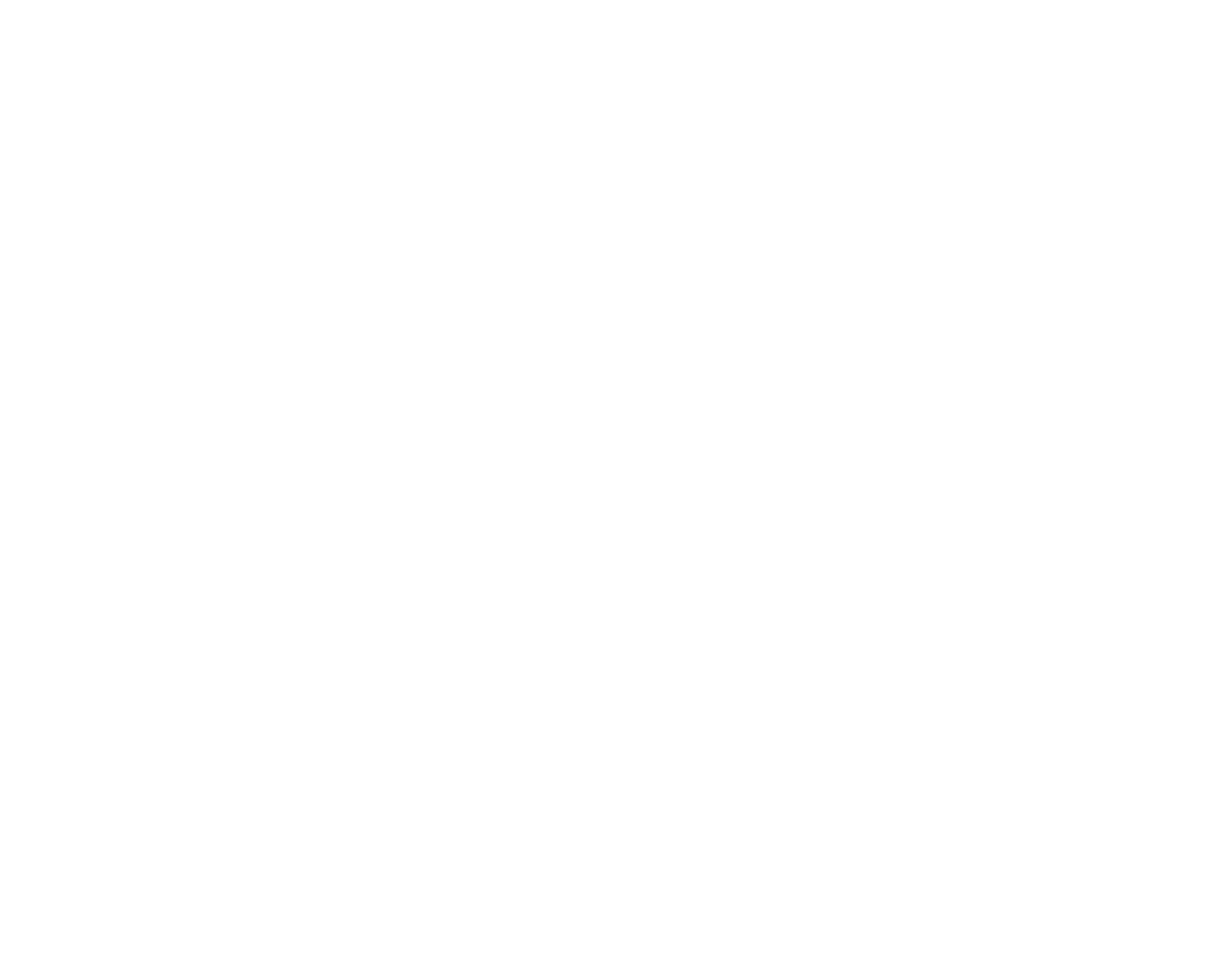|                    | <b>Licence Business Name</b>                          | <b>Address</b>                                                                    | <b>Licence Type/Sub</b>                    |                                                    | <b>Phone</b>     |      | Fax                      |     |
|--------------------|-------------------------------------------------------|-----------------------------------------------------------------------------------|--------------------------------------------|----------------------------------------------------|------------------|------|--------------------------|-----|
| 14 670470          | Promodea International Media<br>and Technology        | 6700 No 3 Rd Unit 201 Richmond BC V6Y 2C3                                         | Service Use                                |                                                    | (604) 243-9995   |      | Work (416) 388-5887 Cell |     |
| 14 671812          | Victoria Training Centre<br>Vancouver Inc             | 4351 No 3 Rd Unit 168 Richmond BC V6X 3A7                                         | Assembly Use Group 3                       | <b>Education Institution</b>                       | (604) 670-2122   |      | Work (604) 728-1717 Cell |     |
| 14 672015          | Erin Moran Acupuncture and<br><b>Chinese Medicine</b> | 3571 Chatham St Unit 105 Richmond BC V7E 2Z1                                      | Service Use                                |                                                    | (604) 277-5550   | Work |                          | Hom |
| 14 673785          | Erika Scott Photography                               | 12171 Bridgeport Rd Unit 26 Richmond BC V6V 1J4                                   | Service Use                                |                                                    | (604) 817-7056   | Work |                          | Hom |
| 14 674084          | I-Lighting Enterprises Ltd                            | 3851 Jacombs Rd Unit 190 Richmond BC V6V 2H7                                      | Mercantile Use                             | <b>Wholesale Trading</b>                           | (778) 926-6650   | Work |                          |     |
| 14 67 6649         | West Canada Weekly                                    | 4871 Shell Rd Unit 1260 Richmond BC V6X 3Z6                                       | Service Use                                |                                                    | (604) 270-6606   |      | Work (604) 270-6601 Fax  |     |
| <b>Issue Date:</b> |                                                       | Tuesday, 25 November 2014                                                         |                                            |                                                    |                  |      |                          |     |
| 14 676355          | Chao Xi Nan Resturant                                 | 4151 Hazelbridge Way Unit 3080 Richmond BC V6X 4J7                                | Assembly Use Group 1                       | <b>Food Service</b><br>Establishment, Take-<br>Out | (778) 668-6882   | Work |                          | Hom |
| 14 676405          | Ltd                                                   | Canada Pacific Investment Group 11020 No 5 Rd Unit 218 Richmond BC V7A 4E7        | Service Use                                |                                                    | (604) 235-2370   |      | Work 18883343796         | Fax |
| 14 667123          | <b>Edible Arrangements</b>                            | 3675 Westminster Hwy Unit 110 Richmond BC V7C 5V2                                 | <b>Mercantile Use</b>                      | <b>Retail Trading</b>                              | (604) 733-8894   |      | Work (604) 733-8890 Fax  |     |
| <b>Issue Date:</b> | Vednesday, 26 November 2014                           |                                                                                   |                                            |                                                    |                  |      |                          |     |
| 14 677410          | Giantada Electric Ltd                                 | 3980 CARRIGAN CRT UNIT 1606 BURNABY BC V3N<br>4S6                                 | Service Use                                | <b>Electrical Contractor</b>                       | (604) 725-1388   |      | Work (604) 559-6273 Fax  |     |
| 13 637277          | E & M Interiors Inc                                   | 5471 Minoru Blvd Richmond BC V6X 2B1                                              | Mercantile Use                             | <b>Wholesale Trading</b>                           | $(604)$ 284-5605 | Work |                          | Hom |
| 14 676362          | Studio Mojo Artwork                                   | 2288 No 5 Rd Unit 150 Richmond BC V6X 2T1                                         | Mercantile Use                             | <b>Wholesale Trading</b>                           | (778) 317-1366   | Work |                          | Hom |
| 14 677407          | <b>Housepo Construction</b>                           | 9533 Granville Ave Unit 1 Richmond BC V6Y 1P9                                     | <b>Inter-Municipal Business</b><br>Licence | <b>General Contractor</b>                          | (604) 445-8868   | Work |                          | Hom |
| 14 677406          | <b>Housepo Construction</b>                           | 9533 Granville Ave Unit 1 Richmond BC V6Y 1P9                                     | Service Use                                | <b>General Contractor</b>                          | (604) 445-8868   | Work |                          | Hom |
| 14 677336          | The Wellness Hub                                      | 8651 Westminster Hwy Unit 313 Richmond BC V6X 3E3                                 | Service Use                                | Home Occupation                                    | (778) 707-8833   | Work |                          | Hom |
| 14 676460          | Santa (Canada) Investment<br>Development Ltd          | 6151 Westminster Hwy Unit 201 Richmond BC V7C 4V4                                 | Service Use                                |                                                    | $(604)$ 518-1961 | Work |                          | Hom |
| 14 675310          | Capulet Art and Framing                               | 2288 No 5 Rd Unit 150 Richmond BC V6X 2T1                                         | Industrial/Manufacturing<br>Use            |                                                    | (604) 370-1728   | Work |                          | Hom |
| 14 675286          | CMC Bolting Cloth Ltd                                 | 11471 Blacksmith PI Unit 101 Richmond BC V7A 4T7                                  | Industrial/Manufacturing<br>Use            |                                                    | (778) 987-8389   | Work |                          | Hom |
| 14 674584          | Boan Driving School Inc.                              | 3600 Viking Way Unit 120 Richmond BC V6V 1N6                                      | Vehicle for Hire                           | Vehicle For Hire<br>Office                         | (778) 881-7999   | Work |                          | Hom |
| 14 674457          | Boan Driving School Inc.                              | 3600 Viking Way Unit 120 Richmond BC V6V 1N6                                      | Vehicle for Hire                           | <b>Driver Training</b><br>School                   | (778) 881-7999   | Work |                          | Hom |
| 14 663586          | West Bay Seafood Ltd                                  | 2300 Vauxhall PI Richmond BC V6V 1Z9                                              | Mercantile Use                             | <b>Wholesale Trading</b>                           | (604) 273-5563   |      | Work (604) 273-5531 Fax  |     |
| 14 672757          | Valueway Global Logistics Inc                         | 12800 Bathgate Way Unit 8 Richmond BC V6V 1Z4                                     | Service Use                                |                                                    | (778) 712-7001   | Work |                          | Hom |
| <b>Issue Date:</b> |                                                       | Thursday, 27 November 2014                                                        |                                            |                                                    |                  |      |                          |     |
|                    | 14 677485 Evershine Enterprises Ltd                   | 116 E 55TH AVE VANCOUVER BC V5X 1M8                                               | Service Use                                | <b>General Contractor</b>                          | (778) 885-4359   | Work |                          | Hom |
| 14 677526          | Life SKills Therapy                                   | PO BOX 36017 HILLCREST VILLAGE RPO SURREY BC<br>V3S 7Y5                           | Service Use                                |                                                    | (778) 384-4503   |      | Work (604) 575-7386 Fax  |     |
| 14 677490          | Advantage Enterprises Ltd                             | 31309 WHEEL AVE UNIT 10 ABBOTTSFORD BC V2T<br>6H <sub>2</sub>                     | Service Use                                | <b>Electrical Contractor</b>                       | (604) 855-7011   |      | Work (604) 855-7012 Fax  |     |
| 14 676718          |                                                       | Monte Carlo Artistry Collection Ltd 5951 Minoru Blvd Unit 161 Richmond BC V6X 4B1 | Mercantile Use                             | <b>Retail Trading</b>                              | (778) 882-8112   | Work |                          | Hom |
| 14 676237          | Creme De La Crumb                                     | 10760 Shellbridge Way Unit 170 Richmond BC V6X 3H1                                | Assembly Use Group 1                       | <b>Food Service</b><br>Establishment               | (604) 353-2773   | Work |                          |     |

 $\blacksquare$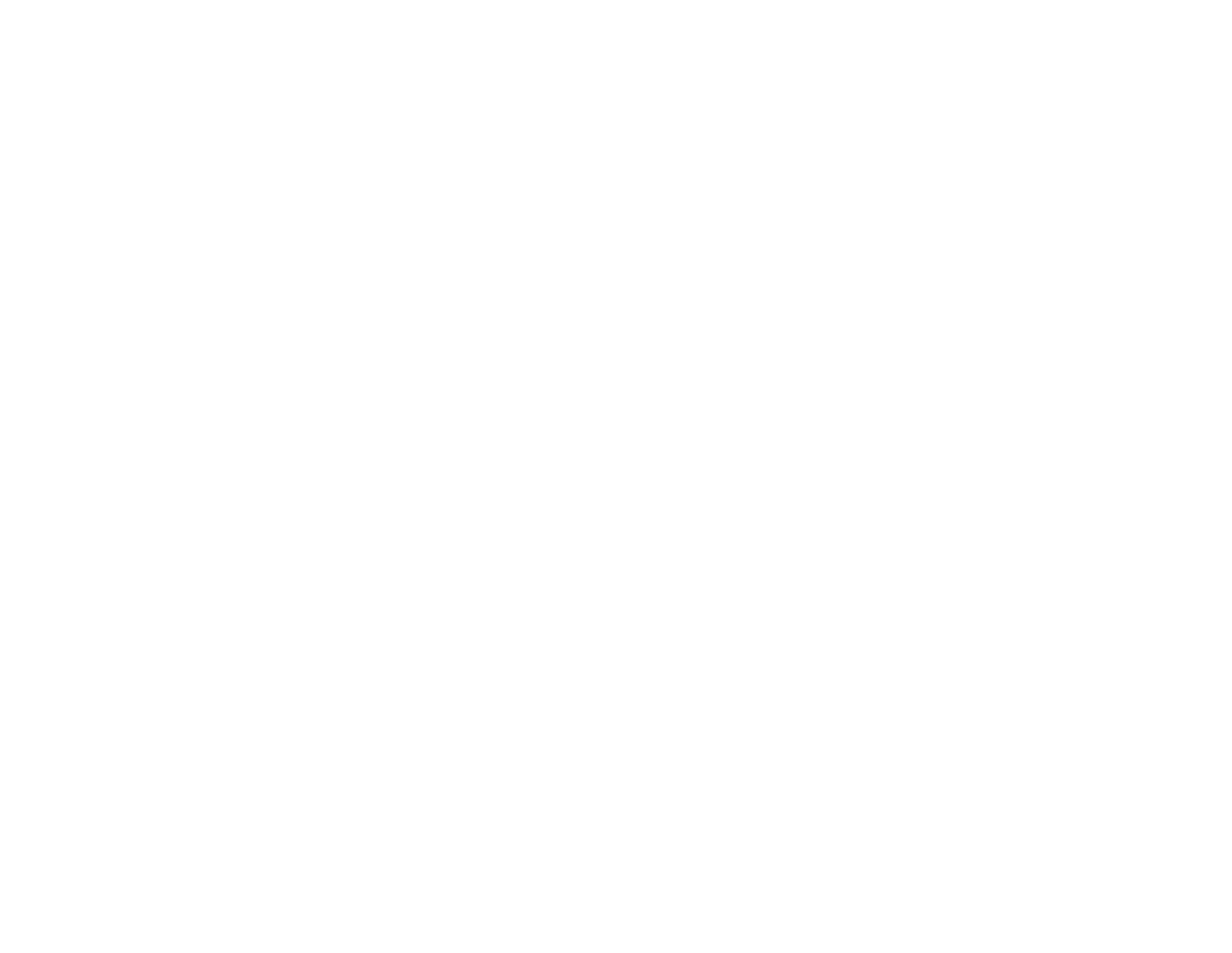|                    | Licence Business Name                                            | <b>Address</b>                                                | <b>Licence Type/Sub</b>                    |                              | <b>Phone</b>   | Fax                     |     |
|--------------------|------------------------------------------------------------------|---------------------------------------------------------------|--------------------------------------------|------------------------------|----------------|-------------------------|-----|
| 14 675209          | Wellness Seafood International<br>Ltd                            | 12811 Rowan PI Unit 1116 Richmond BC V6V 2S6                  | Mercantile Use                             | Wholesale Trading            | (604) 447-0681 | Work (604) 447-0682 Fax |     |
| 14 676746          | Amcan Global Consulting Ltd                                      | 6081 No 3 Rd Unit 827 Richmond BC V6Y 2B2                     | Service Use                                |                              | (604) 370-5686 | Work (604) 370-5687 Fax |     |
| <b>Issue Date:</b> |                                                                  | Monday, 01 December 2014                                      |                                            |                              |                |                         |     |
| 14 677551          | <b>Finelines Glass Installations Ltd</b>                         | 1676 58A ST DELTA BC V4L 1X4                                  | Service Use                                | <b>General Contractor</b>    | (604) 329-9750 | Work (604) 948-9553 Fax |     |
| 14 677573          | Vismaad Tech Inc                                                 | 6740 Riverdale Dr Richmond BC V7C 2G1                         | Service Use                                | Home Occupation              | (778) 282-8071 | Work                    | Hom |
|                    | 14 677572 Murphy Environmental Coatings<br>& Floor Solutions Ltd | 720 6TH ST UNIT 228 NEW WESTMINSTER BC V3L 3C5                | Service Use                                | <b>General Contractor</b>    | (778) 229-8088 | Work                    | Hom |
| 14 677568          | Piperun Plumbing & Mechanical                                    | 5589 BYRNE RD UNIT 136 BURNABY BC V5J 3J1                     | Service Use                                | <b>Plumbing Contractor</b>   | (604) 568-8129 | Work (604) 568-8169 Fax |     |
| 14 677139          | Wyder Horizons Construction Ltd                                  | 5251 Steveston Hwy Richmond BC V7E 2K5                        | <b>Inter-Municipal Business</b><br>Licence | <b>General Contractor</b>    | (778) 887-0217 | Work                    | Hom |
| 14 67 6648         | Aluxo Panel Systems Ltd                                          | 11655 Eburne Way Unit 201 Richmond BC V6V 2M1                 | Mercantile Use                             | <b>Wholesale Trading</b>     | 18446925896    | Work (604) 327-3017 Fax |     |
| 14 675215          | La Macaronette                                                   | 2691 Viscount Way Unit 101 Richmond BC V6V 2R5                | Service Use                                |                              | (604) 816-3544 | Work                    | Hom |
| 14 677569          | Yoga Rush Wellness Inc                                           | 3380 FRANCIS CR UNIT 12 COQUITLAM BC V3E 0H1                  | Service Use                                |                              | (778) 554-3343 | Work                    | Hom |
| <b>Issue Date:</b> |                                                                  | Tuesday, 02 December 2014                                     |                                            |                              |                |                         |     |
| 14 676989          | Fo Yuan Tang                                                     | 4540 No 3 Rd Unit 1415 Richmond BC V6X 4E4                    | Mercantile Use                             | <b>Retail Trading</b>        | (778) 322-7221 | Work                    | Hom |
| 14 677608          | <b>JKCE Construction</b>                                         | 6115 PEARL AVE BURNABY BC V5H 3P8                             | Service Use                                | <b>General Contractor</b>    | (604) 559-5158 | Work (604) 559-5158 Fax |     |
| 14 677663          | <b>BC Coastal Projects Ltd</b>                                   | PO BOX 31619 MEADOWVALE SC PITT MEADOWS BC<br>V3Y 3G7         | Service Use                                | <b>General Contractor</b>    | (604) 459-3211 | Work (604) 459-3212 Fax |     |
| 14 677613          | <b>Bolero Art Gallery Inc</b>                                    | 10575 Truro Dr Richmond BC V7E 5B3                            | Service Use                                | Home Occupation              | (778) 865-3381 | Work                    | Hom |
| 14 677609          | Land to Sky Construction Ltd                                     | 6111 Comstock Rd Richmond BC V7C 2X3                          | Service Use                                | <b>General Contractor</b>    | (604) 365-3633 | Work                    | Hom |
| 14 677555          | RS Materialhandling Inc                                          | 47 COMMERCE PL UNIT 2 ST CATHERINES ON L2S<br>0B <sub>3</sub> | Service Use                                | <b>General Contractor</b>    | 905687717624   | Work (905) 687-9414     | Fax |
| 14 677548          | <b>KPM Strategic Solutions Corp</b>                              | 12411 Jack Bell Dr Unit 60 Richmond BC V6V 2S5                | Service Use                                | Home Occupation              | (604) 889-2152 | Work                    | Hom |
| 14 677522          | Dr Heather J Donaldson Inc                                       | 7000 Westminster Hwy Richmond BC V6X 1A2                      | Service Use                                |                              | (604) 278-9711 | Work                    | Hom |
| 13 637393          | Stanley's Sign And Screen<br>Supply Ltd                          | 11280 Twigg PI Unit 145 Richmond BC V6V 0A6                   | Mercantile Use                             | Wholesale Trading            | (604) 873-2451 | (604) 875-8786<br>Work  | Fax |
| 14 677547          | Adave Design                                                     | 5900 Alderbridge Way Unit 1001 Richmond BC V6X 0B6            | Service Use                                | Home Occupation              | (778) 882-7686 | Work                    | Hom |
| <b>Issue Date:</b> | Vednesday, 03 December 2014                                      |                                                               |                                            |                              |                |                         |     |
| 14 677684          | <b>Wiseman Education Consulting</b><br>Ltd                       | 7360 Minoru Blvd Unit 13 Richmond BC V6Y 3L4                  | Service Use                                | Home Occupation              | (778) 908-2068 | Work (604) 214-2068 Fax |     |
| 14 677679          | <b>Anderson Chow Entertainment</b>                               | 10942 Ryan Rd Richmond BC V7A 2G4                             | Service Use                                | Home Occupation              | (604) 720-8013 | Work                    | Hom |
| <b>Issue Date:</b> |                                                                  | Friday, 05 December 2014                                      |                                            |                              |                |                         |     |
| 14 677665          | <b>Benmark Construction Group Inc</b>                            | 6600 Barnard Dr Unit 13 Richmond BC V7C 5S4                   | Service Use                                | <b>General Contractor</b>    | (604) 227-3895 | Work                    | Hom |
| 14 677771          | Tom Sun                                                          | 6380 VINE ST VANCOUVER BC V6M 4B1                             | Service Use                                | General Contractor           | (604) 228-1170 | Work                    |     |
| 14 677728          | Polo Exteriors                                                   | 7740 Abercrombie Dr Unit 22 Richmond BC V6Y 3G6               | Service Use                                | <b>General Contractor</b>    | (778) 388-8044 | Work                    | Hom |
| 14 677702          | H Uppal Transport                                                | 11700 Oldfield Ave Richmond BC V6X 1M4                        | Service Use                                | Home Occupation              | (778) 837-2021 | Work                    | Hom |
| 14 677666          | <b>Benmark Construction Group Inc</b>                            | 6600 Barnard Dr Unit 13 Richmond BC V7C 5S4                   | Inter-Municipal Business<br>Licence        | <b>General Contractor</b>    | (604) 227-3895 | Work                    | Hom |
| 14 67 6622         | Qin Yang Health Centre Ltd                                       | 4231 Hazelbridge Way Unit 115 Richmond BC V6X 3L7             | Service Use                                |                              | (604) 523-9893 | Work                    | Hom |
| 14 674830          | Swift XE Business Consulting Inc                                 | 4000 No 3 Rd Unit 2360 Richmond BC V6X 0J8                    | Service Use                                |                              | (778) 859-2355 | Work                    | Hom |
| 13 634656          | Orient Star Media Inc                                            | 13988 Cambie Rd Unit 368 Richmond BC V6V 2K4                  | Service Use                                |                              | (604) 370-2956 | Work (604) 370-2916 Fax |     |
| 14 674 635         | Bee Smart Learning Centre Ltd                                    | 9040 Blundell Rd Unit 140 Richmond BC V6Y 1K3                 | Assembly Use Group 3                       | <b>Education Institution</b> | (604) 780-2891 | Work                    | Hom |
|                    | Wednesday, 14 January 2015                                       |                                                               | Page 51 of 54                              |                              |                |                         |     |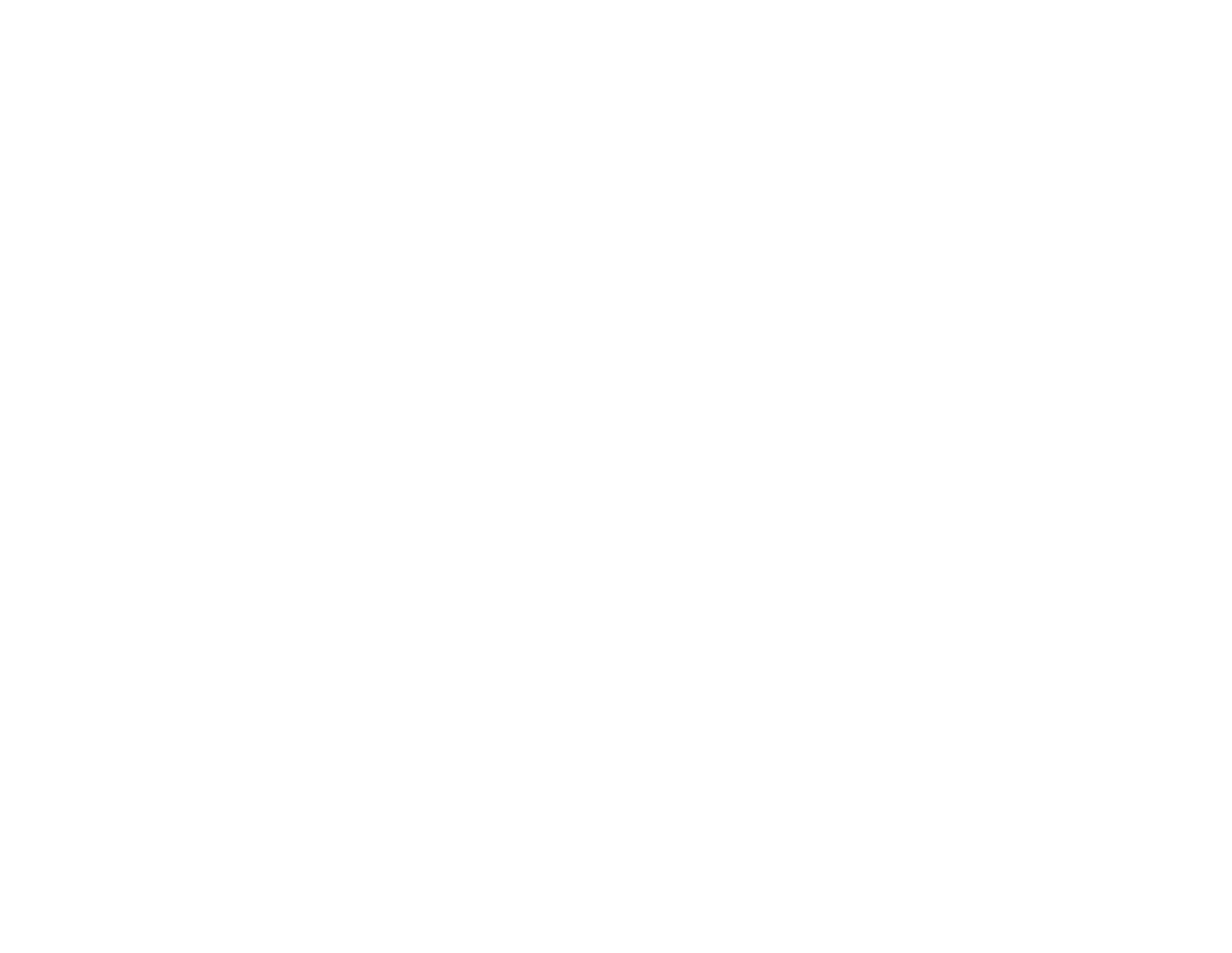|                    | Licence Business Name                              | <b>Address</b>                                                               | <b>Licence Type/Sub</b> |                                             | <b>Phone</b>     |      | Fax                     |     |
|--------------------|----------------------------------------------------|------------------------------------------------------------------------------|-------------------------|---------------------------------------------|------------------|------|-------------------------|-----|
|                    | 14 676815 Mongolian Hot Pot No 5                   | 2639 Viking Way Unit 135 Richmond BC V6V 3B7                                 | Service Use             |                                             | (604) 303-0556   |      | Work (604) 710-9019 Hom |     |
| <b>Issue Date:</b> |                                                    | Monday, 08 December 2014                                                     |                         |                                             |                  |      |                         |     |
| 14 677725          | West Coast Truck & Trailer<br><b>Repairs Ltd</b>   | 2540 Simpson Rd Unit 120 Richmond BC V6X 2P9                                 | Service Use             | Vehicle Inspection<br>Facility              | (604) 273-0041   | Work |                         | Hom |
| 14 677843          | <b>Travis Emard West</b>                           | 9251 Pinewell Cr Richmond BC V7A 2C5                                         | Service Use             | Home Occupation                             | (604) 442-2757   | Work |                         | Hom |
| 14 677838          | 0951510 BC Ltd                                     | 1295 OXFORD ST COQUITLAM BC V3B 4G3                                          | Service Use             | <b>Plumbing Contractor</b>                  | (604) 831-8193   | Work |                         | Hom |
| 14 677805          | <b>Wilson Electrical and Gate</b><br>Automation    | 382 52ND ST DELTA BC V4M 2Y4                                                 | Service Use             | <b>General Contractor</b>                   | (604) 943-9787   | Work |                         |     |
| 14 677802          | Ever5u Logistics                                   | 8120 Jones Rd Unit 315 Richmond BC V6Y 4K7                                   | Service Use             | <b>Delivery Services</b>                    | (604) 779-5493   | Work |                         | Hom |
| 14 677704          | West Coast Truck & Trailer<br>Repairs Ltd          | 2540 Simpson Rd Unit 120 Richmond BC V6X 2P9                                 | Service Use             |                                             | (604) 273-0041   | Work |                         | Hom |
| 14 677382          | Vancouver Concrete Cutting &<br>Coring Ltd         | 1999 Savage Rd Unit 163 Richmond BC V6V 0A5                                  | Service Use             | <b>General Contractor</b>                   | (604) 276-8381   | Work |                         | Hom |
| 14 67 6570         | Arctic Fame Diamonds                               | 6060 Minoru Blvd Unit 2172 Richmond BC V6Y 2V7                               | Mercantile Use          | <b>Retail Trading</b>                       | (604) 447-3400   | Work |                         | Hom |
| 14 677804          | Tim Horton's                                       | 3880 Grant McConachie Way Richmond BC V7B 0A5                                | Assembly Use Group 1    | Food Service<br>Establishment, Take-<br>Out | (604) 303-3288   |      | Work (604) 303-8799 Fax |     |
| <b>Issue Date:</b> |                                                    | Tuesday, 09 December 2014                                                    |                         |                                             |                  |      |                         |     |
| 14 677271          |                                                    | Liang's Ten Fortune Jewellery Ltd 4380 No 3 Rd Unit 1245 Richmond BC V6X 3V7 | Mercantile Use          | <b>Retail Trading</b>                       | (604) 278-3681   | Work |                         | Hom |
| 14 677991          | Thorwin Developments Inc                           | 36426 CARDIFF PL ABBOTSFORD BC V3G 3G4                                       | Service Use             | <b>General Contractor</b>                   | (604) 613-8861   | Work |                         | Hom |
| 14 677951          | <b>Eminent Signs</b>                               | 1353 PEMBERTON AVE NORTH VANCOUVER BC V7P<br>2R <sub>6</sub>                 | Service Use             | Sign Erector                                | (604) 990-9990   | Work |                         | Hom |
| 14 677926          | S Interior Design                                  | 12311 Cambie Rd Unit 12 Richmond BC V6V 1G5                                  | Service Use             | Home Occupation                             | (604) 657-7123   | Work |                         | Hom |
| 14 677874          |                                                    | 1083 E KENT AVE N UNIT 109A VANCOUVER BC V5X<br>4V9                          | Service Use             | <b>General Contractor</b>                   | $(604)$ 676-0663 |      | Work (604) 676-0664 Fax |     |
| 14 677177          | BJJ Depot/ Yoga Hive                               | 22091 Fraserwood Way Unit 1115 Richmond BC V6W 1J5                           | Mercantile Use          | <b>Wholesale Trading</b>                    | (604) 447-7275   | Work |                         | Hom |
| 14 674387          | E S Autobody                                       | 8651 Beckwith Rd Richmond BC V6X 1V4                                         | Service Use             |                                             | (604) 880-0821   | Work |                         | Hom |
| 14 674268          | Superwin Auto Centre Ltd                           | 3411 No 3 Rd Unit 120 Richmond BC V6X 2B8                                    | Mercantile Use          | <b>Automobile Dealer</b>                    | (604) 233-9299   |      | Work (604) 233-9219 Fax |     |
| 14 667780          | <b>Fraser Valley Specialty Poultry</b>             | 12840 Bathgate Way Unit 17 Richmond BC V6V 1Z4                               | Mercantile Use          | <b>Wholesale Trading</b>                    | (604) 273-8330   |      | Work (604) 854-1992 Fax |     |
| 14 677179          | Fort Park Real Estate Inc                          | 22091 Fraserwood Way Unit 1115 Richmond BC V6W 1J5                           | Service Use             |                                             | (604) 447-7275   | Work |                         | Hom |
| <b>Issue Date:</b> | Vednesday, 10 December 2014                        |                                                                              |                         |                                             |                  |      |                         |     |
| 14 677214          | Jia Hua International Consulting<br>Center Inc     | 4000 No 3 Rd Unit 1045 Richmond BC V6X 0J8                                   | Service Use             |                                             | (778) 288-2222   | Work |                         | Hom |
| 14 677943          | <b>Solar Painting</b>                              | 21361 87 PL LANGLEY BC V1M 1Z8                                               | Service Use             | <b>General Contractor</b>                   | (604) 724-0278   | Work |                         | Hom |
| 14 678027          | <b>Empire Power Ltd</b>                            | 2703 SHELFIELD WAY ABBOTSFORD BC V2S 4B7                                     | Service Use             | <b>Electrical Contractor</b>                | (778) 246-5144   | Work |                         | Hom |
| 14 677189          | <b>Budget Heating and Plumbing</b><br>Services Ltd | 10252 135TH ST UNIT 203 SURREY BC V3T 4C2                                    | Service Use             | <b>Gas Contractor</b>                       | (604) 343-1985   | Work |                         | Hom |
| <b>Issue Date:</b> |                                                    | Thursday, 11 December 2014                                                   |                         |                                             |                  |      |                         |     |
| 14 67 6822         | Sugarholic Cafe Ltd                                | 4151 Hazelbridge Way Unit 1008 Richmond BC V6X 4J7                           | Assembly Use Group 1    | Food Service<br>Establishment               | $(604)$ 285-6199 | Work |                         |     |
| 14 678034          | Golden Key Tutor Ltd                               | 7380 Lombard Rd Richmond BC V7C 3N1                                          | Service Use             | Home Occupation                             | (604) 715-9999   | Work |                         | Hom |
| 13 644699          | Honors Student Learning Center<br>Limited          | 8788 McKim Way Unit 1120 Richmond BC V6X 4E2                                 | Assembly Use Group 3    | <b>Education Institution</b>                | (778) 881-3962   | Work |                         | Hom |
| 10 545780          | <b>Cuisine Talent Enterprises Ltd</b>              | 2691 Simpson Rd Unit 130 Richmond BC V6X 3H6                                 | Mercantile Use          | <b>Wholesale Trading</b>                    | (604) 270-2086   |      | Work (604) 270-2081 Fax |     |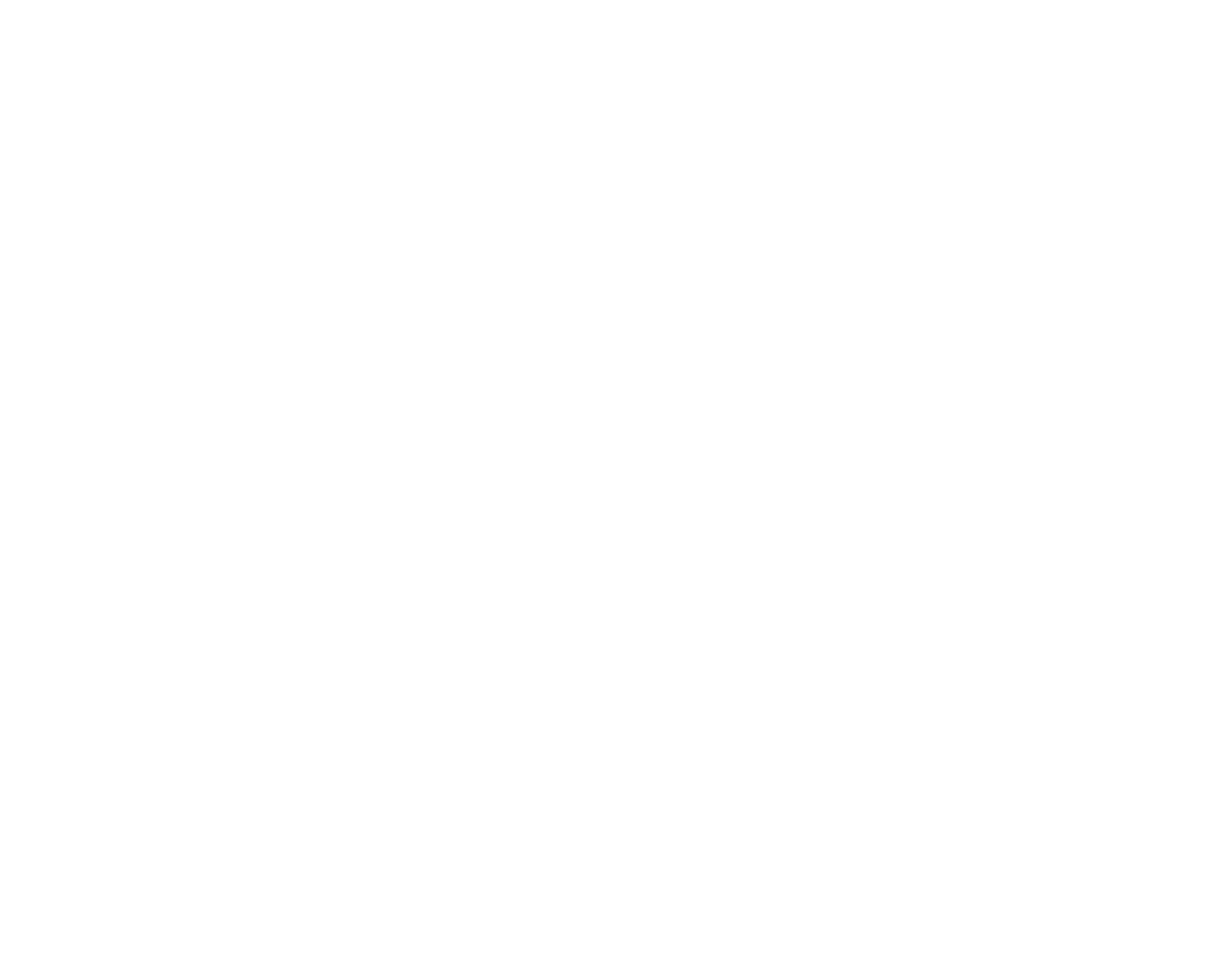|                    | Licence Business Name                                 | <b>Address</b>                                                             | <b>Licence Type/Sub</b>                    |                             | <b>Phone</b>     |      | Fax                     |
|--------------------|-------------------------------------------------------|----------------------------------------------------------------------------|--------------------------------------------|-----------------------------|------------------|------|-------------------------|
| 14 678060          | Silver System Solution Ltd                            | 5600 Andrews Rd Unit 329 Richmond BC V7E 6N1                               | Service Use                                | Home Occupation             | (778) 898-3003   | Work | Hom                     |
| <b>Issue Date:</b> |                                                       | Monday, 15 December 2014                                                   |                                            |                             |                  |      |                         |
| 14 67 6645         | Quiksilver Canada Corp                                | 21320 Westminster Hwy Unit 2123 Richmond BC V6V 1B4                        | Service Use                                |                             | (604) 276-0326   |      | Work (714) 889-5657 Fax |
| 14 677128          | Citimark-Western Alberta Road<br><b>Townhouse Ltd</b> | 8833 Odlin Cr Unit 250 Richmond BC V6X 3Z7                                 | Service Use                                | <b>General Contractor</b>   | (604) 214-8833   |      | Work (604) 214-8844 Fax |
| 14 677465          | Alpha Living DIY Homes Ltd                            | 11591 Bridgeport Rd Richmond BC V6X 1T5                                    | Service Use                                | <b>General Contractor</b>   | (604) 278-8213   |      | Work (604) 278-8213 Fax |
| 14 678138          | <b>Blundell Ventures Ltd</b>                          | 5893 COVE LINK RD DELTA BC V4K 5G8                                         | Service Use                                | <b>General Contractor</b>   | (604) 946-9963   | Work | Hom                     |
| 14 678142          | Integritas Workplace Law                              | 8031 Aspin Dr Richmond BC V6Y 3C8                                          | Service Use                                | Home Occupation             | (604) 816-8577   | Work | Hom                     |
| 14 678170          | 0992414 BC Ltd                                        | 6827 130TH ST SURREY BC V3W 4J4                                            | Service Use                                | <b>General Contractor</b>   | (778) 889-7176   | Work | Hom                     |
| 14 678230          | Pacantic Risk Management<br>Corporation               | 8760 Ryan Rd Richmond BC V7A 2E9                                           | Service Use                                | Home Occupation             | (778) 835-0774   | Work | Hom                     |
| <b>Issue Date:</b> |                                                       | Tuesday, 16 December 2014                                                  |                                            |                             |                  |      |                         |
| 14 678379          | Waterside Landscaping                                 | 8731 Ashby PI Richmond BC V6Y 2Z8                                          | <b>Inter-Municipal Business</b><br>Licence | <b>General Contractor</b>   | (778) 996-1933   | Work | Hom                     |
| 14 678378          | Waterside Landscaping                                 | 8731 Ashby PI Richmond BC V6Y 2Z8                                          | Service Use                                | <b>General Contractor</b>   | (778) 996-1933   | Work | Hom                     |
| 14 678382          | Henry's Home Services                                 | 2162 OLD DOLLARTON RD NORTH VANCOUVER BC<br><b>V7H 1A7</b>                 | Service Use                                | <b>General Contractor</b>   | (604) 315-7916   | Work | Hom                     |
| 14 678428          | Ray K Gas                                             | 20186 BRUCE AVE MAPLE RIDGE BC V2X 9P2                                     | Service Use                                | Gas Contractor              | (604) 460-2881   | Work | Hom                     |
| 14 678324          | Avi Ben-Moshe                                         | 10873 Gilbert Rd Richmond BC V7E 2H4                                       | Service Use                                | <b>General Contractor</b>   | (604) 278-0047   | Work | Hom                     |
| 14 677255          | <b>KEAI Bioresearch Inc</b>                           | 13431 Maycrest Way Unit 135 Richmond BC V6V 2M3                            | Industrial/Manufacturing<br>Use            |                             | (778) 998-7372   | Work | Hom                     |
| 14 674934          | <b>Whole Nature</b>                                   | 4000 No 3 Rd Unit 6145 Richmond BC V6X 0J8                                 | Mercantile Use                             | <b>Retail Trading</b>       | (604) 781-3789   | Work | Hom                     |
| 14 668162          | Worldwide International<br>Investment Ltd             | 5511 Hollybridge Way Unit 2009 Richmond BC V7C 0A3                         | Service Use                                | <b>General Contractor</b>   | (604) 273-1277   |      | Work (604) 273-8876 Fax |
| 14 678331          | JK Design Shop                                        | 4500 Westwater Dr Unit 103 Richmond BC V7E 6S1                             | Service Use                                | Home Occupation             | (604) 277-4930   | Work |                         |
| 14 678383          | Martex Sprinkler Installations Ltd                    | 31265 WHEEL AVE UNIT 101 ABBOTSFORD BC V2T<br>6H <sub>2</sub>              | Service Use                                | <b>Sprinkler Contractor</b> | (604) 309-8059   |      | Work (604) 309-3750 Fax |
| <b>Issue Date:</b> | Vednesday, 17 December 2014                           |                                                                            |                                            |                             |                  |      |                         |
| 14 678327          | <b>Canadian Care Heating Services</b><br>Ltd          | 3189 SYLVIA PL COQUITLAM BC V3E 2R4                                        | Service Use                                | <b>Gas Contractor</b>       | (604) 808-3378   | Work | Hom                     |
| 14 675205          | <b>Clickerz Photobooth</b>                            | 8880 No 1 Rd Unit 226 Richmond BC V7C 4C3                                  | Service Use                                | Home Occupation             | (778) 875-1211   | Work | Hom                     |
| 14 678226          | David Iten                                            | 545 ST DAVIDS AVE NORTH VANCOUVER BC V7L 3P4                               | Service Use                                | <b>General Contractor</b>   | (604) 518-3665   | Work | Hom                     |
| <b>Issue Date:</b> |                                                       | Thursday, 18 December 2014                                                 |                                            |                             |                  |      |                         |
|                    |                                                       | 14 678112 Prowork Plumbing & Heating Ltd 6239 Azure Rd Richmond BC V7C 2N8 | Service Use                                | <b>Gas Contractor</b>       | (604) 319-2369   | Work | Hom                     |
|                    | 14 678116 Prowork Plumbing & Heating Ltd              | 6239 Azure Rd Richmond BC V7C 2N8                                          | Service Use                                | <b>Plumbing Contractor</b>  | (604) 319-2369   | Work | Hom                     |
| 14 678119          | Prowork Plumbing & Heating Ltd                        | 6239 Azure Rd Richmond BC V7C 2N8                                          | <b>Inter-Municipal Business</b><br>Licence | <b>General Contractor</b>   | (604) 319-2369   | Work | Hom                     |
| 14 678143          | F F Collection Enterprises Inc                        | 4000 No 3 Rd Unit 3075 Richmond BC V6X 0J8                                 | Mercantile Use                             | <b>Retail Trading</b>       | $(604)$ 551-7938 | Work | Hom                     |
| 14 678488          | Shafiq Khaku                                          | 9720 Shell Rd Richmond BC V7A 3X1                                          | Service Use                                | <b>Plumbing Contractor</b>  | (604) 728-7865   | Work | Hom                     |
| 14 678549          | Home Star Siding Ltd                                  | 9489 151 A ST SURREY BC V3R 4E3                                            | Service Use                                | <b>General Contractor</b>   | (604) 657-8364   | Work | Hom                     |
| 14 677807          | Aplus Express Logistics Ltd                           | 12838 Clarke PI Unit 148 Richmond BC V6V 2H6                               | Service Use                                | <b>Delivery Services</b>    | (778) 938-6026   | Work | Hom                     |
| 14 678564          | Elaine Leung Music Studio                             | 5660 Blundell Rd Unit 15 Richmond BC V7C 1H5                               | Service Use                                | Home Occupation             | (604) 783-2493   | Work | Hom                     |